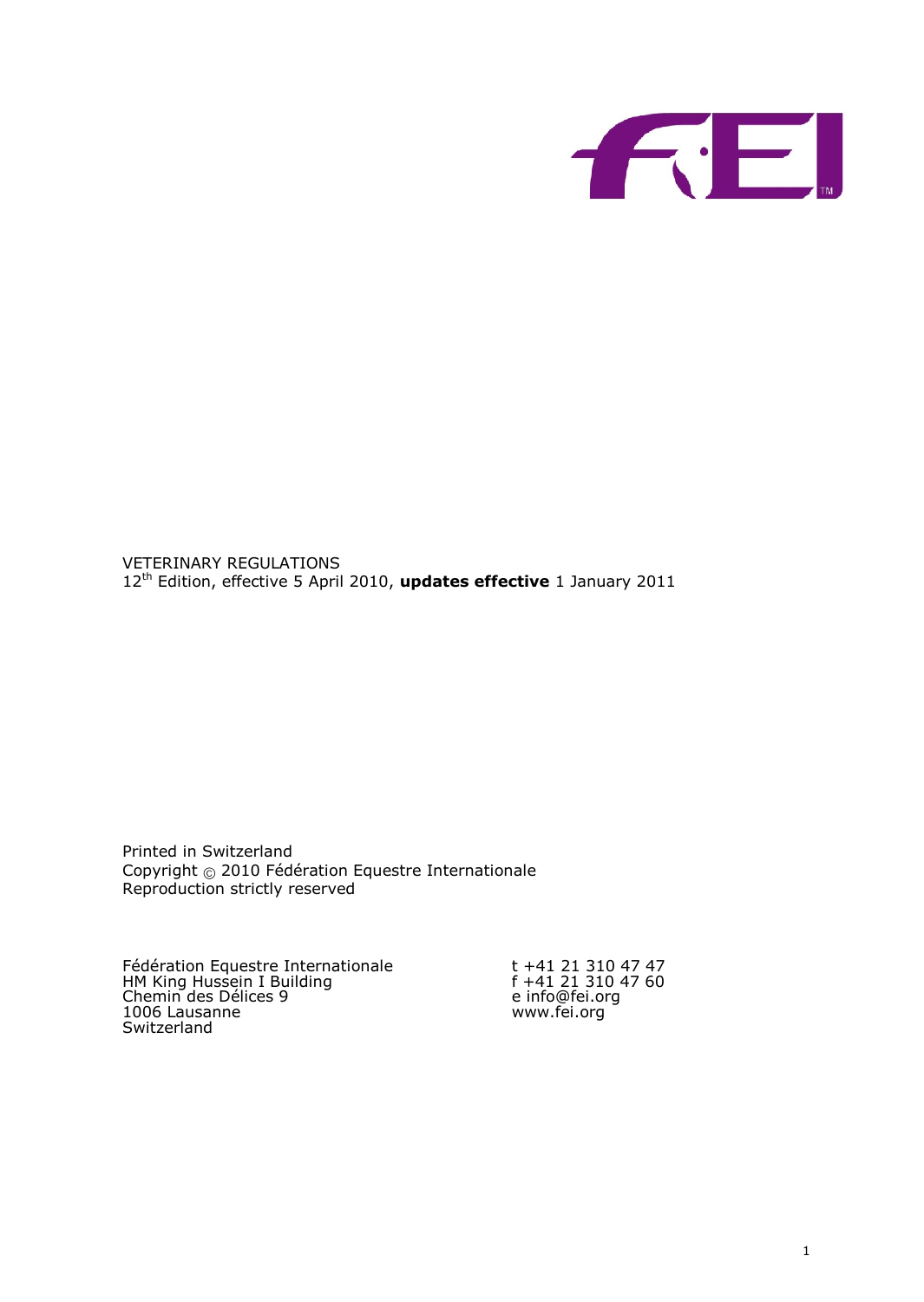# Table of Contents

| Article 1000                       |                                                                                                  |  |
|------------------------------------|--------------------------------------------------------------------------------------------------|--|
|                                    |                                                                                                  |  |
| Article 1002                       |                                                                                                  |  |
| Article 1003                       |                                                                                                  |  |
|                                    |                                                                                                  |  |
| Article 1004                       |                                                                                                  |  |
| Article 1005                       |                                                                                                  |  |
| Article 1006                       |                                                                                                  |  |
| Article 1007                       |                                                                                                  |  |
| Article 1008                       | Veterinary Commissions At Official International Events, Cup Finals, Championships And Games  18 |  |
| Article 1009                       |                                                                                                  |  |
|                                    |                                                                                                  |  |
| Article 1011                       |                                                                                                  |  |
| 1                                  |                                                                                                  |  |
| $\overline{\mathbf{2}}$<br>з.      |                                                                                                  |  |
| 5.                                 |                                                                                                  |  |
| 6<br>7                             | Horse Inspection Protocol according to the Sport Rules for the relevant Discipline 25            |  |
| 8                                  |                                                                                                  |  |
| 9<br>Article 1012                  |                                                                                                  |  |
|                                    | CHAPTER VI SAMPLING PROCEDURE AND ANALYSIS GUIDELINES FOR DOPING AND                             |  |
|                                    |                                                                                                  |  |
| Article 1014                       |                                                                                                  |  |
|                                    |                                                                                                  |  |
| Article 1016                       |                                                                                                  |  |
| Article 1017                       |                                                                                                  |  |
|                                    |                                                                                                  |  |
| Article 1019                       |                                                                                                  |  |
| Article 1020                       |                                                                                                  |  |
| Article 1021                       |                                                                                                  |  |
| Article 1022                       | Guidelines For Analysis Under The Equine Anti-Doping And Controlled Medication Regulations 35    |  |
| Article 1023                       |                                                                                                  |  |
| Article 1024                       |                                                                                                  |  |
| Article 1025                       |                                                                                                  |  |
| <b>CHAPTER VII</b><br>Article 1026 |                                                                                                  |  |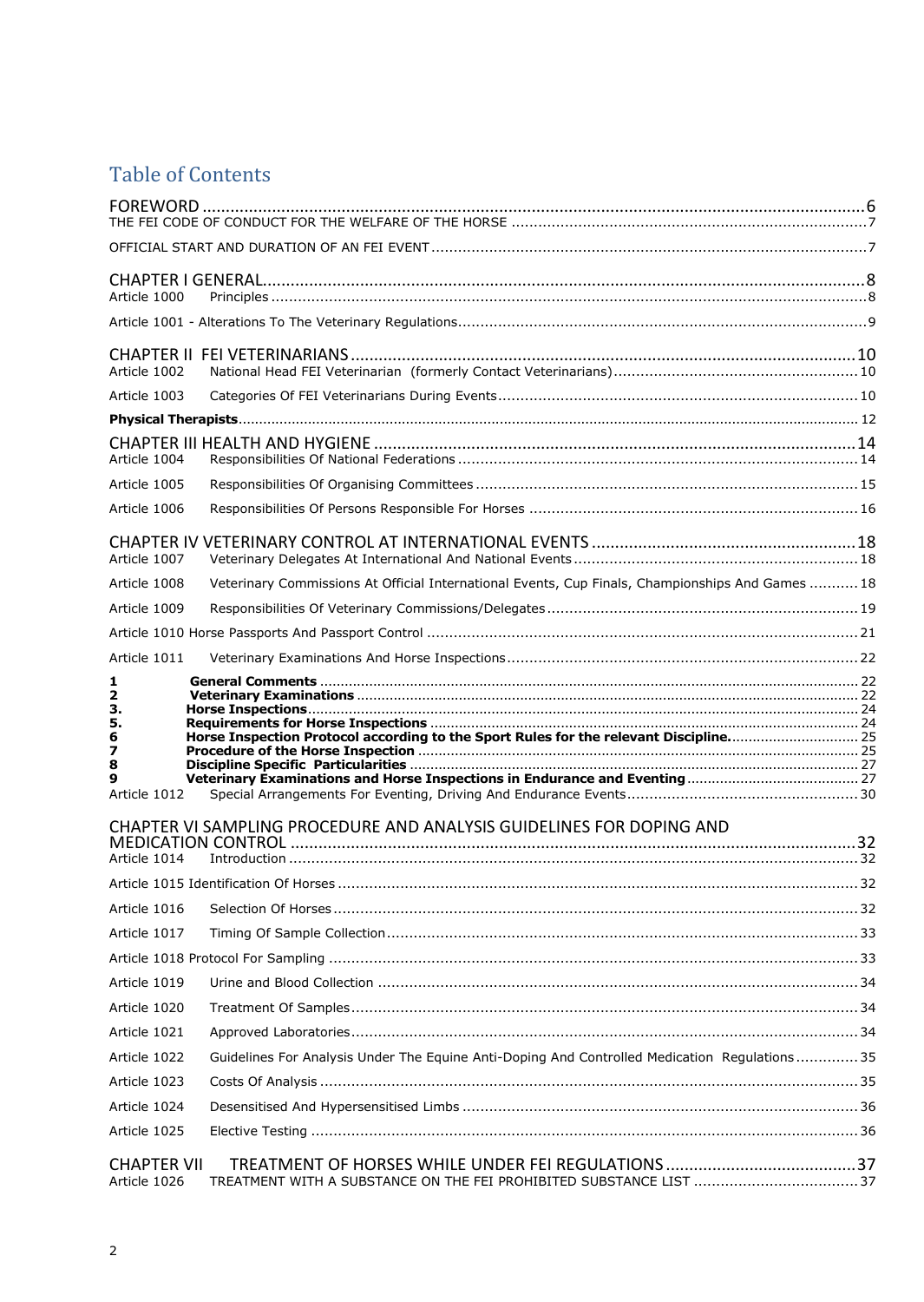| Article 1027 |                                                                                                             |  |
|--------------|-------------------------------------------------------------------------------------------------------------|--|
|              |                                                                                                             |  |
| Article 1029 | Authorisation For The Use Of Medication Not On The FEI Prohibited Substances List (I.E.                     |  |
| Article 1030 |                                                                                                             |  |
|              |                                                                                                             |  |
|              |                                                                                                             |  |
|              |                                                                                                             |  |
|              |                                                                                                             |  |
|              |                                                                                                             |  |
|              |                                                                                                             |  |
|              |                                                                                                             |  |
|              |                                                                                                             |  |
|              |                                                                                                             |  |
|              |                                                                                                             |  |
|              |                                                                                                             |  |
|              |                                                                                                             |  |
|              |                                                                                                             |  |
|              |                                                                                                             |  |
|              |                                                                                                             |  |
|              |                                                                                                             |  |
|              |                                                                                                             |  |
|              |                                                                                                             |  |
|              |                                                                                                             |  |
|              |                                                                                                             |  |
|              |                                                                                                             |  |
|              |                                                                                                             |  |
|              | ETUE 2 DECLARATION FOR ADMINISTRATION OF ALTRENOGEST(e.g. REGUMATE) TO MARES COMPETING IN                   |  |
|              |                                                                                                             |  |
|              | AUTHORISATION FOR THE USE OF MEDICATION NOT LISTED AS PROHIBITED UNDER F.E.I. REGULATIONSError! Bookmark no |  |
|              |                                                                                                             |  |
|              |                                                                                                             |  |
|              |                                                                                                             |  |
|              |                                                                                                             |  |
|              |                                                                                                             |  |
|              |                                                                                                             |  |
|              |                                                                                                             |  |
|              |                                                                                                             |  |
|              |                                                                                                             |  |
|              |                                                                                                             |  |
| 1.           |                                                                                                             |  |
| 2.<br>з.     |                                                                                                             |  |
| 5.<br>6.     |                                                                                                             |  |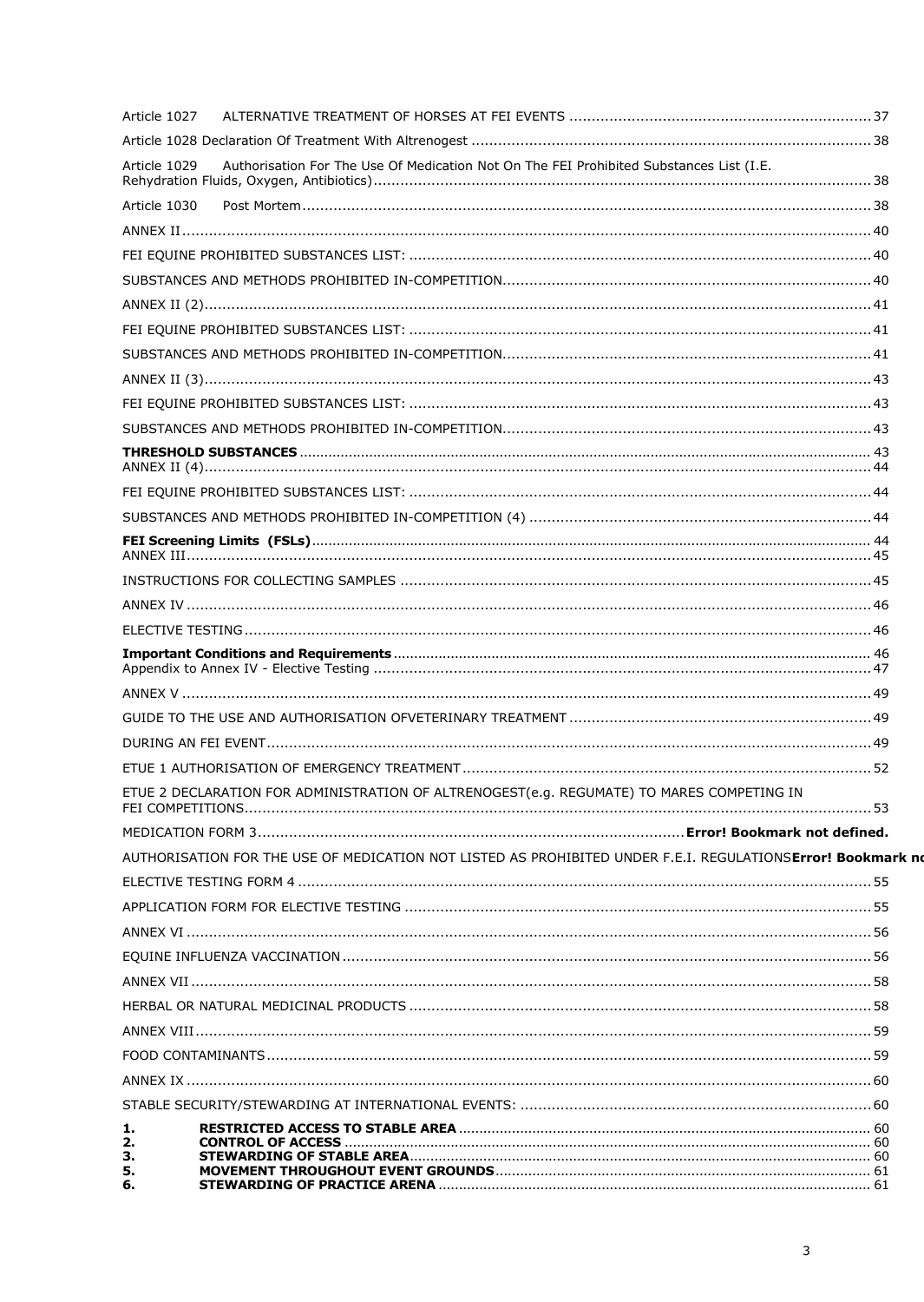| 7.            |  |
|---------------|--|
|               |  |
|               |  |
|               |  |
|               |  |
|               |  |
|               |  |
|               |  |
|               |  |
| I.            |  |
|               |  |
|               |  |
|               |  |
|               |  |
|               |  |
|               |  |
| Article 137 - |  |
| Article 138 - |  |
| Article 139 - |  |
| Article 118 - |  |
| Article 155 - |  |
| Article 143 - |  |
| Article 114 - |  |
|               |  |
|               |  |
|               |  |
|               |  |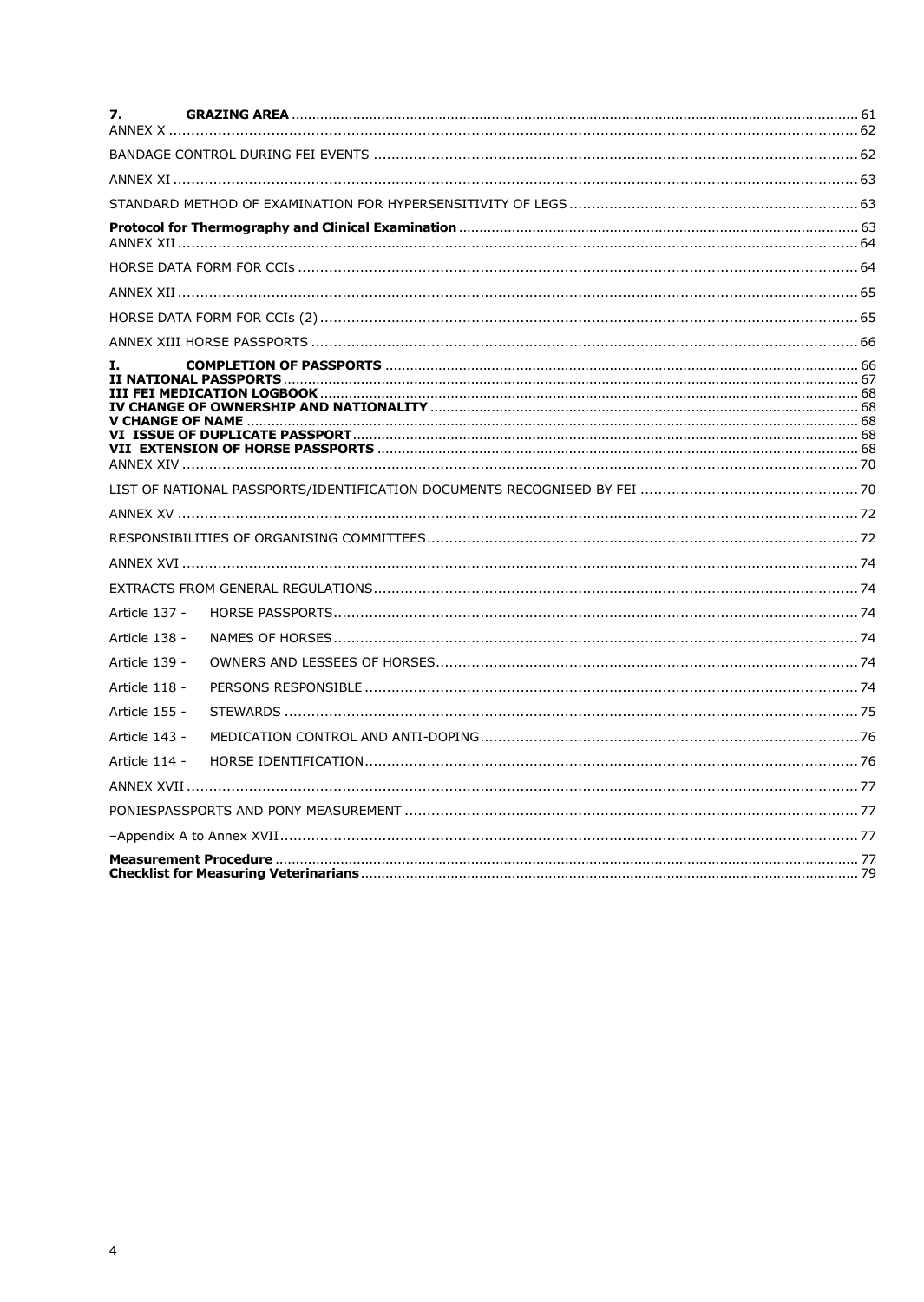# LIST OF ABBREVIATIONS

| <b>EADCM Regulations</b><br>EPSL | Equine Anti-Doping and Controlled Medication Regulations<br>Equine Prohibited Substances List |
|----------------------------------|-----------------------------------------------------------------------------------------------|
| <b>ETUE</b>                      | Equine Therapeutic Use Exemption                                                              |
| FV.                              | FEI Veterinarian                                                                              |
| FSL                              | FEI Screening Limit                                                                           |
| <b>FVD</b>                       | Foreign Veterinary Delegate                                                                   |
| <b>GRs</b>                       | <b>General Regulations</b>                                                                    |
| <b>CPV</b>                       | Competitors Private Veterinarian                                                              |
| MAG                              | <b>Medication Advisory Group</b>                                                              |
| MF                               | <b>Medication Form</b>                                                                        |
| <b>MCP</b>                       | <b>Medication Control Programme</b>                                                           |
| NF                               | National Federation                                                                           |
| <b>NHFV</b>                      | National Head FEI Veterinarian                                                                |
| <b>SLODs</b>                     | Screening Limits of Detection                                                                 |
| TV                               | <b>Testing Veterinarians</b>                                                                  |
| <b>VC</b>                        | <b>Veterinary Committee</b>                                                                   |
| VGn                              | Veterinary Guidance Note                                                                      |
| VR.                              | <b>Veterinary Regulations</b>                                                                 |
| <b>WSC</b>                       | <b>Welfare Sub-Committee</b>                                                                  |
| <b>WT</b>                        | Withdrawal Time                                                                               |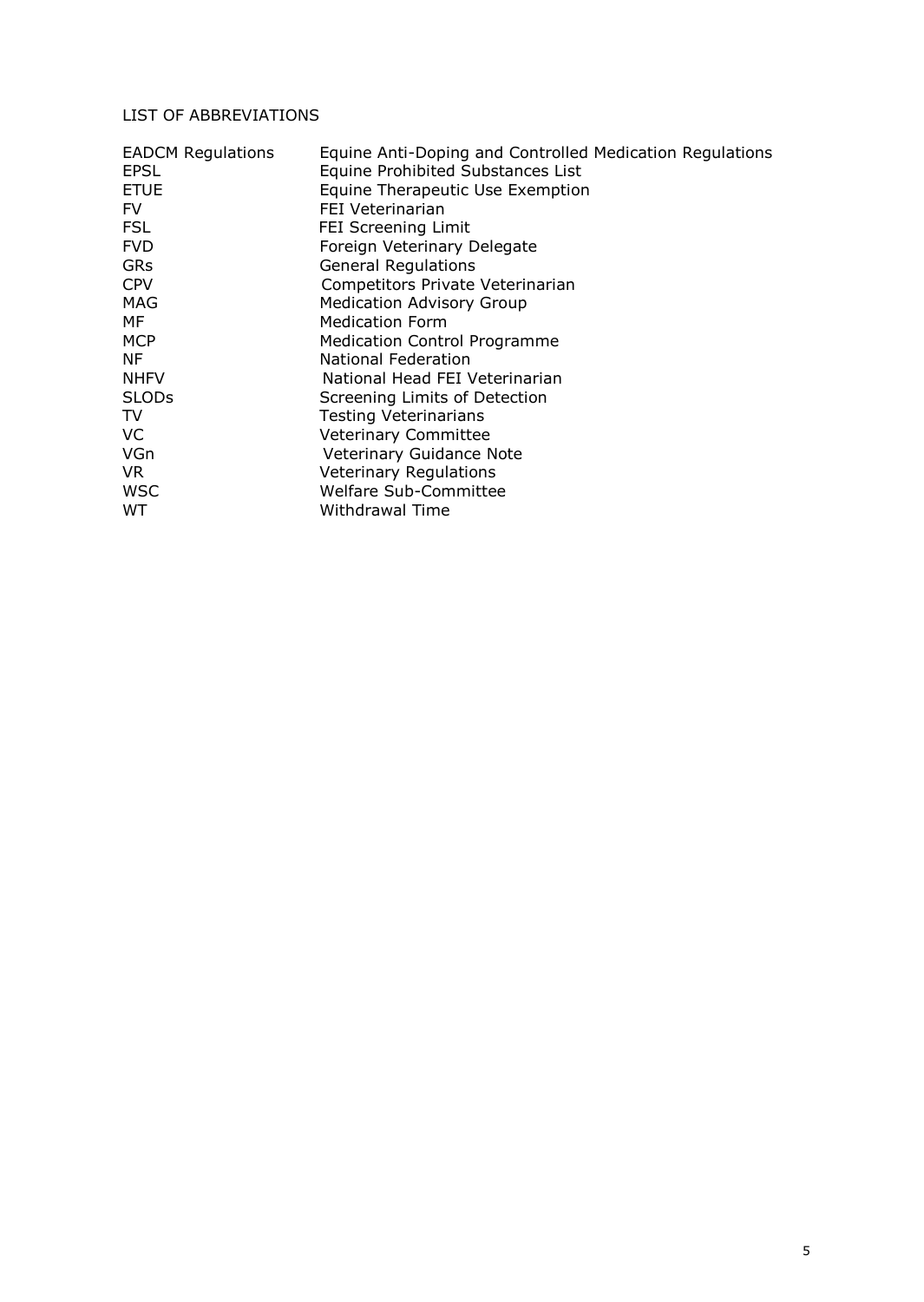# FOREWORD

This edition of the Veterinary Regulations (VR)Apisileh 52 e0ct to V ean for om supersedes all previous editions and other official documents. Please r these Regulations must be read in conjunction with the Statutes, General Regulations, EquinDeopAimtg and Controlled Medication (FE & QUC & M) oand relevant discipline Rules.

These regulations should also be read in ctohnejkunnow.wiloendgweitohf the resources available <u>www.ofehoagdwww.feicleaont.po</u>rgon 병 April 2010 a new approach to the FEI List of Prohibited substances came into use referring to categories of substances, the concept of listing individua substances was undertaken. This new FEI EquibnsetamPorensibLintsetd iSsu therefore larger and not suitable to attach to Tithe sles revonuilleathiee enwords. annually and then dup datelatest version of the List can be found at the fo website linkp://www.fei.org/veterinarayn/doponing ollende dication

The most recent version of the Veterinary Regulations and specific importance to Veterinary Delegates (e.g. VR Art 1011) are eavaailable on t  $www.$  fei.org/veterinary/veteegruinhaatrive and education

FEI Veterinary Guidance Notreasyb(&/Gissicultudinal FEI Veterinary Department is under the Muslim of Teil Veterinary Department is under the Union Section of Teil Veterinary Department is under the Union Section of Teil Ve after approval by etheinary Commitheter purpose is to provide more detaile guidance on the delivery of these VRs and the required FEPI westerinary sta check foourrent VGnresc, ent informatiogne **ae daul**pdates at http://www.fei.org/veterinary/-updeationary

The 2009 FEI General Assembly agreed to a series of measures designe the integrith or seport now and in the future. This initiative is called Clean A ful description of the purpose of Clean Sport measures and their deli found at

[www.feicleanspo](www.feicleansport.org)**athdwww**.fei.org/Veterinary/veutpediantesy

<u>In these Veterinary Regulations the term</u>efHeosselso to a Pony or other member of the genus Equus unless the context requires otherwise Horse shall be born from a mare. Provisions specific to Ponies are set forth under the inPading n. deno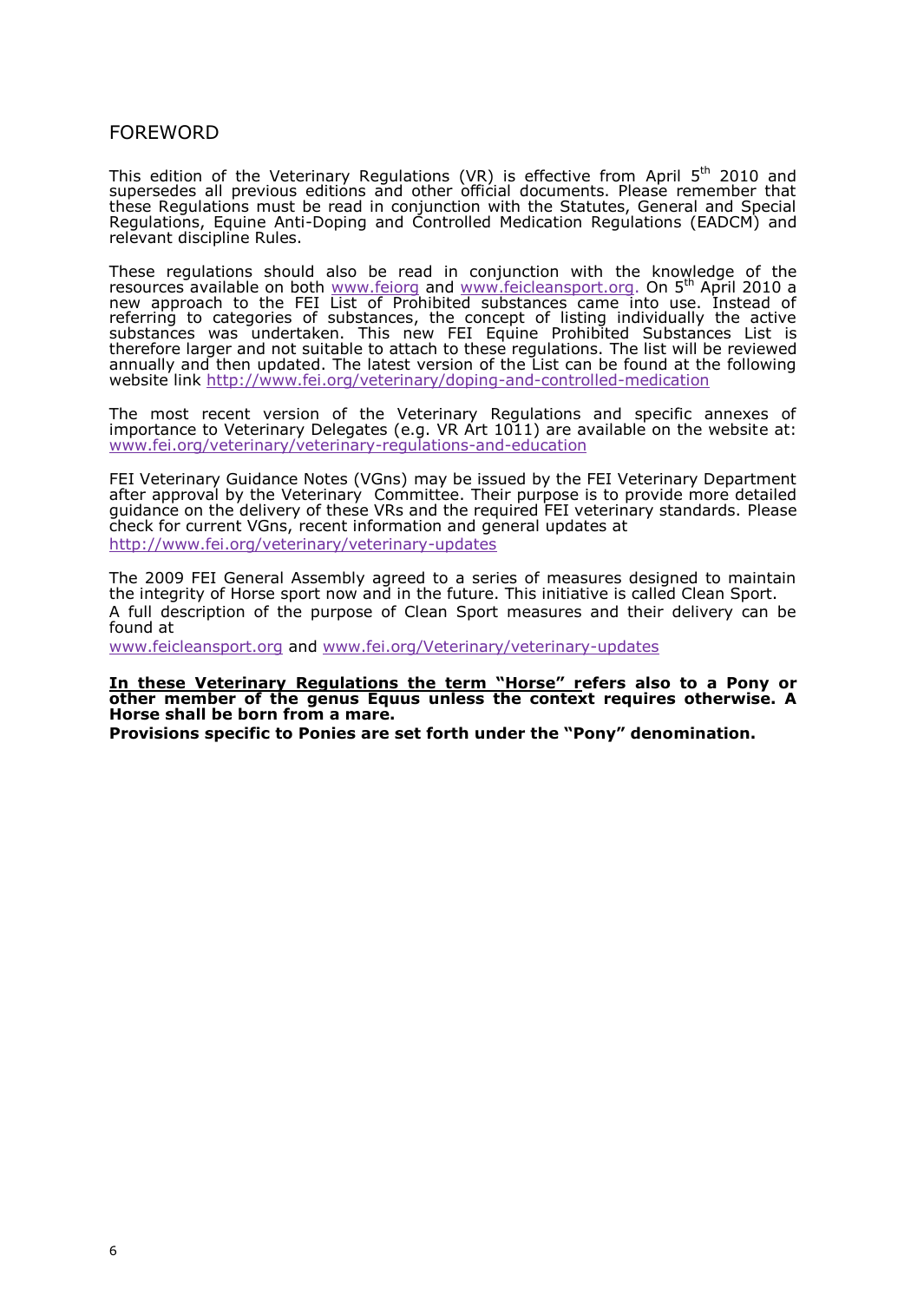### **THE FEI CODE OF CONDUCT FOR THE WELFARE OF THE HORSE**

The Fédération Equestre Internationale (FEI) requires all those involved in international equestrian sport to adhere to the FEI's Code of Conduct and to acknowledge and accept that at all times the welfare of the Horse must be paramount and must never be subordinated to competitive or commercial influences.

1. At all stages during the preparation and training of competition Horses, welfare must take precedence over all other demands. This includes good Horse management, training methods, farriery and tack, and transportation.

2. Horses and competitors must be fit, competent and in good health before they are allowed to compete. This encompasses medication use, surgical procedures that threaten welfare or safety, pregnancy in mares and the misuse of aids.

3. Events must not prejudice Horse welfare. This involves paying careful attention to the competition areas, ground surfaces, weather conditions, stabling, site safety and fitness of the Horse for onward travel after the Event.

4. Every effort must be made to ensure that Horses receive proper attention after they have competed and that they are treated humanely when their competition careers are over. This covers proper veterinary care, competition injuries, euthanasia and retirement.

5. The FEI urges all involved with the sport to attain the highest levels of education in their areas of expertise

#### **OFFICIAL START AND DURATION OF AN FEI EVENT**

The period of an Event commences one hour before the beginning of the first Horse Inspection and terminates, so far as each discipline is concerned, half an hour after the announcement of the final results in that discipline, unless the schedule provides otherwise. In the Olympic Games the period of an Event coincides with the Olympic Sojourn as established by the IOC (see GRs Appendix A).

For the Endurance discipline, Horses which are participating in the Best Condition Award are deemed to be still in the competition until after the Best Condition prize giving ceremony.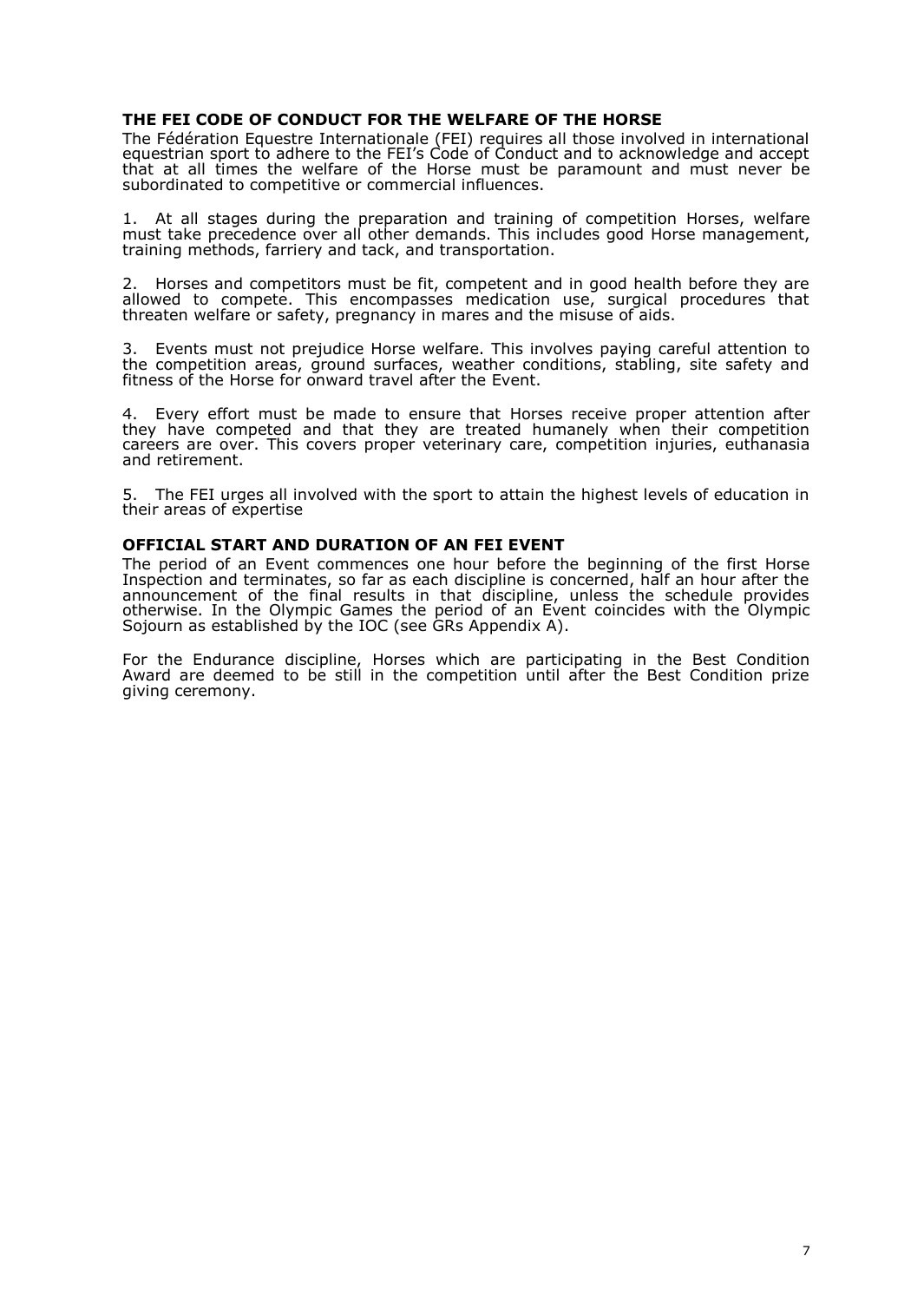# CHAPTER BNERAL

Article 000Principles

1. The Fédération Equestre Internationale (FEI) is responsible for the ge of international equest riam hich includes the supervision and maintenand health and welfarde of set taking part.

The Veterinary Regulations deal specifically with the comeditivent fitness, as thenedicational doping control measures requise edd for international Evenst ensuring the health and welfflaomes aond trin aintaining pfair for all They apply toEvælnts that are subject to the Statutes and General Regulations and  $\overline{\phantom{x}}$ must be strictly adheW etch tree.gard to doping and medication controls, they be read in conjunction the puint Antiping not Controlled Medication Regulation ESAD C Megulations of the FEI Equine Prohibit feed I Lid sts cription of the various measures and resourcperse vienduolophic medication cases within FEI enst and maintain the integrity of Expourt sita available at  $\underline{\hspace{0.05cm}}$  [www.feicleanspo](www.feicleansport.org)ratho<u>dwwyw.fei.</u>o.The delivery poentic meassuus epsart of the Clean Sport initiative are <u>aww.sai/wale in alterinathy</u> form of a series of Veterinary Guidance Notes (VGns) .

3. The Veterinary Regulations are unlikely evtent a bile to the tryinight occur during FEI Events. It is expected that the Vetent/DimealreygadCoe,m.minission consultation with the Ground Jury/Appeal Committee, will occasionally have decisions that, although outside these Regulations, are nevertheless in t Veterinary and General Regulations of the FEI. Savehadheicniding sefwild th during theatent

4. In cases of query or doubt concerning the interpretation or application from the Veterinary Regourlathion Esquine-DAorptiing and Controlled Medication Regulatons(EADCRMegulatip, n bational defreations or FtEnhenust obtain a ruling from the FEI Tribunal.

5. Any specific interpretations of the Veterinary Regulations agreed by t Committee and authoriserd Elby the published in the Bulletin.

6. National Federations oaureageend to follow VthebesreinaRy egulations for their natio Ematto ensure greater consistency and a common understand both national and international level

7. Before a National Federation organises aEivei**nt(ennati**vointohle temporary importatio**H**orosfee) it must first inform the appropriate Nation Veterinary Authority in a timely fashion to review issues of temporary i Horses.

8. The relevant National Veterinary Authority must also be consulted wi the return Hoofrsse after completion Eovienthien particular regarding the provision of health certificates douffing enhous.

9. It is the responsibility of the National Federation to ensure that Committees comply with theseen Reigulatiand to the welfare and veterinar control of Haolrisse taking part in intermational

10.If the relevant National Veterinary Authority neofussees sfroton aadmit country eligible to take part, the Organising Eventand teleeon atheonal Federation involved must refer the case directly to the FEI. The Execut take advice from its Veterinary Committee and, if insufficient grounds f found, it may canc**Ei** ethntor, in the case of Championsheipst, holma to another country.

11. Failure by Organising Committees or Officials to comply strictly with mandated by the Veterinary Regulations and their Annexes will not provid any person liable under these or the Goemseruanil Rsesguitactan be proved that the nonompliance materially affects the legitimate rights of a person sub or the General Regulations.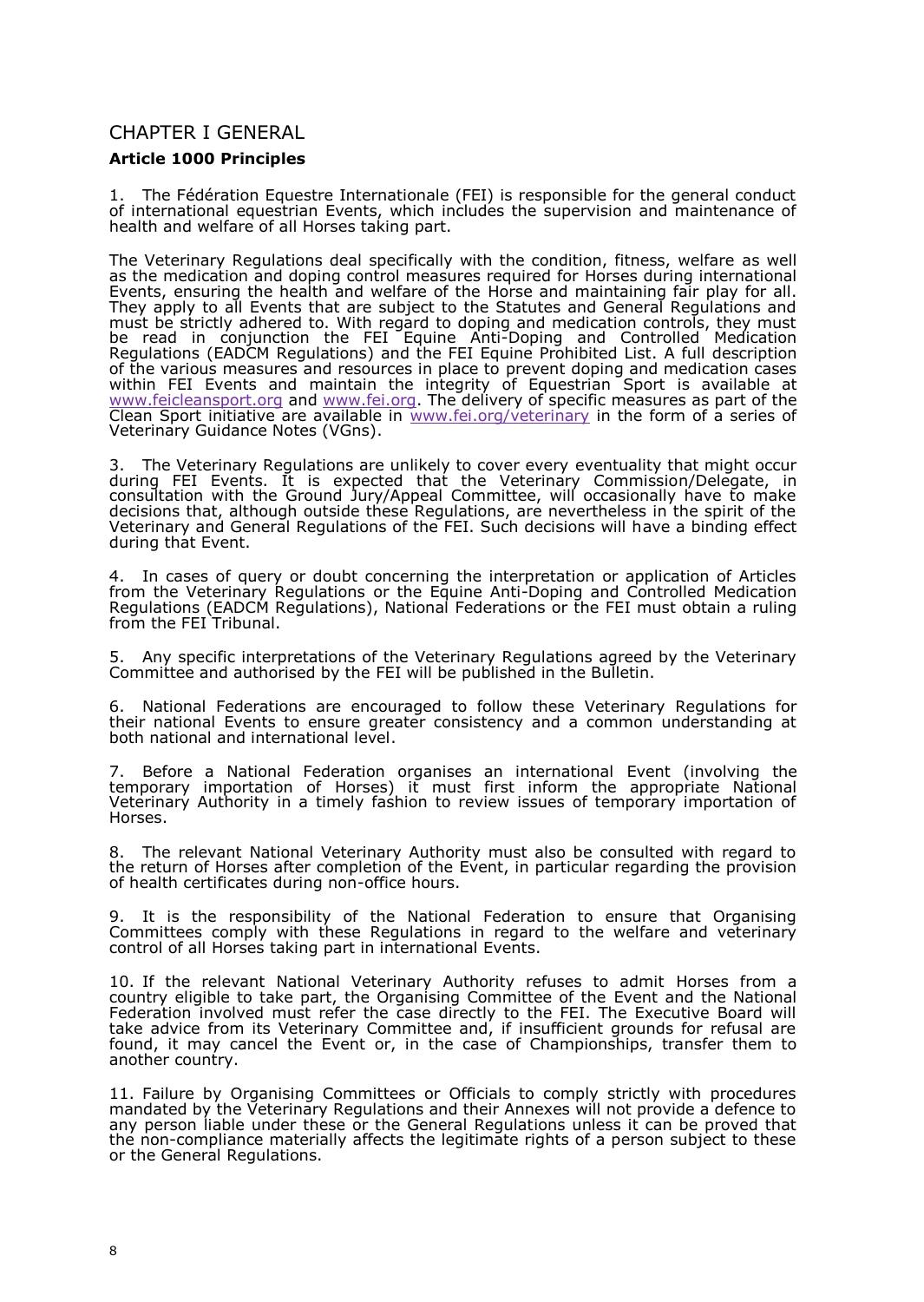# **Article 1001 - Alterations To The Veterinary Regulations**

1.

In accordance with the Statutes, amendments to these Veterinary Regulations can be made following a proposal from the FEI Veterinary Committee through the FEI Headquarters or from NFs, and must be approved by the General Assembly, except in cases set forth in Articles 20.1 and 20.4, of the Statutes.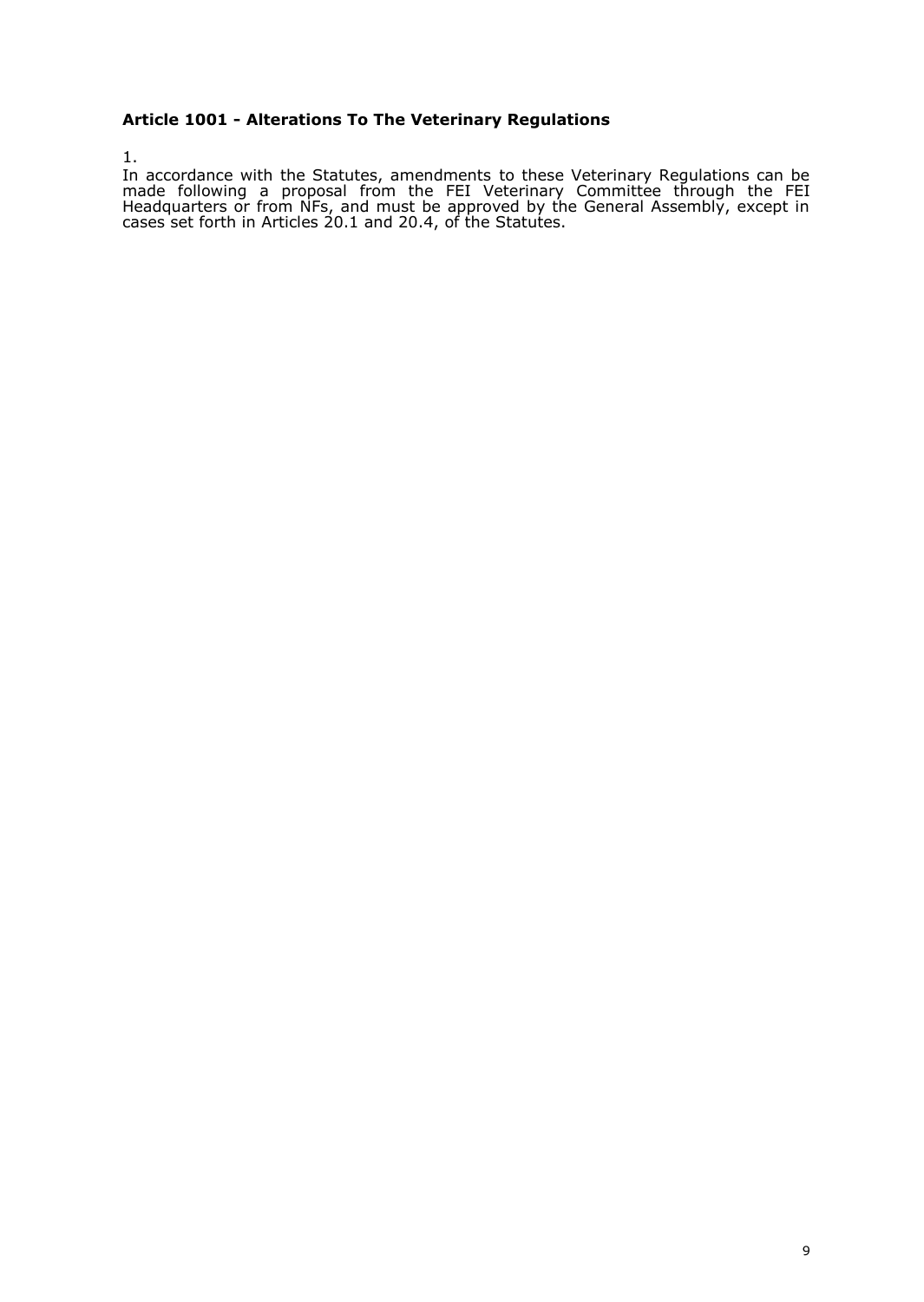# CHAPTER II FEI VETERINARIANS

A veterinarian shall be deemed to be any person who has received a formal veterinary qualification in accordance with national practice.

### **Article 1002 National Head FEI Veterinarian (formerly Contact Veterinarians)**

1. One National Head FEI National Head FEI Veterinarian must be appointed by each National Federation. The function of this National Head FEI Veterinarian is to maintain effective communication with the FEI on veterinary matters.

Within each country the National Head FEI National Head FEI Veterinarian must:

- be familiar with international equestrian sports and be an experienced and well respected equine veterinarian able to communicate effectively with the National Federation and professional colleagues;

- have access to information on equine infectious diseases that could affect international movement of competition Horses. Liaison with the National Veterinary Authority will be essential;

- be fully aware of current regulations governing the temporary importation and reentry of Horses as well as medication and drug testing issues. He/she must be able to direct the FEI or other veterinarians to national resources that will assist in answering any questions that may arise;

- liaise with the FEI Veterinary Department and distribute information to FEI Veterinarian within the country;

- keep the National Federation's list of FEI Veterinarian current and up to date with sufficient veterinarians to cover all FEI Events adequately.

The National Head FEI Veterinarian should arrange for a list of suitable candidates to be submitted by the National Federation to the FEI every two years. The National Head FEI Veterinarian should provide timely information to FEI Veterinarian about FEI Veterinary and other pertinent courses.

2. The FEI will maintain an up to date list of National Head FEI Veterinarians. The list shall be revised on the receipt of names from National Federations and will be published on the FEI website after approval by the FEI Veterinary Committee.

3. Each National Federation must provide its National Head FEI Veterinarian with all the necessary documents for their work (i.e. Statutes, General Regulations, Veterinary Regulations and Bulletin of the FEI).

# **Article 1003 Categories Of FEI Veterinarians During Events**

1. FEI Veterinarian - Each National Federation may submit a list of FEI Veterinarian represent their federation. These appointments are subject to approval by the FEI and the number approved will depend on the number and importance of international Events organised in their respective countries. The Veterinary Committee may, from time to time, publish criteria for veterinarians that will have to be met in order to be included or maintained on the FEI list of FEI Veterinarians FEI Veterinarian may also be taken off the list for non-compliance with the periodic reviews. All FEI Veterinarians on the list must have participated in an FEI veterinary course within the last five years.

1.1. The FEI will maintain an up to date list of FEI Veterinarian from which Veterinary Delegates, Presidents of Veterinary Commissions and Foreign Veterinary Delegates must be chosen. The list shall be brought up to date on receipt of names submitted by National Federations following approval by the FEI. These names and special qualifications will be published in the Directory of the FEI.

1.2. An FEI Veterinarian must be able to understand and speak fluently at least one of the two official languages of the FEI, and have a working knowledge of the English language.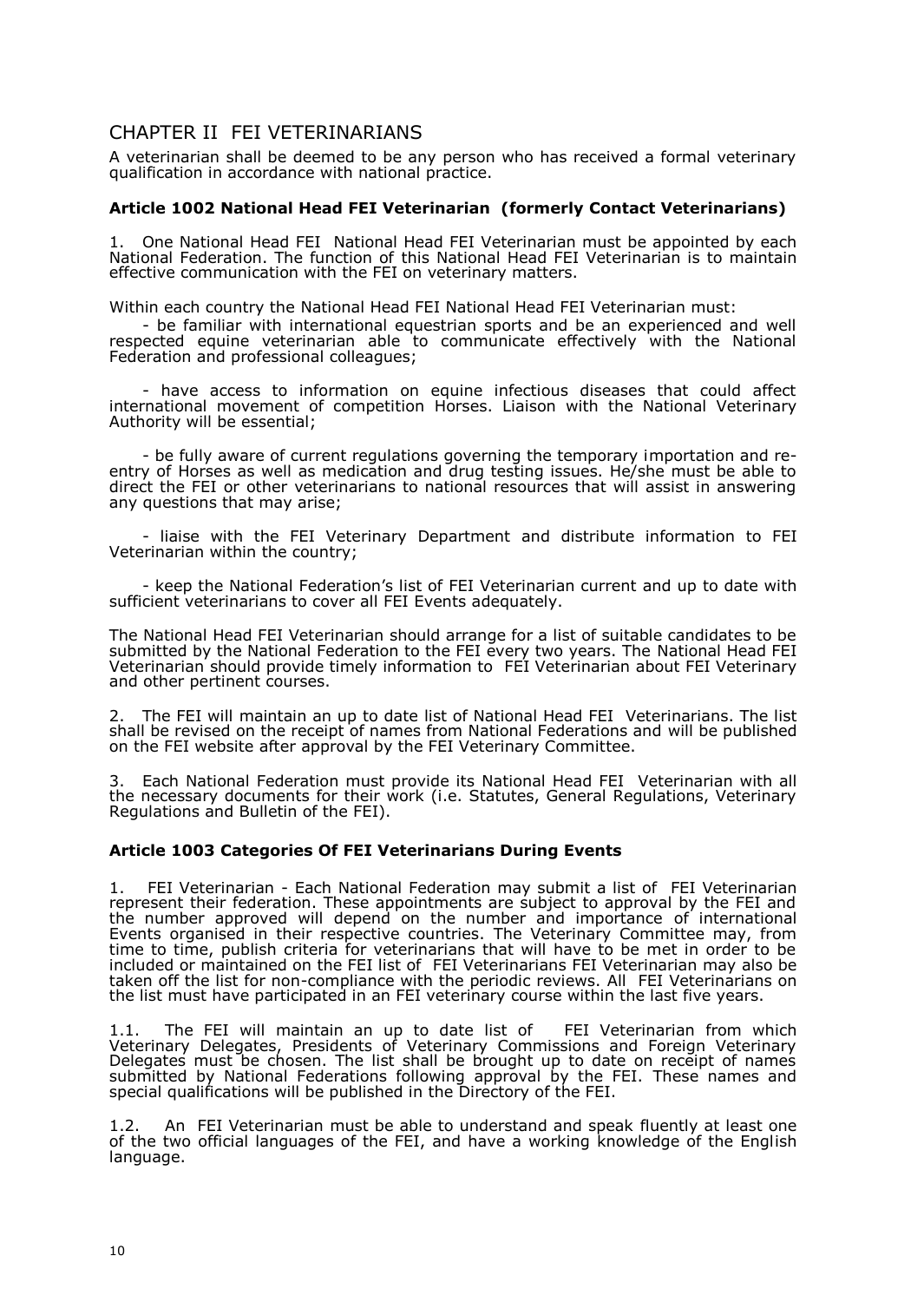1.3. The National Federations must provide their FEI Veterinarian with all the necessary documents for their work (i.e. Statutes, General Regulations, EADCM Regulations, Veterinary Regulations, Sports rules and Bulletin of the FEI).

1.4. National Federations, in consultation with their National Head FEI Veterinarian, must regularly review their list of FEI Veterinarians.

2. Veterinary Delegates - Before acting as a Veterinary Delegate at an Event, an FEI Veterinarian must have qualified as an Associate FEI Veterinarian. The qualifications are as follows:

2.1. In Europe, to have acted in collaboration with a Veterinary Delegate at an International Event during the current or preceding year;

2.2. Outside Europe, to have acted in collaboration with a Veterinary Delegate at at least three National Events under FEI rules;

2.3. To have participated in an FEI course for FEI Veterinarians.

2.4. An Associate FEI Veterinarian may be appointed to assist the Veterinary Delegate (e.g. Holding Box Veterinarian). This veterinarian does not necessarily have to be listed as an FEI Veterinarian. The Associate FEI Veterinarian should not act as a Treating Veterinarian except in Emergency situations.

3. Veterinary Commissions/Delegates – National Federations are responsible for ensuring that Organising Committees appoint a Veterinary Commission/ Delegate for every international Event organised in their country. The Veterinary Commission/Delegate is the official adviser on all veterinary matters to the Organising Committee, the Appeal Committee and the Ground Jury (see VR Arts. 1007, 1008 and 1009) at the Event where officiating.

4. Team Veterinarians - are appointed by their National Federation and are responsible for the health and welfare of team Horses and, if requested and in accordance with para. 5 below, of individual competitor's Horses. As of 31<sup>st</sup> December 2011, to be eligible to work as a Team Veterinarian, such Veterinarian must be accredited by the FEI Veterinary Department and have successfully completed an FEI Event Veterinarian course. Team Veterinarians must attend such a course at least every 5 years. A list of such accredited Team Veterinarians will be maintained by the FEI. See Veterinary Guidance Note 4 and 5/2010 (Veterinary Course attendance and Accreditation, including interim measures until 31<sup>st'</sup> December 2011). Team Veterinarians are responsible for the completion and submission of ETUEs and of passports to the (Foreign) Veterinary Delegate (see Annex V). Team Veterinarians are not eligible to be member of the Veterinary Commission/Delegate or to act as official Treating Veterinarians, nor may they officiate in any other FEI capacity or compete themselves. Chefs d'Equipe must report the presence of their Team Veterinarians to the Veterinary Commission/Delegate before they assume their official functions in the care of Horses at an Event. Any treatments administered by accredited Team Veterinarians must only take place in dedicated supervised treatment areas, and not in any other stables or areas of the FEI Event site, unless with permission granted by the Veterinary Delegate/Commission.

5. Individual Competitor's Private Veterinarians (CPV) - All Persons Responsible must report the presence of Individual Competitor's Private Veterinarians to the Veterinary Commission/Delegate before they can assume any function in the care of private competitors' Horses. Any such Private Veterinarians must be accredited to attend an FEI Event. The intention is that a list of accredited CPVs will be maintained by the FEI Veterinary Department. CPVs must have attended an FEI Event Veterinarian course by 31<sup>st</sup> December 2011, or if available, have undertaken an online course. Further updates will be released on this proposal. They must attend such a course at least every 5 years. See Veterinary Guidance Note 4 and 5/2010 (Veterinary Course attendance and Accreditation, including interim measures until  $31^{st}$  December 2011). They are not eligible to be members of the Veterinary Commission/Delegate or to act as official Treating Veterinarians, nor may they officiate in any other FEI capacity or compete themselves. Any treatments administered by accredited Competitor's Private Veterinarians will only take place in dedicated supervised treatment areas, and not in any other stables or areas of the FEI Event site, unless with permission granted by the Veterinary Delegate/Commission.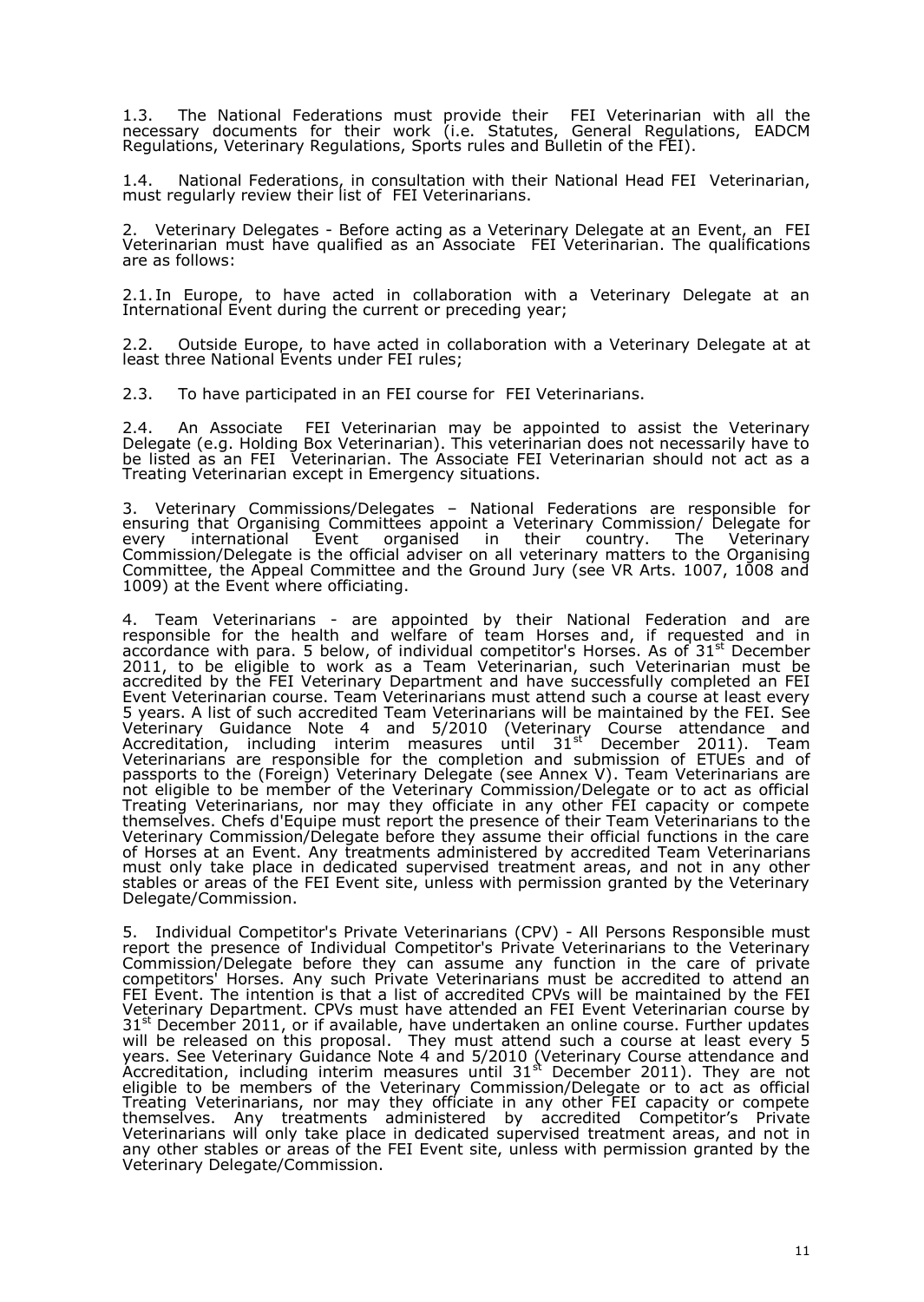6. Treating Veterinarians - are official veterinarians appointed by the Organising Committee who are in attendance to provide emergency care at the Event. The Treating Veterinarian must liaise closely with the Veterinary Commission/Delegate. They cannot act as Veterinary Delegate/Team Veterinarian or compete themselves nor may they officiate in any other FEI capacity but can assist the Veterinary Delegate in certain circumstances. Treating Veterinarians are under the complete supervision of the Veterinary Commission/Delegate and must report all treatments and any requests for ETUEs to them, maintaining records that may be required to be submitted to an FEI Tribunal.

7. Testing Veterinarians - are specifically responsible for carrying out Medication Control under the MCP programme in certain geographical areas, indicated by the Bureau (VRs Art. 1014). They must always operate in close liaison with the Veterinary Commission/Delegate and the Ground Jury, especially when a conflict of interest may occur. They must not act as official Treating Veterinarian, nor may they officiate in any other FEI capacity or compete themselves. Where no Testing Veterinarian is present the Foreign Veterinary Delegate/Veterinary Delegate is responsible for medication control. Any Horses that are to be tested randomly are to be selected by agreement between the Foreign Veterinary Delegate/Veterinary Delegate, and Ground Jury. Testing Veterinarians must attend an FEI Event Veterinarian course at least every 5 years. See Veterinary Guidance Note 4 and 5/2010 (Veterinary Course attendance and Accreditation, including interim measures until 31 $^{\text{st}}$  December 2011).

8. Examining Veterinarians - must have specific orthopaedic experience. Examining Veterinarians may be appointed by the Organising Committee, in consultation with the Veterinary Commission/Delegate to act in the Holding Box and provide the Inspection Panel with an expert opinion on the fitness of the Horses to compete. This procedure is operative for doubtful Horses during the Horse Inspection (VRs Art. 1011).

9. The standard age limit for all Veterinary Officials to end their officiating function is 70 years.

10. Any Veterinary Officials may be removed from the list of officials or from office or be demoted in accordance with the General Regulations (Article 156.1). The Veterinary Committee may seek to remove a veterinarian from the FEI list of Veterinarians by submitting a complaint to the Secretary General for referral to the FEI Tribunal. Such a complaint may be made at any time and does not have to be accompanied by a deposit. A complaint made by the Veterinary Committee shall constitute a prima facie case against the veterinarian involved.

11. Veterinary Control Officer - Events that involve veterinary supervision over an extensive area (e.g. Cross Country Test in Eventing, Marathon in Driving, Endurance Rides) should appoint a Veterinary Control Officer. This veterinarian should liaise with the Event Coordinator for adequate veterinary emergency response during the competition. He should be, where possible, in telecommunication contact with the veterinarians on the course and should pass on information regarding an injured or exhausted Horse to the Ground Jury member in control. See Veterinary Guidance Note 4 and 5/2010 (Veterinary Course attendance and Accreditation, including interim measures until  $31<sup>st</sup>$  December 2011).

12. Veterinary Services Manager - at major FEI Events (e.g. Olympic Games, WEG) that require extended veterinary preparation a Veterinary Services Manager should be appointed by the Organising Committee, in consultation with the FEI Veterinary Committee, to organise the veterinary infrastructure and ensure compliance with the Veterinary Regulations around the Event. This appointment should be made at the least two years prior to the Event, and preferably earlier. See also Veterinary Guidance Note 4 and 5/2010 (Veterinary Course attendance and Accreditation, including interim measures until 31<sup>st</sup> December 2011).

#### **Physical Therapists**

1. Physical Therapists (see Article 1027) - all Persons Responsible must report the presence of team and private physical therapists to the Veterinary Commission/Delegate and their presence must be approved before they can assume any function in the care of specifically named competitors' Horses. Any such physical therapists must be under the supervision of an accredited veterinarian at the FEI Event. The list of accredited veterinarians will be maintained by the FEI Veterinary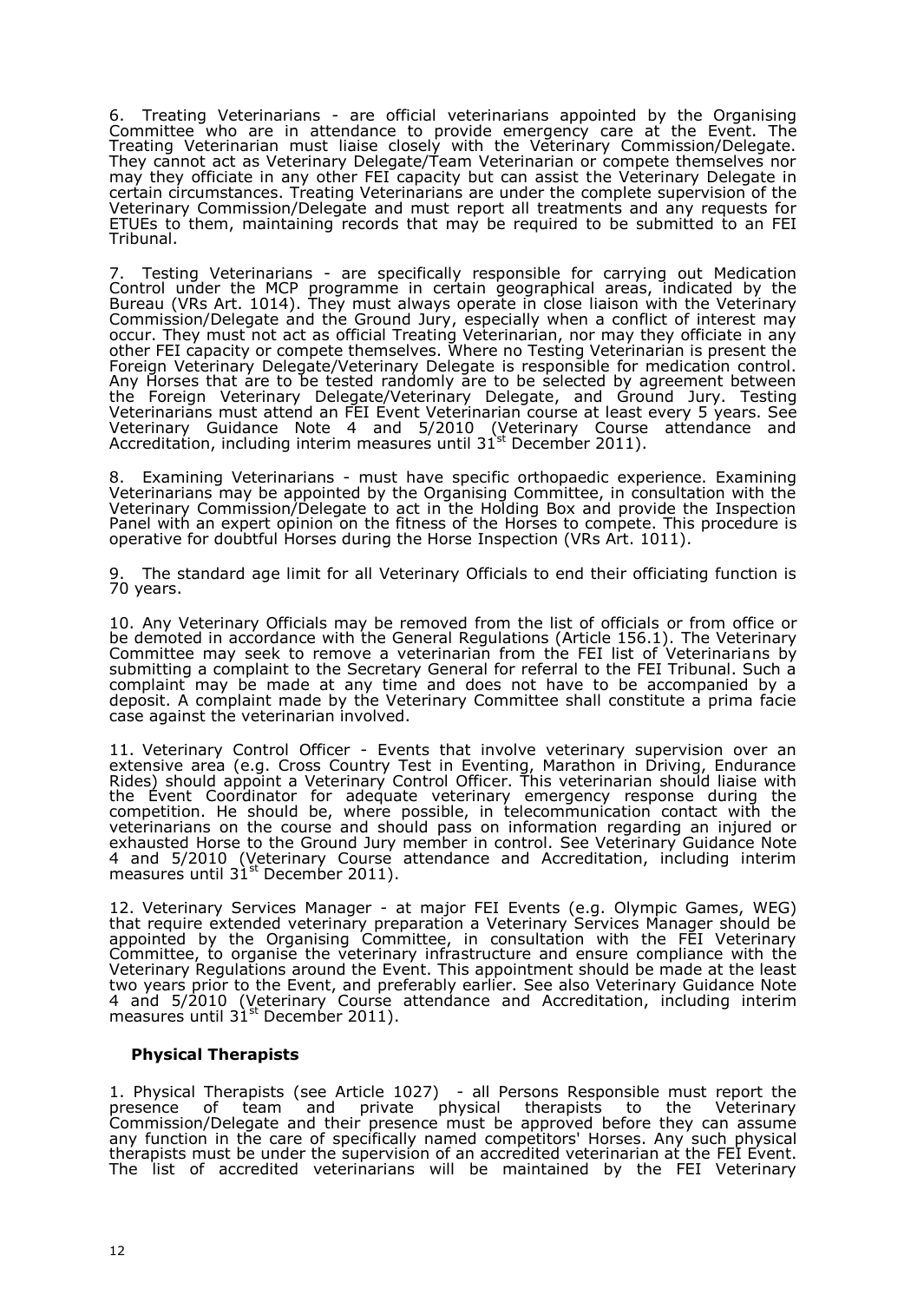Department. Any treatments administered by such approved physical therapists will only take place in areas agreed with the Veterinary Commission/Delegate, and not in any other stables or areas of the FEI Event site.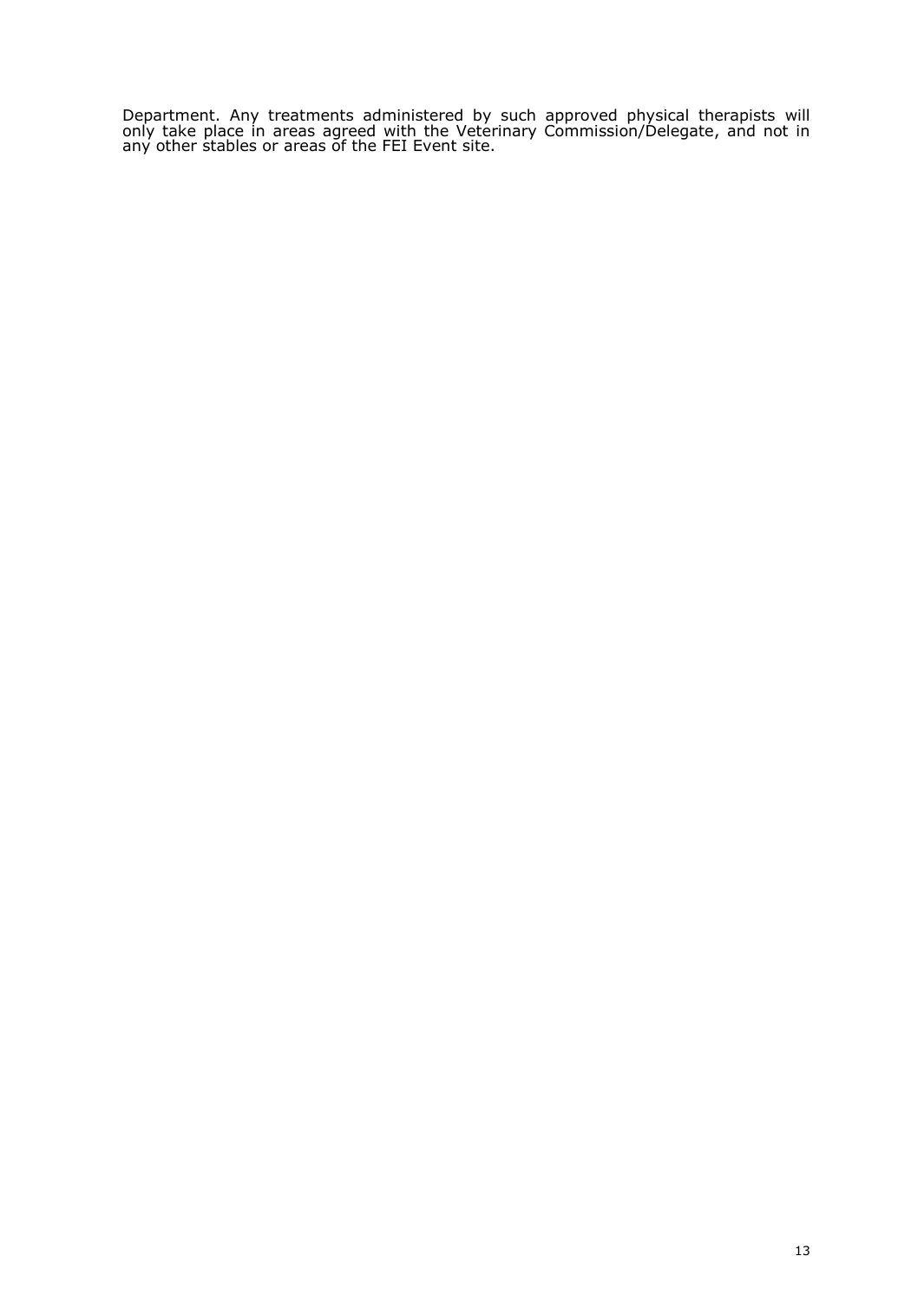# CHAPTER III HEALTH AND HYGIENE

Article004Responsibilities Of National Federations

1. The National Federations (to Atwh hie the aboundering with the elhology send to  $\alpha$ are responsible for ensuring that all therismtantyuiteanyd, oveestoms export, import and passport requirements are comphloinens be waith tfor broaded.

2. National Federations holding an Eintennithattheninal country must inform the relevant National Veterinary Authority and the irty ast benass tA fuour weeks beforehand. They must request every facility to assisthathere movement accompanied by FEI Passports, and the necessary veterinary certificati crossing points into and out of their countries.

3. Informati**on** infectious and contagious diseases can be obtained from of sources.

These include:

- the National Federation's Contact Veterinarian;
- the respective National Veterinary Authority;
- theWorld Organisation for Animal filteral International Expizooties), 12, rue de Prony, 75017 Paris, France, Telephone +33 1 44151888, Fax +33 1 42670987; e-mailoie@oie.int website[www.oie.](www.oie.int)int

the European Commission, Divisidmégislation Vétérinaire et Zootechnique, Rue Froissart, 101, 3/56 1049 Brussels, Belgium. Telephone +32 2 2950870 Fax +32 2 295 3144 e-mailAlfEckb[ert.Fuessel@ec.e](mailto:Fuessel@ec.europa.eu)urowpeab.seiuto[www.europa.e](www.europa.eu.int)u.int

Interna in all Collating Centre Animal Health Trust Lanwades Park Kentford Newmarket Suffolk CB8 7UU, England Telephone +44 1638 751000 Fax +44 1638 555601 e-mail [info@aht.or](mailto:info@aht.org.uk)g.uk website[www.aht.or](www.aht.org.uk)g.uk

4. Horses that are suspected of suffering from infectious or contagious have been in contact with other animals suffering from Hourse diseases, which are not free from infectious or contagious rolms ehaosledsings ovohmich are not free from such diseases, must not be allowed by their National I travel abroad or be permitted to take part in Eameyn international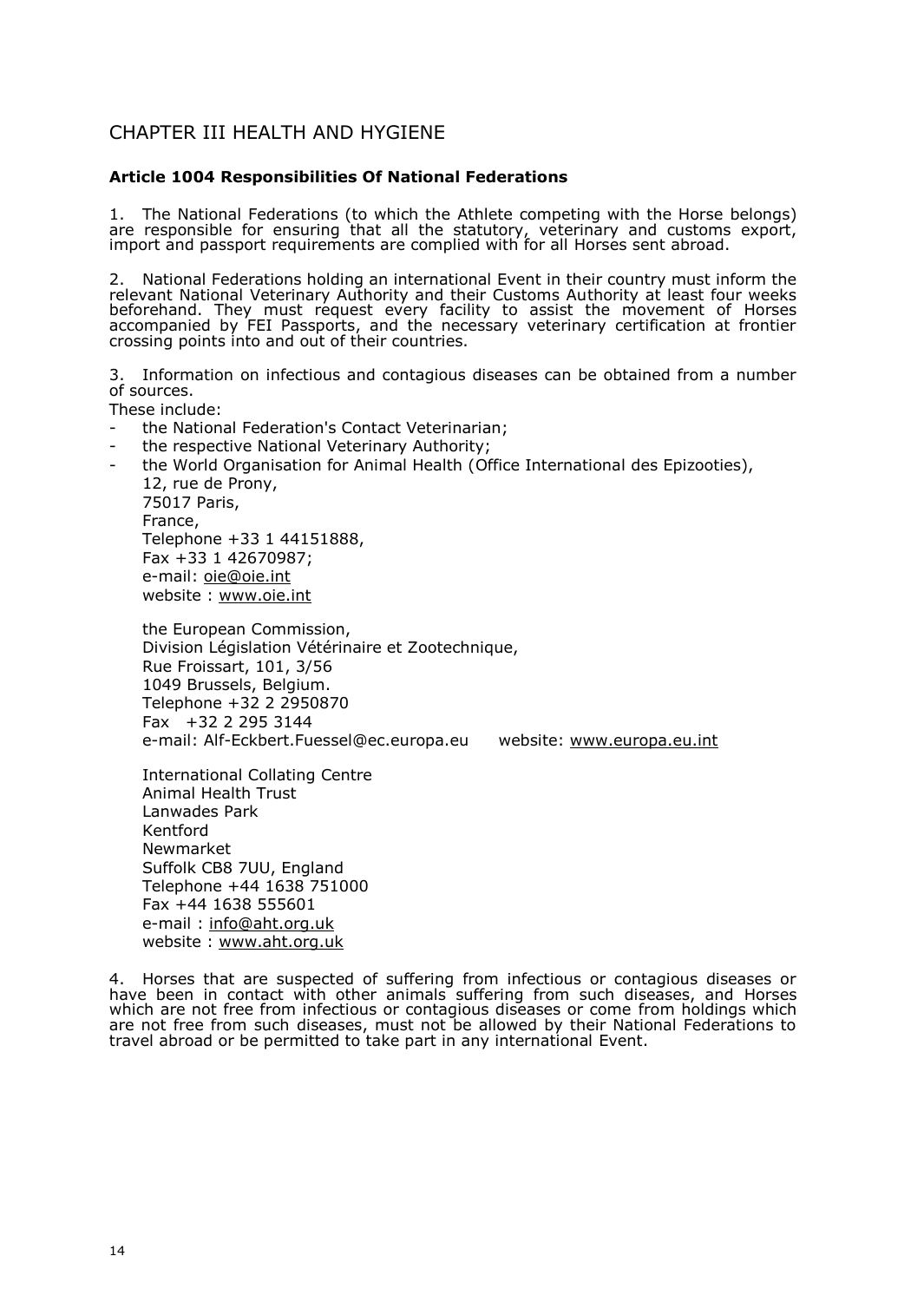Article 10085esponsibilities Of Organising Committees

In consultation Weittehrinary Commissions/Delegates, Organising Committ responsible for both veterinary facilities and stabling arrangements.

1. Veterinary FacilAtdequate veterinary facilities and services must be p including the availabilit ationfga V Teterinarian and a qualified farrier durin  $E$ ven $t$ t  $\sqrt{R}$  Annex  $X$   $V$ ).

2. Stabling he arrangements for stabling must include the following:

2.1The cleanliness, ventilation and hygiene of all stable areas. This inq good quality tew a and fodder, -free unstribution for and the proper disposal  $\cdot$ dung/bedding. Prior to ahrival for a Envent the stables must be cleaned, disinfected and provided with fresh bedding.

2.2.1 Whenever poble sirks the same country moldset d bleogs than er.

2.2.2 The provision of adequate isolatibologies ables as the contagious conditions being reported.

2.2.3 flanEvenalso includes national class Hoersse twhait cholo not comply with the FEI regulations for EquianeValocfulumentizon participate, the FEI vaccina Horsse must be separately stabled from those of a different vaccination status.

2.2.4Any treatment stoosse will not be permitted of hove in the Finlis eusnless in agrede designated treatment are **ass** chored FEI Veterinare and ments can a only take plactereiantment areasol not in the ersse own stabling unless by agreement with the VeterinassyionC/Denlmengia.te $H$ enceadequte numbers of treatment arfecarshiors semust be providwender Tereating anTelam orndividual Competitor is a Provieter in a rians brea psupervia edording to REE pulationSsee. Veterinary Guidance Note3/2010 Veterinary Treatment Areas.

2.3. Quiet collection boxes for testing purposes and admonisheation fac Testingeterinarian.

2.4. AllHorsse participating **Enethme**ust normally be stabled in restricted are that can be effectively controlled as required by the relevant Rules and Inadequate stable security does nopelisminishest pensible s accountability for all  $\alpha$ hisHorseor the results of medication control tests.

2.5.Strict stable security is of paramount importance. However, there ar exceptions that are listed in the discipline rules. In Statian to like speroswrichtey as hou compl**e**lty restricted area coannsolst of the following m{tehae smourme ismum requirements to ensure implementiation  $a$  at are listed in Annex IX ):

2.5.1 An effectiveh clu4r security system to check entry Haondsse antoubé all accretalition opersonnel to the stable asseantial CCTV system may be<br>prescribed by the FEI for cerEavienst prescribed by the At night, a list should be kept to monitor accredited individuals  $\,$  presenc $\,$   $\,$ 

2.5.2 If possible the provision of a restricted area for riders and others thegeneral public, in ordemotmoaple peoppriately authorised people out of the se stable area.

2.53. Limited admission to the area Edwerning Thæn only persolonele authorised by the Organising Committee to enter the stable area are: Technical Delegate;

Members of the an Gdr Jury and Appeal Committee;

Members of the FEI Veterinary Committee

Stewards (see also FEI disciplines S[teward s](www.fei.org) Manual, www.fei.org); Veterinary Commission/Delegate;

- Treating Veterinarians;
- Medication Control Officials;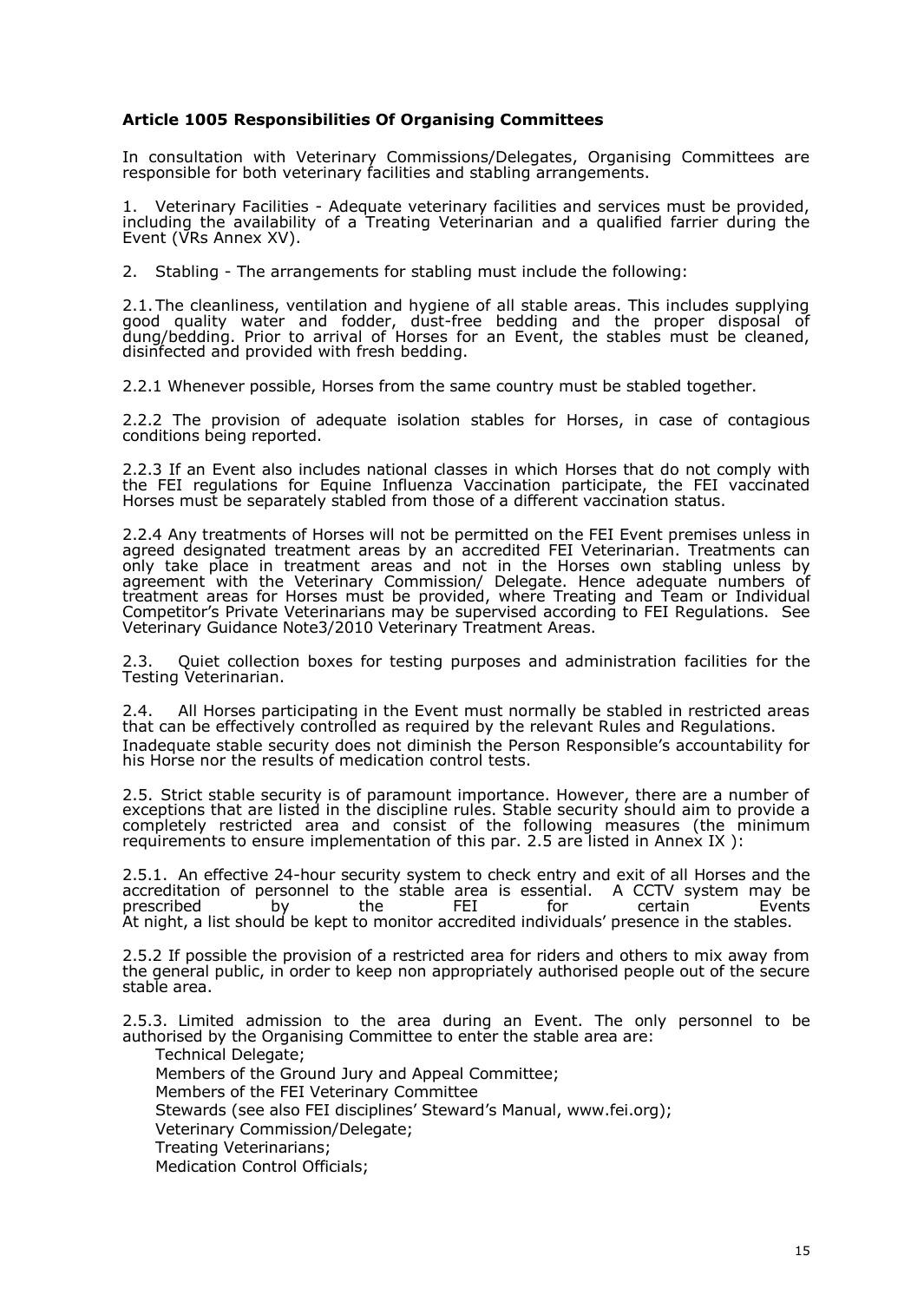Accredited Team Veterinarians and Accredited Individual Competitors' Private Veterinarians and Physical Therapists - See also Veterinary Guidance Note 4 and 5/2010 (Veterinary Course attendance and Accreditation, including interim  $m$ easures until 31s<sup>t</sup> December 2011). Official farrier, Team farriers and individual competitors' private farriers; Persons Responsible for Horses; Not more than two owners per Horse; Chefs d'Equipe; Trainers; Accredited Grooms; Horse Transport Agents; Physical therapists who have registered with the Veterinary Commission/Delegate.

Presidents and Secretaries General of National Federations may also visit the stable area with the approval of the President of the Organising Committee.

When foreign Horses are present Veterinary Authority Regulations must also be adhered to. These may further limit the persons who are allowed access to the stables. It is strongly recommended that OCs liaise with the VA on this matter prior to the Event.

2.5.4 If Horses are not stabled on the competition venue, they must be regularly supervised by FEI Officials.

2.5.5 Under no circumstances may Horses be schooled in the stables or leave the stable area, the competition area, designated training areas or the area supervised by stewards for any purpose, unless authorised by a recognised Official of the Event or a veterinarian acting in the interest of the health and welfare of the Horse. If this veterinarian is a Team or Individual Competitor's Private Veterinarian, an official agreement must be obtained from the Veterinary Commission/Delegate before the Horse is allowed to leave the site.

2.5.6 A Horse under supervision for additional tests or investigation under these Regulations must not leave the Event venue until specifically permitted to do so by the Veterinary Commission/Delegate. The Person Responsible must advise the Veterinary Commission/Delegate of the precise whereabouts of the Horse during any such period of supervision.

3. The Organizing Committee, together with the Veterinary Commission/Delegate and a Veterinary Pathology laboratory, should have arrangements in place ahead of time in the event of any requirement for a rapid and accurate post-mortem in accordance with Article 1030.

#### **Article 1006 Responsibilities Of Persons Responsible For Horses**

See General Regulations and EADCM Regulations for the definition of Person Responsible.

1. For a definition of the Person Responsible see the current General Regulations and EADCM Regulations. Veterinarians may be regarded as additional Persons Responsible if they are present at the Event or have made a relevant decision about the Horse.

2. The General Regulations place the responsibility for the selection of qualified Horses on the National Federations. This includes the fitness and capability of the Horses selected to participate in the competitions for which they are entered (art. 116.3, GRs).

3. The Person Responsible must be familiar with the General Regulations, Veterinary Regulations, EADCM Regulations and the Sport Rules for the relevant Discipline.

4. In case of a team Event, the Persons Responsible together with the Chef d'Equipe, are responsible for the condition, fitness, management and declaration or withdrawal of all Horses under their care.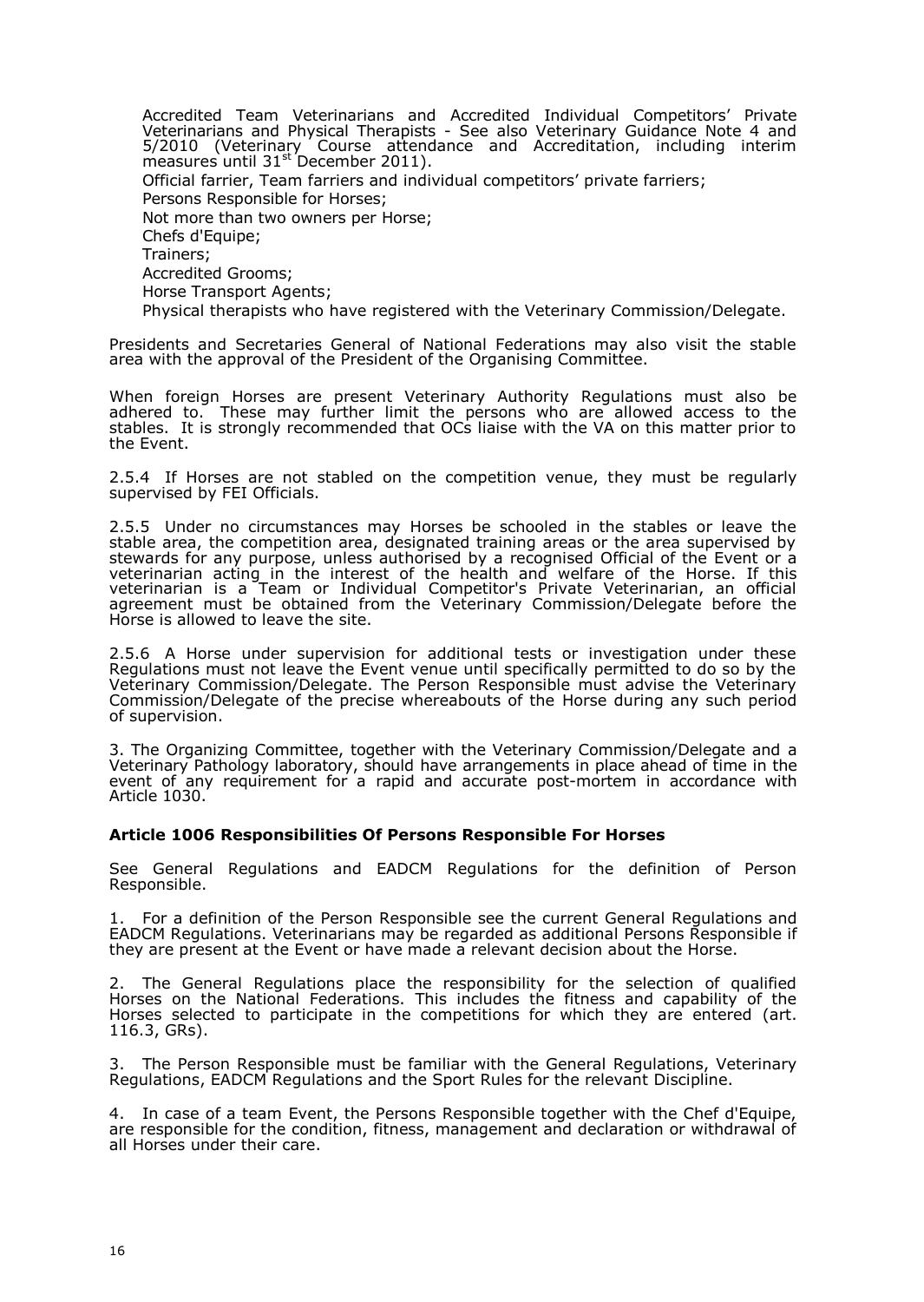5. If Persons Responsible eveen et all phy illnes sthoer causes from caring for theiHorsse, they must notify immediately the secretary of the Organising and the Veterinary Commission/Delegate.

6. Persons Responsible must ensure that a valid and correctly complet available focth ecaf thehiorrsse according to the General Regulations and Vete Regulations, including their Annexes, and in particular that correct vac Horses has been performed according to current requirements of the FEI:

#### http://www.fei.org/veterinary/veacondheadibhesquirements

7. Written approval must be obtained from the Veterinary Commission/ any form of veterinary treatment oofmadelobircsanetiuoring aEnventusing the appropriate form for authorisation  $\alpha$  Equentem Therapeutic Use Exemption Form  $\mathsf{ETUB}$ , 2,  $\mathsf{dMEDICATION}$  FQRsWee3 be  $\mathsf{RChapter}$  VII and Annex V). If a Horseequires urgent treatmet the Toentan unthorisation of treatment can beonlygiven retrospectively, if the details of the case are reported to t Commission/Deleigmenthe diately pon arrival at the competition swearhue. treatment is required, then the drugs of cfhiosices ssilheaculedd bhoeo mhist of substancwesthknown FEI detection times (FEI List of **D.eFteeld biwe ing Times** veterinary recommendation, permissHonsséotro soucachtinue iEivtehnentmay onlybe given by the Ground JGuRys (Asreticle 1G4H3ap;ter VI-I)See Veterinary Guidance Note 2/2010 ETUEs. Further information on the FEI List of D and measures related to Clean Sport can be found at :

[http://www.fei.org/ve](http://www.fei.org/veterinary)terinary

8. The Pers&nesponsible is liable for appropriate pena EMADSC Munder th RegulationSst, atutes and the General Regulations for any violation Regulations .

9. Inadequate stable security or the absence thereof does not relieve Responsi $\varphi$ s from responsibility for the Sea, nor of m their responsibility with respectoraviolation of the EADCM Regulations.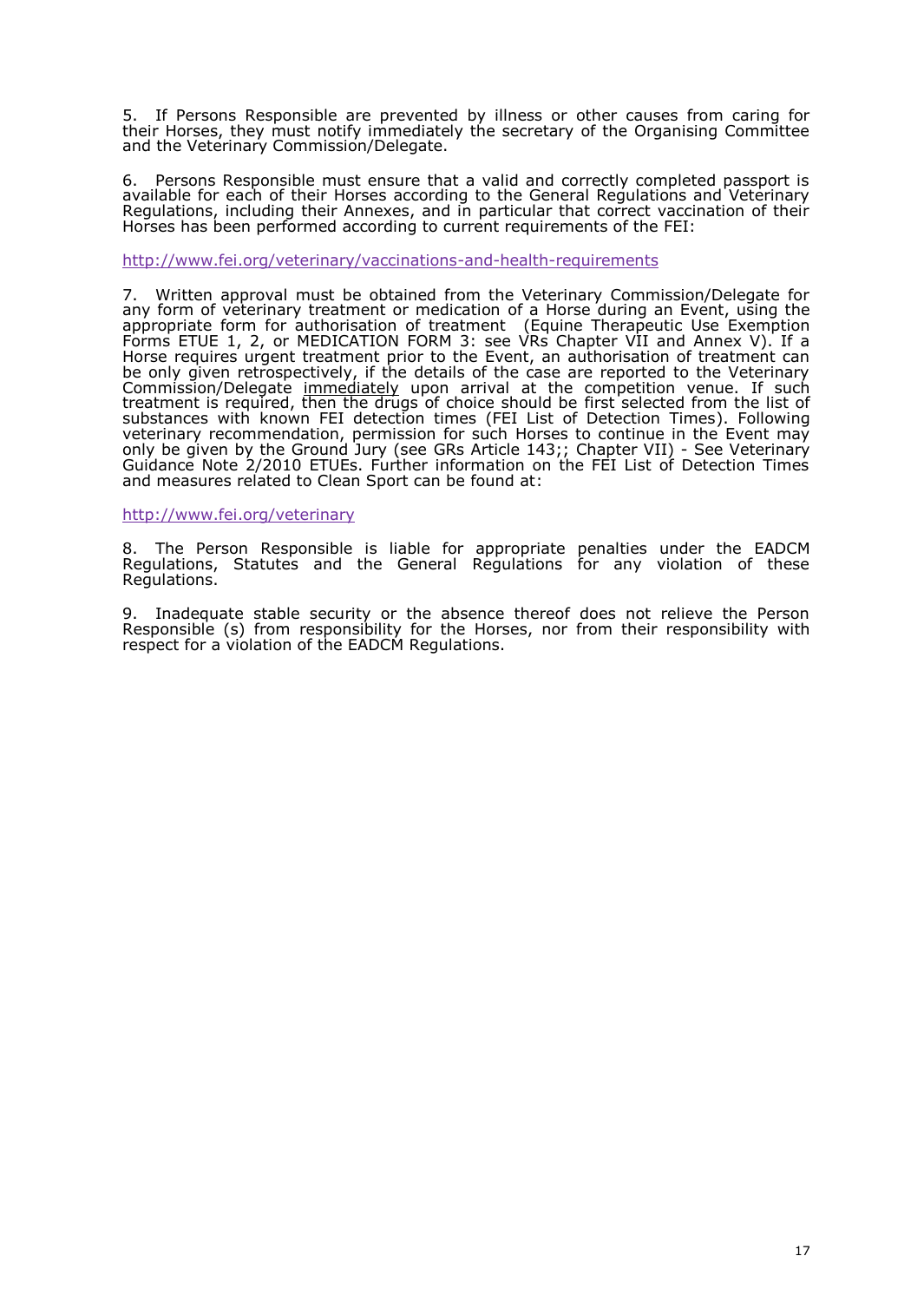# CHAPTER IV VETERINARY CONTROL AT INTERNATIONAL EVENTS

# **Article 1007 Veterinary Delegates At International And National Events**

1. The Organising Committee of International Events must appoint at least one veterinarian selected from the list of FEI Veterinarian as the Veterinary Delegate responsible for implementing these Regulations (for exceptions see Rules for Eventing). This official must be appointed at least 16 weeks prior to the Event. It is crucial that the Veterinary Delegate be knowledgeable and experienced in the Discipline. If a Testing Veterinarian is also present, delegates must assist or witness the testing by such individuals, particularly if a conflict of interest is declared.

2. The Organising Committee of National Events which include FEI Competitions must appoint at least one veterinarian, selected from the list of FEI Veterinarians, as the Veterinary Delegate responsible for implementing these Regulations. It is crucial that the Veterinary Delegate be knowledgeable and experienced in the discipline involved.

3. In addition, the FEI may appoint a Foreign Veterinary Delegate from the list of FEI Veterinarians. In this case the Veterinary Delegate together with the Foreign Veterinary Delegate shall constitute a Veterinary Commission.

4. The Veterinary Delegate or the Foreign Veterinary Delegate, if present, is required to send a full report to the FEI within fifteen (15) days of the conclusion of the Event. This report must be completed in English.

#### **Article 1008 Veterinary Commissions At Official International Events, Cup Finals, Championships And Games**

1. At Official International Events (CIOs), Cup Finals, Championships and Games, at least three veterinarians shall form a Veterinary Commission (for exceptions see Rules for Vaulting and Reining Events). The Veterinary Commission must be appointed at least 16 weeks prior to the Event. All members of the Commission must be selected from the list of FEI Veterinarian(for exceptions see Rules for Endurance Events). Under special circumstances (e.g. World Equestrian Games) more than one Veterinary Commission may be appointed. It is crucial that all members be knowledgeable and experienced in the discipline they are appointed for.

1.1.The President of the Veterinary Commission shall be appointed by the National Federation/Organising Committee in consultation with the FEI. In the case of the Olympic Games the appointment must be approved by the Bureau.

1.2.One or more Foreign Veterinary Delegate(s) shall be appointed by the FEI Veterinary Department in consultation with the National Federation/Organising Committee or the Bureau according to the General Regulations.

1.3.The Associate Member(s) shall be appointed by the National Federation/Organising Committee.

2. A veterinarian shall normally not be appointed as President of a Veterinary Commission or as Foreign Veterinary Delegate until he/she has served at least twice as a member of a Veterinary Commission or as a Veterinary Delegate.

3. Members of the Veterinary Commission should be in attendance at the Event prior to the first Horse inspection and preferably from the time the first Horses arrive.

4. The Foreign Veterinary Delegate should ensure that the Veterinary Regulations and the General Regulations are applied equitably to all competitors. It is the duty of this official to act in a supervisory capacity i.e. not to be involved in the actual treatment of Horses (see Art. 1009.8).

5. The Foreign Veterinary Delegate, as a member of the Veterinary Commission, is required to send a report to the FEI Veterinary Department within 15 days of the conclusion of the Event. This report must be completed in one of the official languages of the FEI.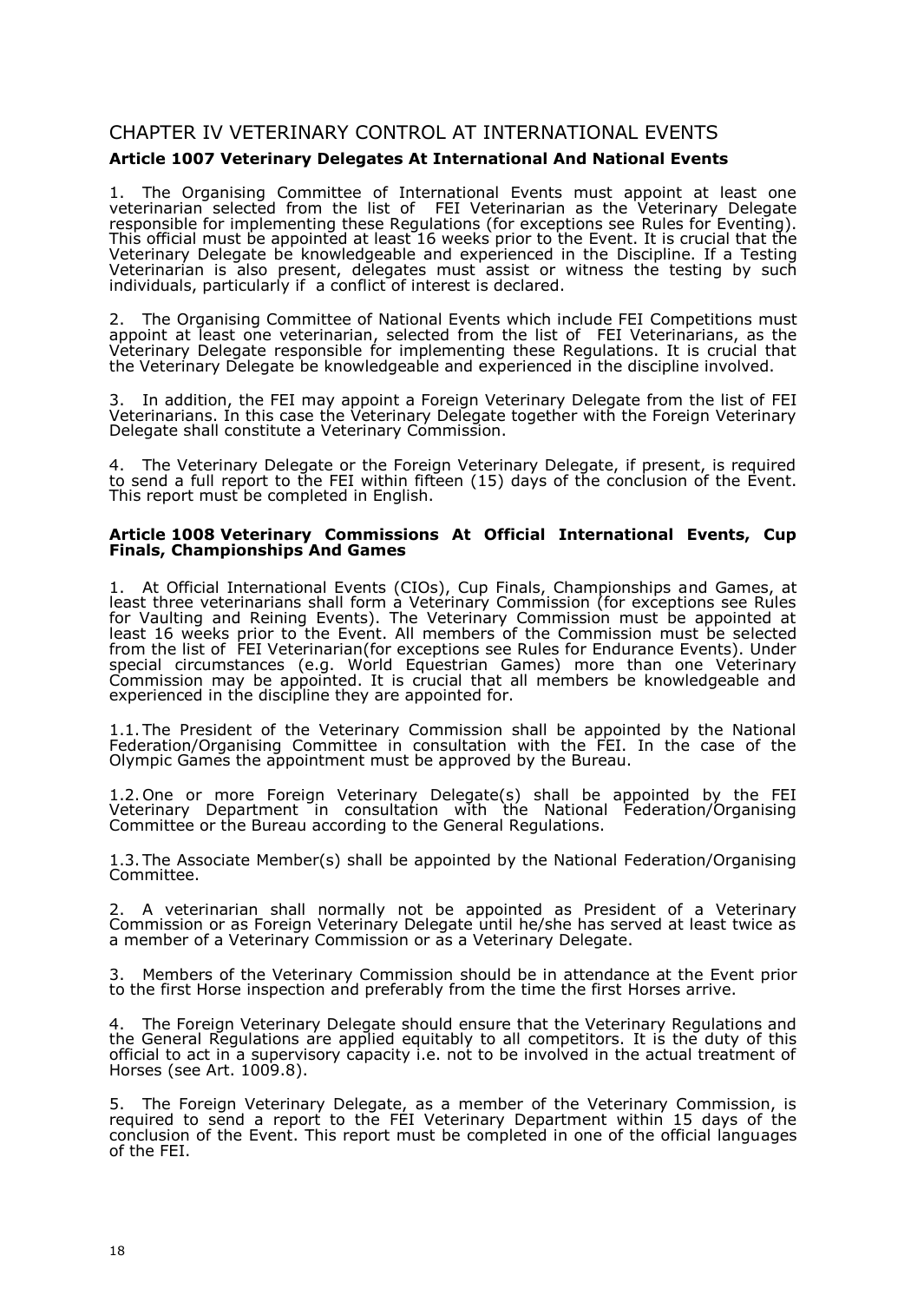# **Article 1009 Responsibilities Of Veterinary Commissions/Delegates**

1. The Veterinary Commission/Delegate is directly responsible to the Organising Committee and the FEI for the health and welfare of all Horses at an Event, including the application of medication control procedures (see Chapter VI).

2. All matters of a technical veterinary nature are to be decided upon by the Veterinary Commission/Delegate but must be reported to the Secretary of the Organising Committee. In all other matters the Veterinary Commission/Delegate shall report to the Ground Jury or the Appeal Committee. The FEI Veterinary Committee may from time to time issue specific treatment protocols which must be complied with.

3. The Veterinary Commission/Delegate shall report to the Ground Jury any veterinary matter that has not been attended to by the Organising Committee in a satisfactory manner.

4. The Veterinary Commission/Delegate is responsible for taking all necessary measures for the prevention and control of infectious, transmissible and contagious diseases.

5. The Veterinary Commission/Delegate must be satisfied that the Organising Committee has taken all the measures laid down in VRs Art. 1005 and in Annex XV before the arrival of the Horses at an Event.

6. The Veterinary Commission/Delegate shall check during the Event that:

6.1. The Horses are provided with sufficient dust-free bedding, good quality water and feed;

6.2. There is a high standard of routine stable hygiene;

6.3. The stable ventilation is adequate

6.3.1 The stables are of adequate size according to Annex XV.

6.4. First-aid veterinary services are available and adequately manned and access to centres for specialist veterinary attention can be provided if required.

7. The Veterinary Commission/Delegate shall arrange a meeting before the start of the Event and shall maintain contact with Team Veterinarians and with Individual Competitors' Private Veterinarians throughout the Event.

8. To avoid any possible conflict of interest, a member of the Veterinary Commission/Delegate shall not act as a Team Veterinarian, an Individual Competitor's Private Veterinarian or a Treating Veterinarian at the same Event. Nor may they compete at the Event or be a member of the Appeal Committee, Ground Jury or Organising Committee. If any FEI Veterinary Official declares a conflict of interest, they must seek another FEI Veterinary Official to either witness or to undertake a particular required veterinary task.

9. If any veterinary treatment or medication is to be administered to a Horse at any time during the Event(even prior to the start of the Event if in a FEI stewarded compound), the written approval of the Veterinary Commission/Delegate must be obtained, prior to treatment, using the appropriate ETUE (see VRs Art. 1026 and Annex V). It is therefore essential that the Veterinary Delegate/Commission can be contacted at any time for consultation. However, if it is urgently necessary to treat a Horse with a Prohibited Substance, the Veterinary Commission/Delegate must be informed at once and the circumstances reported to the President of the Ground Jury. Any treatment so administered must be reported to the Veterinary Commission/Delegate using ETUE 1. On the written recommendation of the Veterinary Commission/Delegate and in accordance with the General Regulations and Veterinary Regulations, the Ground Jury will decide whether the Horse may take further part in the Event.

10. The Veterinary Commission/Delegate must be informed in advance about the administration of altrenogest to a mare in competition by means of ETUE2. Only the manufacturer's recommended dose of altrenogest will be authorised (see VRs Art.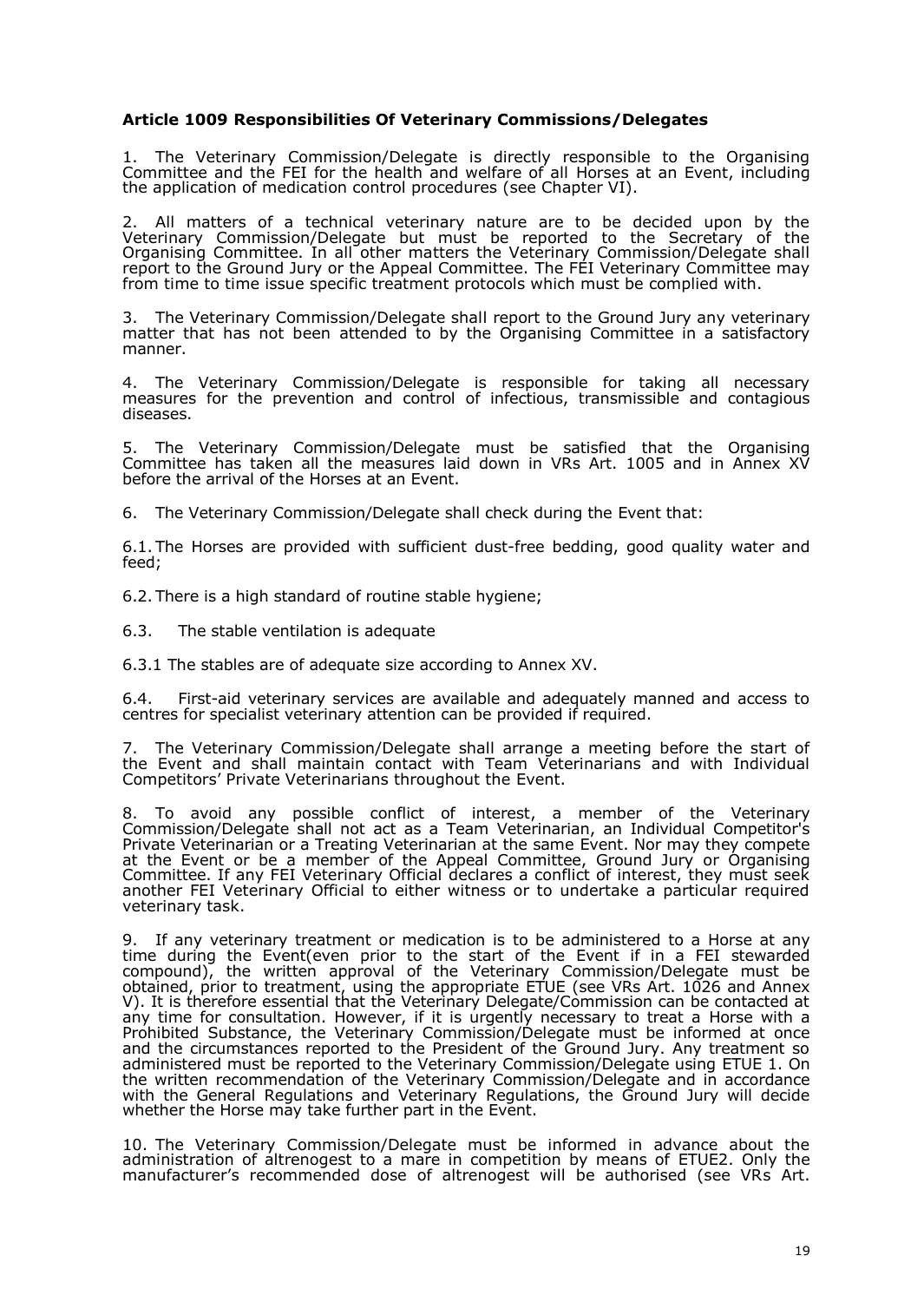1028). The use of altrenogest in stallions or geldings is strictly prohibited and is prosecuted as a violation of the EADCM Regulations.

11. The Veterinary Commission/Delegate must be informed in advance about the use of acupuncture to Horses during the period of the Event. Acupuncture that involves the administration of a local anaesthetic or other injectable substances is expressly forbidden.

12. The Veterinary Commission/Delegate must be informed in advance by an accredited Veterinarian about the use of substances, normally not considered as prohibited (e.g. rehydration fluids, antibiotics), by means of MEDICATION FORM 3 (see Art. 1029 and Annex V). All medications to be administered during the Competition must be discussed with the Veterinary Commission/Delegate.

13. Any Horse that recovers from illness or injury immediately prior to or during an Event must be reported by the Veterinary Commission/Delegate to the President of the Ground Jury. On the written recommendation of the Veterinary Commission/Delegate and in accordance with the General Regulations and Veterinary Regulations, the Ground Jury will decide whether the Horse may compete or continue to compete in the Event; and the matter will be reported in the official Veterinary Report.

14. The Veterinary Commission/Delegate, in association with the Testing Veterinarian, is responsible for advising the President of the Ground Jury on the selection of Horses for sampling (see also VRs Art. 1016). In the absence of a Testing Veterinarian or during Events where no MCP Testing takes place, the Veterinary Delegate may be asked to carry out testing; therefore he/she must be familiar with the correct testing procedures. At all times there must be agreement with the Ground Jury as to the method of selection of Horses for random testing.

15. The Veterinary Commission/Delegate must advise the Ground Jury if there are any Horse welfare or safety concerns about any aspect of the Event that are unacceptable, and will make appropriate recommendations. The Veterinary Commission/Delegate is encouraged to examine the cross country and marathon course for potential safety concerns.

16. Members of the Veterinary Commission, Veterinary Delegates, Team, Treating, Individual Competitors' Private Veterinarians and Medication Control Programme Testing Teams are entitled to receive a pass from the National Federation or the Organising Committee giving them continual access to the stables and training areas, paddocks, collecting rings and arenas.

17. If a Horse is so severely injured that, in the opinion of the Veterinary Commission/Delegate or the Treating Veterinarian on site, it ought to be humanely destroyed, the Person Responsible and/or Owner or their designee must give approval. However, if neither is available, the Veterinary Commission/Delegate will proceed in order to prevent undue suffering to the Horse. The method of euthanasia will be at the discretion of the veterinarian, preferably by the intravenous route. A post-mortem should<br>be performed under instruction from the Veterinary Commission/Delegate. The be performed under instruction from the Veterinary Commission/Delegate. Veterinary Commission/Delegate should make arrangements ahead of time with the Organising Committee and a Veterinary Pathology laboratory to facilitate a rapid and accurate post-mortem. A copy of the post-mortem report must be forwarded to the FEI Veterinary Department when it is available. The veterinarian concerned should always try to seek a second opinion prior to euthanasia if possible, or afterwards if this is not feasible. Urine and blood samples must be collected for forensic analysis and submitted as for routine samples for medication control (see also Art. 1017 para 2 for "post mortem").

18. If an international Event is run concurrently with a Championship (or equivalent Event requiring the presence of a Foreign Veterinary Delegate), the Foreign Veterinary Delegate is required to report on the Championship, and the Veterinary Delegate must report on the international Event.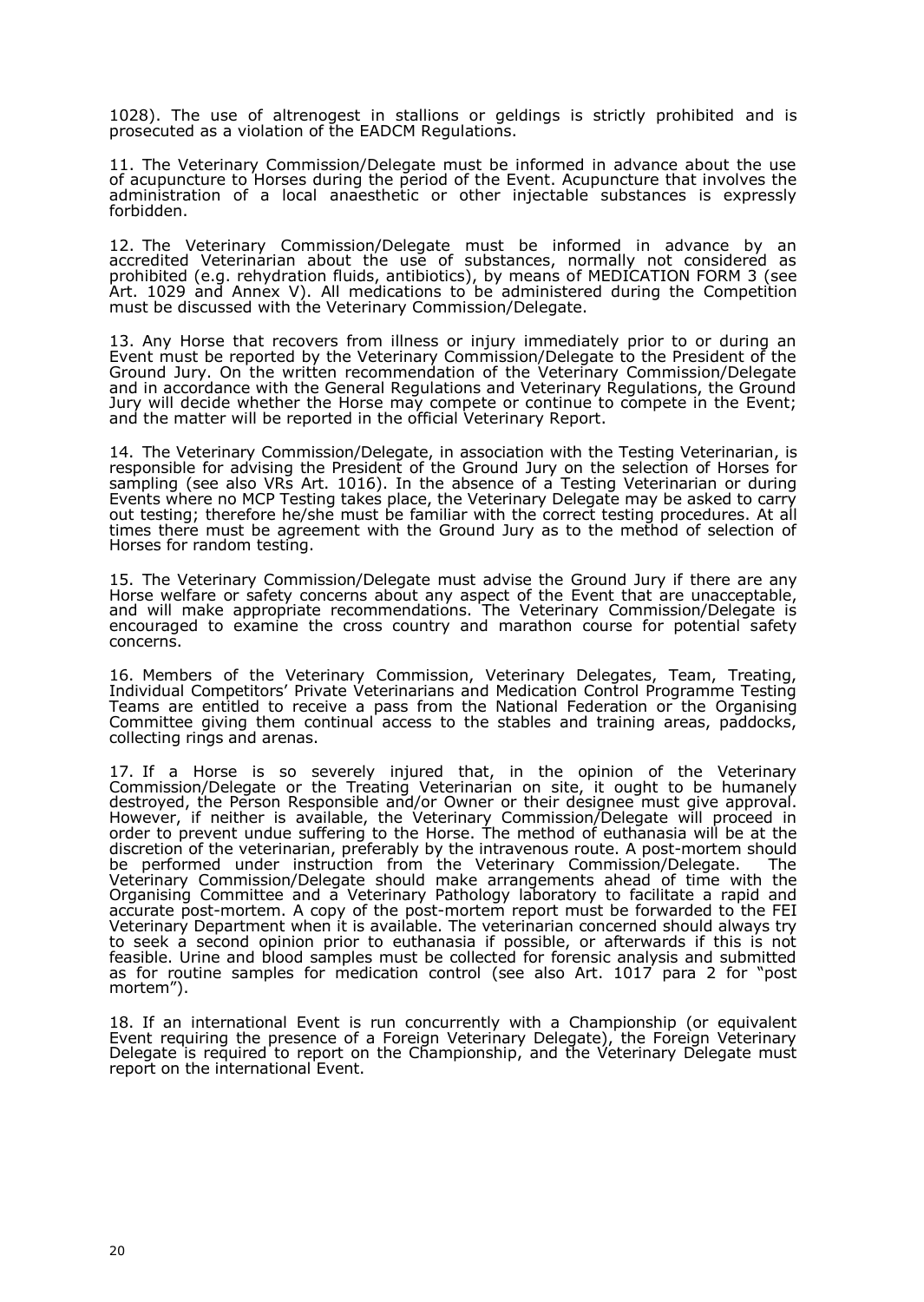Article 1010 Horse Passports And Passport Control  $(A \cup B)$  refer to  $A$ rt. 137 of General Regulations, Annex XIII and www.fei.org/veterinary/identificantidoprassports

1. Passports are intended to identify and therefore faciH  $b$ ats the pass across national boundaries. They must, thereformelprasopactoraniplatiymethe and should bea $\texttt{\&value}$  demand to Customs and Health Authorities.

2. Horses and ponies entered in ilet rematanticos tabe in possession of a valid FEI Passport or a GPassport approved by the FEI and accompaniec Recognition Card in accordance winto Cetreeriaars Regulations including Annex XIV. If no such passport is required (selelonGs mAutst b $\mathfrak{D}$ 7), registered with their National Federation, be identifiable from an outline correctly and verifiably vaccinated aequidengnibue  $E/d$  regulations.

As of 1 January 2010 the FEI does not issue passportssf**atuhory**es whic subject to the European Union identification require©nœm tnsislsaiiodn down i Regulation (EC) No 504/2008. Passports of to hosoeomhopinyse woritwh hithe requirements of Commission Regulation (E<u>Can</u>dNhoee5t04!hetOsOit&andards of FEI can be approved for FEI purpose.sFEbl,Reiososgunintgiona Card. In order to ensure the continuity of the medication record deterEn Unimagrstehse assiatus o foodproducing animals, the procedures for the issuing of duplicate or identification documents are described in Commission Regulation(EC) Information on EU identification requirements for horses, current I passports and relevant measures in EU Member States is available at:

[http://ec.europa.eu/food/animal/identification/equine/ms](http://ec.europa.eu/food/animal/identification/equine/ms_information_en.htm)\_information\_en. The list of FEI rovapp passports is available at: [http://www.horsesport.org/sites/default/file](http://www.horsesport.org/sites/default/files/Annex%20XIV-)s/Annex%20XIV - National%20passports%20approved\_1.pdf

If a belie $\mathsf{E}\mathsf{d}\mathsf{d}$  approved passport is not found on the above website, a  $\mathsf{E}\mathsf{d}\mathsf{d}$ Federation must make contact with its state authorities, ascertain if the approved, and then request that it is added to the website as a matter o

The passpos a document of identification and health and provides inforr current ownership and nationality. The Veterinary Commission/Delegate for collecting the passports at the Examination on arrival (VR Art. 1 Organising mo $\mathfrak m$  ittee is responsible for their safe keepEivnegntd Fuoring the practical reasons the Veterinary Commission/Delegate may retain pass possession durinEgvehein which case the Veterinary Commission/Delegate over the respointise is it it it is delow. The Veterinary Commission/Delega Organising Committee is responsible for producing any passports red Veterinary Commission/Delegate, the Testing Veterinarian, the Ground Appeal Committee durEngenth Ehe Organising Committee is responsible for return of passports to the persons responsible at the endmpletion of the

3. Any modification to entries in the passport (e.g. ownership changes, corrections, vaccination communsous time mostlearly endorsed by an official of relevant National Federation. Defaced passports or passports contain inserts or appendices are not acceptable and a duplicate passport mus the National Federation.

4. Preferablty the Examination upon Arrival, or at leas<sup>t</sup> iploinste to the Inspection, the FEI Veterinary Official or his deputy is required to carry all passports, to verify the identity and the check whether the vaccination status danall other relevant details have been properly entered. Any irre the completion of passports, including omissions in the vaccination status, noted in the relevant passport pages and be reported to the Appeal Ground Jurfy no Appeal Committee is present) for a decisibar peior to the Inspection.

5. Irregularities in the passports that require a follow up must be report as well in the veterinary report, including the passport number and encountered.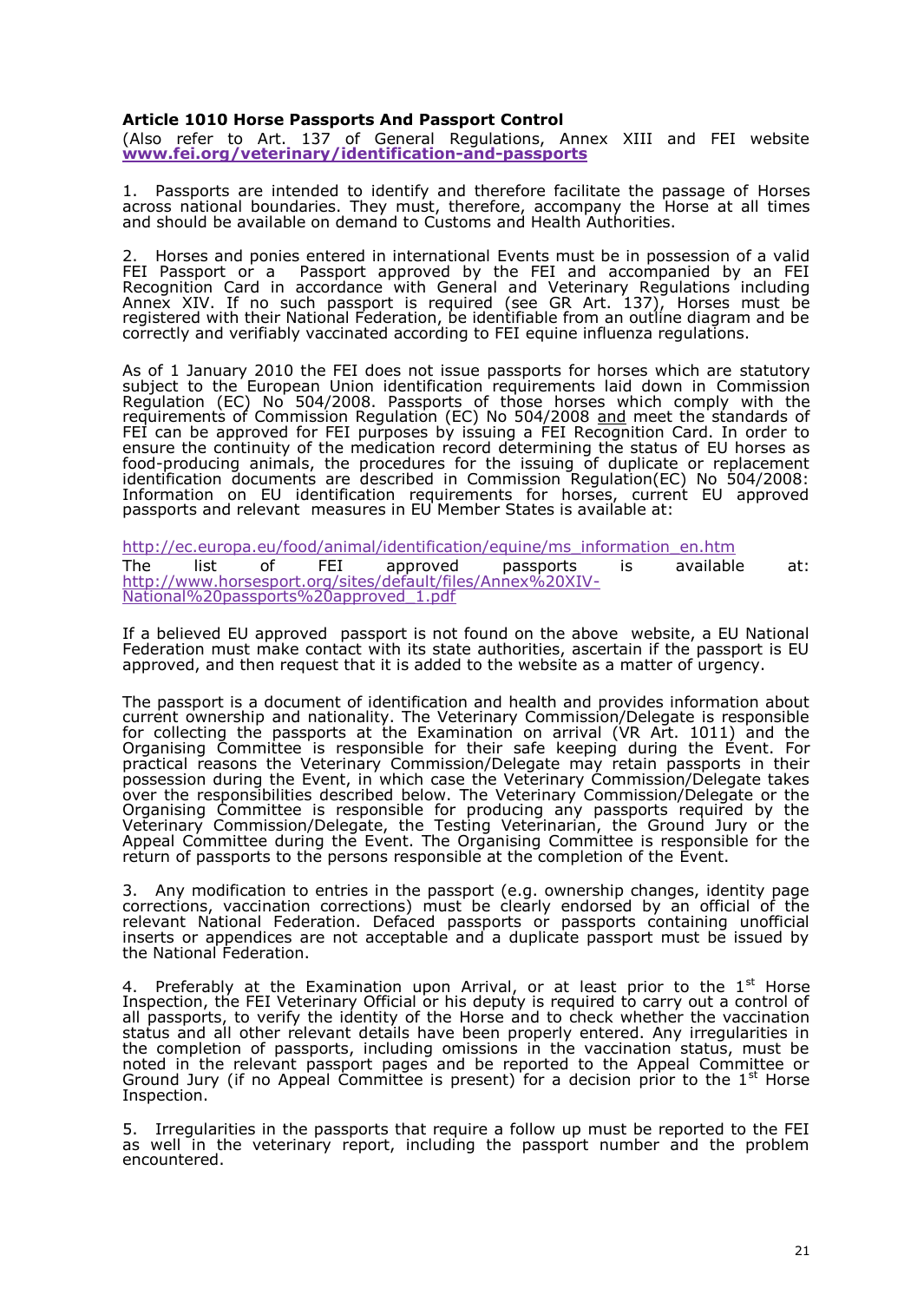6. The following comments refer specifically to Passport Control which must take place at the Veterinary examination on arrival or shortly thereafter:

The Foreign Veterinary Delegate or the Veterinary Delegate must carry out the Passport Control of all Horses. If satisfied that a Horse can be positively identified from its passport and that all the details (including vaccinations) have been correctly entered, the passport will be stamped on the page entitled "identification of the Horse described in this passport" with the official FEI Veterinarian Stamp.

If a Horse has no passport, or it cannot be positively identified from the details in its passport, or if there are any discrepancies or mistakes in the entries in its passport, or if the vaccination record is not in accordance with the current requirements, the official carrying out the Passport Control must report the details as soon as possible to the President of the Appeal Committee and inform the President of the Ground Jury of the competition or Event for which the Horse is entered. The Appeal Committee must investigate such reports at the earliest opportunity and certainly before the Horse is allowed to compete (if no Appeal Committee is appointed then the Ground Jury will act in replacement). Any penalties/disqualification imposed on the Person Responsible by the Appeal Committee must be entered clearly on the relevant page in the passport, stating the reasons and the nature of the penalty. The entry must be signed by the President of the Appeal Committee and by the Foreign Veterinary Delegate/Veterinary Delegate who must authenticate the entry using an official FEI Veterinarian Stamp. Identification irregularities shall be entered on the page headed "Identification of the Horse Described in this Passport", and vaccination irregularities shall be entered on the page headed "Vaccination Record".

If the Horse cannot be positively identified, the veterinary official is entitled to collect a blood and /or hair sample for DNA analysis and make in an Identification diagram.

#### **Article 1011 Veterinary Examinations And Horse Inspections**

#### **1 General Comments**

1.1 All Veterinary Examinations and Horse Inspections at FEI Events must be carried out in accordance with this Article and be adopted by each Discipline, unless the Sport Rules of that Discipline provide otherwise. For Veterinary Examinations and Horse Inspections in Endurance and Eventing see in particular para. 9 below. If any FEI veterinary official, declares a conflict of interest, they must seek another FEI veterinary official to either witness or to undertake a particular required veterinary task.

#### **1.2 Definitions:**

1.2.1 The term 'Veterinary Examination' is used to denote a clinical examination carried out by a qualified veterinarian to establish the general health status of a horse about to compete. Veterinary Examinations are also used to ensure that competition horses are not ill or injured as a result of international movement.

1.2.2 The term 'Horse Inspection' denotes the procedure used to verify whether a horse is fit to participate in an event or competition (i.e. 'fit to compete').

1.2.3 The term 'Verification of Identity' refers to the means of checking the identity markings of the horse against its diagram in the passport at a Veterinary Examination or Horse Inspection.

#### **2 Veterinary Examinations**

2.1 The (Foreign) Veterinary Delegate or a deputy must examine all Horses entering the Event stables, whether for competition, exhibition or any other reason.

2.2 The first Veterinary Examination ('Examination upon Arrival') should be carried out as soon as possible after arrival, but in any case before the Horse comes into contact with other Horses in the Event stables.

2.3 The object of the Veterinary Examination is to: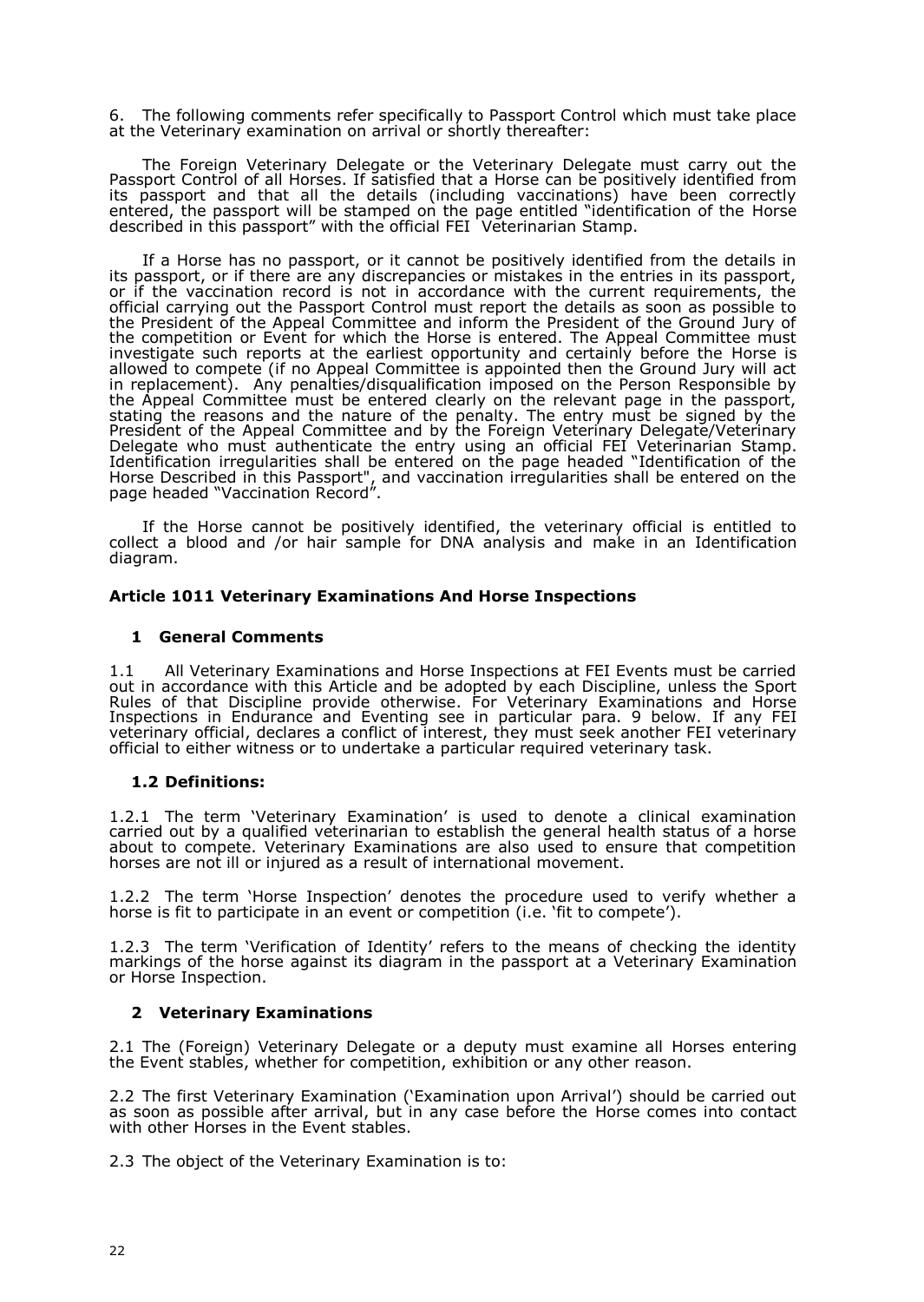2.3.1 Verify the identity of each Horse from its passport.

2.3.2 Check that the vaccination status of the Horse is in accordance with the current Veterinary Regulations.

2.3.3 Verify whether all other details are correctly recorded in the passport.

2.3.4 Check that the animal has not been in contact with other animals suffering from infectious or contagious disease (e.g. strangles, influenza) or has come from an establishment that is not free of such disease (VRs Art 1004.4).

2.3.5 Carry out a clinical examination to ensure that the Horse is not suffering from any infectious or contagious disease. This examination may include the palpation of limbs and body, monitoring heart and respiratory rate, body temperature and any other pertinent clinical parameters necessary. The limbs may be palpated or lifted to examine a suspected abnormality. An examination for any lameness (i.e. a trot-up) is not part of this examination. A record of the clinical findings must be made which should follow the Horse through successive examinations and inspections.

2.4 If the veterinarian is of the opinion that the Horse should not be allowed to be in contact with the other participating horses or should not take part in the Event, the case must be referred to the Ground Jury and the Veterinary Commission/Delegate for a final decision.

2.5 Other Veterinary Examinations during competition may be required in Eventing, Driving and Endurance.

2.5.1 The second Veterinary Examination in Eventing (after the cross-country) and in Driving (after Competition B or marathon) involves brief clinical examination with monitoring of temperature, pulse and respiration aimed at the recovery of the Horse after competition. Details of the examination should be included on the Horse data form.

2.5.2 Obligatory examinations are carried out at the Vet Gates at Endurance Events. (see 9.1)

2.6 Following a Veterinary Examination:

2.6.1 Any Horse, which is considered to be a health risk to other Horses at the Event, must be refused permission to enter the Event stables. It may however be stabled in separate isolation stables pending recovery or until alternative arrangements have been made.

2.6.2 Any Horse, which is not considered to be fit to participate in the Event, must be reported to the Ground Jury prior to the first Horse Inspection. The Veterinary Commission/Delegate should discuss the case with the Ground Jury which is responsible for making the decision, if necessary, to eliminate the Horse before the first Horse Inspection.

2.6.3 Mares may not compete after their fourth month of pregnancy or with a foal at foot. If it is subsequently confirmed that a mare competed under either of these conditions, she will be disqualified from all Events to which these conditions applied and the case will be referred to the Secretary General for reference to the FEI Tribunal.

2.6.4 Horses may not compete with a tracheotomy (i.e. a surgical opening through the skin into the trachea) or after a neurectomy has been carried out for so long as the absence of sensitivity persists.

2.6.5 Tongue straps or guards for Horses are not permitted in any FEI competitions.

2.6.6 Shock wave therapy (i.e. Extra-Corporal Shockwave, ESWT) and Cryo-therapy are not permitted during competition and for a period of five days prior to the first Horse Inspection. Cooling with ice and water is permissible. Cooling with machines that can cool below 0 degrees C is not permitted unless the machine can be locked out of the lower temperatures by the Veterinary Delegate.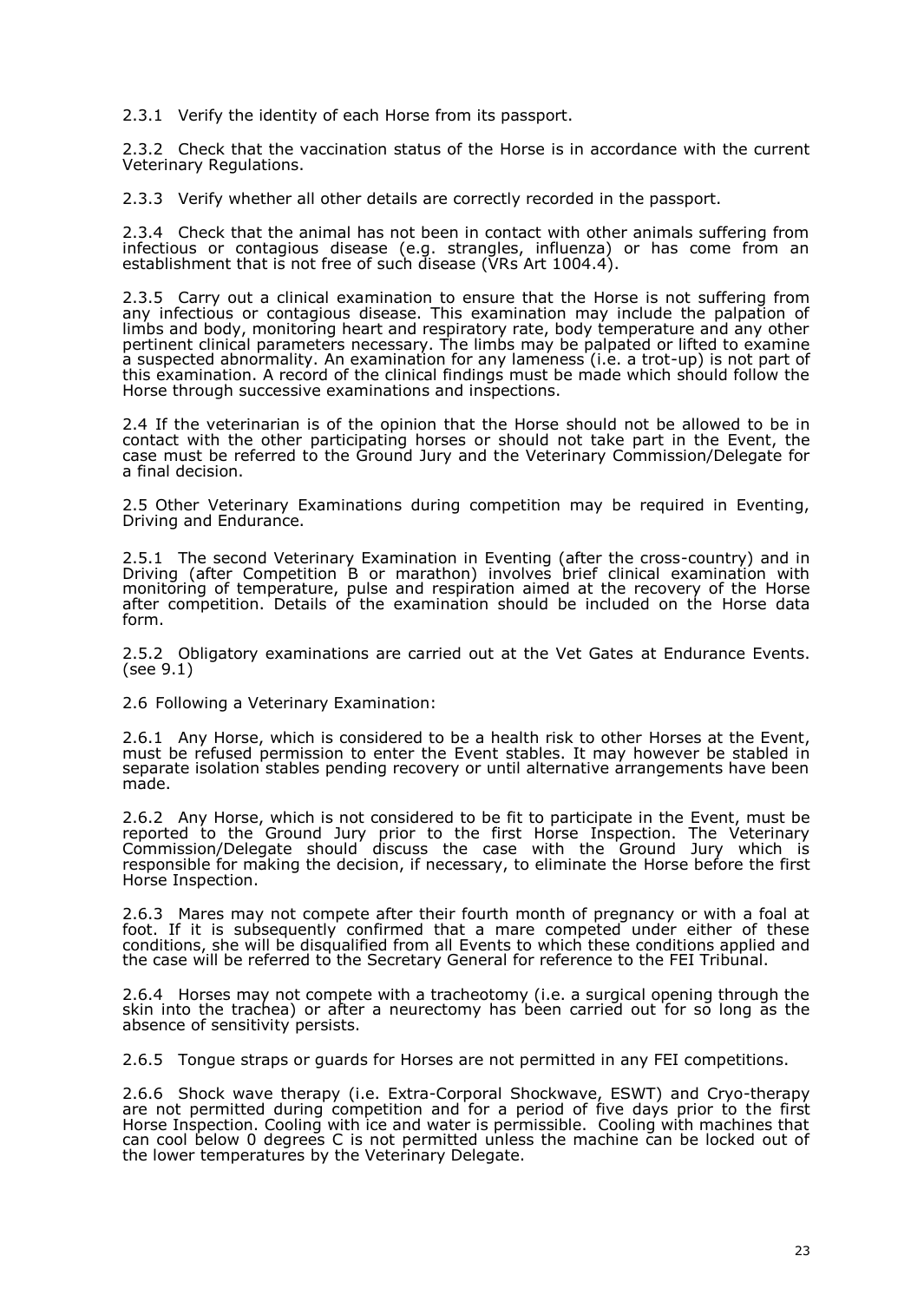# **3. Horse Inspections**

3.1 The aim of the standardised Horse Inspection protocol is to ensure the 'fitness to compete' of Horses taking part in FEI competitions by providing the same objective protocol for all disciplines except Endurance Riding (see 9.1).

3.2 Horse Inspections are not intended to be of an equivalent standard to a veterinary examination for soundness or a pre-purchase evaluation.

3.3 The specific level of fitness required to pass Horse Inspections may vary among disciplines and even within the same discipline (e.g. 1st and final Horse Inspections in Eventing).

3.4 The implementation of the 'fitness to compete' principle is essential for the fairness and objectivity of these inspections.

3.5 The decisions at a Horse Inspection (i.e. accept/not accept or referred to the Holding Box) must be made by a panel of judges and veterinarians (i.e. the Inspection Panel).

#### **4 Inspection Panel**

4.1 The responsibility for accepting or not accepting Horses to compete is shared between the Ground Jury and the Veterinary Commission/Delegate, but should be based on the professional opinion of the veterinarians.

4.2 The Inspection Panel should act as a committee, consisting of representatives from both the Ground Jury and Veterinary Commission/Delegate. When necessary, discipline rules will provide details of the specific composition of the Panel. The President of the Ground Jury (as Chairman of the Panel) shall have the casting vote should that be needed.

4.3 The Inspection Panel members should meet together with the Technical Delegate prior to the Horse Inspection to review the inspection protocol and any specific arrangements that may be required. In addition, the Inspection Panel must approve the surface on which the Horse Inspection is to take place and the procedures to be used during the Inspection.

# **5. Requirements for Horse Inspections**

5.1 The Organising Committee must consider all the necessary requirements for the Horse Inspections, which are listed below. Well in advance of the Event, the Organising Committee must also liaise with the Technical Delegate/Veterinary Commission and should discuss with them the protocol for the inspections.

5.2 Surface - The inspection surface must provide a fair evaluation of the Horse's fitness to compete. The surface should be constructed so that it does not change appreciably as the Horse Inspection proceeds. The surface should always be firm, level, clean and not slippery. This can be accomplished in three ways:

5.2.1 Freshly laid asphalt. If this surface is old and has become slippery it can be improved by adding a light cover of sand.

5.2.2 A competition arena surface that has been scraped to a firm base layer. The surface should be watered and rolled so that it is sufficiently compact to prevent it cutting up during the inspection.

5.2.3 A firm gravel or stone dust road that has been swept to remove all loose stones.

There should be approximately 50 metres of surface available to inspect the Horses at walk and trot, but a shorter surface may be acceptable for indoor Horse Inspections. In some circumstances the Horse Inspection may be carried out on the competition surface, in which case the Organising Committee must discuss the conditions with the Inspection Panel and the Technical Delegate well in advance. In such a situation the surface must be firmly rolled to provide the appropriate conditions.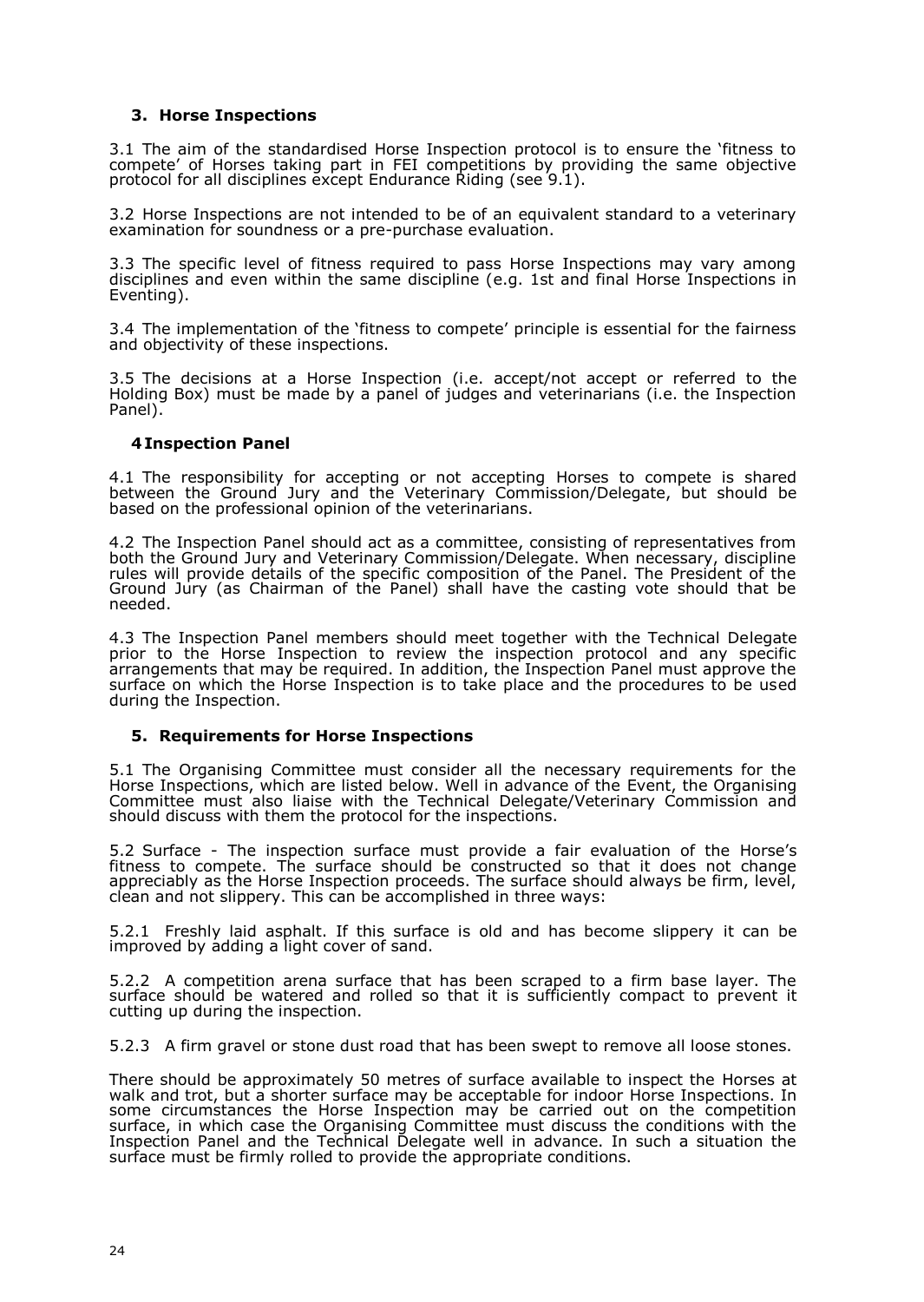5.3 Organisation - The inspection area must be properly cordoned off from the public and effectively stewarded so that Horses are ready for inspection at the scheduled time and quickly lead away afterwards. The collecting area should be at a safe distance from the Inspection site, and care must be taken to avoid allowing Horses to mingle unsafely with each other.

5.4 Holding Box - The exact location of the Holding Box, entry and exit points for the Horses and the public area may vary depending on the Competition venue. A cordoned off area should be allocated close to the inspection area that can be used for a further examination of Horses exhibiting doubtful fitness to compete. This area should be separate and if possible out of sight of the main inspection area.

The Holding Box should have an area where the surface is similar to the surface of the main inspection track. The procedure of examination in the Holding Box should be used for all inspections except the inspection in the ten (10) minutes box halt in Driving or the second Horse Inspection in Eventing.

5.5 Announcements to the public - Announcements of the progress of the Horse Inspection (i.e. Horse being presented and its competition number) should be made via a public address system. The decision as to whether the Horse has been accepted, not accepted or sent to the Holding Box should be announced immediately.

5.6 Safety of Horses and handlers - Special care is necessary with strict stewarding practices at Horse Inspections where the density of Horses in the collecting area is high. Similarly, special care needs to be applied if stallions are included in the Horse Inspection, as they can create a significant safety risk to attendants and other Horses.

#### **6 Horse Inspection Protocol according to the Sport Rules for the relevant Discipline.**

Timing for different disciplines – The first Horse Inspection should be held not more than twenty-four (24) hours prior to the start of the first competition unless otherwise stated in the Sports Rules for the relevant Disciplines. The timing of all inspections should be discussed at the first meeting of the Inspection Panel. Further Horse Inspections may be necessary in all disciplines to ensure the continued 'fitness to compete' of any Horse during an Event.

#### **7Procedure of the Horse Inspection**

7.1 General Remarks

Please note that the protocol is different for Endurance and CICs in Eventing (see 9.1 and 9.2).

7.1.1 The Person Responsible should present the Horse for inspection, unless prior permission has been granted by the Inspection Panel to have a substitute lead the Horse.

7.1.2 The procedure for the inspection is outlined in Figure 1, which illustrates how the Horse moves from the collecting area through the various facets of the inspection.

7.1.3 The veterinarian will walk round the Horse to carry out a brief visual inspection of the Horse. Palpation of a limb or other parts of the body will only be carried out if deemed necessary. Other clinical tests may not be performed at this time (i.e. flexion tests or walk the Horse in a circle).

7.1.4 After the visual inspection, the Horse will be walked for a short distance and then trotted on a loose rein with the handler on the left side of the Horse. The handler trots the Horse to the end of the track where he slows the Horse down to a walk to turn around (clockwise). The handler then continues to trot the Horse on a loose rein back to the start. The veterinarian watches the Horse's gait from the centre of the inspection track.

7.1.5 After determining the opinions of all members of the Inspection Panel, the Inspection Panel then makes a decision, to accept, not accept or refer the Horse to the Holding Box. In the event of a split decision, the President of the Ground Jury has the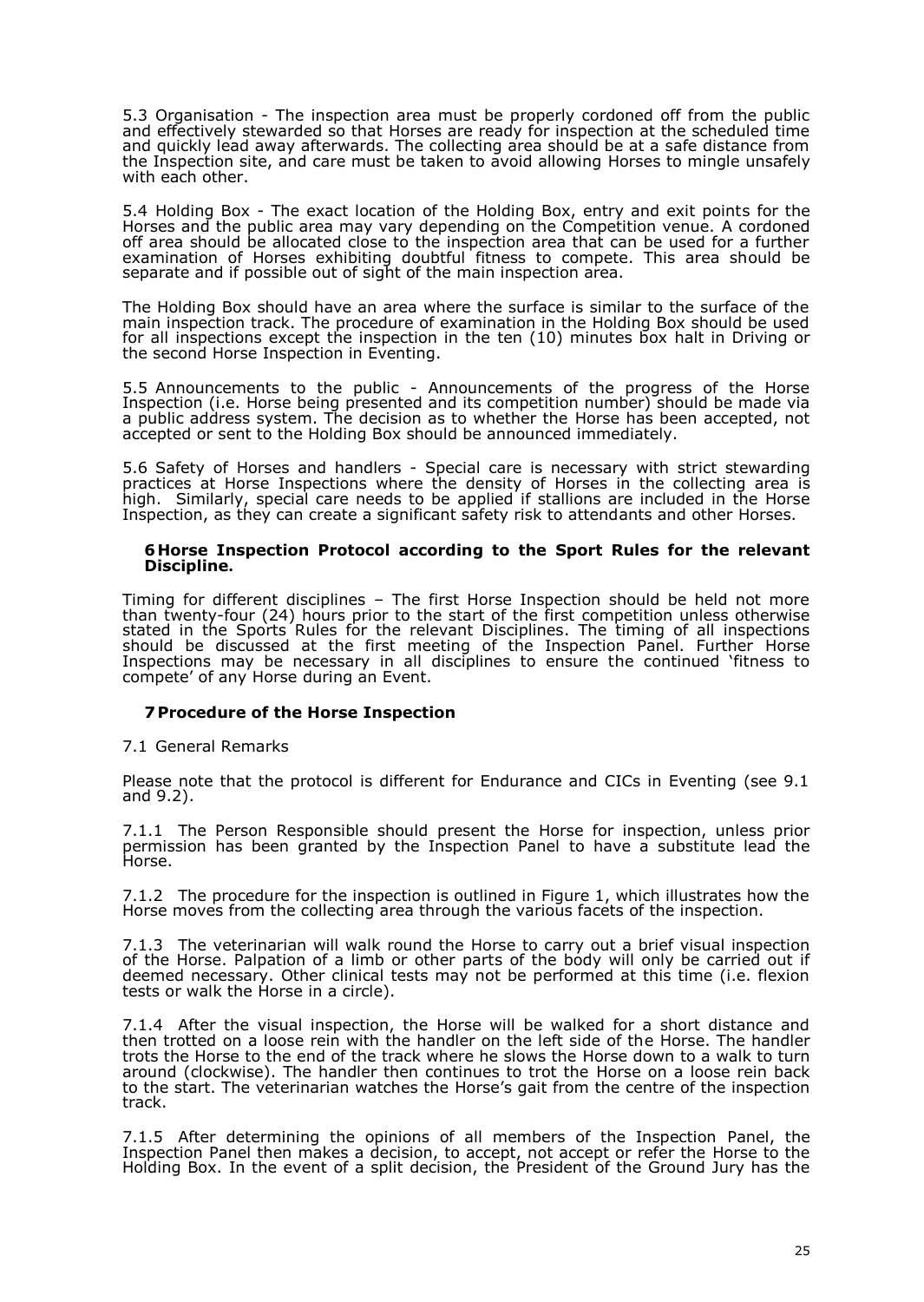casting vote. When the Horse's "fitness to continue" is questionable, it is appropriate to send it to the Holding Box.

7.1.6 If a Horse is unacceptably lame or clearly unfit, the Inspection Panel should make the decision not to accept it.



#### 7.2 Use of the Holding Box

The Holding Box procedure should be used for Horses that are considered 'doubtful' as to their fitness to compete.

7.2.1 There must be only one Examining Veterinarian in charge of the Holding Box, whose responsibility it is to examine all Horses referred there.

7.2.2 The examination in the Holding Box should be carried out in consultation with the Team Veterinarian or the Competitors' Private Veterinarian if present. If in the opinion of the Examining Veterinarian the Horse is found consistently lame or unfit to compete, this should be pointed out to the Person Responsible, who may withdraw the Horse rather than have it again presented to the Inspection Panel. However, the Examining Veterinarian must avoid making a decision for the Inspection Panel. The Examining Veterinarian should inform the Person Responsible that it is the Inspection Panel that makes the final decision.

7.2.3 A physical examination will be performed. Any area that is thought to be injured or painful will be palpated. Hoof testers may be used to evaluate pain in the feet. . Passive flexion of the distal limb joints may be carried out to assess the range of movement of a joint. Active flexion (flexing and then trotting away) tests are not permitted, walking and trotting in a circle is permissible. The examination continues until the Examining Veterinarian is satisfied that sufficient clinical information has been collected to enable a report to be made for the Inspection Panel.

#### 7.3 Re-inspection

7.3.1 After the Horse has been examined in the Holding Box and the Examining Veterinarian has reported the findings to the Panel, the Horse will be re-inspected either immediately after the last Horse or at a suitable break during the Horse Inspection (see para 8.1 below for Jumping). It is important to allow sufficient time between the examination in the Holding Box and the re-inspection. The results of the re-inspection should be announced immediately.

7.3.2 A re-inspection may also be permitted the morning after the Horse Inspection if circumstances exist which might prejudice the Horse's chances of being accepted (e.g. the Horse arrives at the Event only a short time before the Inspection). The reinspection involves walking and trotting the Horse once more so that a final decision as to whether the Horse may be accepted or not can be made. If the Horse is accepted it may be required to undergo medication control testing. (also see 8.1.1). Re-inspection the morning after the Horse Inspection is not customarily performed in the Eventing Discipline.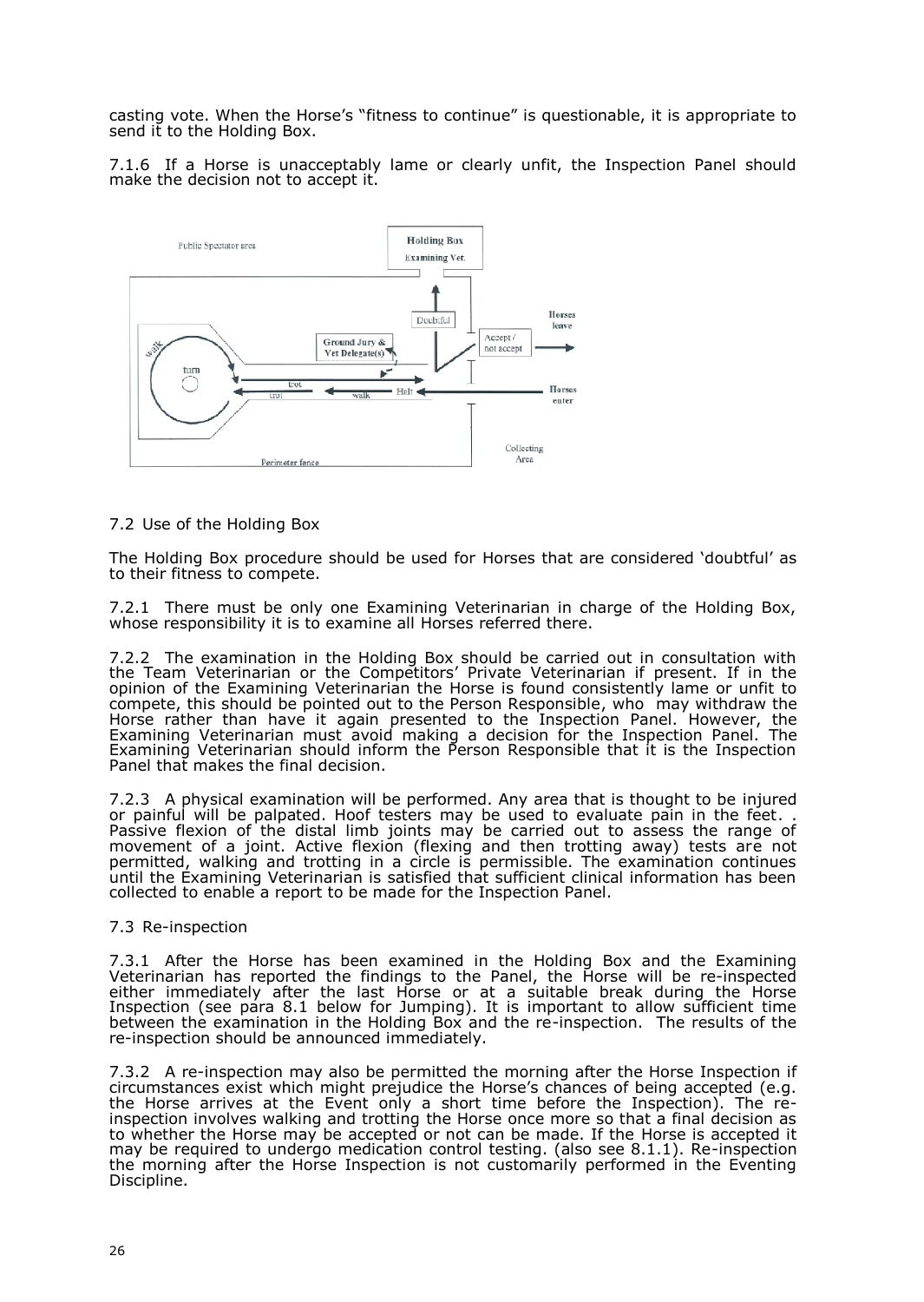7.4 Appeal – The decision of the Inspection Panel is final and there is no appeal process.

# **8 Discipline Specific Particularities**

8.1 For the Jumping and Dressage Disciplines, the following considerations may apply:

8.1.1 Re-inspection of Horses referred to the Holding Box is permitted the day after the Horse Inspection. Prior to this re-inspection the Ground Jury, Veterinary Delegate and Examining Veterinarian must confer about the Horses listed for a re-inspection. Reinspection should be carried out in the Horse Inspection area. The procedure for the reinspection will consist of a brief clinical examination before walking and trotting the Horse in front of the Inspection Panel. If a Horse is accepted following the re-inspection it may be required to undergo immediate medication control testing.

8.1.2 If a Horse is clearly 'unfit to compete' and no member of the Ground Jury is available to be present, the Veterinary Delegate may recommend that the President of the Ground Jury eliminate the Horse without re-inspection provided the Horse has been examined in the Holding Box.In this instance the Veterinary Delegate should contact the President of the Ground Jury upon his arrival at the venue.

8.2 For the second Horse Inspection in Eventing and Driving, the procedure is an assessment of the Horse's potential to continue to compete in the Endurance Test. The following procedure applies:

8.2.1 Eventing – Any brief clinical examination should be carried out by a qualified Veterinarian under supervision by the Veterinary Delegate as the Horse halts. The gait should be assessed and a record of pulse and respiration made. The rectal temperature of the Horse should be taken and all clinical details recorded on the Horse data form..

8.2.2 Driving – The above-described is usually carried out in harness and may not necessarily include all Horses in the team.

8.3 Driving – The mandatory third Inspection is abolished. Instead a Final Observation before Competition C is carried out in harness under the supervision of the Ground Jury with a veterinarian in attendance for advice. Where large numbers of Horses must be inspected in a limited time frame, two inspection panels will often be necessary. In this case, the protocol is to have a veterinarian at each line supported by at least one Ground Jury member. Each panel can accept a Horse for entry to the competition, but doubtful or unfit Horses may be sent to the Holding Box. When a Horse is brought out of the Holding Box, the two panels come together to hear the report of the Examining Veterinarian before the Horse is trotted again and a final decision made.

8.4.Use of whips – Whips may not be permitted at Horse Inspections by any discipline. The use of a short whip for restraint of stallions or difficult Horses may be allowed by the Inspection Panel upon request.

#### **9Veterinary Examinations and Horse Inspections in Endurance and Eventing**

9.1 Endurance Riding (Endurance Rules, Art. 821)

9.1.1 Examination upon Arrival/Horse Inspection

i. The first Examination takes place upon arrival of the Horses; the first Horse Inspection takes place on the day preceding the competition. At CEIs, the Examination upon Arrival may be combined with the first Horse Inspection.

ii. The Horse Inspection procedure includes auscultation of the heart and respiratory system and an evaluation of the General Condition of the Horse. In addition, the gait of the Horse is verified in trot on a flat, firm surface.

iii. All parameters checked must be recorded on the Veterinary Card for each Horse.

9.1.2 Procedure in Vet Gates (during the ride)

i. Further inspections take place during compulsory rest periods, after no longer than 20-30 minutes recovery following arrival at the Vet Gate. The purpose of further examinations is to determine the fitness of the Horse to continue competing.

ii. The Ground Jury is responsible for the organisation of the further inspections.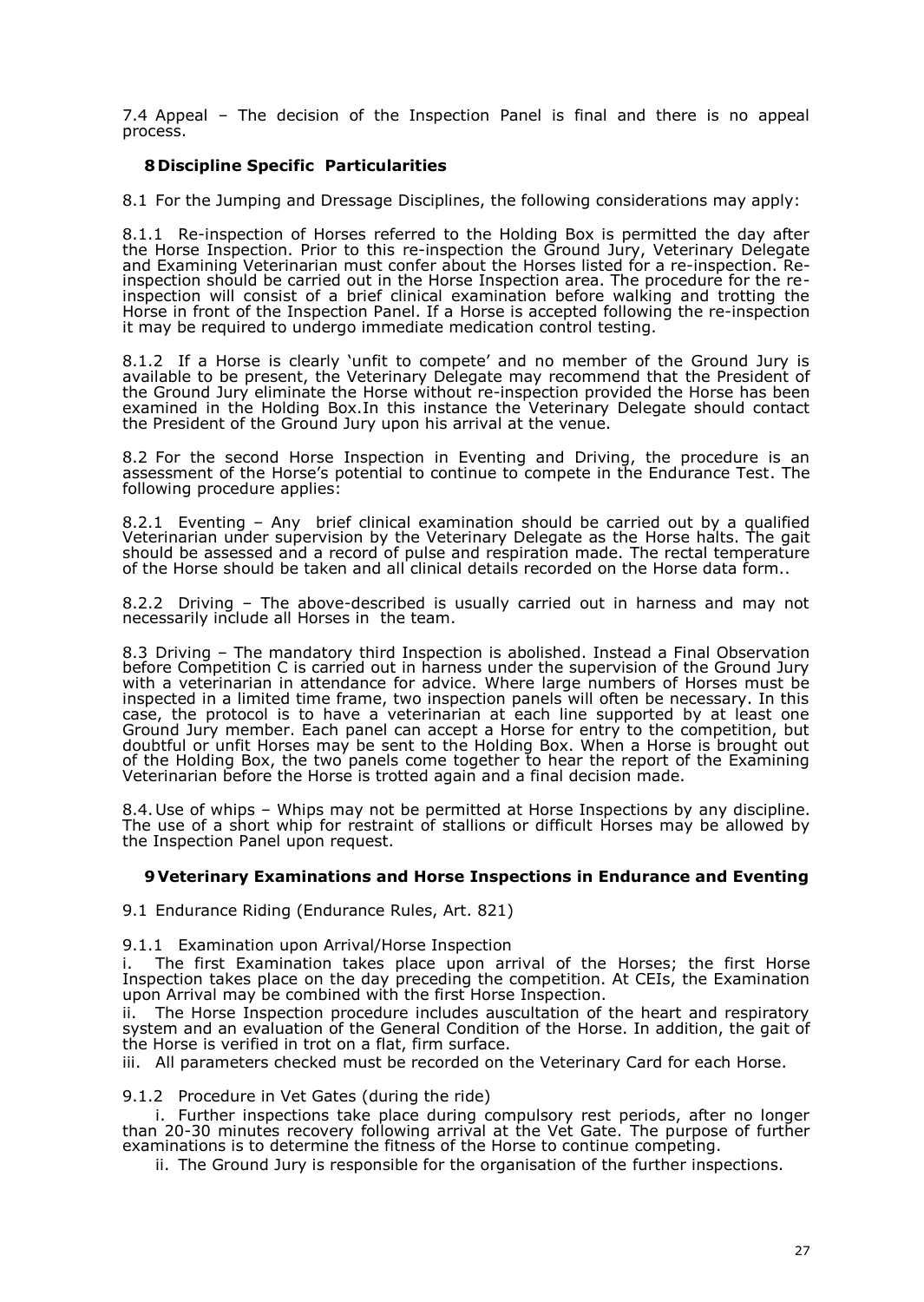iii. during the inspection, emphasis is made on the heart rate and respiratory system (evaluated by auscultation). Heart rates are compared to a set heart rate of 56- 64 beats per minute, according to the classification of the ride. Adverse weather conditions may necessitate a different set point for the heart rate. The inspection will also evaluate previous lacerations listed on the Veterinary Card or any new injuries.

iv. General (metabolic) condition: Horses showing signs of excessive fatigue, heat load, colic, myopathies or dehydration must be eliminated.

v. Gait (lameness): Horses showing an irregularity of gait must be eliminated.

vi. Elimination: Elimination of a Horse for lameness should be carried out by the Ground Jury on advice of the Veterinary Commission (e.g. three members of the Veterinary Commission). For metabolic reasons, elimination can be decided upon by the Veterinary Official, but consultation with the Ground Jury takes place wherever possible.

9.1.3 Final Inspection (after the finish)

The final inspection timing and method is to be included in the Event schedule and communicated to all participants at the first briefing. This inspection will verify whether the Horse is still fit to be ridden and must include assessment of similar parameters as are used in the veterinary controls during the ride.

9.1.4 Veterinary control after the ride

i. MCP and EADCM Regulations apply until Horses leave the venue. Treatments must comply with the regulations and the appropriate ETUE/Medication Forms must be used.

ii. After rides of 140 km or more over one day or 100 km over two days, all competing Horses must remain in the stables at least 24 hours after finishing, unless early departure is authorised by the Veterinary Commission.

9.2 Eventing: Inspections and Examinations of Horses at CICs (Eventing Rules, Art 518.2)

9.2.1 Veterinary examinations and Horse Inspections for CICs held on one day.

a. At a CIC in which the whole Event is held on one day, there will be 1 Veterinary Examination, 1 Passport Control and a Horse Inspection in an adapted format.

b. It is recognised that any format will be difficult for Organisers to arrange within the short time frame of the Event. It is not considered practical to hold a formal Horse Inspection as outlined in the Veterinary Regulations Art 1011. The following minimum criteria apply:

c. The site of the Examination/Inspection needs to be decided on well before the Event. It should conform to the requirements in the Veterinary Regulations (Art.1011.5.2) as closely as possible (i.e. a hard level track of  $\pm$  50 metres). The location will need to be close to the Dressage judging so that a member of the Ground Jury could be called for a speedy decision on the fitness of a Horse to compete.

d. A Veterinary Examination together with Passport Control will be carried out throughout the day; all Horses must have completed this prior to any jumping effort taking place. This can be done on a Horse-by-Horse basis with riders bringing these Horses to the Veterinary Delegate for the examination.

e. The Veterinary Delegate must do a general check for contagious disease during this examination. If there is sufficient evidence that the Horse should not take part in the competition, the Ground Jury must be consulted and together with the Vet Delegate, may exclude the Horse from the competition.

f. At any time of the competition and specifically during the Dressage test at CICs the Ground Jury has the duty to eliminate any Horse, which in its opinion is lame or unfit to continue. The Ground Jury can ask for the Horse to be presented to the Veterinary Delegate after the test for final decision.

g. A Final Observation should be made prior to the last Jumping test (i.e. Jumping or the Cross-Country) to carry out a soundness evaluation by trotting the Horse in hand or by the veterinarian observing the Horse being ridden in the warm up area. If there is any doubt about the Horse's soundness a member of the Ground Jury will make a final decision as to whether it can continue in the competition.

h. The Veterinary Delegate should liaise with any Treating Veterinarians to know their whereabouts and availability on the Cross Country course at all times. Radio contact is therefore essential.

i. A Veterinary Examination should always be carried out by one of the Treating Veterinarians after the Cross Country. If the Horse is exhausted or unacceptably lame the Veterinary Delegate and a Ground Jury member should be called to consider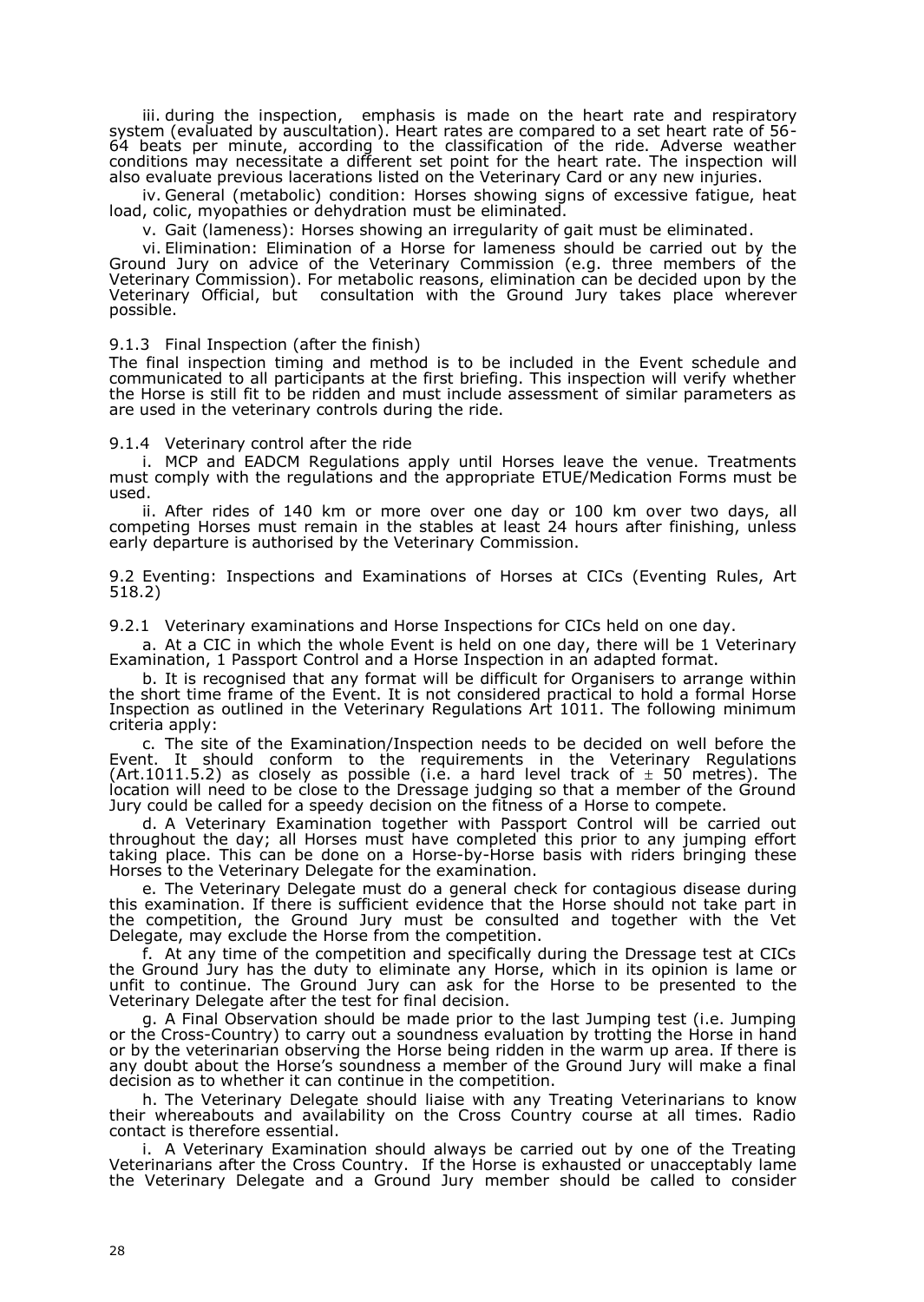elimination of the Horse from the competition. The Horse may be required to be trotted in hand at this examination.

j. Medication control testing should be carried out by an official Testing Veterinarian as part of the FEI's Medical Control Programme or by the Veterinary Delegate if the Event is outside the MCP area (i.e. Groups I & II).

k. An amended short FEI Veterinary Report should be submitted by the Veterinary Delegate to FEI Veterinary Department within 15 days of the Event.

9.2.2 Further requirements for CICs held over two or three days

The following requirements have to be met in addition to, or are, where relevant, replacing those listed under 9.2.1

a. An Associate Veterinary Delegate should be appointed to assist the Veterinary Delegate throughout the Event. Both veterinarians must be in attendance for the entire competition.

b. For CICs run over two (2) or more days, there will be two (2) Veterinary Examinations, one (1) Passport Control and a minimum of one (1) Horse Inspection before the Dressage Test and/or a second Horse Inspection should be held before the Show Jumping in cases where this test is held the day after the Cross Country. Alternatively, the CCI protocol can be used.

c. If a CCI and CIC competition are held together at the same venue, a Horse that is not accepted at the CCI Horse Inspection cannot start in the CIC competition or vice versa.

d. If the CIC is being held as a Championship, the CCI without steeplechase protocol must be used with two (2) Veterinary Examinations, one (1) passport control, one (1) limited veterinary evaluation at the warm up before the cross country and two (2) formal Horse Inspections.

9.2.3 A Veterinary Examination must be carried out by one of the Treating Veterinarians after the Cross Country. If the Horse is exhausted or markedly lame the Veterinary Delegate and a Ground Jury member should be called to consider elimination of the Horse from the competition. The Horse may be required to be trotted in hand at this examination.

9.2.4 The Veterinary Delegate should contact the Organising Committee in advance of the Event to plan for Treating Veterinarians' availability during the Cross Country. He must liaise with any Treating Veterinarians to know their whereabouts and availability on the Cross Country course at all times. Effective communication is therefore essential; radio contact is strongly recommended.

All levels of CIC start with a modified Veterinary Examination/ passport control/Horse Inspection. This must occur prior to the Show Jumping and, if time permits, should happen prior to the Dressage test. If the CIC is being held as a Championship or if the CIC is held over two (2) or three (3) days, the modified Horse Examination/ Horse Inspection and any irregularities resulting from the Passport Control must be performed and dealt with prior to the Dressage test. The Veterinary Delegate will perform a Veterinary Examination and Passport Control per FEI Veterinary Regulations. The Veterinary Delegate will then jog the Horse and or examine in the routine manner of an Horse Inspection and Holding Box procedure, if necessary. The Veterinary Delegate may function as the Holding Box Veterinarian so as to provide a timely examination. If they suspect the Horse is unfit to compete they will then contact a member of the Ground Jury and arrange for the Horse to be inspected again in order to determine whether it is fit to compete. In case of any passport irregularities in the one day format they should be dealt with by the Veterinary Delegate and Ground Jury as soon as possible.

In all CIC formats there should be a Veterinary Delegate or an Associate or designated Treating Veterinarian observing the end of the Cross Country in order to determine Horses with significant lameness or exhaustion. The Horses determined as suffering from significant lameness or exhaustion may be subject to elimination or penalties subject to the Veterinary Delegate consulting with a member of the Ground Jury.

If a CIC is being held as a Championship or held over two (2) or three (3) days, a standard Horse Inspection is performed prior to the Show Jumping.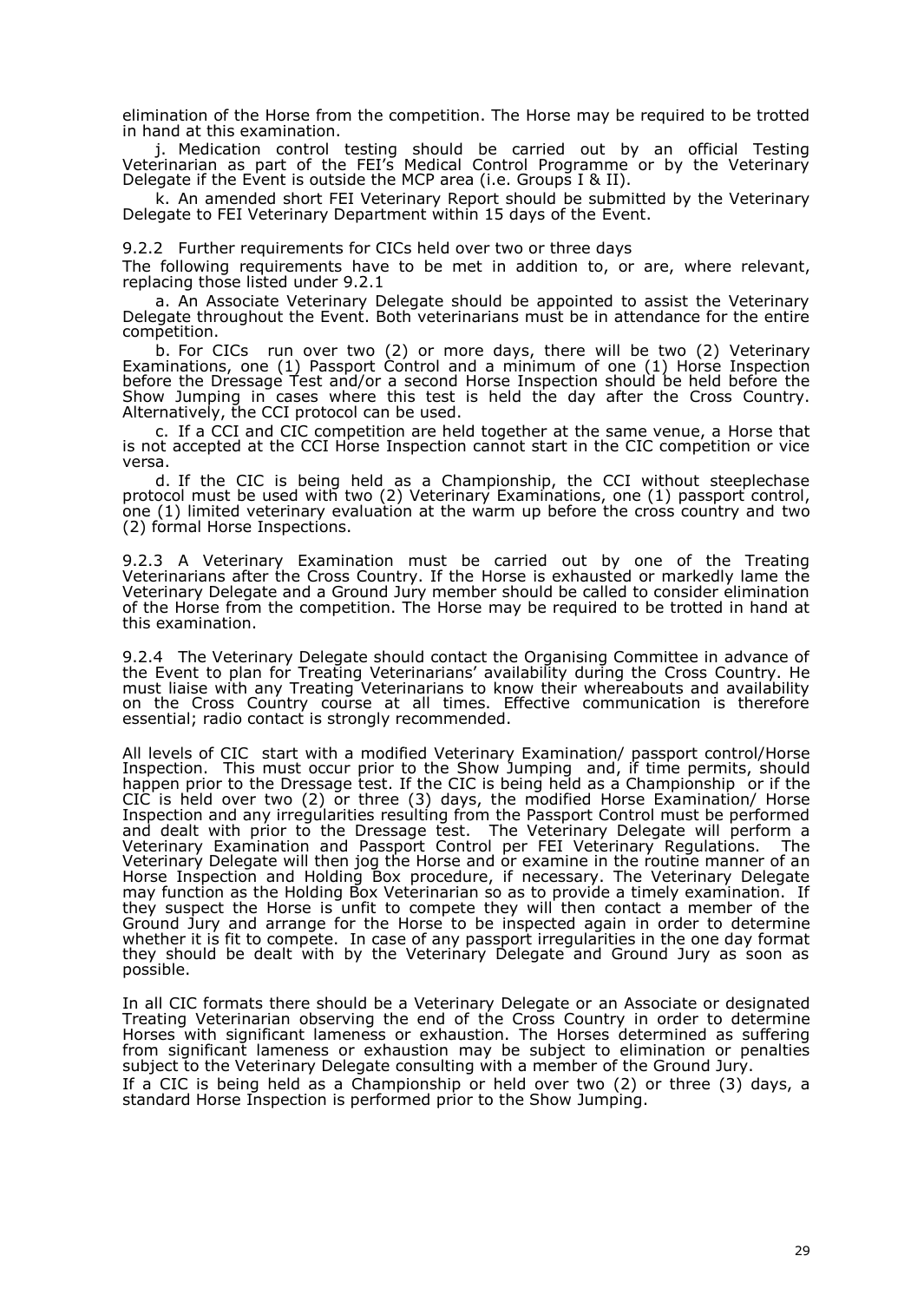#### **Article 1012 Special Arrangements For Eventing, Driving And Endurance Events**

1. A meeting of the Veterinary Delegate appointed for the Event and representative(s) of the Organising Committee should take place well before the Event to go through the veterinary management of Horses on an extended course. The Organising Committee is responsible for providing the necessary facilities. The Veterinary Commission/Delegate is responsible for the organisation of the Veterinary Examinations and Horse Inspections and for ensuring that the veterinary emergency response is adequate and covers the complete course.

2. The Organising Committee must provide adequate veterinary facilities including a suitable box for clinical examination and first aid, and a sampling box for medication control purposes.

3. Adequate veterinary first-aid service must be provided at all parts of the course for the endurance test of Eventing, Endurance and the Driving Marathon. Transport facilities for injured or dead Horses must be quickly available. Those responsible for this transport and the evacuation of casualties must know the most efficient way to reach each obstacle in their area and the correct way to handle injured Horses.

4. The Veterinary Commission/Delegate should bring to the attention of the Technical Delegate, if present, any features which are considered to be dangerous on the Cross Country course (Phase D) of the Eventing, Endurance or Driving Marathon courses. Special attention should be drawn to soft, slippery or rough surfaces, to the construction of obstacles and to any projecting nails, spikes, sharp corners, dangerous roots or branches.

5. Veterinary services must be available at all compulsory halts, and a veterinary firstaid station must be established at the finish of the Cross Country of the Eventing, Endurance or the Driving Marathon course, properly equipped to handle any injuries or emergencies. All Horses completing the course should have their physical state assessed immediately after finishing. This clinical examination also applies to all Horses eliminated, retired or withdrawn from competition. The physical examination should include recording respiration, pulse and temperature as deemed advisable. The examination may need to be repeated every ten (10) minutes for up to thirty (30) minutes until the Horse has adequately recovered to return to the stable area (see Rules for Eventing).

6. A low-loading or ramped Horse transporter or a Horse ambulance must be available to evacuate any injured, exhausted or recumbent Horses and whenever possible, a tent should be provided so that injured Horses can be treated or kept under observation. This is particularly important in extreme weather conditions.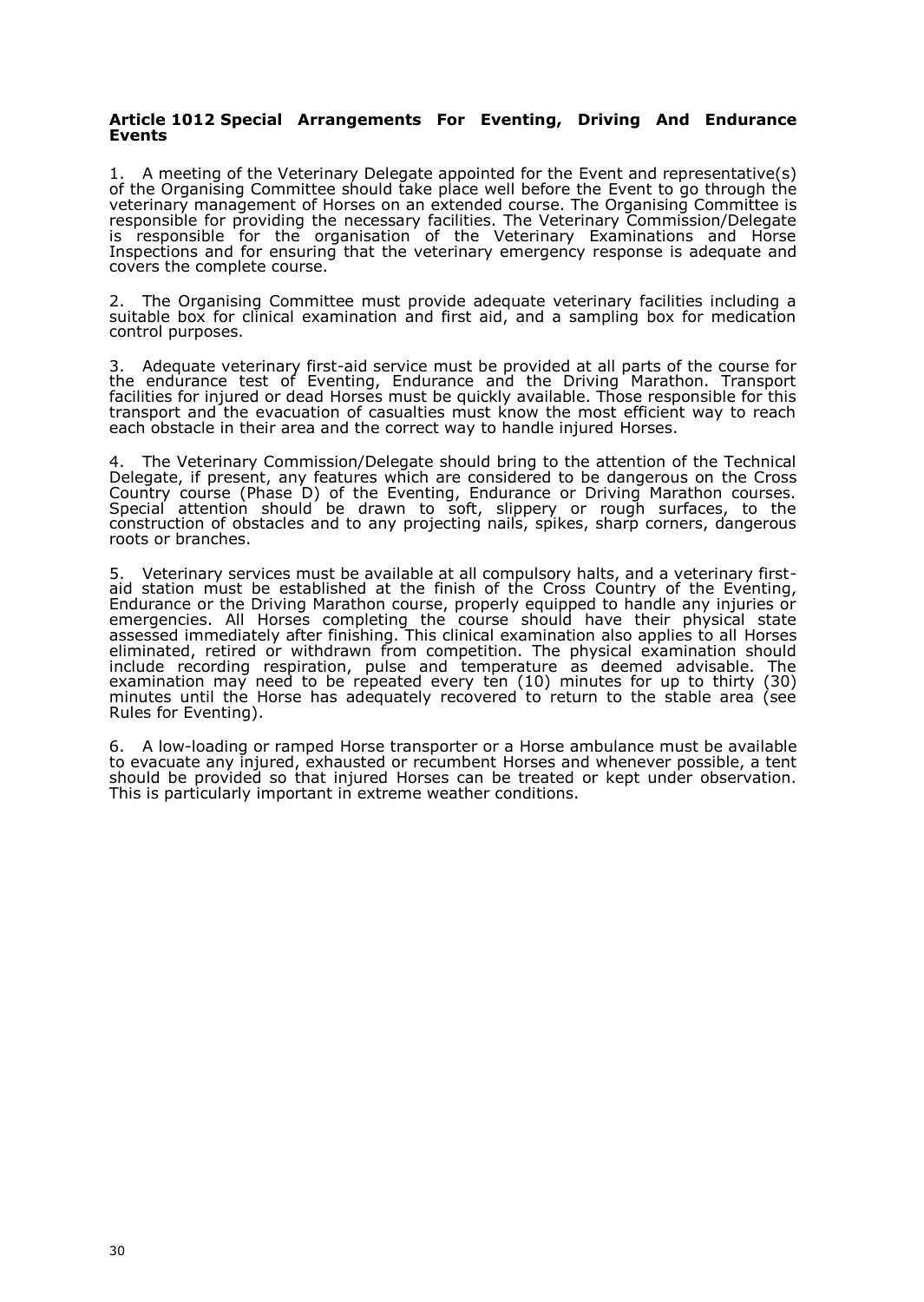CHAPTER WNTIDOPING AND MEDICATION CONTROL Foreword

The provisions tafs Chapter relating to ADtoipingand Medication Control are subject to the principles and **set**imotritons the EADCM Regulations ncluding the Equine Prohibition and station or porateads Article 4 of the EADCM Regulatio Annex and Ilin these Veterinary Regulations See www.fei.org/veterinary-ádmodpomgroll-medicationand als[owww.feicleanspo](www.feicleansport.org)forothe current Equine Prohibited SsubLsits anaend other resources concerning Doping and Medication control.

Article 10 R3 esponsibility And Notice To Persons Responsible

Persons Responsibled vised the following:

1. Labels on veterinary preparations, proprietary m**edicinal** bpanoducts, remedies and manufactured compound feeds do not always list the constitu These products may therefore contain Prohib( $V$ GRGAnSnuebxstValn $\phi$ es

2. Many substances can be absorb bed the skight (especially whem ithe ski damaged or inflamed) and may be detected by an analytical laboratory.

3. The Person Responsible is responsible for the supersiestionallof his/her  $\frac{1}{2}$ times.

4. Persons Responsible must deposit all syringes, needles and Prohibit intosafekeeping with the Veterinary Commission/Delegate prior to the co of the Event Any person other than a veterinarian authorised by the  $\lambda$ Commission/Delegate found in possession of syringes, needles or a Substance(s) bweildeemed to have contravened thesæn**eRte**hgewEIAaDi**G**Ms Regulatioannsd is liable to be penalh-soenche. of oArn ywhich this latter person is responsible or which is present in the vicinity of where the incident o submitted to Meodnic Catontrol in accordance A whith CAM Ret seq

5. Any member of the Veterinary Commission, or the Veterinary De authorised to confiscate syringes, needles or any Prohibited Substance Prohibited Substance found in ible optossy experson other than a veterinari authorised by the Veterinary Commission/Delegate. Such action must immediately to the Appeal Committee or Ground Jury in the absence Committee.

6. It must be emphasised that alpheorus of the esponsible is responsible for supervision of hills of the Horse all times an important factor in the control of Pr Substances is the strictest practical stable security. Reduced or abs security does not relieve thess properssidon entrom any duty of care.

7. All Horses participating in the Event must normally be stabled in re that can be effectively controlled as required by the relevant rules and r Inadequate stable security does no $P$  diminish the subset in a accountability for a  $P$ his Horse nor the results of medication control tests.

The FEAlthlete Guide the Turine Antiping and Controlled Medication Regulation is available from the FEI Veterinary Department or cann thhee dwoewbnloaded sit[ewww.feicleanspo](www.feicleansport.org)rt.org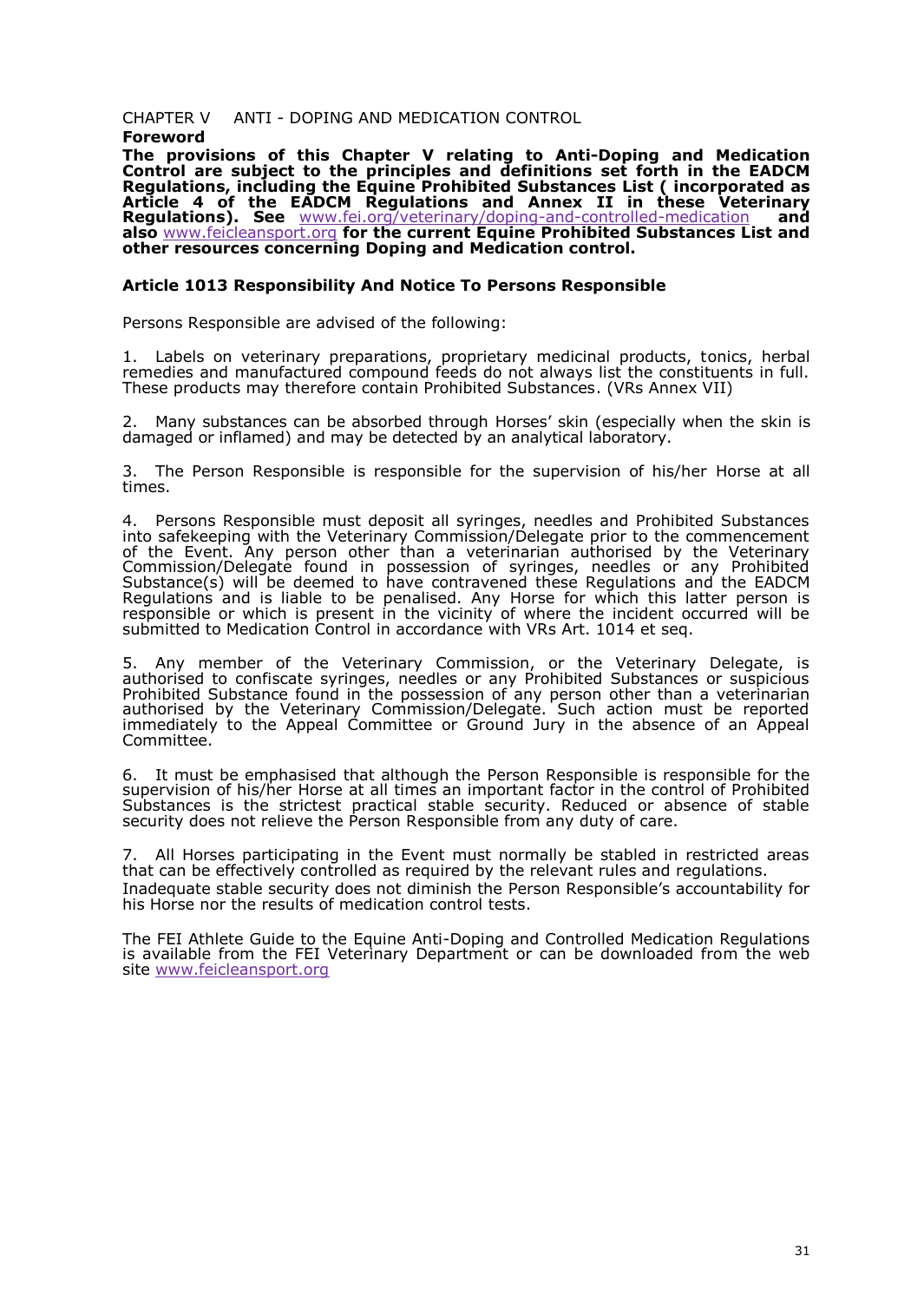# CHAPTER SAMPLING PROCEDURE AND ANALYSIS GUIDELINE DOPING AND MEDICATION CONTROL

Article 014Introduction

The FEI ECAMDRegulatio $\texttt{asp}$  to sampling undeRreghuelations. The sampling procedure and instructions for collecting samples, as contained in the have been carefully drawn up so that all concerned appreciate their understand the procedures involved. All aspects mlwoswted.Seeestrictly fo [www.feicleanspo](www.feicleansport.org)toroag explanation of how testing happens.

#### Medication Control (MC)

In certain geographical areas determined by the Bureau (currently Grou MedicatioCoontrol is eefed by a team oafppFoEinted Testing Veterinarians and technicia**as** dis termed the Medication Control Programme hyese (MCP) samples from anE vFeEnbareto becarried out in the **CEnLtabo**ratory or other FEI approved laboratoriæss pliesteVoRrt. 1021. The programme is administered by the FEI Veterinary Department.

ForMedicatioControl at International Events not coverændpboyathhee MCP Veterinary Commission/Delegate will operate in asceAorntdaniote6.w4ith VR 10165 and Art. 1018.1. The Veterinary Commission/Delegate will also sampling **E**ovrenst withitheGroup I & I areaif the MCP Testing Teams are not presenatt thevent However, such additional sampling and subsequent analy be at the eenxspe of the Organising Committee. To pervoewindealifyr, thaicsh National Federation should stotowke lavte 1129 assampling kits and associated equipment R Annex III), available from  $H\tilde{E}$  a Cheam antal  $y$ .

Article 1015 entification HO of rses

The identity of Holhsemust be positively established from its passport before  $\mathsf{F}$ after the sample is collec **Elered neot ry hienre the rseis not required to have a** passport (sess), GaRgainst its identification document. At the sole dioareotfi the FEI veterinary official, or at the request of the Veterinary Department, a biological sample may be collected for DNA ider

Article 101S Gelection Of Horses

1. While in principle the following articles relatealtdEventst, internation  $m$  odifications have been  $Em$   $ed$   $st$  subject to  $G$ tho  $\omega$   $p$  & IMedication Control Programme (MCP). Sampling by MCP Testing Vet $\bm{\epsilon}$  we are is not at the ostern the standard state  $\bm{\epsilon}$ by a special Testing Manual, copies of which are availablye from the  $\lambda$ Department and from the FEI web site [\(http://www.fei.org/Athletes\\_AND\\_Horses/Medication\\_Control\\_](http://www.fei.org/Athletes_AND_Horses/Medication_Control_AND_Antidoping/Horses)AND\_Antido  $\sqrt{P}$  a g e s / Informatisco) x.

2. The Testing Veterinarian must operate in close liaison with the Foreig the absence thereof, the President or other Ground Jury Member design President the Ground (Juley Judge ) and the Veterinary Colengratities lactn/De the Event The Testing Veterinarian must, wherever possible, respect an request flotorsse to be sampled made by the Judge. The Judge will, howev consider the proposals of the Testing Veterinarian before deciding on the sampling at Etwient

3. Three possible methods for selectes come nofbe distinguished: obligatory testing (i.e. winners il evennat) othe preferred methroad doofm testing, (i.e. method of random selection agreed by the y undogmem M sestimentinal elegate and Testing Veterintaorgenherandargettesting (i.e. if a specific reason necessitation) testing of Hoars)e SelectionHoorfsse can be made at any time dEuvienngt any Horses can be tested several times entring one

4. Regular sampling is carried out in CCI3<sup>\*</sup> and CCI4<sup>\*</sup>, CSIs (3<sup>\*</sup>, 4<sup>\*</sup>, 5<sup>\*</sup>), Cup Qualifiers and Cup Finals, Championshimphserænads Galamoetsh,er Cls sampling rescommende Wothere testing takes place, the Horums and bears befol is at the disticure of the Testing Veterinarian/VeteriAntanGyCD3e\*leagnadeCCI4\*,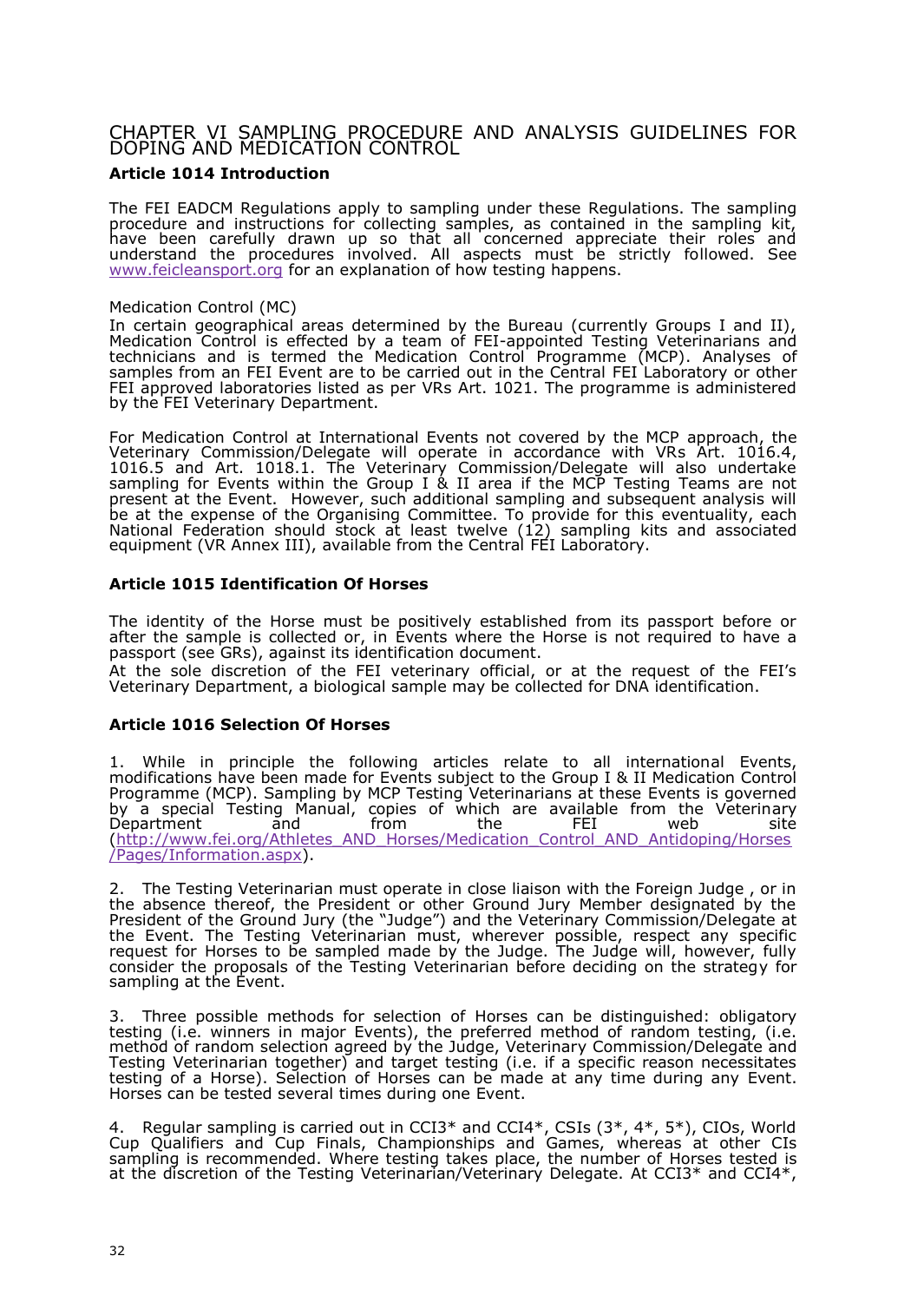CSIs (3\*, 4\*, 5\*), CIOs, World Cup Qualifiers and Cup Finals, Championships and Games it is recommended that a minimum of 5% of all Horses (with a minimum of 3 Horses tested) must be sampled (see also VRs Art. 1016.5.).

5. It is recommended that the same provisions should apply at other CIs. Where sampling is undertaken, the sampling procedure and the instructions for collecting samples must be strictly followed. However, it is recognised that in certain countries national medication control systems already exist. Where doubt exists as to their acceptability for FEI purposes, the FEI Veterinary Department should be consulted.

6. For obligatory testing at World Cup Finals, World and Senior Continental Championships, Olympic Games and World Equestrian Games, sufficient Horses must normally be sampled to ensure that the following samples are available for analysis:

6.1.in all Final Competitions for Individuals, the first three (3) placed Horses;

6.2.in Final Jumping and Dressage Competitions for Teams, one (1) Horse from among all the Horses in each of the first three (3) placed teams;

6.3.in Eventing and Driving Events and in Endurance Events, one (1) Horse from among all the Horses in each of the first three (3) placed teams at the end of the whole Event.

6.4 All Horses registered with the FEI shall be subject to intelligence based Out-of-Competition Testing by the FEI.

# **Article 1017 Timing Of Sample Collection**

1. Horses may be selected for testing at any time whilst under FEI rules. The time of collecting samples shall be at the discretion of the Veterinary Commission/Delegate and the Testing Veterinarian if present. On completion of the competition, notification to the Person Responsible or a member of his Support Personnel as defined in the EADCM Regulations that his Horse has been selected for sampling must be given within thirty (30) minutes following announcement of the final results. A Horse may be sampled on more than one (1) occasion during the same Event.

#### **Article 1018 Protocol For Sampling**

1. Once a Horse has been selected for sampling, a member of the Veterinary Commission/Delegate or a nominated deputy, or the MCP Testing Veterinarian or deputy, must first notify the Person Responsible or a member of his Support Personnel. The Person Responsible may appoint a representative to witness the testing procedure; the Person Responsible or his/her representative is responsible for the supervision of the Horse. From the moment of notification, an authorised assistant, a steward or technician must accompany the Horse at all times until the sample has been collected.

2. Refusal or wilful obstruction by any person to submit a Horse for sampling or to sign the sampling form/card is a violation of the EADCM Regulations and must be reported immediately to the Appeal Committee or if an Appeal Committee has not been appointed, to the Ground Jury. If the Appeal Committee, or the Ground Jury, decides that there are no grounds for such a refusal or obstruction, and the Person Responsible persists in not co-operating with the sampling procedure, the Horse must be disqualified from the entire Event. The matter must be reported by the President of the Appeal Committee or the Ground Jury to the Secretary General for referral to the FEI Tribunal.

If a Horse selected for sampling is substituted by another Horse prior to the prizegiving ceremony, (i.e. the selected Horse has returned to the stable area) the Person Responsible must alert the Veterinary Commission/Delegate prior to the ceremony to ensure that the correct Horse is sampled.

3. All sampling must be supervised by a member of the Veterinary Commission/Delegate or the Testing Veterinarian. In case the Testing Veterinarian has a clear conflict of interest, as with any FEI official, the testing must either be undertaken, or be supervised, by another FEI Veterinary Official.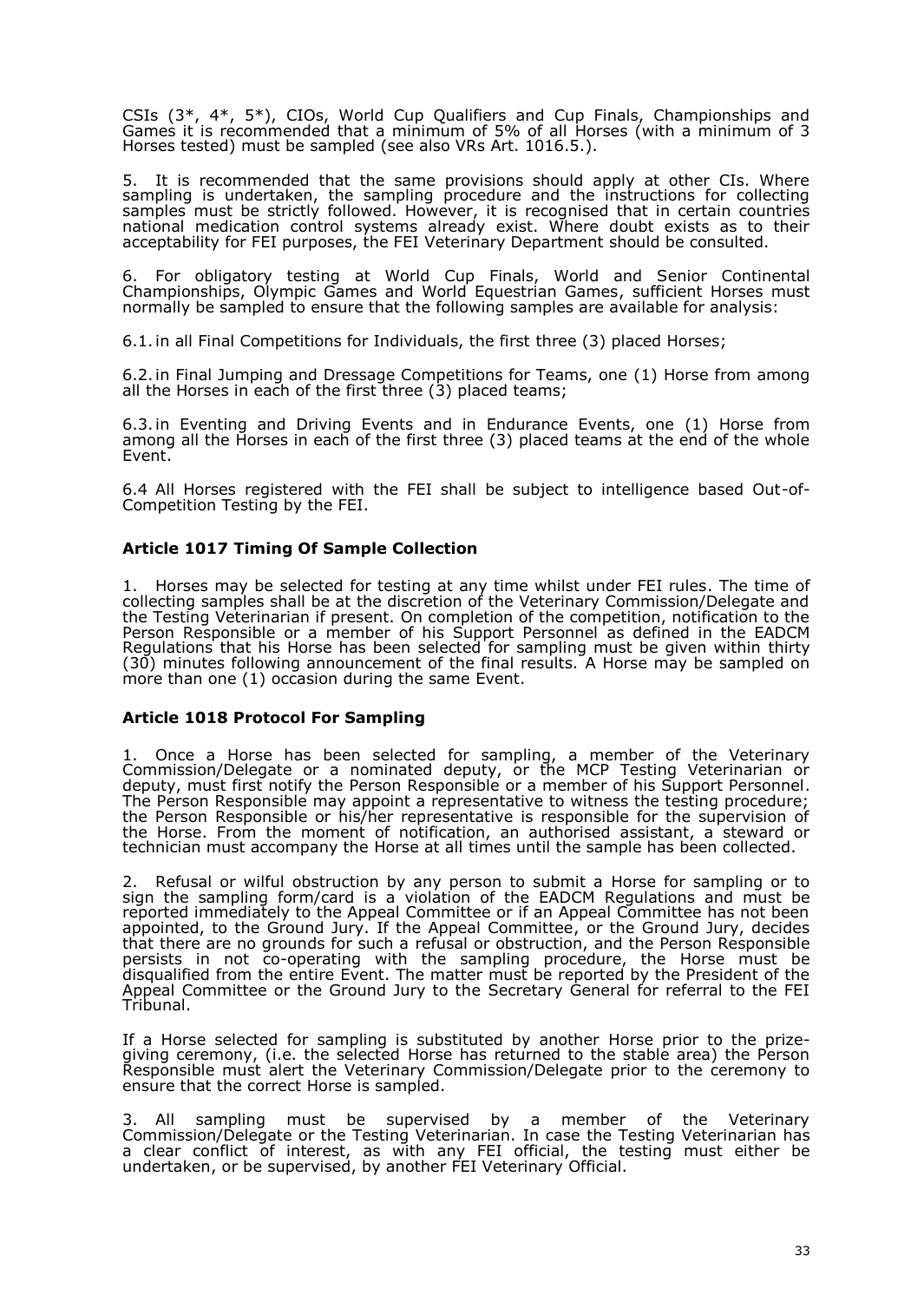The Organising Committee must ens(ulr) or the actro-the chnicians (including but not limited to stewarda), wiath it the procedure of urine and blood collection availableas sist ith the medication control procedures.

4. The veterinarian supervising the sampling and the Person Responsibl representative) must sign the MedicationCoCrodn(arsolapFonDimon),ablTehe Testing Veterinarian is responsible for ensuring that no contamination occurs. In signing the Medication Control Form the Person Responsibl representative) either accepts the validity odf ftohnet meatseamaplionsge and has no objection to the sampling py stess rejects it and must state the reason in writing, for-acomeptancTehe Person Responsible or representative will required to sign that the procedure has bleteins white neess speed in sibility of the Person Responsible (or his/her reprewsietneasteinvæt) atocorrect record of sampling is entered in the Horse's passport by the Testing Veterinarian

5. The refusal of the Person Responsible (or his/hoer sriegppretsheentative) Medication Control Forams/Cappolicable all be treated as a refusal to submit Horsefor sampling undær 2 pabove.

Article 1019 The rad Blood Collection

The presence of a Prohibited Sublostrance are demonstrated pilnessam taken from its tissues, body fluids (mainly blood) or excreta (mainly urin blood samples will normally be coll**ectures selected** for sampling. Urine is often a superior body fluid for forensic testing and defeformitasdehibould alway collect this fluid from everly osselecteating Officials should allow at least o (1)hour for tHhoers to producreuatine sample. Instructions for collecting samp are contained iffEtIbCeentral Laboratory s sampling the tet sensation on anual<br>FEICHTER Medisite (see FEI website [http://www.fei.org/Athletes\\_AND\\_Horses/Medication\\_Control\\_A](http://www.fei.org/Athletes_AND_Horses/Medication_Control_AND_Antidoping/Horses/)ND\_Antidop Pages/Information.aspx

The Veterinary Commission/Delegate may authorise the collection of ot (such as hair samples, bandages, skin swabs, saliva, samples of rehydr samples of any suspicious substance or substances that may oreasonably be associated with the Hst Such samples must be collected in accordance with instructions in force at the time or in the absence of such instructions determined by the Veterinary Commission/Delegate or Testing Veterinarian. For any nofing of a Prohibited Substance, the FEI mHaoy rseekwarnthione othe subject the rseto additional tests. If further investigations are carried o request of the Person Responsible, such further tests will be at his/her e

Article  $102$  reatment Of Samples

1. All samples awaiting transport to the cholualbootenakooenyt in a secured refrigerator and should be dispatched to the laboratory twethin 24 ho conclusion of the t

2. The Veterinary Commission/Dele**MsCtPe, Toers ttimeg** Veterinarian if present, i responsible for ensuring the dispatch of samples to the laboratory and fo laboratory accordingly.

3. For certaEnvenst (e.g. Olympic Games, World Equestrian Games), arrangements for medicaticonace agreed upon between the FEI, the Veteri Services Manager and the appointed laboratory.

Article 102Approved Laboratories

1. TheFEI has selected a number of laboratories to carrying out analysis being taken at FFEnst (Approved Laboratories) . Sample being taken on FEI Evenst (within or outside MCP area) tmtwostorbee osfenthLeasboeratorsie-Any laboratories selected to carry out analysis must be listed as FEI Laborato will be published on the  $t$ E $\overline{E}$  T websi

At least every four years, the FEI will appoint a Central Laboratory Programme.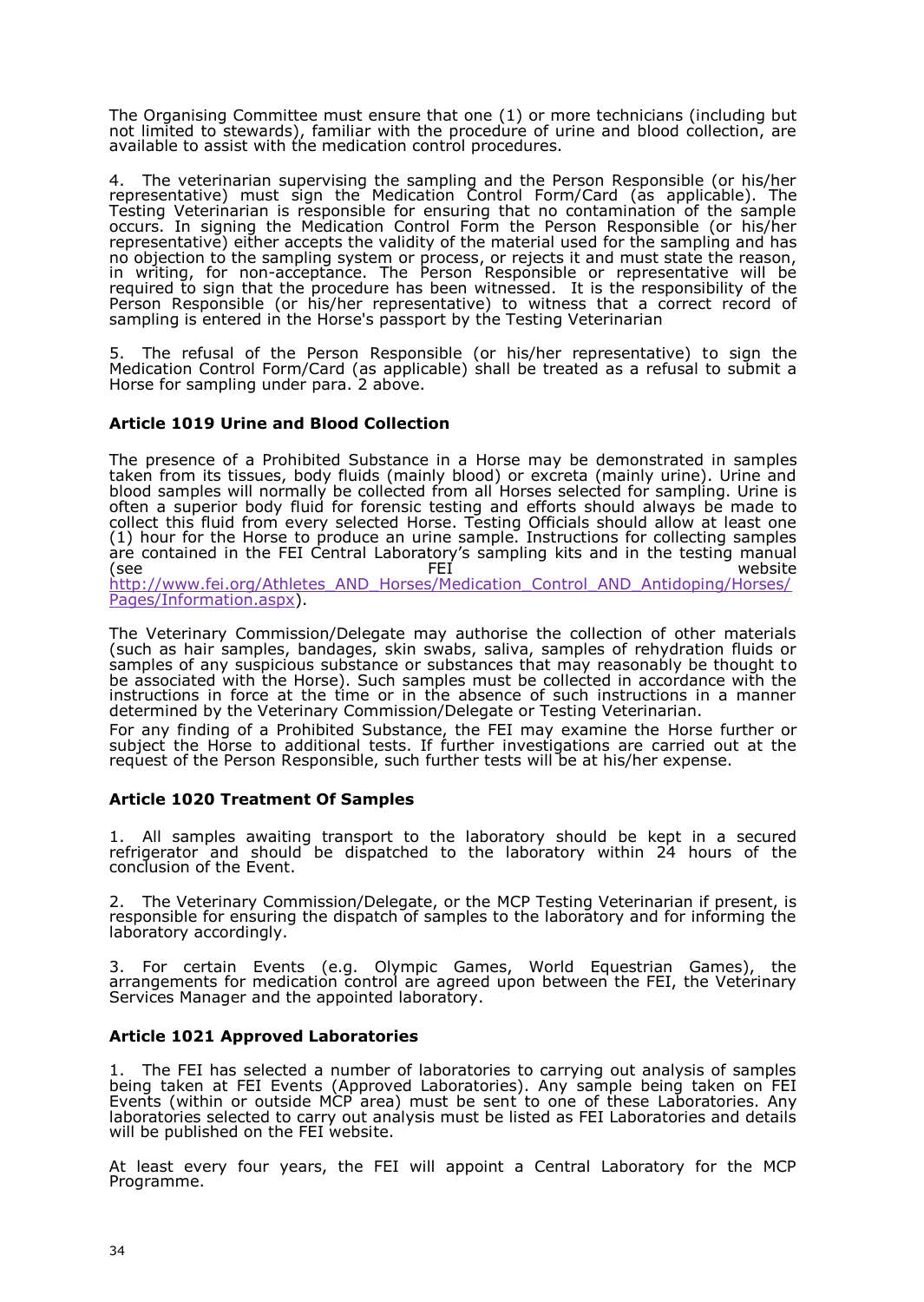2. The FEI selects Reference Laboratories based on geographical location, technical capability, experience and regular quality control testing. One of these laboratories will be appointed as the FEI Central Laboratory.

All samples from Championships, Games and World Cup Finals shall be analysed by the FEI Central Laboratory or a Reference Laboratory designated for this purpose.

3. National Federations may nominate one (1) or more laboratories for consideration as FEI Reference Laboratories. FEI approval may be granted if the nominated laboratory successfully meets the FEI Standard for Reference Laboratories as established by the FEI from time to time.

The costs of participating in quality control programmes for the FEI will be met by the laboratories.

#### **Article 1022 Guidelines For Analysis Under The Equine Anti-Doping And Controlled Medication Regulations**

1. Analysis of the sample is performed:

- On urine if urine has been collected. Urine from one (1) of the two (2) bottles, referred to as Sample A, is analysed. The remaining bottle of urine, referred to as Sample B, is stored frozen and unopened to be used in the event that a confirmatory analysis is required.

On blood, collected in the absence of urine, or in combination with a urine sample. Blood from the syringes/bottles contained in the sampling kit, referred to as Sample A, is analysed. The remaining syringe(s), syringe(s)/bottle(s), referred to as Sample B, is/are stored refrigerated and unopened to be used in the event that a confirmatory analysis is required.

2. The analysis of Sample A must be completed as soon as practical following receipt by the laboratory.

3. If the result of the analysis of Sample A is negative, Sample B must be destroyed by the laboratory.

4. If the result of analysis of Sample A is positive and a confirmatory analysis of Sample B is required, this must be requested promptly in writing by the Person Responsible or his National Federation as set forth in the EADCM Regulations. For some categories of Events the FEI reserves the right to regulate an immediate analysis of Sample B, when Sample A has tested positive.

5. The laboratory will report the results of the B Sample analysis expeditiously and confidentially to the Director of the FEI Veterinary Department.

6. Following the enforcement of a final decision by the FEI Tribunal or, in the event of appeal, by the Court of Arbitration for Sport in case of an appeal, any remaining samples pertaining to the case should be destroyed by the laboratory after a period of six (6) months.

# **Article 1023 Costs Of Analysis**

1. The costs of the analysis of Sample A will be borne by the Organising Committee or, if sampling was conducted by the Testing Veterinarian appointed in accordance with the Medication Control Programme, by the FEI.

2. The costs of analysis of Sample B, if it confirms the Sample A result and if requested by the Person Responsible, must be borne by the Person Responsible , or by the National Federation concerned.

3. If analysis of Sample B does not confirm the Sample A analysis result, the costs of the analysis of Sample B will be borne by the FEI.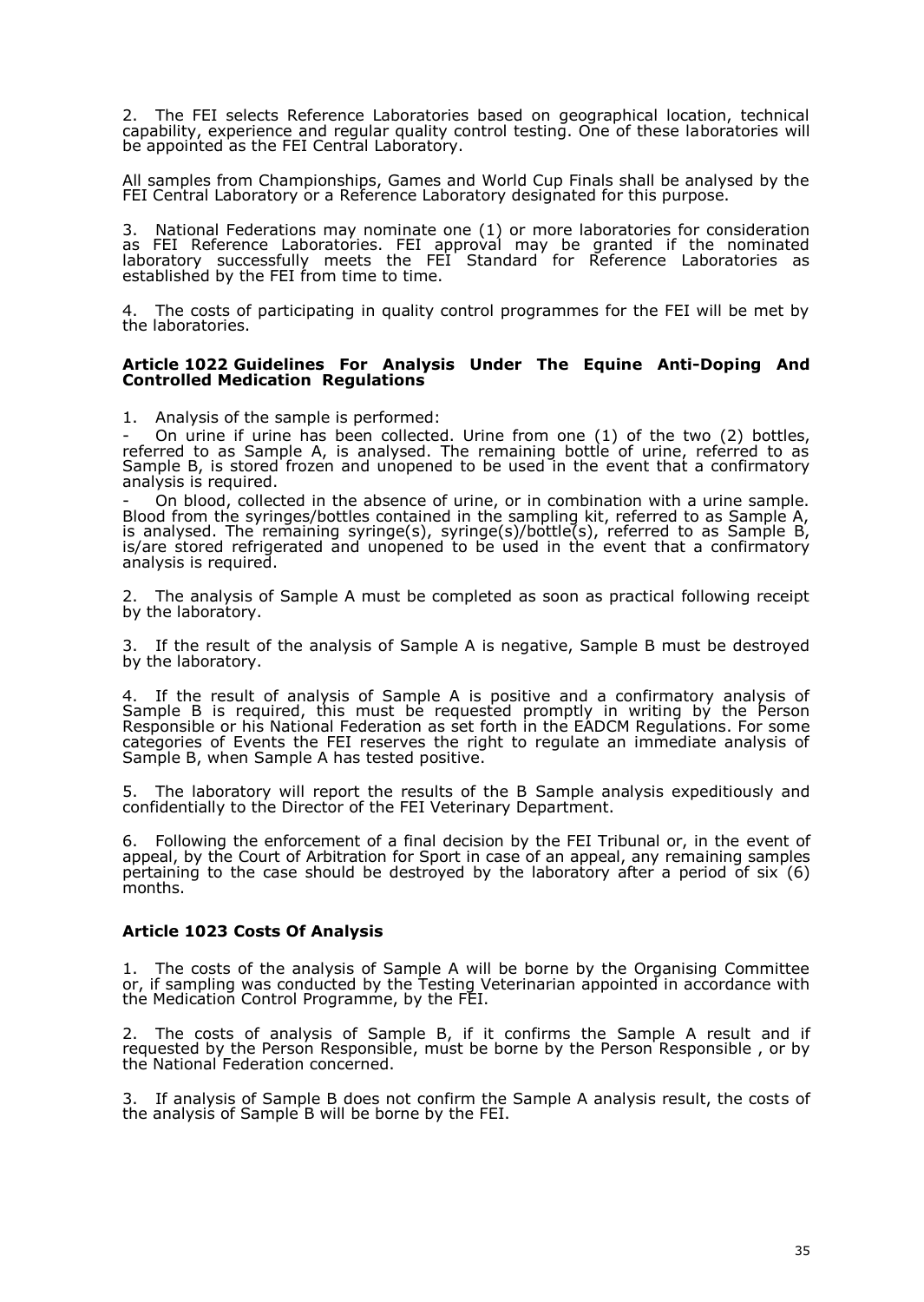Article 1020 esensitised And Hypersensitised Limbs

1. Horses annoet eligible to compete at any time when any limb or part of a been temporarily or permanently desensitised or hypersensitised by any m

2. Periodic or random bandage checks will beveantriedevatuate the presence of any mad an skin sensitivity of the limbs, or the use of materials  $t$ cause abnormal sensitivity (Anne $\mathbf{R}\mathbf{s}$  )  $\mathbf{X}$  applies). VThe degree of skin sensitivity will be judged on clinical grounds by the Veterinary Commission/Dele veterinarians scpaelcyifaippointed to carry out clinical exams of the lower limb

3 In verifying a possible hypersensitisation, or desensitisation, the F Delegate is entitled to examine the limb closely. This includes the us equipment such as the phic assessment  $(Annex XI)$ .

5. Examination for abnormal skin sensitivity may also involve the swabbi to collect samples, or the collection of bandages or other material to be ApprovedLaboratory for the presence od Subsibantees using appropriate methods (see Annex X).

6. The Person Responsible Hocrns efaonuy nd to have a limb or part of a limb desensitised or hypersensitised by any means will be referred to the Gr investigation and may be pencalismealy wilm clude immediate exclusion from competition.

See protocol and regulation with reference to hypersensitisation.

Article 1025 Bective Testing

1. Persons Responsible or their representatives melyrrelectent by ave a the FEI Centrbadralaory or faenReence Laboratory as a tipvree-voernitoaformative measure.

2. Elective sting is subject to the terms and conditions included at Annex VRs (settp://www.fei.org

3. Elective sting insity available for the substances listed in Annex  $IV+V$ 

4. Anyone underta ElkencogivTeesting must subbline icttive Testing 4 (Fionromhuded in  $\Delta$ nne $\hat{x}$  with the sample(s) to be analysed.

5. At Olympic Games and World Championships the FEIIA **ma**waloffer a P Elective Testing (PAET) sheor wisse ecoform peting in Event Full details will be published in advance we nuthelis service is to be provided.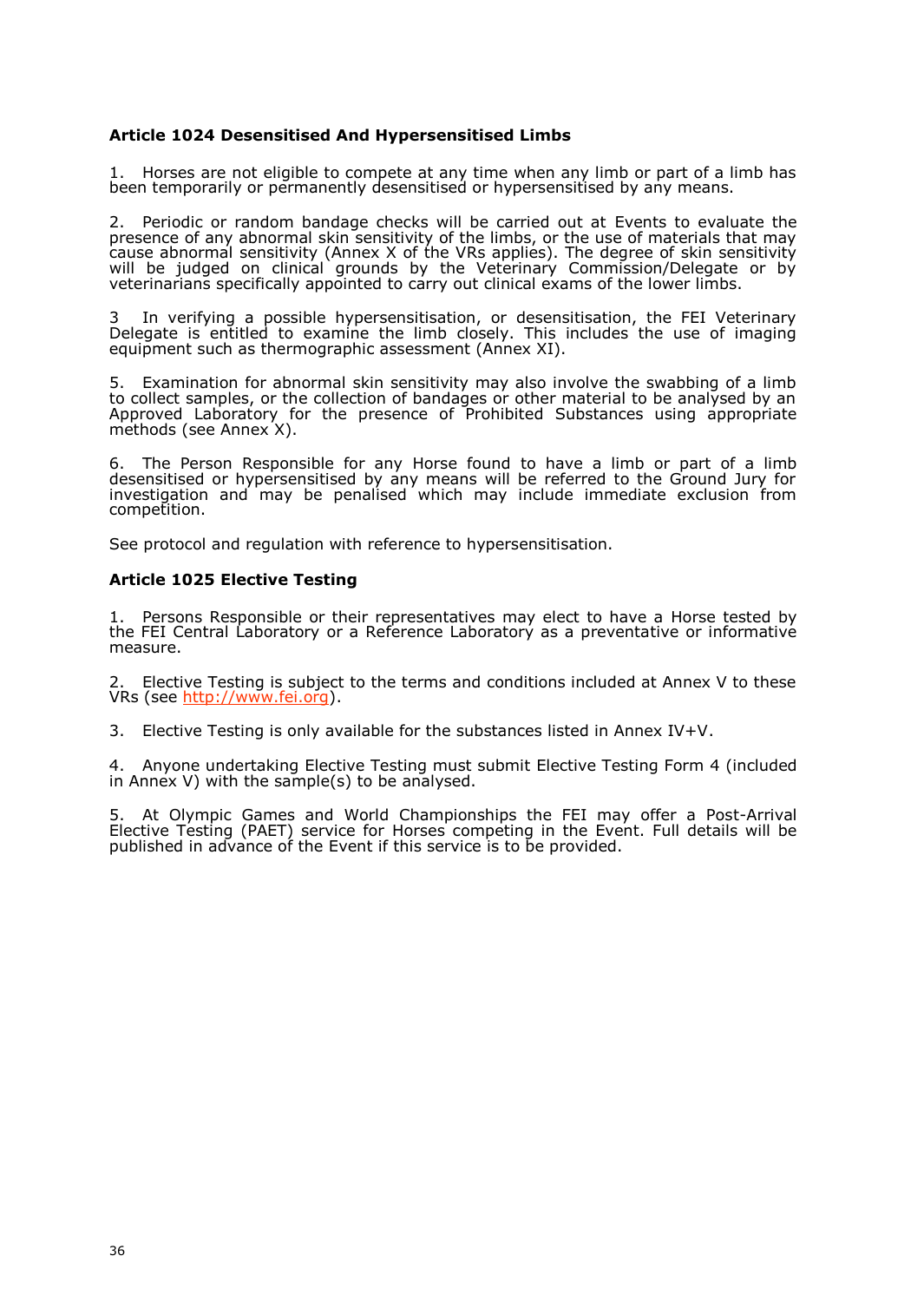#### CHAPTER VIITREATMENT OF HORSES WHILE UNDER REGULATIONS

WhenHorsse require trenattmoburing or close to EavnenFIEIthe medication ad ministered may have consequences for subsequencre text in guncoffethe FEI regulations. To this effect the FEI has **a** o-**e**nypsate-and-lien tpo Watobreald AntiDoping Agency (WTAhDeAa) pecutlise Exceptions (TUEs) that are used in hu sports. In eforms to be fulfilled and audentic the detection and  $\sigma$  are  $\sigma$  (E.TUES) ETUEseplace Medication Forms. See Veterinary Guidance. Noote 2/2010 authorize treatment Hoofr**stele**ring aFnEIE venaand permit ongoing participation in the competitrionE,TはMedication Frownent be used (see Article1s02190)26 ETUE may also be submithHoodssfeotreated close to EimenFi(Ed.g. during transport) and can beactiexterby authobrizbey the FEI Veterinary Commission/Delegate upon arrival at the competition venue.

For welfare reasons, the Veterinary Commission/Delegate must always signing the U,E whether the erseis fit to compete and consider whether t fairness competition may be compromised by the medication requested o administered.

Article 102TOR EATMENT WITH SUBSTANCE ON THE PRECIHIBITED **SUBSTANCEST** 

1. When treatment whitb habited Substane quined, the Treating Veterinarian must consult with the Veterinary Commission/Delegate, prior to treate condition of Hbes,e its fitness to compete and the preferred treatmen Veterinary Commission/Delegate willHexaenide colmsider whether it is still fit toompete and whether it may have a possible unfair advantage as treatment. This must be carried  $\circ$ by-coansea bcanssies. The welfareborsfethe must have absolute priority.

If in agreem. $\mathsf{E}\bar{\mathsf{n}}$ tU, BI (VR Annex V) must be completed siagndedcobuynttehre President of the Ground Jury. A copy of the form must be added to the verterinary report that is sent to the FEI upon comEpvleente and corophies of the forms must also be given to the Person RespoGmosiublo#uray.ndIf theessibale copy of the form must be available Edwerninlogriphee sentation to a steward or other FEI Official, if requested. The form must also be Hooma phlæeste adl riefatdhye been withdrawn from competition but is still at the comipsetiation venue. countesrigning by the President of the Ground Jury is not required.

2. If a Horsen ust be treated wPirtohhiabit $\mathbf{\mathbf{\hat{s}}}$  or the properior to arrival at  $\mathbf{\hat{a}}$  the  $\mathbf{\hat{b}}$ (e.g. during transport), the Veterinary Commission/Delegate must be co Perosn Responsible as soon as possible upon arrival at the venue. On su signed statement describing the reason for treatment, the active substar and the exact time of administration must be provided by the person who the treatment. This shouled bble which can be down load beed FIFE olen by sit[ewww.fei.](www.fei.org)org

The Veterinary Commission/Delegate will carefully consider the lag treatment and competition and ean uy fraois saids vantage the artstonialy have as a result of treatment. If satisHiberesidathath the have an unfair advantage as a result of the treatment and Horate sthet to compete, the Veterinary Commission/Delegate is entitled ETO UCED meted spectively. Countersigning by the President of the Ground Jury is required.

3. From<sup>st</sup> January 2010, a medication logbook must be kept recording substance, dosageny of eatment of any substance from the FEI Prohi Substan scleist. The record must also clearly identify the person who admi treatmenTthis recomrodst be available for inspibenFiEoITriboyunal frequired.

Article 102ALTERNATIVE TREATMENT OF HORSES AT FEI EVENTS

1. The use of alternmeetaivmenent filoorrsse at aletvenits permitted provided it is carried out by suitably qualified personnel.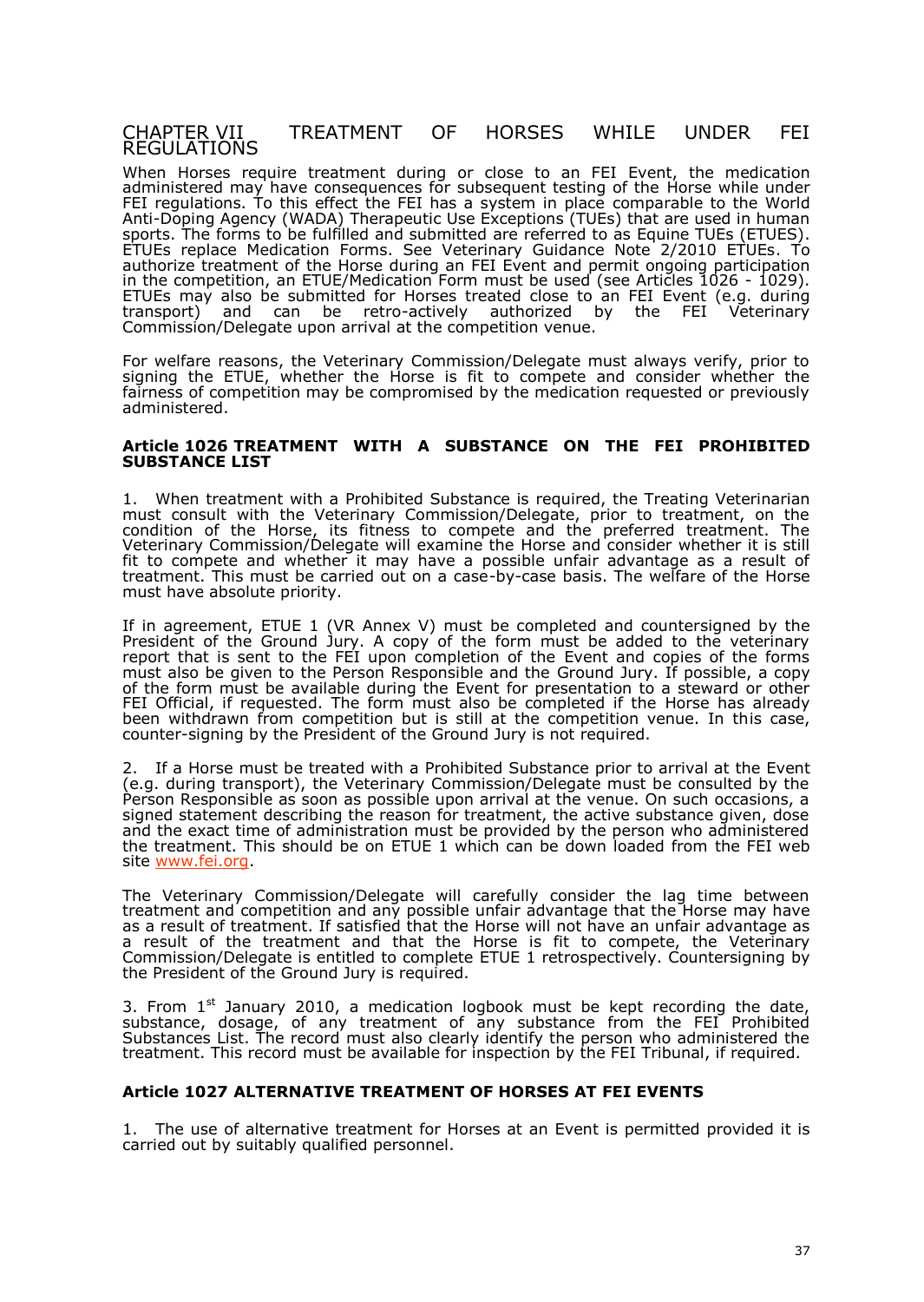2. Acupuncture or other alternative treatments using Prohibited Substances are not permitted.

3. Shock Wave therapy (i.e. Extracorporal Shockwave, ESWT) and cryo-therapy are not permitted during competition and for a period of five (5) days prior to the first Horse Inspection. Cooling with ice and water is permissible to above  $0^{\circ}$  C is acceptable. Cooling with machines that can cool below 0 degrees C are not permitted unless the machine can be locked out of the lower temperatures by the Veterinary Delegate.

4. Providers of alternative therapy must obtain written approval from the Veterinary Commission/Delegate prior to entering the stables.

### **Article 1028 Declaration Of Treatment With Altrenogest**

The use of altrenogest (Regumate) is currently permitted by the FEI for mares with an oestrus-related behavioural problem. The following conditions apply:

1. Authorisation of Regumate treatment is only permitted for mares with an oestrusrelated behavioural problem.

2. The dose and duration of treatment must be in accordance with the manufacturer's recommendations.

3. ETUE 2 must be completed by a veterinarian and submitted to the Veterinary Commission/Delegate for completion and signing before the start of the Event.

4. In case of failure to submit ETUE 2, a fine of CHF 500 will be imposed by the Veterinary Department.

The above policy to permit the use of altrenogest will be regularly reviewed by the FEI.

#### **Article 1029 Authorisation For The Use Of Medication Not On The FEI Prohibited Substances List (I.E. Rehydration Fluids, Oxygen, Antibiotics)**

The administration of medication not on the FEI Prohibited Substances List (see substances for use during competition below) by injection, nasogastric tube or nebulisation requires prior written authorisation by the Veterinary Commission/Delegate using Medication Form 3 (VR Annex V). Nebulisation may only be used for administration of saline. The use of all other inhalation-therapy via a mask is prohibited. When requested to authorise the administration of rehydration fluids/electrolytes, the Veterinary Commission/Delegate will make an assessment of the climatic conditions and in all cases the fitness of the Horse concerned prior to authorisation. In the case of oxygen, administration shall be by the use of an intubation tube only inserted into a single nostril.

ETUE 3 does not require countersigning by the President of the Ground Jury but must be authorised by the Veterinary Commission/Delegate.

#### **Article 1030 Post Mortem**

If a Horse is so severely injured that, in the opinion of the Veterinary Commission/Delegate or the Treating Veterinarian on site, it ought to be humanely destroyed, the Person Responsible and/or Owner or their representative must give approval. However, if neither is available, the Veterinary Commission/Delegate will proceed in order to prevent undue suffering to the Horse. A full post mortem examination should be carried out. The post-mortem report must be forwarded to the FEI Veterinary Department when it is available. The veterinarian concerned should always try to seek a second opinion prior to euthanasia if possible, or afterwards if this is not feasible. The method of euthanasia will be at the discretion of the veterinarian, preferably by the intravenous route. A post-mortem should be performed under instruction from the Veterinary Commission/Delegate. A copy of the post-mortem report must be forwarded to the FEI Veterinary Department when it is available. The Veterinary Commission/Delegate should make arrangements ahead of time with the Organising Committee and a Veterinary Pathology laboratory to facilitate a rapid and accurate post-mortem. The cause of death and, if relevant, the method of euthanasia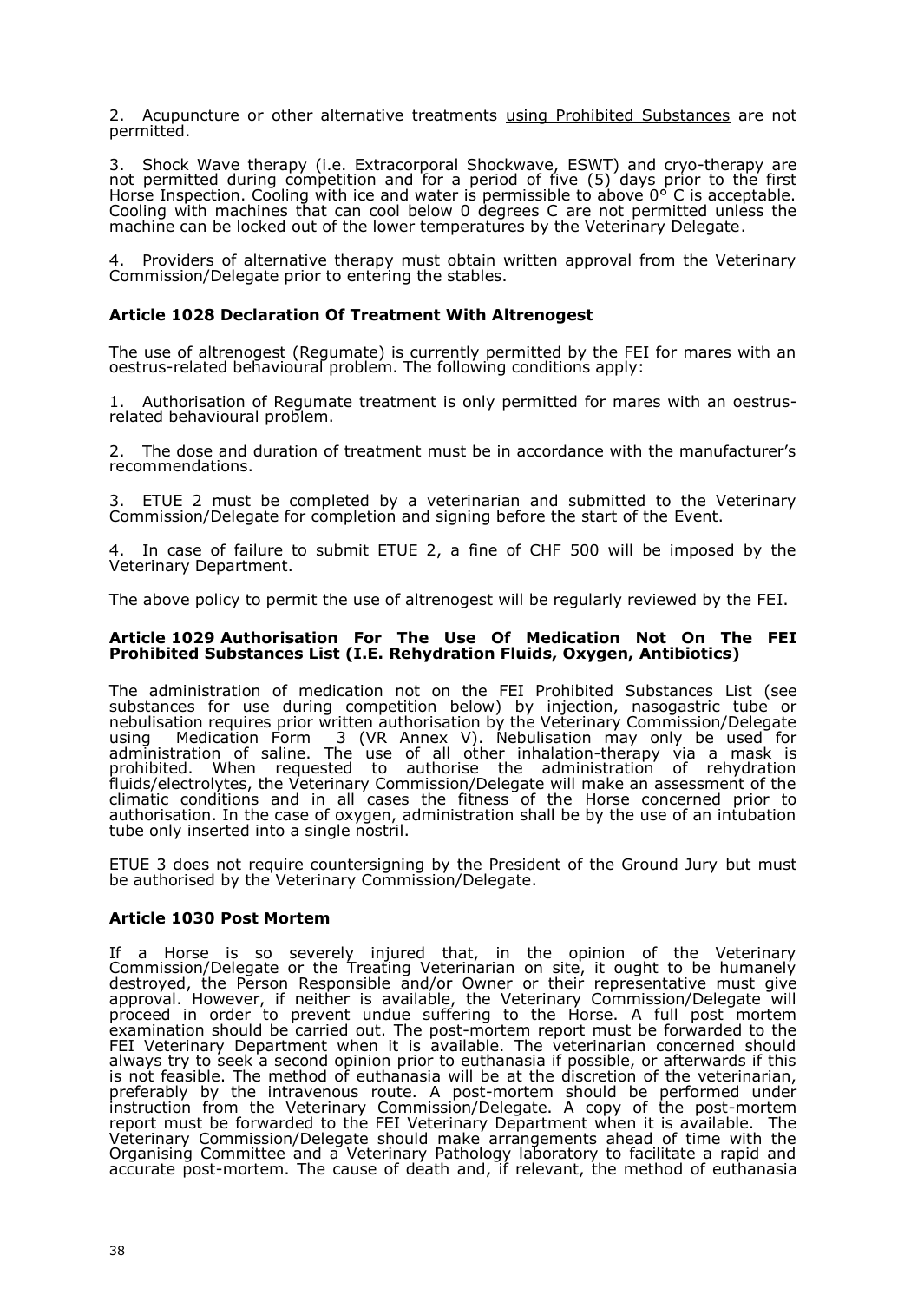should be included in the report. Urine and blood samples must be collected at earliest opportunity for forensic analysis and submitted as for routine samples for medication control.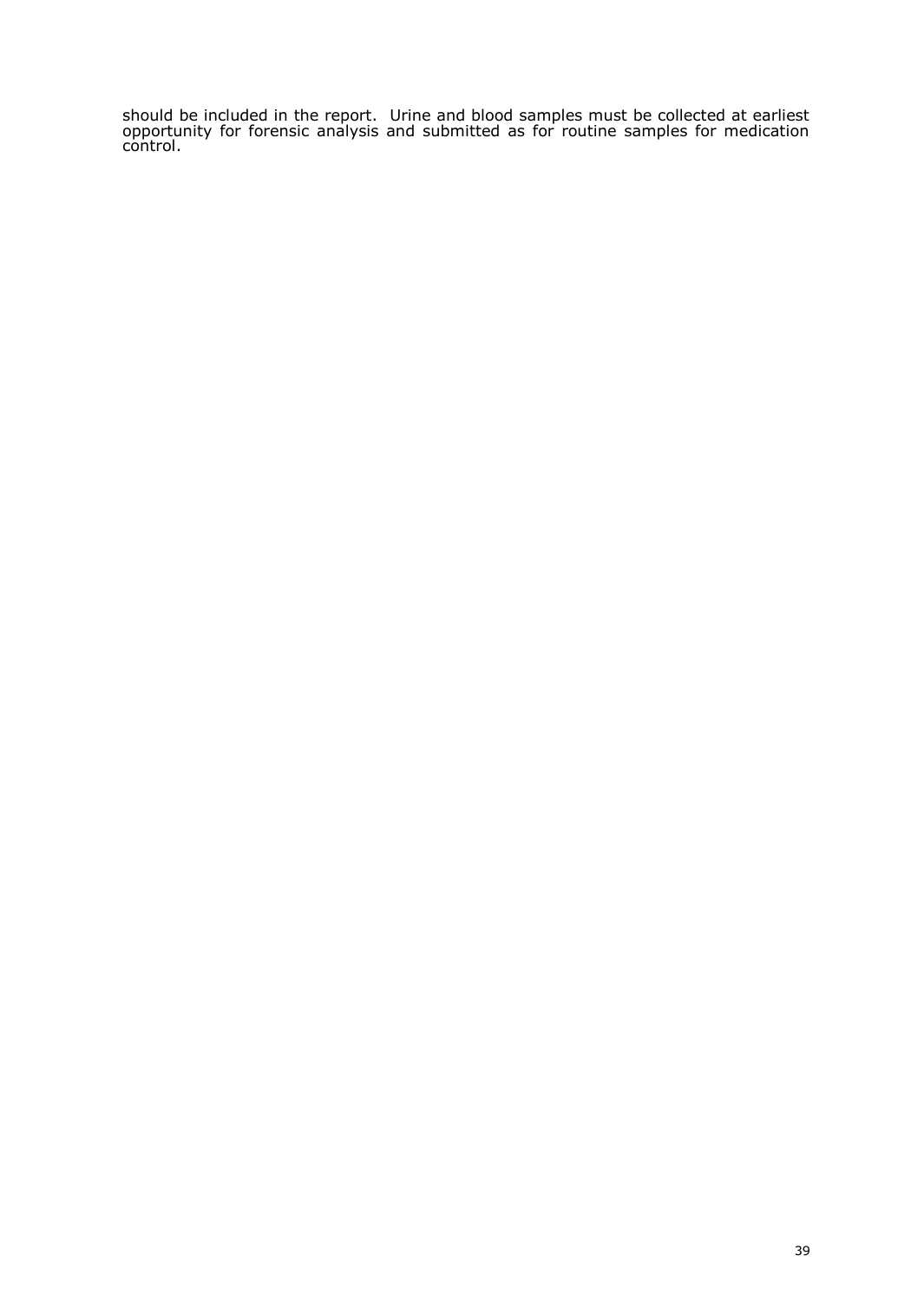## ANNEX II FEIEQUINER OHIBITESDUBS TANCESS T SUBSTMCES AND METHODS PROHIBIC DIMPIETITION

This is a special want the four Veterinary Regulations 2010

The new approach to the FEI Equine Prohibited LS substance

The approach to date has been to collectively describe categories and Prohibited Substances and to name some examples, but not to actually specific substances prohibited by the rules. Experience over time has competitors and their advisers have been confused about exactly what is not probhited since this category approach is not immediately obvious veterinarians.

The FEI Clean Sport Commission (Chaired by Prof Ljounloglq Ainsti IOC and Doping AgenoWADA proposed that a detailed baeppa a canto the hest. T decision sw therefore taken at the 2009 General assembly that substances itemized and tshheoreeld be a difference express.BeadnberShoulden ances and com monly used medicaCtoionninsolled MediScuanbiscutanceTshis approceschin line with the FEddeC of Conduct for the Welfare of the Horse and WADA principle

As one of the core principles WADA seeks to achieve is clarity in the pr execution of its rules and as clarity is precisely the FEI s objective, are immedeiby alignēble FEI will cahlasnoge many of its previously unique term to those used by WADA i.e. Menhiscantaion become Equine Therapeutic Use Exemption (ETUE) forms etc. The FEIP rohibited bs SS ances List he List can be found at ithe link ow [www.feicleanspo](www.feicleansport.org)rt.org

Withinhe List and with Eloqutime A.Dibiping and Controlled Meedgioralation on R (EADCM) there are two categories of substances:

- BannedSubstancesThese are substahnate have been deemed by the FEI to have noommonlegitimate use in equine medicine and/or have a high pote abuse i.e. human antidepressants, antipsychotics, nervous system stimula -Controlled MedicatSobstances An exhaustive flist adication that is prohibited in competition, and made up of all known substances which a as therapeutic and/or commonly used, but have the potential to enhance Some examples ant-inflammatories, do a asthetic baronchibadtors, cough suppressants and other commonly and uncommonly **Tises ou broad dincants** ons. on this list may also enhance performance depending on the timing and si

The AnDioping and Controlled Medication Regulations areutabioanpspropriate applied in case of any contravention in the context of th $\,$ that will be ap<br>Substances List

For a copy of the EquDroepiAngtiand Controlled Mediquatation  $nR$  DCM), please see link atfeicleansport.org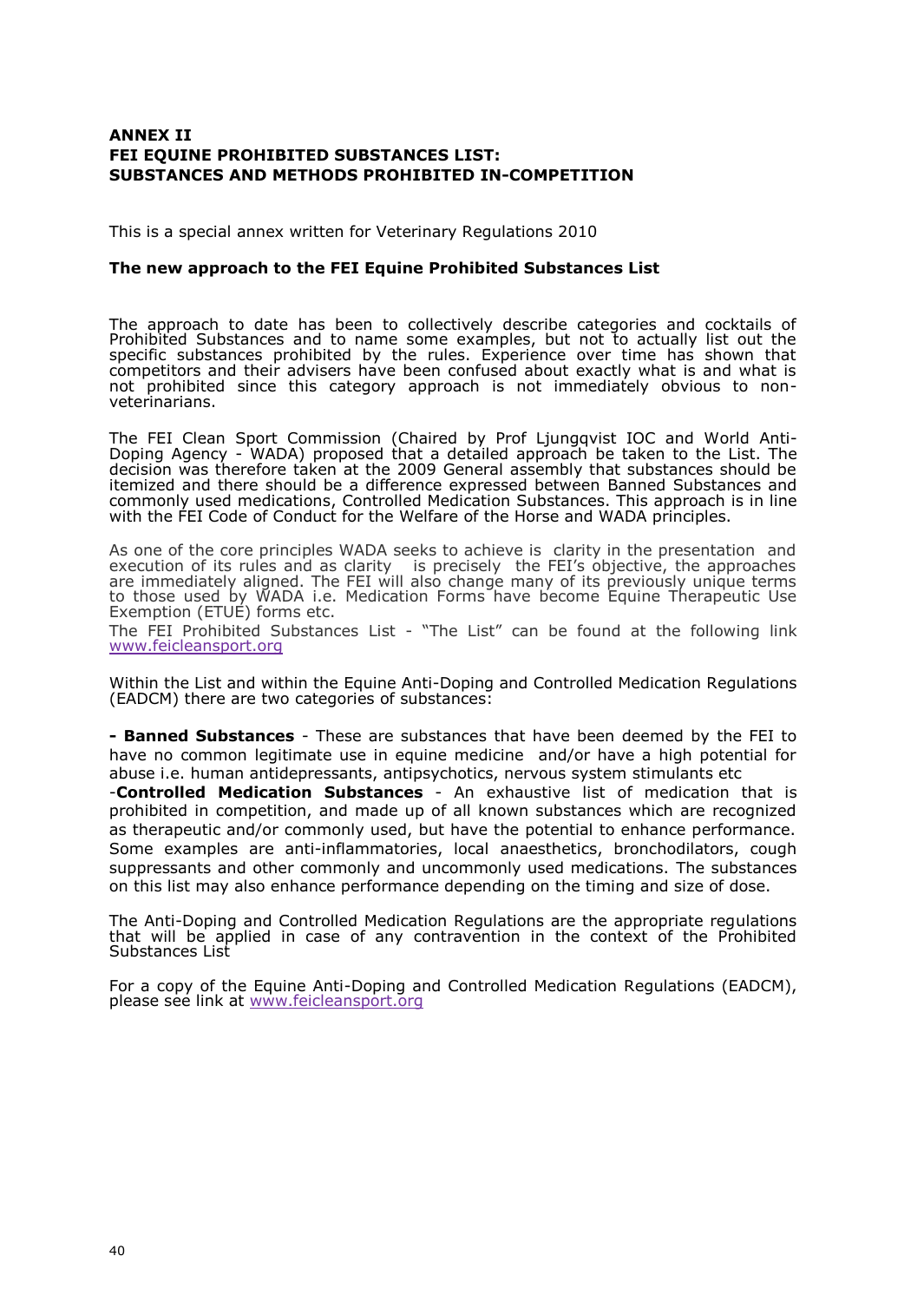$ANDEXII(2)$ 

FEI EQUINE PROHIBITED SUBSTANCES LIST: SUBSTANCES AND METHODS PROHIEUT MEENTION

What is the FEI doing to ensure that commonly used controlled medic substances do not lead to accidental posaitive mipetetris? What is in the  $F E1$  List  $e$  the D tion Times

Several measures are undertaken. The FEI has produced a list of -moeddrimotatiloyn sknown as the FEI List of Detection Times at have known time periods after which othe eye will infall bel detection levels. The cost of undertaking this is high, but the FEI is fu that investment in the future.

The FEI is substantially increasing the accessibility to that informatio available in a variety of use as fyortmo ats. This list of mediclention whis with detection times be founwhwaw.fei.org

Having access to more medications with published detection times stakeholders in making important decisions about the Horresset minent of th preparation for competition.

Information about the FEI approdacchintop  $a$ amddi medication control has alwa been publicly available. However to complement the proposed new appro substantially increasing accessibility ton, thwanticihnfovnihiable available in a variety of easy to use formats. These formats will also be suitable for training purposes, of both competitors and the reSque enverydant FEEI of fricials.

Why are subances with a similar chemical structure or biological effections. also prohibited in addition to those individually named in the new List?

Every attempt has been made to keep the List comprehensive, how substances might structurally diffeen I by a meaw bætoms, from those individual listed, or others might have just as potent effect as those listed. In o proposed list sensible, there has to be a fair recognition that such  $\overline{\texttt{p}}$ ro<code>hibited</code> substances as sub $\texttt{s}$ e $\texttt{s}$ t $\texttt{s}$  sub $\overline{\texttt{q}}$  substances.

Does the FEI check for substances that are not itemized in the List?

Yes, the FEI must be vi**gi**bloauntt the emergence of new substances or unu trends. Then if appropriate, the FEI List Advisory Group can add any su tobe suitable for either division of the list, giving 90 days notice befo considered prohibited under FEI Rules. After the addition of the new so list has come into effect, detection could lead to enforcement action.

Which subant ces are allowed during competition?

Permitted medications are those that can be used during FEI competition. are permitted to be used under FEI rules they are not Hoonbseesused whil competing (e.g. during the veterinary duchine gkthestendur haven of Specially any permitted medications that are injectable may not be pe administered whilst under FEI rules without a FEI Form 3, which must by a treating veterinarian and countersignteed ibaryhe e-TE-be and enessent at the Event This administration while under FEI rules may require ov stewarding by the FEI Veterinary Delegate or designee. Treating vetering required to consult with the Veterinary Delegate.

General aspobcific examples of permitted medications:

- 1) Antibiotics. Naoltleexcept procaine penicillin G
- 2) Antiprotozoals (i.e. specific brand names include Marquis, Navigato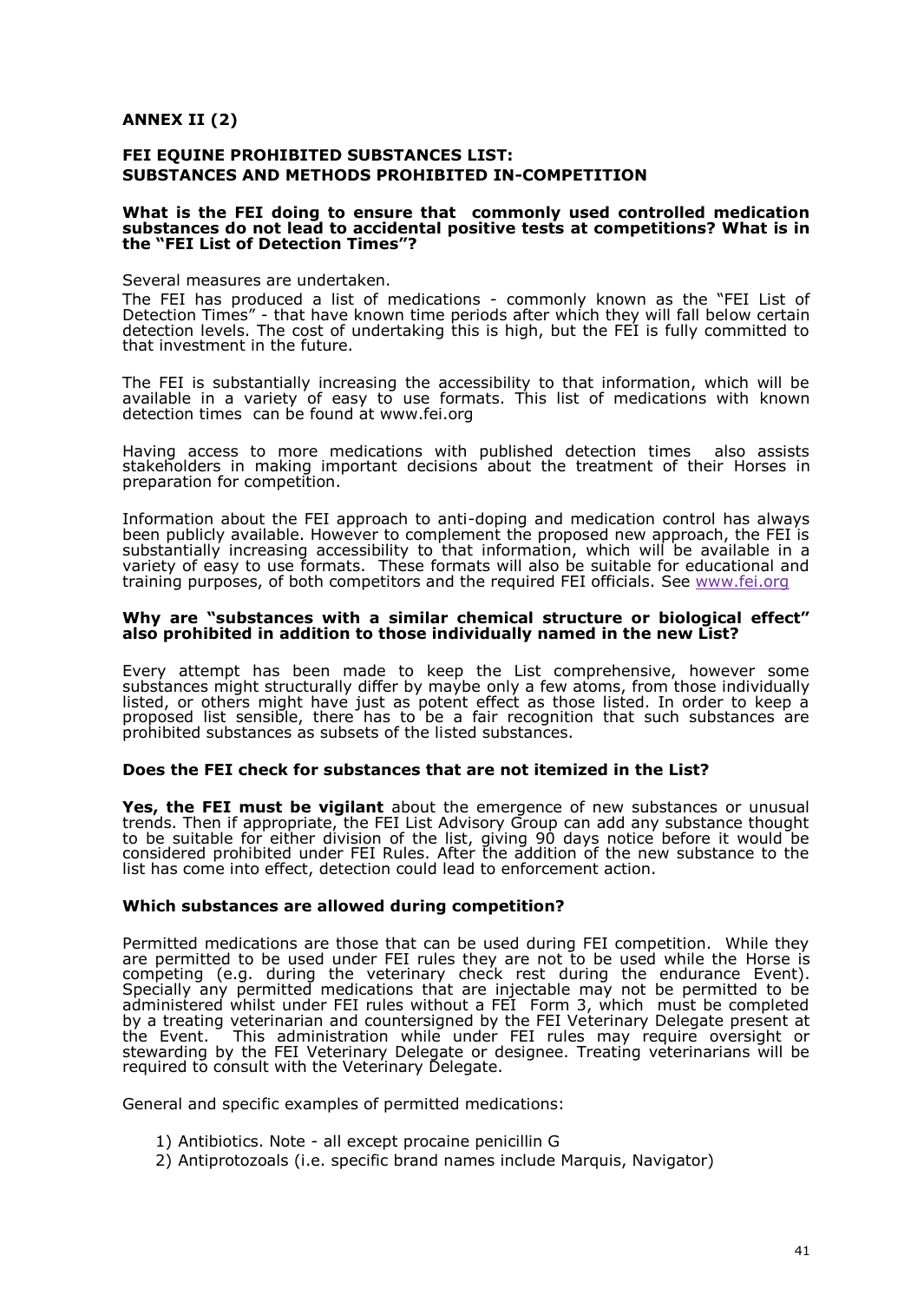3) Antiulcer medications. Specific generic names include Omeprazole, Ranitidine, cimetidine and sucralfate

4) Insect repellents

5) Anthelmintics. Note- all except Levamisole or Tetramisole.

6) Rehydration fluid intravenously, minimum 10 litres. Note - - for Eventing i.v. and naso-gastric fluids must not be administered within 12 hours of the start of the cross-country phase. For endurance i.v. and naso-gastric fluids must not be administered within 12 hours of the start of the endurance race, nor between any phases of the competition

7) B-vitamins, amino acids and electrolytes. These have always been allowed orally and in many cases this is still the preferred route of administration. However in some circumstances a veterinarian may prefer to administer them intravenously or intramuscularly. Note - See above procedure required

8) Altrenogest (Regumate) for mares only so long as FEI form 2 is properly submitted.

9) All topical wound ointments that do not contain a corticosteroid, local anesthetic or irritant (such as capsaicin) or other substances on the Prohibited List.

10)Preventative or restorative joint therapies. Many of these products in the oral form (chondrotin, glucosamine,etc ) have always been allowed orally and in many cases this is the preferred route of administration. However in some circumstances a veterinarian may prefer to administer joint restorative therapy intravenously or intramuscularly. Specific examples of the medications used in this matter are Legend or Hyonate intravenously, Adequan intramuscularly or Pentosan polysulfate intramuscularly.

**Note** - No intra-articular administration of any medications are allowed whilst under FEI rules.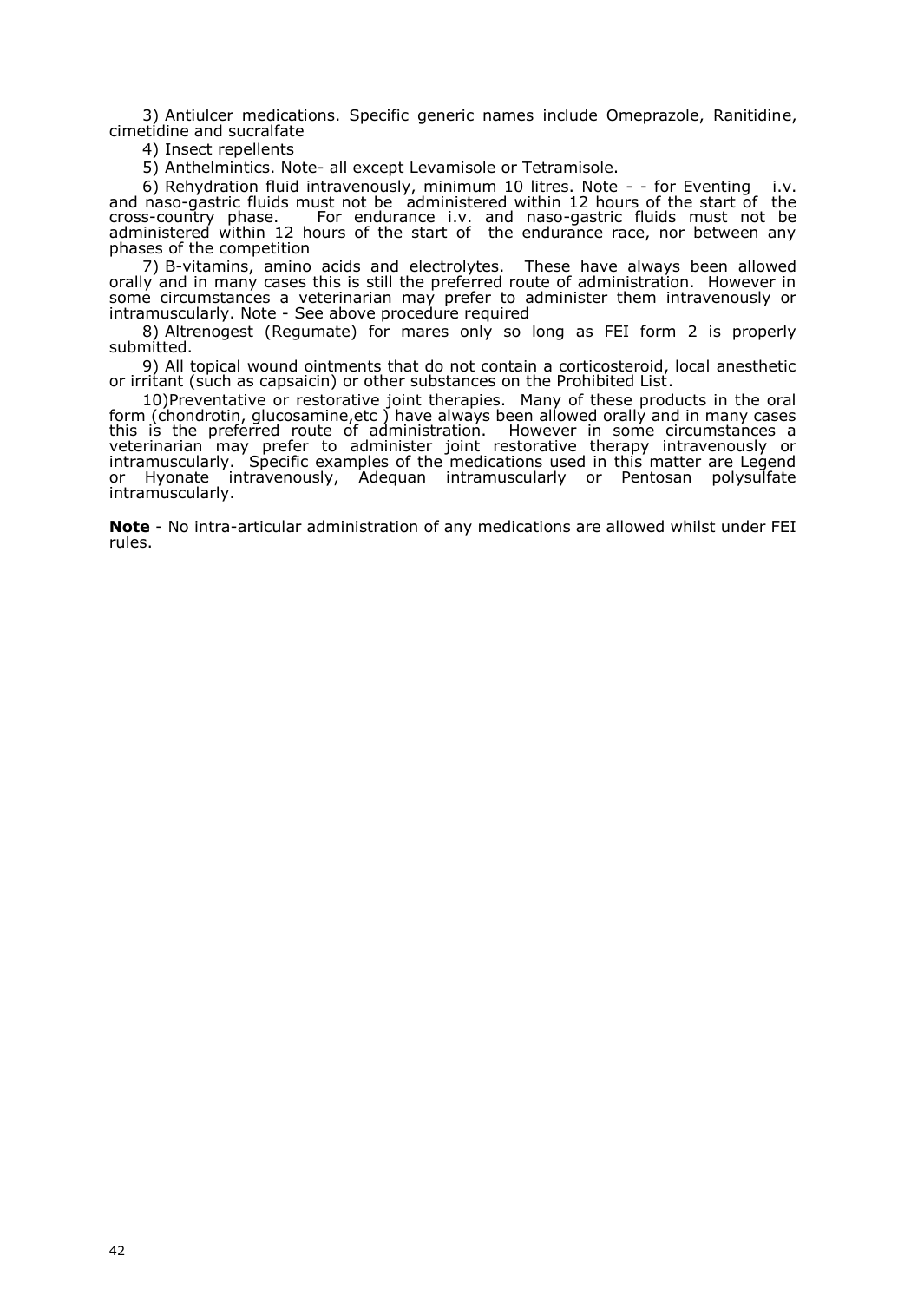## **ANNEX II (3)**

## **FEI EQUINE PROHIBITED SUBSTANCES LIST: SUBSTANCES AND METHODS PROHIBITED IN-COMPETITION**

## **THRESHOLD SUBSTANCES**

Horses may compete with the presence of certain substances in their tissues, body fluids or excreta for which threshold levels/ratios are listed below, provided the concentration of the substance is not greater than the threshold level/ratio indicated. Thresholds only apply to:

- substances endogenous to the Horse;
- substances arising from plants traditionally grazed or harvested as equine feed; or
- substances in equine feed arising from contamination during normal cultivation, processing or treatment, storage or transportation.

The following constitutes an exclusive list of substances for which a threshold has been established. For each substance, a concentration level beneath that indicated is not an EADCM Rule violation:

| Available carbon dioxide $(CO2)$ | 36 millimoles per litre in plasma                                                                                                                                                                                                                                                                                                  |
|----------------------------------|------------------------------------------------------------------------------------------------------------------------------------------------------------------------------------------------------------------------------------------------------------------------------------------------------------------------------------|
| Boldenone                        | 0.015 microgram free and conjugated<br>boldenone per millilitre in urine from<br>male Horses (other than geldings)                                                                                                                                                                                                                 |
| Dimethyl sulphoxidesulfoxide     | 15 micrograms per ml in urine or 1<br>microgram per ml in plasma                                                                                                                                                                                                                                                                   |
| Estranediol                      | Free and conjugated 5α-estrane-3β,<br>17a-diol 0.045 micrograms per ml in<br>urine in male Horses (other than<br>geldings)                                                                                                                                                                                                         |
| Hydrocortisone                   | 1 microgram per ml in urine                                                                                                                                                                                                                                                                                                        |
|                                  |                                                                                                                                                                                                                                                                                                                                    |
| Salicylic acid                   | 625 micrograms per ml in urine or<br>5.4 micrograms per ml in plasma<br><b>NOTE - At 2010 General Assembly</b><br>it was agreed to be raised to the<br>level used by other regulatory<br>authorities of 750 micrograms<br>salicylic acid per millilitre in urine<br>, or 6.5 micrograms salicylic acid<br>per millilitre in plasma |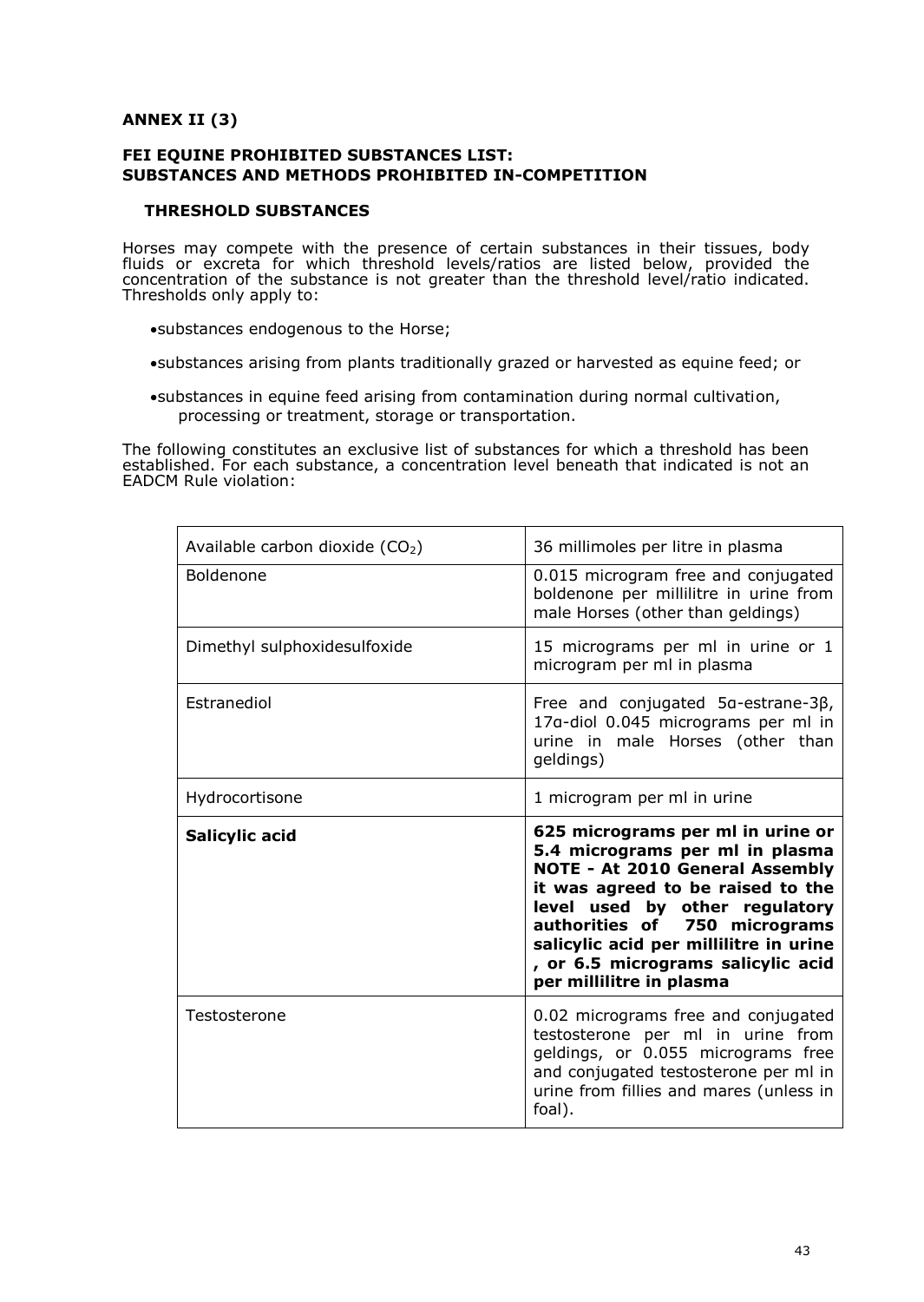$ANDEXII(4)$ 

FEI EQUINE PROHIBITED SUBSTANCES LIST: SUBSTANCES AND METHODS PROHI-ECIOTEPLE TINTION (4)

FEIScreening LimifSL&

FEIS creening LimFi&S backs established on the basis of risk management to  $\alpha$ the sensitivity of the screening method for a spec**Hoedesubnseamc**e in a blood sample to ensure theofinttheegrsipyort. WhFSLeshave been established they are universally applied by FEISluadoh Suchtsotrances detenet to whole set screening limit FEI approved laboratories do not report a positive detecti

Substances with known Detection Times

Substances for which Detection thiemessubstanhoaevse been or are being established can be found on the FEI website http://www.fei.org/veteringthethingthing in  $l$ 

This liws as previous e fyerred to the SEI Medicine Bands now termed The FEI List of detection(steinews ww.fei.ortog) . Intains the subs**tane**cerse of which the FEI recominfierm edstication is required near the dates of a compe This ibsecause they can be used with a greater degreee battipure edictability those submesces for which no clear detection times have been sestablished these substances, inteportant to recognise that the Detection Time (DT) period of tiohoueing which a drug remaHossesn saystem such that it can be detected by the laboratory. The DT is influenced by numerous factors inc of the lorse the route of administration, the drug formulation, the number administereid, dividual lorsefactors (e.g. metabolism, disease, etc.) and detection limit of the screening method used to detect the drug (unless threshold has been adopted by the regulatory authorities). The Withdraw for a drug is edde ouipdon by the treating veterinarian and includes the detec plus a safety margin, chosen with professional judgment and discretion o veterinarian, to allow for individual differences between

#### WARNING

This information ideorowith the intent to inform Treating Veterinarians Persons Responsible as fully as possible about current scientific resea Prohibited Substances that may be prescribed flotor streatment and the oft can time. The existence-ecoinst neeming of FSaL or Detection Time for a particular substance shall not affect the validity of an Adverse Analytical Fin determination of adopaintig or medication control rule violation according to 2 of the EAD C Malley ulation  $\mathcal A$  Hose, as a biological entity, does not necessarily for the scientific modelling used to provide indicative information.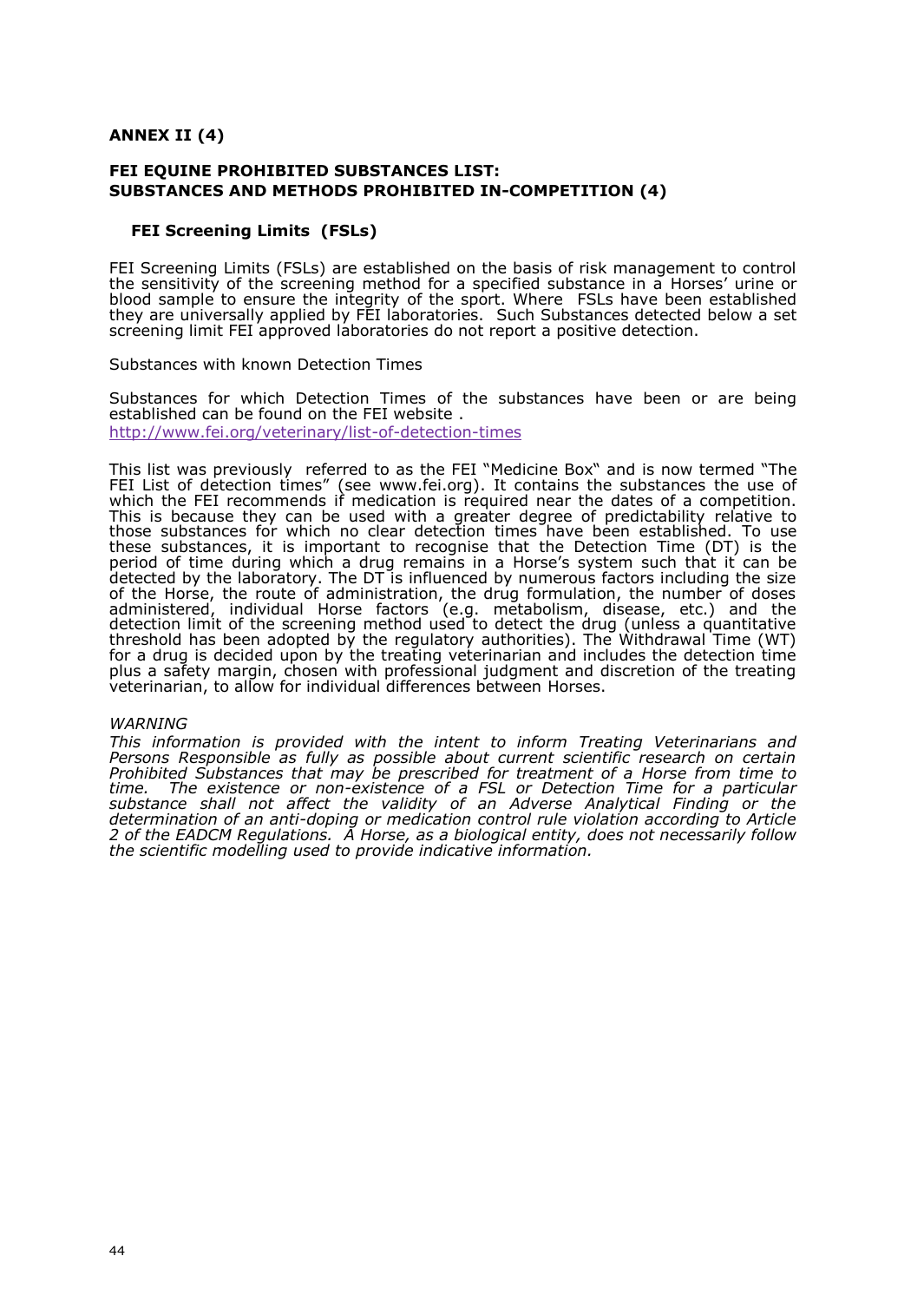### ANNEX III

#### INSTRUCTIONS FOR COLLECTING SAMPLES

Equipment

Equipment used for collecting samples must be able to secteuntdinup to rig and potential legal cross examination, particularly in relation to the sea of samples in tamper proof containers.

Sampling kits intended to be used by National Federations must receive the FEI in advance .

Medica n Control Programme Sampling

Precise instructions as to the correct use of the sampling kits and paperwork can be found in the Tefsdin**id CMP**ane sating in Groups 1&2

**FEWebsites** 

http:/www.fei.org/veterinary

[http://www.feicleans](http://www.feicleansport.org)port.org

The MCP sampling kits are available to any National Federations wishi them.

Each kit contains all the necessafroy retopulkilipmoneuntine and blood samples from oneHorseSome items are not included in the kit and must be requested from the Laboratory. These include the plastic urine collection contain sealed plastic bag), the urine collection and this inder needle holder, pads of F Medication Control Forms, and forwarding items (carrying bag, securit pack and isotherm bag).

Orders for kits must bearte besing the months of the date required. Information onerotshampling kits may be obtained froVmetethi**e**anFyEI Department .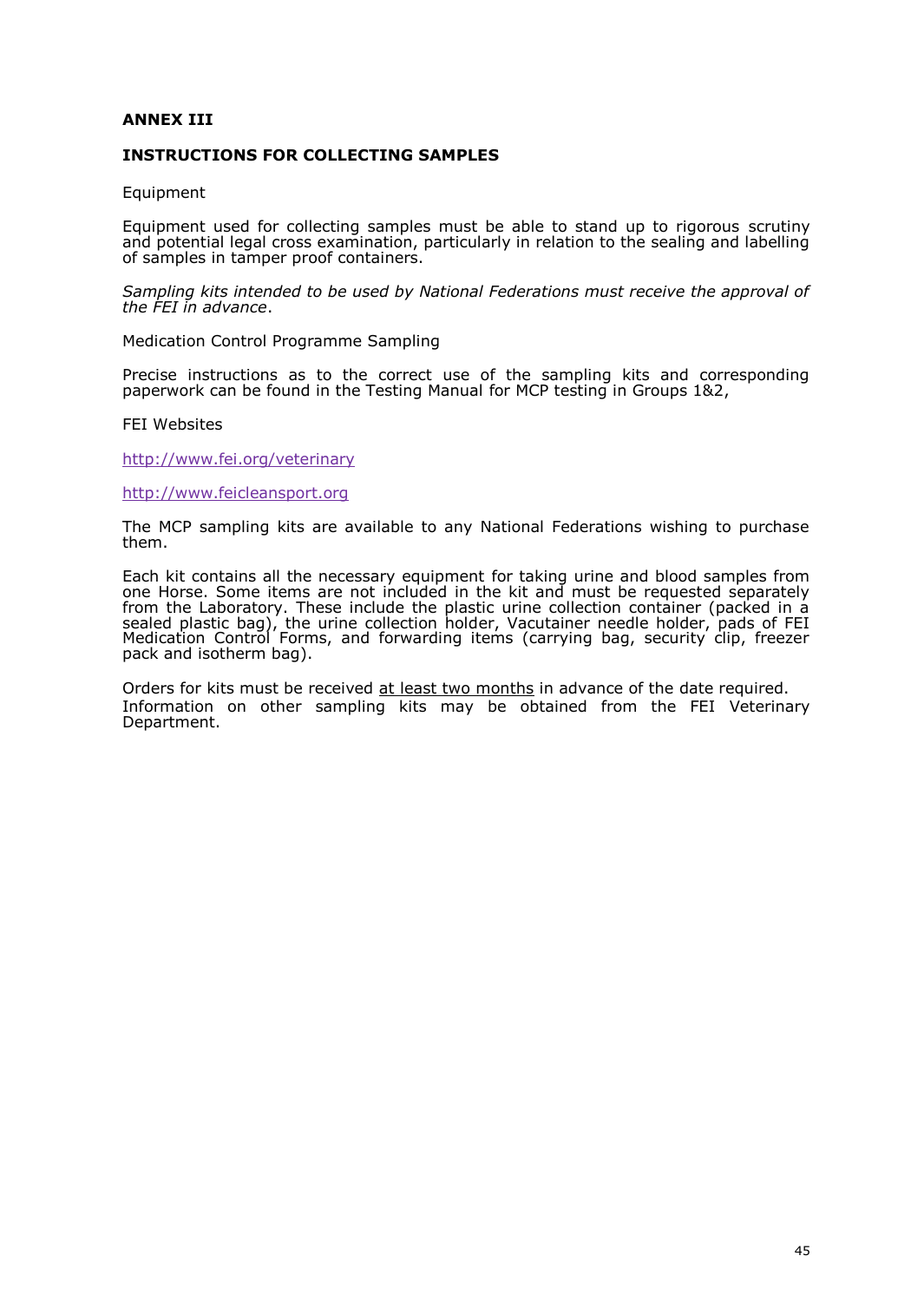## **ANNEX IV**

#### **ELECTIVE TESTING**

### **Important Conditions and Requirements**

1. Elective testing provides a system whereby a Treating Veterinarian or Team Veterinarian listed with the FEI may contract with the FEI's Central or other Reference Laboratory that offers the service to test for up to four Prohibited Substances in the urine of a competition Horse that is registered with the FEI.

2. Neither the FEI nor its agents (including but not limited to the FEI Central or other Reference Laboratory) will accept any responsibility for the testing service and/or the results, and the Person Responsible and/or the Treating/Team Veterinarian shall hold the FEI and its agents harmless from all claims relating to the elective testing service.

3. The results of elective testing are for the Treating/Team Veterinarian's reference and information purposes only.

4. Elective testing is only available for the substances listed as Appendix 1 to these Conditions. A maximum of four substances only may be tested per Horse and the cost will be published on the FEI website or on request from the Laboratory.

5. To make use of this service, the completed application form ( Elective Testing 4), available on FEI website, must be sent with the sample(s) to the Laboratory. A sample will only be analysed if it is submitted with a fully completed Elective Testing 4 and signed by the Treating/Team Veterinarian whose name and full contact details are clearly provided.

6. Before the urine samples are shipped, the Laboratory must be warned by phone or fax and the requisite payment must have been made by bank transfer (see below). Samples will not be analysed until the charges have been remitted in full*.* Persons Responsible may wish to confirm with the laboratory that the monies have been received before they ship any samples. When payment is made, the name and FEI passport number of the Horse from which the sample is to be collected must be cited as reference. If this information is not provided the sample cannot be analysed.

7. Because blood samples are easily degraded during transport, *only urine samples are accepted* and these should be sent in tightly closed containers either refrigerated or frozen. As the samples have no forensic value, it is not necessary to collect and ship the urine using an official FEI test kit; nevertheless, for convenience, the Treating/Team Veterinarian may find it simplest to use the FEI's well established kits and inclusive packaging (available from the FEI Central Laboratory) or those of a National Federation. If in any doubt about the container to be used the Treating/Team Veterinarian is strongly advised to contact the Laboratory in advance of collection.

8. Upon receiving the samples in good condition and when all monies due have been received by the Laboratory, a confirmatory fax or e-mail will be sent to the Treating/Team Veterinarian using the contact details provided on the form. The Laboratory reserves the right to refuse the service for any sample and in such case a rejection notification will be sent instead, the funds will be refunded and the sample destroyed.

9. Providing everything is in order, the results of the test will be sent within three working days by fax or e-mail to the Treating/Team Veterinarian using the contact details provided on Elective testing 4.

10. It should be emphasised that a negative result may be associated with improper handling of the sample during shipment, and that there is no guarantee that the result of elective testing will be replicated in the testing of samples taken subsequently from the same Horse.

11. For further information, please contact the FEI's Veterinary Department.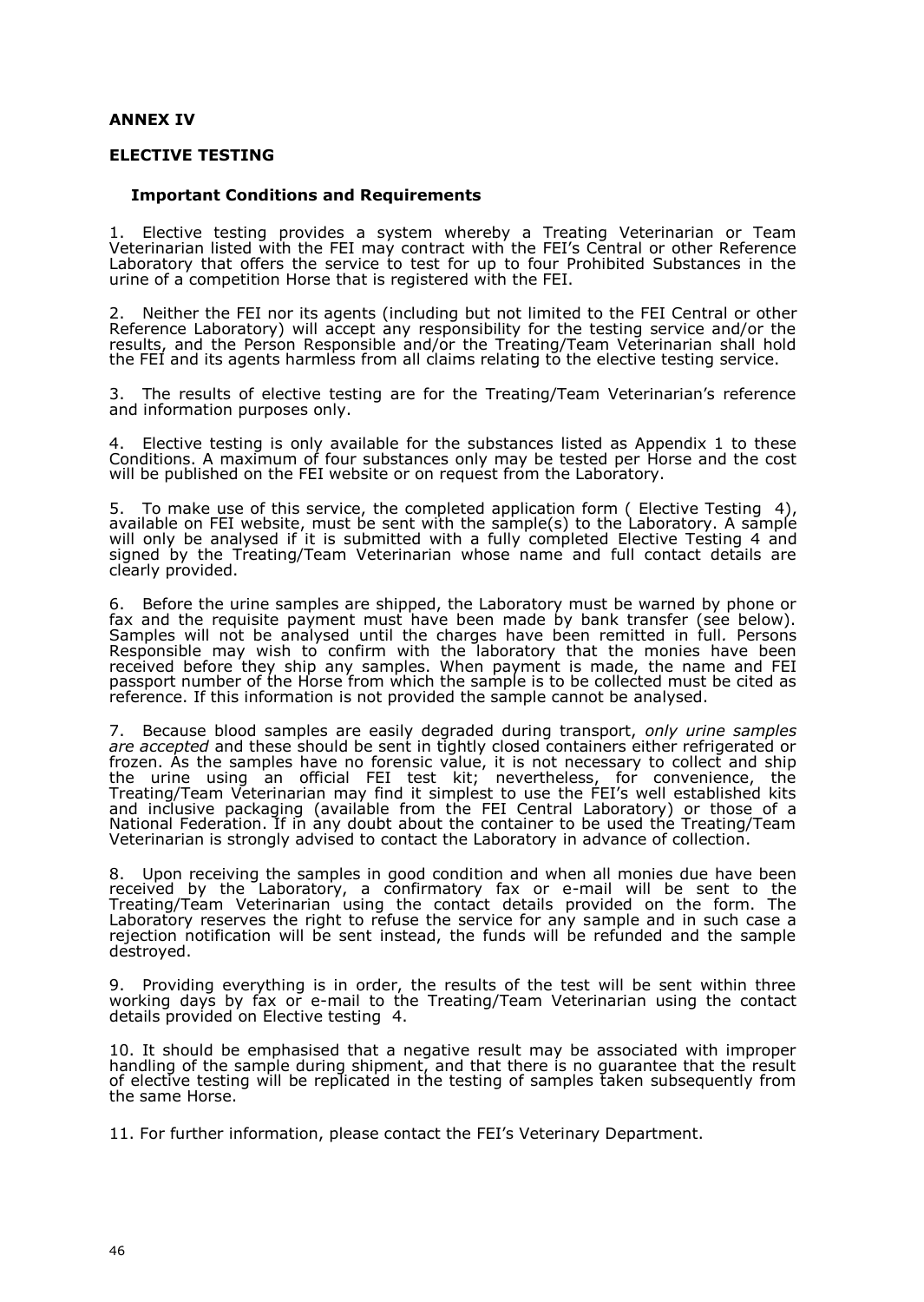## **Appendix to Annex IV - Elective Testing**

The FEI Central/Reference Laboratory will undertake elective testing only for the following substances (or their metabolites)

Acepromazine Albuterol (Salbutamol) Atipamezole Atropine Beclomethasone Benzocaine (Ethyl Aminobenzoate) Betamethasone Bromhexine Bromodiphenhydramine Bupivacaine Butorphanol Butylscopolamine Carbamazepine Cetirizine Chlorothiazide (Chlorthiazide) Chlorthiazide (Chlorothiazide) **Clanobutin** Clenbuterol Clobetasol Clonidine Cortisone Cromolyn Cyproheptadine Dantrolene Dembrexine Deracoxib Desmethylpyrilamine Detomidine Dexamethasone Diazepam Diclofenac Digoxin Dimethyl Sulphoxide (DMSO) Diphenhydramine Dipyrone (Metamizole) DMSO (Dimethyl Sulphoxide) Eltenac Enalapril (Enalaprilat) Enalaprilat (Enalapril) Ethyl Aminobenzoate (Benzocaine) Felbinac Firocoxib Flumetasone (Flumethasone) Flumethasone (Flumetasone) Flunixin Fluticasone Furosemide Glycopyrrolate Guaifenesin Hordenine Hydrochlorothiazide (Hydrochlorthiazide) Hydrochlorthiazide (Hydrochlorothiazide) Hydrocortisone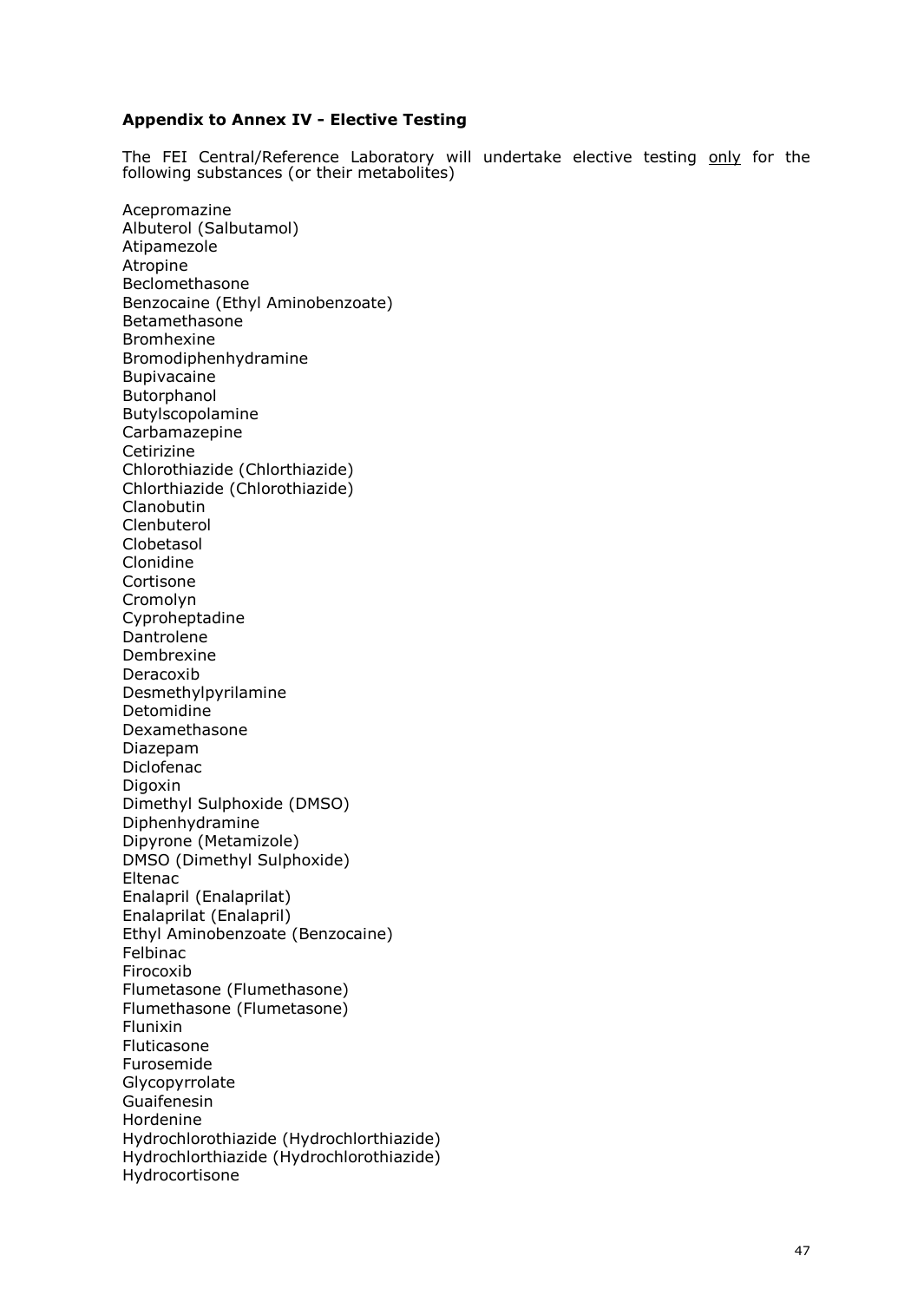Hydroxyzine Hyoscine (Scopolamine) Ibuprofen Indomethacin Ipratropium Isoflupredone Isoxsuprine Ketamine Ketoprofen Levamisole (Tetramisole) Lidocaine Meclofenamic acid Meloxicam Mepivacaine Mepyramine (Pyrilamine) Metamizole (Dipyrone) Methocarbamol Methoxypromazine Methylprednisolone Methylsalicylic acid Metoclopramide Naproxen N-butyl Scopolamine **Neostigmine** Pentoxifylline Pergolide Phenylbutazone Phenytoin Physostigmine Prednisolone Prednisone Prilocaine Procaine Promazine Propantheline (Propanthelline) Propanthelline (Propantheline) Pyrilamine (Mepyramine) Pyrimethamine **Ouinidine** Romifidine Salbutamol (Albuterol) Salicylic acid Salmeterol Scopolamine (Hyoscine) Tetracaine Theobromine Theophylline Tranexamic acid Triamcinolone Triamcinolone acetonide Triamcinolone hexacetonide Trichlormethiazide Tripelennamine Vedaprofen Xylazine Yohimbine acepromazine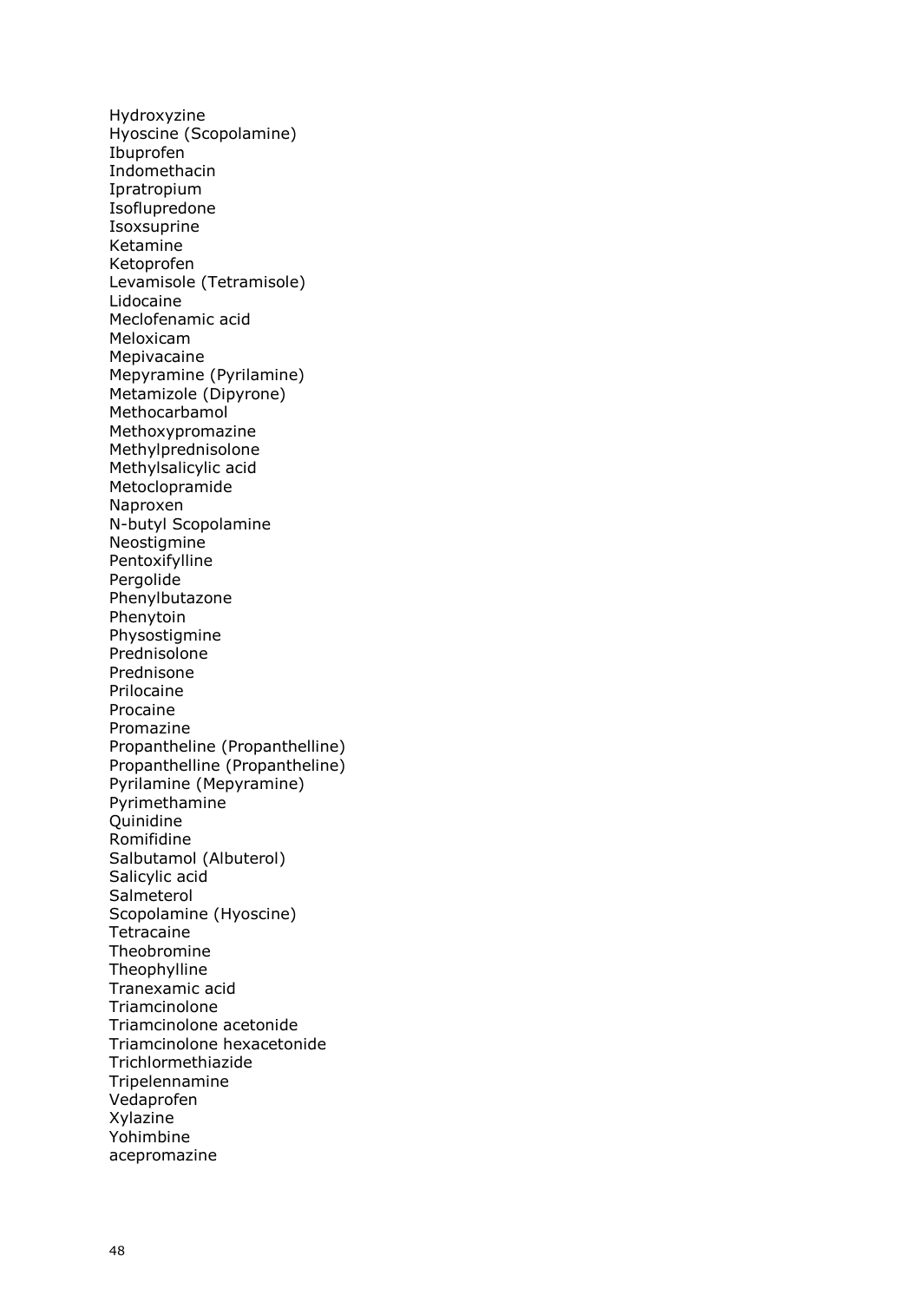## **ANNEX V**

# **GUIDE TO THE USE AND AUTHORISATION OFVETERINARY TREATMENT DURING AN FEI EVENT**

Medication of Horses under FEI rules is strictly controlled and will only be authorised if the appropriate ETUEs have been completed and signed. The FEI Veterinary Committee has produced the following guidance for veterinarians, Persons Responsible and officials. It is not possible to provide specific examples for all eventualities and therefore final judgement will rest on the opinion of the Veterinary Commission/Delegate, bearing in mind that the welfare of the Horse must be considered paramount at all times. See also the FEI Competitor Guide to Doping and Medication Control in Horses, which, together with the following ETUEs, can be downloaded from the FEI website.

## **ETUE 1**

Authorisation for Emergency Treatment (i.e. involving medication with Prohibited Substances)

## **ETUE 2**

Declaration for administration of altrenogest to mares competing in FEI competitions

## **MEDICATION FORM 3**

Authorisation for the use of Medication not on the Prohibited Substances list (i.e. rehydrationfluids and antibiotics).

### **ELECTIVE TESTING 4**

Application Form for Elective Testing

After completing and signing the relevant ETUE, the Veterinary Commission/Delegate should give the provider of treatment (i.e. Treating or Team Veterinarian, authorised physiotherapist etc.) a copy of the ETUE which can then be shown to FEI Stewards or other officials if necessary. These forms are only valid for the one Event the Horse is competing in.

**ETUE 1**. Authorisation for Emergency Treatment involving medication with Prohibited **Substances** 

#### 1. Type of Medication that can be Authorised

The use of a Prohibited Substances can only be authorised for treatment during an Event in exceptional circumstances (GR Art 143 and VR Arts. 1006.7 & 8, and 1009.9). For example, this might include the use of a local anaesthetic to suture a small laceration. However, intra-articular injections, the use of non-steroidal antiinflammatory drugs (NSAIDs) or conditions requiring repeated treatments will not be authorised. If such medication is required on clinical grounds the Horse must first be withdrawn from the competition so that the necessary treatment can be given.

2. Consultation with Veterinary Officials

The Veterinary Commission/Delegate must always be consulted if medication is required for a Horse competing under FEI Rules. The decision as to whether the condition is minor and whether the medication requested will unfairly affect the Horse's performance will be decided on a case-by-case basis. The Veterinary Commission/Delegate will be required to use clinical judgement in assessing the condition, the proposed treatment and the fitness of the Horse to continue in the competition. A second opinion should be sought if necessary. After proper consideration the Form must be completed, signed by the Veterinary Commission/Delegate and counter-signed by the President of the Ground Jury. Unless there are exceptional circumstances (see below) the Form must always be signed before any medication is given to the Horse.

#### 3. Authorisation after Withdrawal from Competition

ETUE 1 must always be completed when a Prohibited Substance is to be given to a Horse at an FEI Event, even if it has been officially withdrawn. As long as the Horse remains at the Event site it falls within FEI regulations. However, although it is not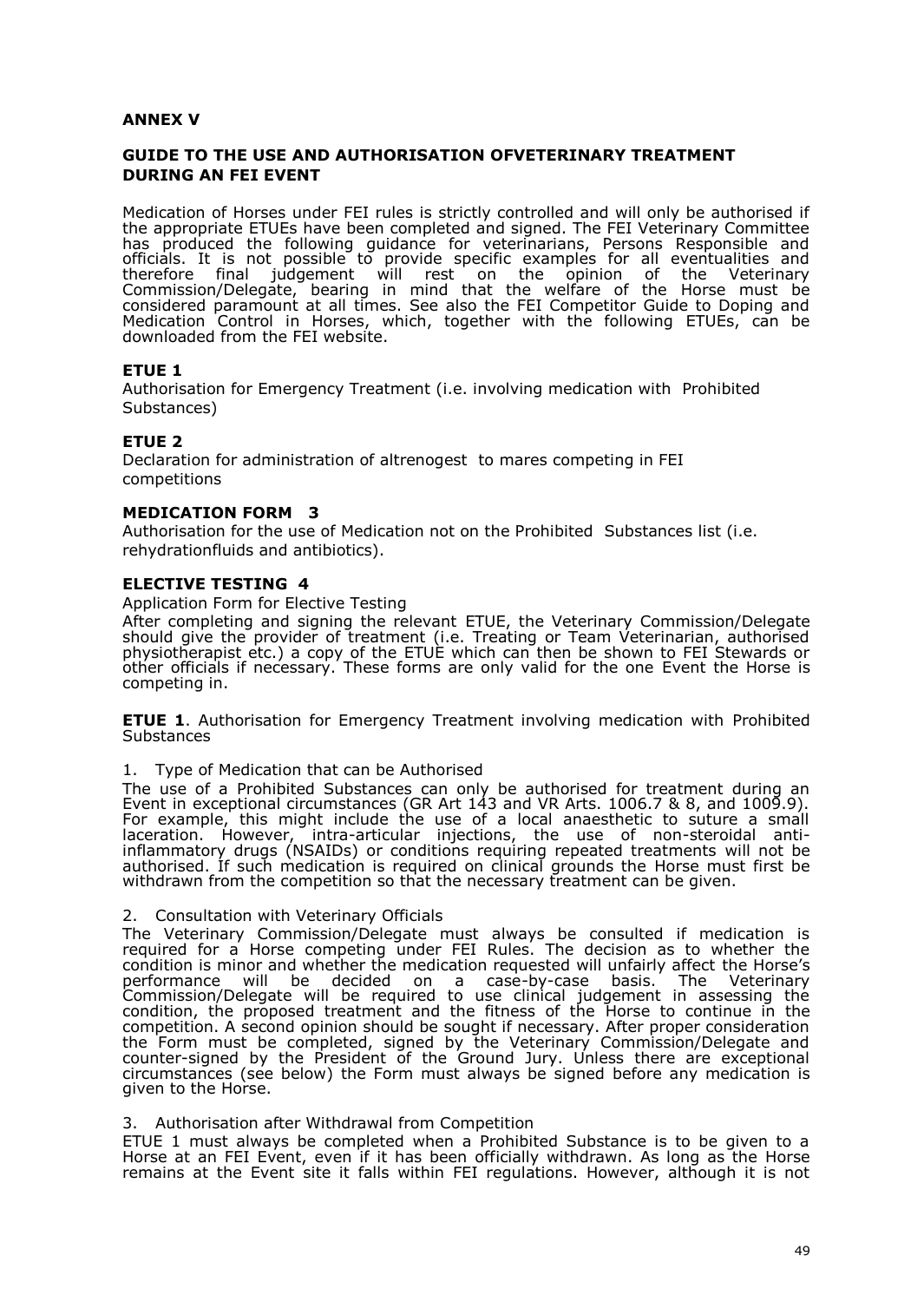necessary to obtain the signature of the Ground Jury President once the Horse has been withdrawn from the competition, a member of the Veterinary Commission or the Veterinary Delegate must always sign the form. A copy of the completed form should be given to the Veterinary Commission/Delegate for the records of the Treating/Team Veterinarian.

### 4. Authorisation Before the Start of Competition

ETUE 1 may also be used for retrospective authorisation of medication given before the start of the Event providing such medication will not affect the Horse's performance by the time it is due to compete. In principle Horses should not be treated with a Prohibited Substance before competition if the substance or its metabolites are likely to be detectable once the Horse is under FEI rules. However, there may be some circumstances (e.g. during transport, in a case of mild spasmodic colic etc.) when medication is deemed appropriate on veterinary grounds. On such occasions the Treating/Team Veterinarian must provide a signed statement describing the substance administered, the dose, time and route of administration and the reason for treatment. The Veterinary Commission/Delegate will need to consider carefully whether the time lag between treatment and competition could give the Horse an unfair advantage and must advise the Ground Jury accordingly. Information on withdrawal times for a number of substances can be obtained from the Veterinary Department. Products used should be from the FEI List of Detection Times where possible.

**ETUE 2.** Declaration of Administration of altrenogest (e.g. Regumate) to Mares competing in FEI Competitions

The use of altrenogest is currently permitted by the FEI for mares with an oestrusrelated behavioural problem. The following conditions apply:

1. Authorisation of altrenogest treatment is only permitted for mares with an oestrusrelated behavioural problem.

2. The dose and duration of treatment must be in accordance with the manufacturer's recommendations.

3. ETUE 2 must be completed by a veterinarian and submitted to the Veterinary Commission/Delegate before the start of the Event.

The rule to permit the use of altrenogest will be regularly reviewed by the FEI.

4. Failure to provide a completed ETUE 2 will incur a CHF 200 fine

**MEDICATION FORM 3.** Authorisation for the use of Medication not on the list of Prohibited Substances (i.e. rehydration fluids and antibiotics)

For permission to administer these substances by injection, naso-gastric tube or nebulisation (i.e. with saline only) it is necessary to complete MEDICATION FORM 3. This form requires the authorisation of the Veterinary Commission/Delegate who, in the case of electrolytes/fluids, will be requested to make an assessment of the climatic conditions and in all cases the fitness of the Horse concerned prior to authorisation. The form does not need to be countersigned by the President of the Ground Jury.

#### **It is important to note that:**

Authorisation for administration of these substances is not a right and always requires the prior approval of the Veterinary Commission/Delegate.

Requests for small volumes of rehydration fluids (e.g. 1-5 litres), which have no clinical justification, are unlikely to be approved.

Samples of the rehydration/recovery medication may be taken and tested for Prohibited Substances.

Treatment of Horses suffering from gastric ulceration by the oral administration of ranitidine, cimetidine or omeprazole is currently permitted under FEI rules. ETUEs do not need to be completed.

Permission for rehydration fluid administration must be evaluated on a case-by-case basis.

**ELECTIVE TESTING 4.** Application Form for Elective Testing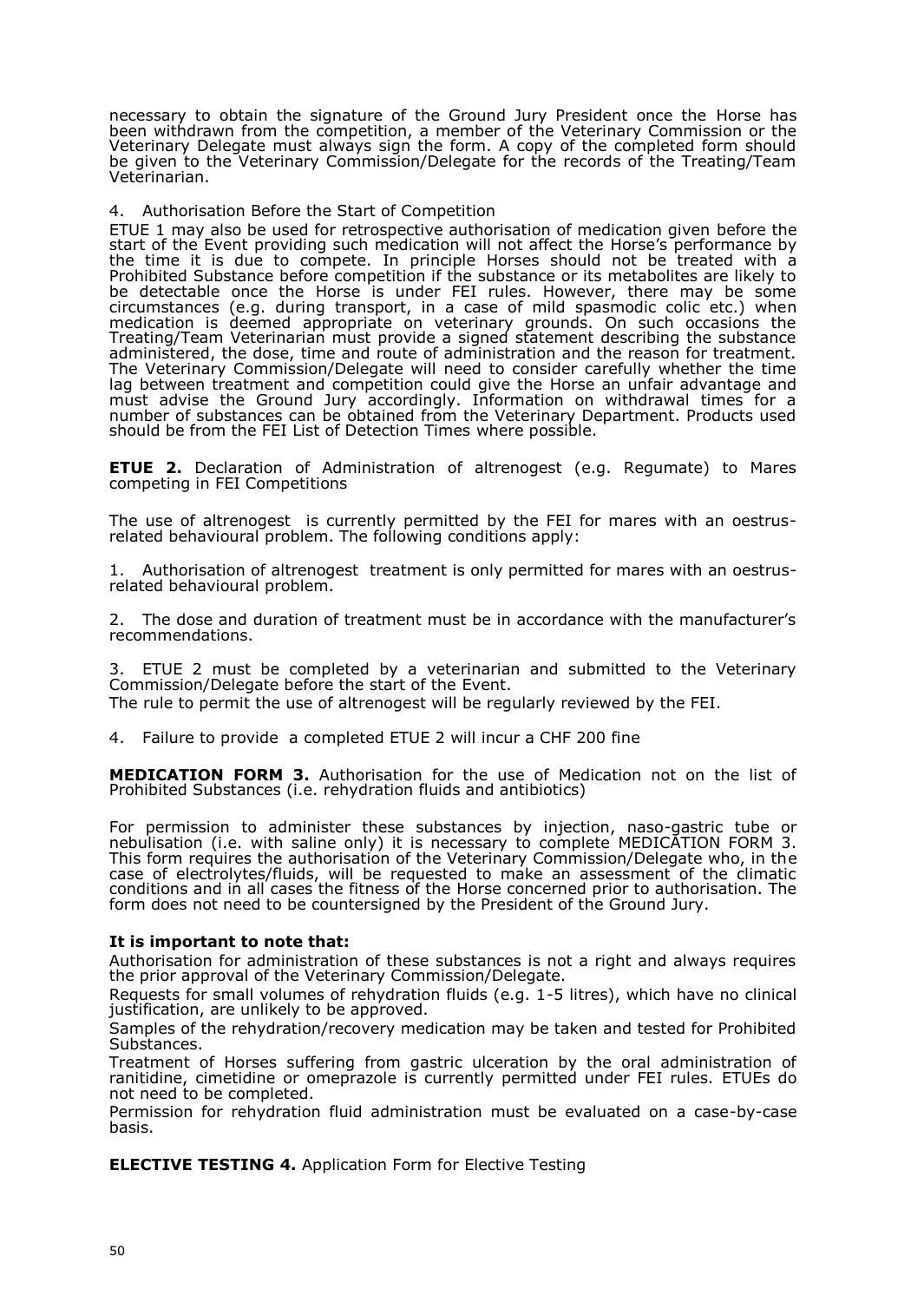For the substances listed under VR Annex IV, Appendix 1, it is possible to have a Horse tested after treatment, but prior to a competition in which the Horse is scheduled to participate. ELECTIVE TESTING FORM 4 is to be used and the Reference Laboratory informed using ELECTIVE TESTING FORM 4, of the exact substances that were administered. Full guidance and details of the substances that may be detected by Elective Testing, and the Reference Laboratories that undertake this service can be found on the FEI website.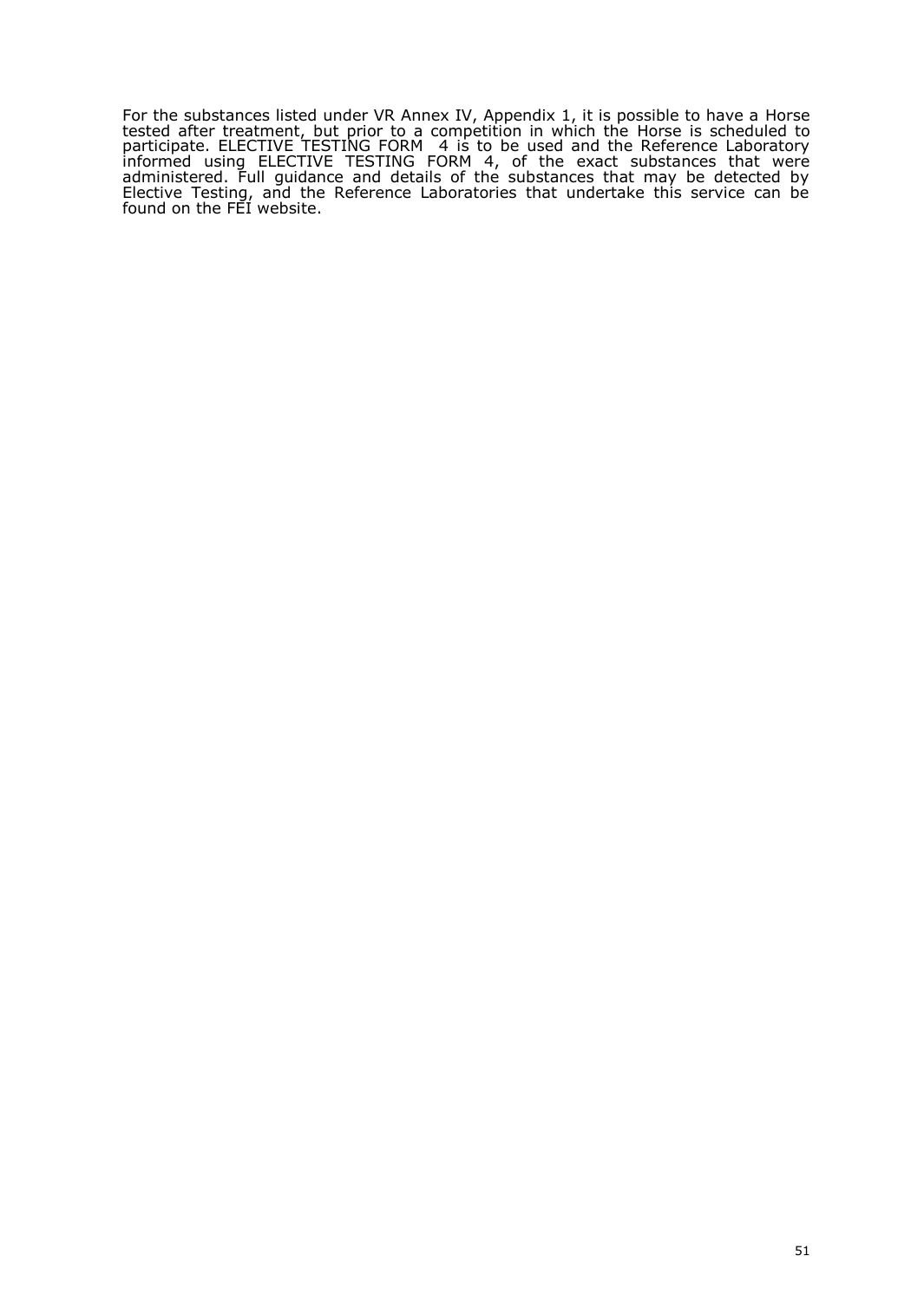# **ETUE 1 AUTHORISATION OF EMERGENCY TREATMENT**

A copy of this form must be supplied to the Person Responsible, and the Ground Jury. A copy must also be retained by the Veterinary Commission/Delegate **Copy must be sent to FEI HQ within 14 days.**

### **Indicate discipline: Jumping, Dressage, Eventing, Driving, Vaulting, Endurance, Reining, Para-Equestrian**

## FOR COMPLETION BY TREATING VETERINARIAN **TO BE COMPLETED IN CAPITAL LETTERS**

| Event:                                                                                                                                                                                                                                                             | Date: |                             |                  |                                |  |
|--------------------------------------------------------------------------------------------------------------------------------------------------------------------------------------------------------------------------------------------------------------------|-------|-----------------------------|------------------|--------------------------------|--|
| Horse's name:                                                                                                                                                                                                                                                      |       | Passport no.:               |                  |                                |  |
| Person Responsible:                                                                                                                                                                                                                                                |       | Nationality:                |                  |                                |  |
| Competition no.:                                                                                                                                                                                                                                                   |       | Stable no.:                 |                  |                                |  |
| Symptoms or condition requiring medication:                                                                                                                                                                                                                        |       |                             |                  |                                |  |
| Medication (including dosage Active ingredient: (see label):                                                                                                                                                                                                       |       |                             |                  |                                |  |
| Route of administration:<br>intramuscular                                                                                                                                                                                                                          |       | topical  <br>$intr$ avenous | oral l<br>rectal | subcutaneous                   |  |
| Date and time of administration:                                                                                                                                                                                                                                   |       |                             |                  |                                |  |
| Name of Treating Veterinarian:                                                                                                                                                                                                                                     |       |                             | Signature:       |                                |  |
| FOR COMPLETION BY THE VETERINARY COMMISSION/DELEGATE                                                                                                                                                                                                               |       |                             |                  |                                |  |
| After examination of the above Horse, I hereby authorise the treatment and consider<br>that, to the best of my knowledge, the Horse is FIT $\Box$ UNFIT $\Box$<br>for participation/continued participation at this Event.                                         |       |                             |                  |                                |  |
| Date and time of authorisation:                                                                                                                                                                                                                                    |       |                             |                  |                                |  |
| Veterinary Commission/Delegate:                                                                                                                                                                                                                                    |       |                             | Signature:       |                                |  |
| The Horse is:                                                                                                                                                                                                                                                      |       | competing $\Box$            | withdrawn $\Box$ | post competition $\Box$        |  |
| FOR COMPLETION BY THE PRESIDENT OF THE GROUND JURY                                                                                                                                                                                                                 |       |                             |                  |                                |  |
| In accordance with GRs Art. 143 & on the recommendation of the Veterinary<br>Commission/Delegate, the above Horse having received emergency veterinary<br>treatment as indicated above:<br>$\Box$ MAY participate/continue to participate $\Box$ MUST be withdrawn |       |                             |                  |                                |  |
| Date and time of signature:<br>Name of President of the Ground Jury:<br>Number of entries in the Event<br>Event                                                                                                                                                    |       |                             | Signature:       | Final Placing of Horse in this |  |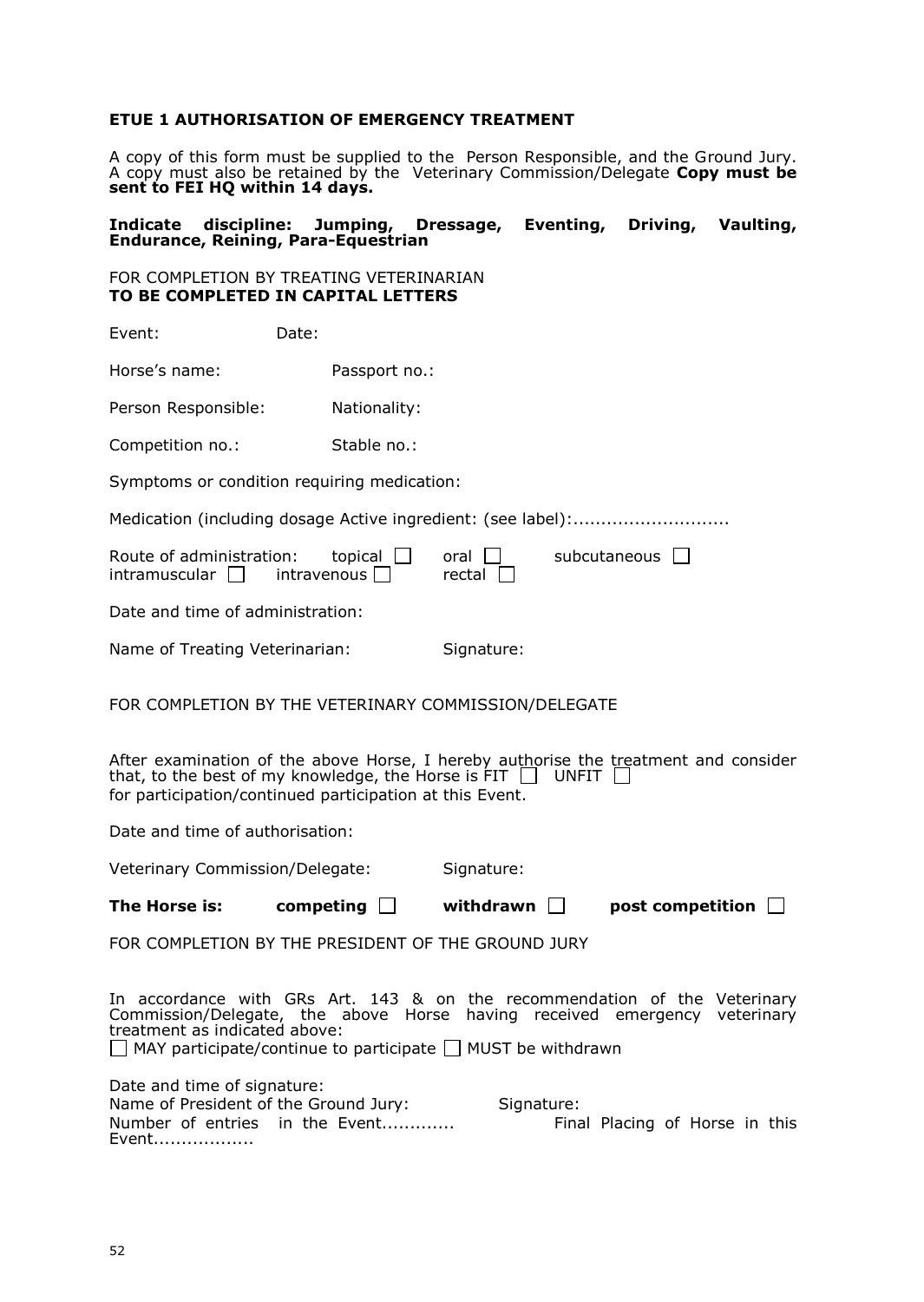### **ETUE 2 DECLARATION FOR ADMINISTRATION OF ALTRENOGEST(e.g. REGUMATE) TO MARES COMPETING IN FEI COMPETITIONS**

**Note Administration of Altrenogest to Stallions is an offence under the FEI EADCM Rules**

**A copy of this form must be supplied to the Person Responsible, and the Ground Jury. A copy must also be retained by the Veterinary Commission/Delegate**

**Indicate discipline: Jumping, Dressage, Eventing, Driving, Vaulting, Endurance, Reining, Para-Equestrian.** Copy must be sent to FEI HQ within 14 days.

#### **TO BE COMPLETED IN CAPITAL LETTERS**

Event: Date:

I declare that I will use/am using altrenogest for:

Mare's name: Passport no.:

Person Responsible: Nationality:

Competition no.: Stable no.:

Reason for administering altrenogest

#### Person Responsible / Team / Treating Veterinarian

I certify that altrenogest has been administered in accordance with the three conditions specified below:

Name (Print): Signature: Date:

Veterinary Delegate / Commission Name (Print): Signature: Date:

Number of entries in the Event............. Final Placing of Horse in this Event..................

At the General Assembly in April 2004, the FEI approved $^1$  the use of altrenogest (e.g. Regumate) for oestrus suppression in normally cycling mares competing in FEI competitions. The following conditions apply:

Altrenogest is only permitted in mares;

The manufacturer's recommended dose of altrenogest and duration of treatment for oestrus suppression must be followed;<br>ETUE 2 must be completed, signed

and approved by the Veterinary Commission/Delegate.

*N.B. The manufacturer's contra-indications and warnings etc. must be noted and understood before using altrenogest.*

*Horses will be tested for the presence of altrenogest.*

 $1$  This authority is subject to regular review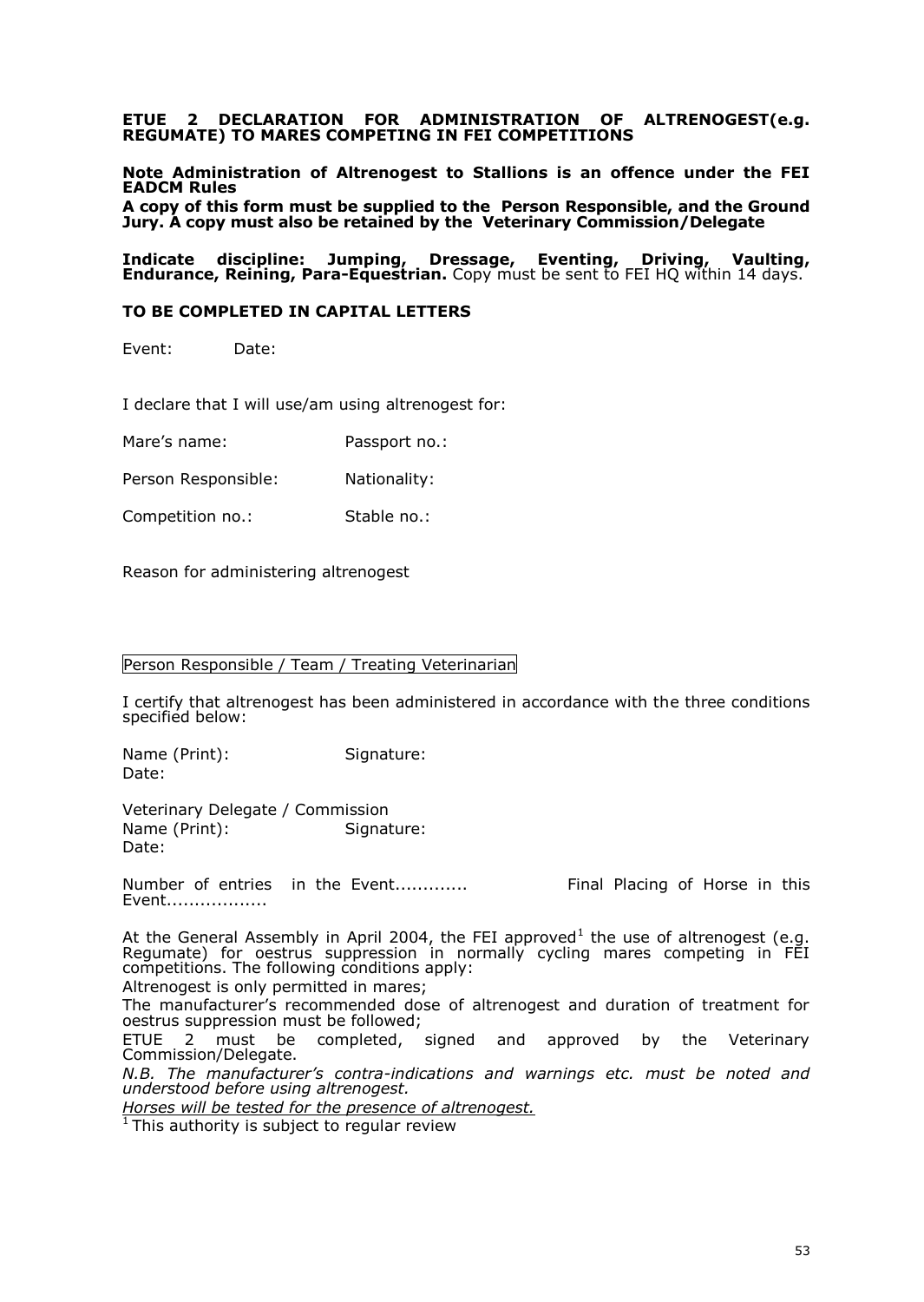| <b>UNDER FEI REGULATIONS</b>              | MEDICATION FORM 3 - AUTHORISATION FOR THE USE OF MEDICATION NOT LISTED AS PROHIBITED                                                                                                                                                                                                                                                                                      |                                     |                            |                        |
|-------------------------------------------|---------------------------------------------------------------------------------------------------------------------------------------------------------------------------------------------------------------------------------------------------------------------------------------------------------------------------------------------------------------------------|-------------------------------------|----------------------------|------------------------|
|                                           | This form must be completed and retained by the FEI Veterinary Commission/Delegate for any non-oral<br>administration of medication to a Horse at an FEI Event. All copies must be sent to FEI Headquarters<br>immediately after the event and another copy provided to the Person Responsible. Please be advised that<br>you may only request THREE SUBSTANCES PER FORM. |                                     |                            |                        |
|                                           | Which discipline is the Horse participating in? (Please circle below)                                                                                                                                                                                                                                                                                                     |                                     |                            |                        |
| Jumping<br>Dressage                       | Eventing<br>Driving                                                                                                                                                                                                                                                                                                                                                       | Vaulting<br>Endurance               | Reining                    |                        |
|                                           | This form applies to medication not listed as Prohibited (capital letters please):                                                                                                                                                                                                                                                                                        |                                     |                            |                        |
| Event:                                    | Date:                                                                                                                                                                                                                                                                                                                                                                     |                                     |                            |                        |
|                                           | I declare that I will use the following medication for:                                                                                                                                                                                                                                                                                                                   |                                     |                            |                        |
|                                           |                                                                                                                                                                                                                                                                                                                                                                           |                                     |                            |                        |
|                                           |                                                                                                                                                                                                                                                                                                                                                                           |                                     |                            |                        |
|                                           |                                                                                                                                                                                                                                                                                                                                                                           |                                     |                            |                        |
| Competition Status (please circle below): |                                                                                                                                                                                                                                                                                                                                                                           |                                     |                            |                        |
| pre-competition                           | competing                                                                                                                                                                                                                                                                                                                                                                 | withdrawn                           |                            | post-competition       |
|                                           | Indication for treatment (please tick below):                                                                                                                                                                                                                                                                                                                             |                                     |                            |                        |
| Dehydration: after travel $\Box$          |                                                                                                                                                                                                                                                                                                                                                                           | after cross-country/marathon $\Box$ |                            | other (specify) $\Box$ |
| Dermatitis                                | Wound I<br>$Colic$ $\Box$                                                                                                                                                                                                                                                                                                                                                 |                                     | $\Box$ Respiratory disease |                        |
|                                           |                                                                                                                                                                                                                                                                                                                                                                           |                                     |                            |                        |
|                                           | Route of administration (select one by circling):                                                                                                                                                                                                                                                                                                                         |                                     |                            |                        |
| Intravenous                               | Intramuscular                                                                                                                                                                                                                                                                                                                                                             |                                     | Subcutaneous               | Nasogastric tube       |
| Orally                                    | Nebulisation (only saline)                                                                                                                                                                                                                                                                                                                                                | Intraocular                         | Other                      |                        |
|                                           |                                                                                                                                                                                                                                                                                                                                                                           |                                     |                            |                        |
| Substances administered                   |                                                                                                                                                                                                                                                                                                                                                                           |                                     |                            |                        |
| <b>TRADE NAME</b>                         | <b>ACTIVE INGREDIENT</b>                                                                                                                                                                                                                                                                                                                                                  | <b>CONCENTRATION</b>                | DOSE(MG/KG)                | <b>FREQUENCY</b>       |
|                                           |                                                                                                                                                                                                                                                                                                                                                                           |                                     |                            |                        |
|                                           |                                                                                                                                                                                                                                                                                                                                                                           |                                     |                            |                        |
|                                           |                                                                                                                                                                                                                                                                                                                                                                           |                                     |                            |                        |
|                                           |                                                                                                                                                                                                                                                                                                                                                                           |                                     |                            |                        |
| <b>Treating Veterinarian</b>              |                                                                                                                                                                                                                                                                                                                                                                           |                                     |                            |                        |
|                                           |                                                                                                                                                                                                                                                                                                                                                                           |                                     | Signature:                 |                        |
|                                           |                                                                                                                                                                                                                                                                                                                                                                           |                                     |                            |                        |
|                                           | Authorisation of Veterinary Delegate / Commission                                                                                                                                                                                                                                                                                                                         |                                     |                            |                        |

Name (Print): .................................................... Signature: ...........................................

| $DdE, , , , , , , , , , ,$ |
|----------------------------|
|                            |
|                            |

The FEI Veterinary Delegate/Commission signing this form is doing so exclusively in his or her capacity as witness to the execution of this form by the relevant parties in order to certify the process.

Under no circumstances should such signature be construed by any person, entity, or body as veterinary advice or legal authorisation to use the medication listed above. Veterinary advice regarding the propriety, usefulness, or legality under national law of any medication can only be given by the treating veterinarian. The FEI Veterinary Delegate/Commission, in signing this form, therefore expressly disclaims any responsibility for the administration of the medication and for any legal or other consequences whatsoever if such administration conflicts with the local law of the jurisdiction in which it is administered. Such legal responsibility resides at all times with the treating veterinarian.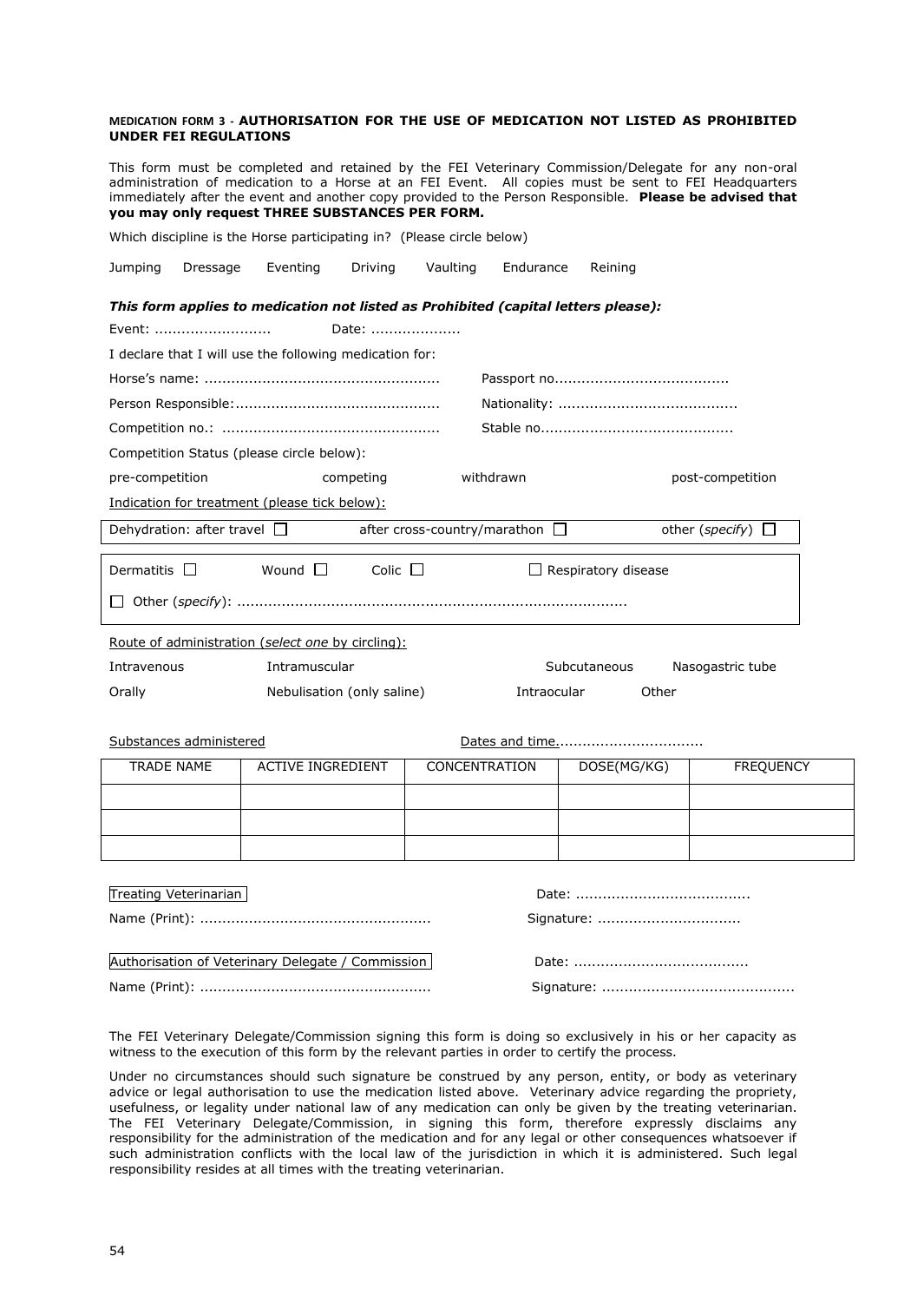## **ELECTIVE TESTING FORM 4**

## **APPLICATION FORM FOR ELECTIVE TESTING**

### **TO BE COMPLETED IN CAPITAL LETTERS**

This form must be completed and sent together with the sample to the FEI Central or Reference Laboratory. *Please read carefully the accompanying Important Conditions and Requirements* before completing this form.

Horse's name: Sex: FEI Passport no.: Person Responsible: Nationality:

Reference Laboratory name and location: Event information: Location of next Event: Date: Medication information: Prohibited substances to be tested for (limited to 4 substances per Horse):

Contact Person (Treating or Team Veterinarian) in case of queries and for result reporting:

Name: e-mail: Phone no.: fax no.:

Sample Information (NB only urine samples may be sent): Date of urine collection:<br>
Date of sample dispatch:<br>
Expected date of sample arrival Expected date of sample arrival:

Shipping details (courier service), AWB number etc.:

Name and address to which the report will be sent (please print clearly):

Name: e-mail: Address: Phone no.: fax no.:

Declaration by the Treating/Team Veterinarian: I agree to the conditions of the elective testing services of the FEI and its agents, declare that the sample submitted with this form entirely originates from the stated Horse, and acknowledge that the elective testing result is unofficial and a negative finding does not absolve me of my responsibility of any positive finding, including the medication(s) tested herein, in all official samples.

Name: Signature: Date:

Disclaimer: The FEI and its agents do not accept any responsibility for the testing service and/or the results and the requester shall hold the FEI harmless from all claims relating there to.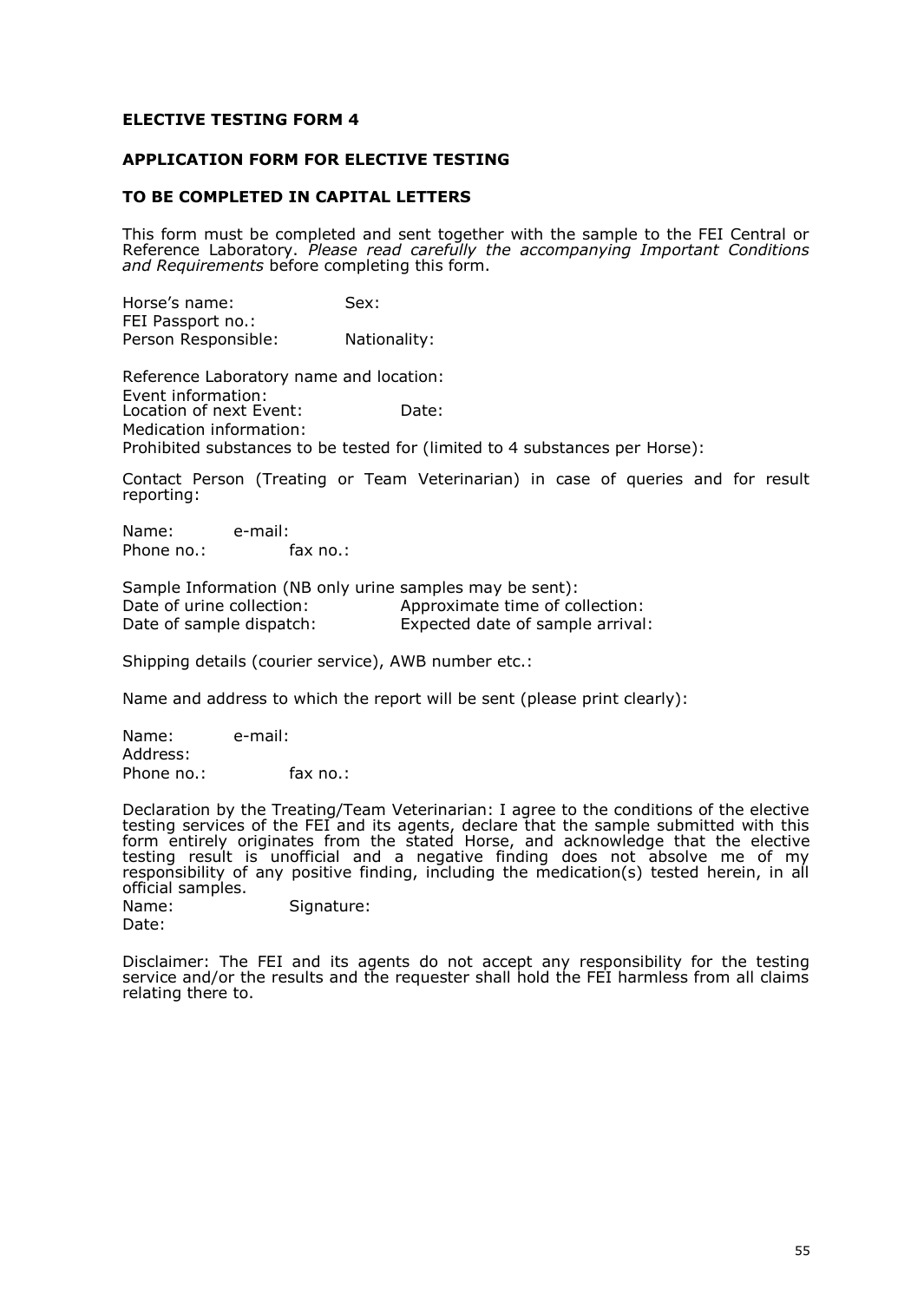## **ANNEX VI**

## **EQUINE INFLUENZA VACCINATION**

From 1 January 2005 onwards, influenza vaccination for all Horses competing in FEI competitions requires a vaccination within six months  $+21$  days of the competition.

1. All Horses intending to participate in FEI competition must have at least received an initial primary course of two vaccinations, given between 21 and 92 days apart. Thereafter, a third dose (referred to as the first booster) must be given within 7 months after the date of administration of the second primary dose, with at least annual boosters given subsequently (i.e. within one year of the last dose).

2. If the Horse is scheduled to take part in an FEI competition, the last booster must have been given within 6 months + 21 days of arrival at the FEI Event. (The 21-day window has been provided to enable vaccination requirements to fit in with the competition schedule).

3. No vaccination shall be given within 7 days of the day of arrival at the FEI Event.

4. All Horses that were certified as correctly vaccinated under the previous FEI equine influenza vaccination rule prior to 1st January 2005, do not need to start a primary course again provided that they have complied with the previous rule of primary course and annual re-vaccinations and the new rule of a booster vaccination within 6months + 21 days of the day of arrival at the FEI Event.

Vaccines, Administration and Certification

- All proprietary equine influenza vaccines are acceptable to the FEI irrespective of the route of administration.
- All vaccines must be administered by a Veterinarian.
- The vaccination should be administered according to the manufacturer's instructions (i.e. intramuscular injection or intranasal).
- The details of the vaccine, serial/batch number, the date and route of administration must be recorded in the FEI passport.
- Where vaccination details are to be entered into new FEI passports/recognition cards or duplicates, if the vaccination history of the Horse is very long, the Veterinarian who completes the descriptive page of the passport/recognition card may use a specific statement to certify that the vaccinations have been administered in accordance with FEI regulations (for the extract of the wording see Veterinary Regulations, Annex XIII.I.11).

#### **Sanctions**

As from 1 January 2006 a system of fines is being imposed by the Appeal Committee/Ground Jury for failure to comply with 6-month booster vaccination prior to Event arrival.

- Less than one week after the 3-week vaccination window: CHF 200
- Less than two weeks after the 3-week vaccination window: CHF 300
- Less than four weeks after the 3-week vaccination window: CHF 400
- More than four weeks after the 3-week vaccination window: CHF 500 and cancellation of the Horse's participation in the Event.

If there is no evidence of any current vaccination in passport: or if the period at any stage is more than 12 months a maximum penalty of CHF 500 can be imposed. The Horse should not be allowed to compete. It must be put in isolation and sent away from the Event as soon as possible.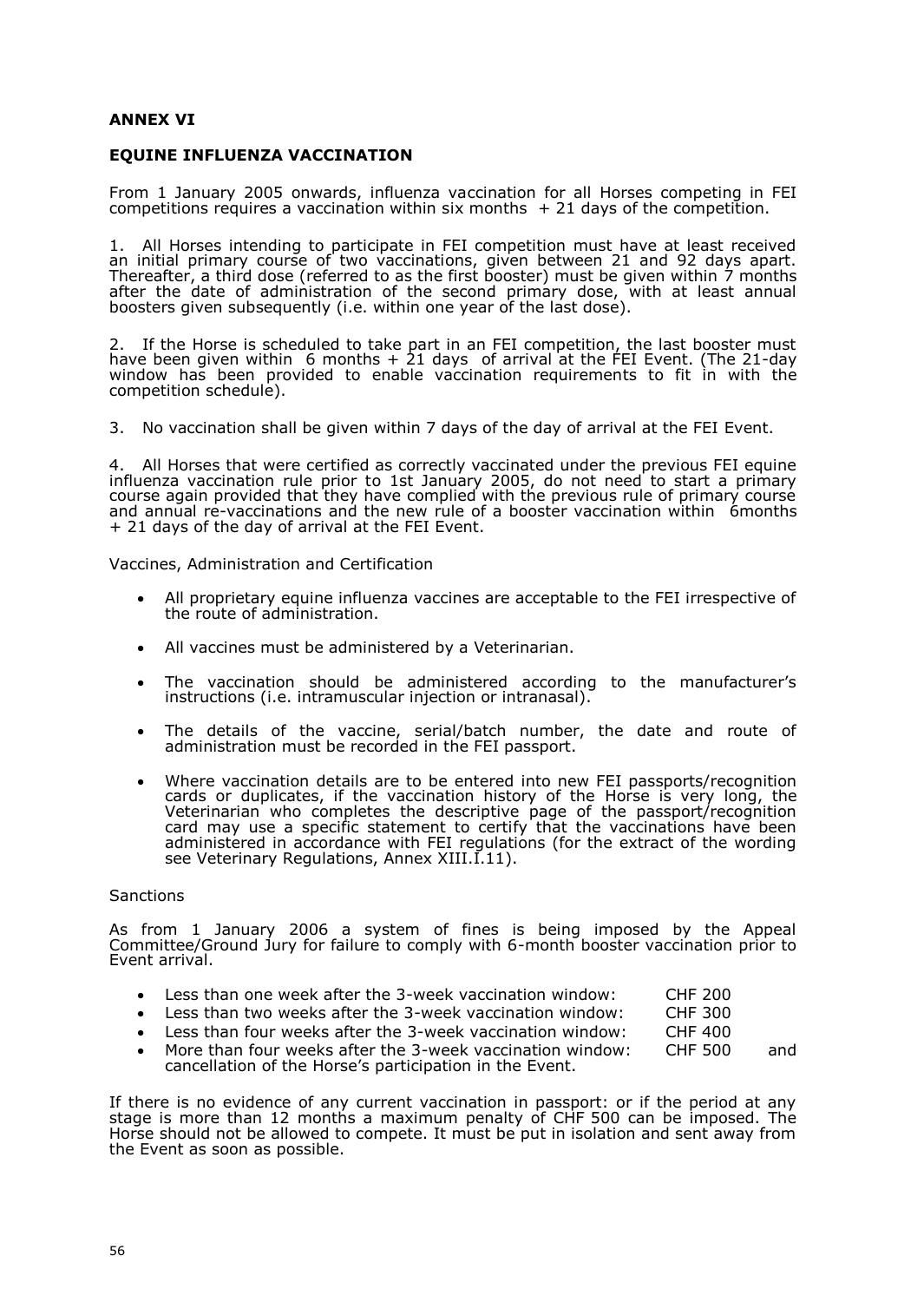Provided the current passport contains a statement that the vaccination history of the Horse has been checked and found to be correct (for exact wording see VR, Annex XII.I.11), the lack of information available on the primary vaccination course need not lead to a penalty, and a repeat primary course is not required.

For Horses starting vaccinations after  $1^{st}$  January 2005, when the first booster has not been given ( 7 months after the second injection of the primary course), the Horse should receive a new primary course followed by a booster vaccination 7 months later. A warning should be written down in the passport. The Horse may compete providing that it complies with the rules in every other way.

Any infringements of vaccination dates should be noted on the vaccination page in the passport so that it is not reported again at a future Event. Please write in CAPITAL letters; remember that others will be dependent on the information that you have written in the passport. If possible, add a copy of the vaccination page with the infringement to your Vet Report to the FEI.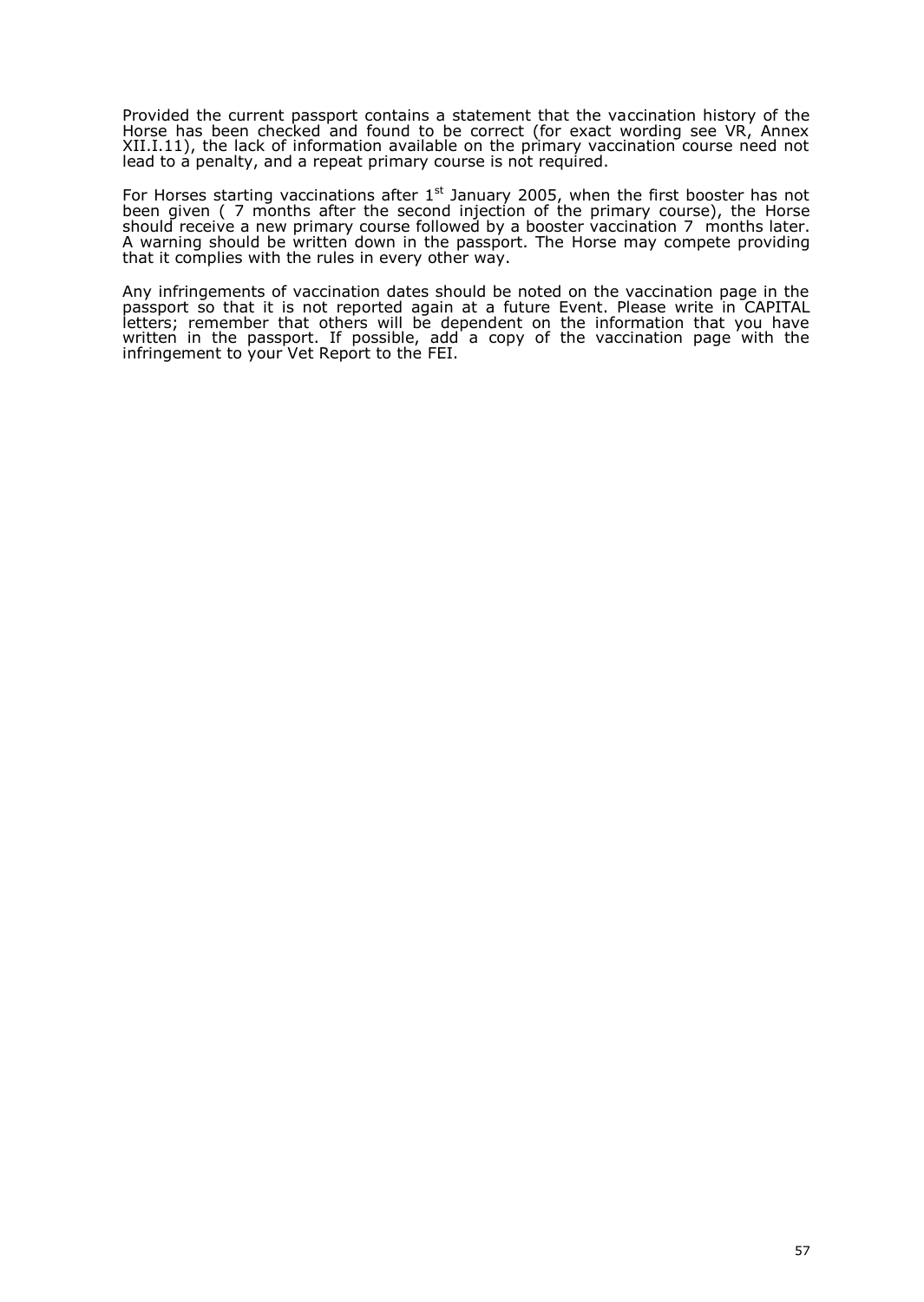### **ANNEX VII**

### **HERBAL OR NATURAL MEDICINAL PRODUCTS**

1. Riders, trainers, grooms and veterinarians are cautioned against the use of herbal and homeopathic medications, tonics, oral pastes and products of any kind, the ingredients and quantitative analysis of which are not known in detail. Many of these products can contain one or more Prohibited Substances.

2. Persons administering a herbal or so-called natural product to a Horse or pony for health reasons or to affect its performance, having been informed that the plant origin of its ingredients do not violate the FEI regulations, may have been misinformed.

3. The use of any herbal or natural product to affect the performance of a Horse or pony in a calming (tranquillising) or an energising (stimulant) manner is expressly forbidden by the FEI regulations. The use of a calming product during competition may also have important safety consequences.

4. The FEI does not test or approve herbal or natural products to verify a possible violation of the FEI rules and regulations. Therefore a claim that the product does not violate the FEI rules or is undetectable by drug testing is the sole responsibility of the manufacturer or individual making such a claim.

5. The use of a herbal or natural product may result in a positive test result, contrary to the claim by the manufacturer or marketing agent. Many Prohibited Substances (e.g. salicylates, digitalis, reserpine) have their origin in plants and may be regarded as serious rule violations.

6. As the analytical techniques in the testing laboratory become more refined, the fact that these products have not been detected by testing in the past does not hold any guarantee for their safe use in competition.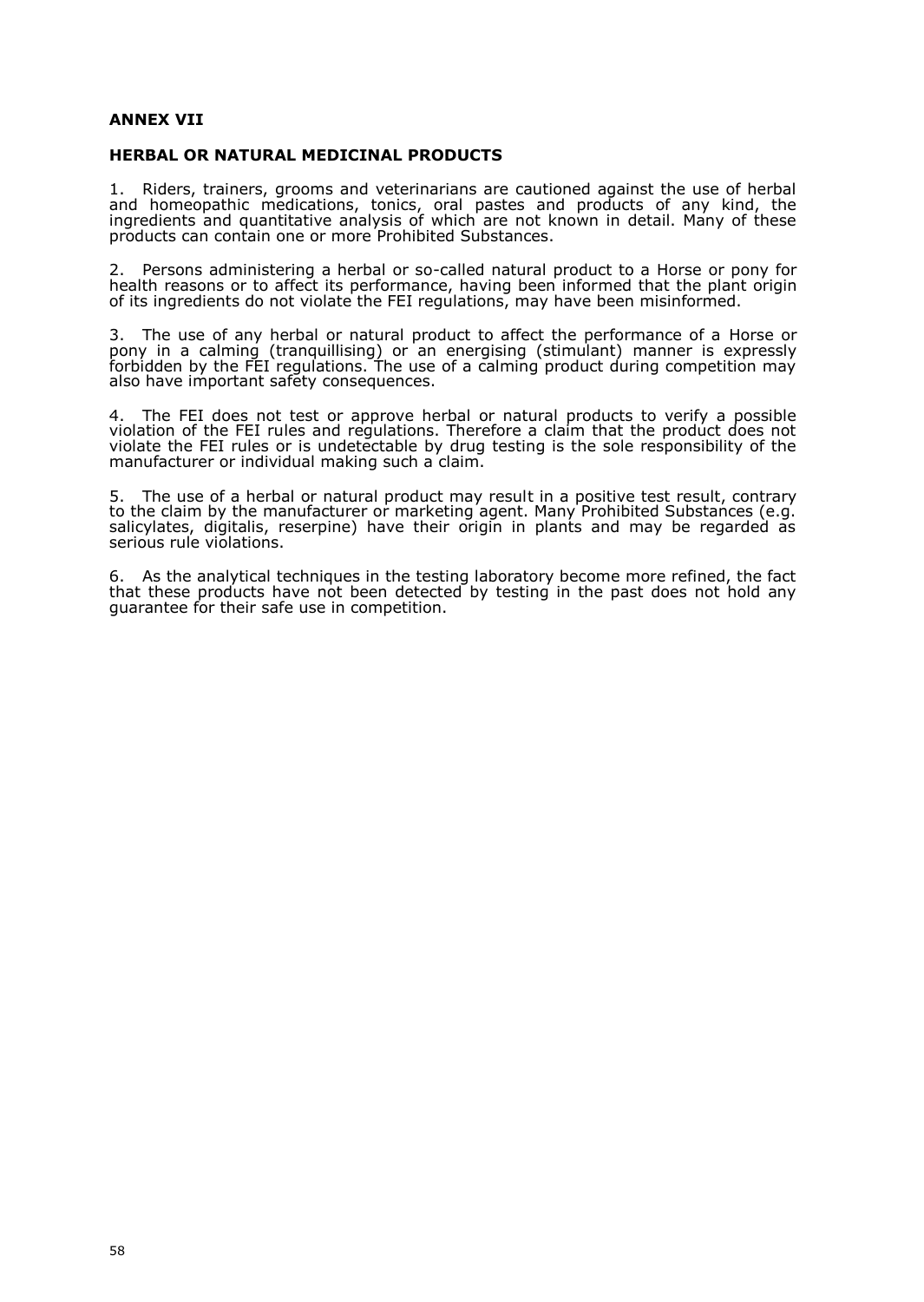## **ANNEX VIII**

### **FOOD CONTAMINANTS**

#### **Warning to all riders and Horse owners**

Stable management and feeding practices can have important consequences for testing of Horses during competition. Occasionally, Horses test positive for substances which can be administered, but have also been reported as a result of stable or feed contamination. Examples are:

1. Feed contamination: Prohibited Substances can be ingested via manufactured feed. Several feed producers have been approached during the legal follow-up of these cases and in some instances the contamination could be traced back to certain batches of feed. However, feed contamination does not diminish the responsibility of the rider for the test result. In addition, if a Horse is to be disqualified due to a positive analysis, it is of little help if afterwards it becomes clear that feed contamination was the cause. It is therefore strongly advised to check with the feed manufacturer or supplier whether the feed is routinely controlled for the presence of Prohibited Substances. If competition Horses are stabled adjacent to Horses receiving uncontrolled feed, a risk for medication control may be the result. Moreover, it is recommended that small samples of different batches of feed are kept in clean plastic bags or glass jars. By storing the feed samples and identifying date and batch number with a marker, it is possible to check the feed retrospectively if a Horse subsequently tests positive.

2. Isoxsuprine: This substance, also known under a number of the brand names including Duviculine, Vascuprin and Navilox, has been used in the treatment of navicular disease and laminitis. However, it is a Prohibited Substance under the FEI Regulations and must therefore not be present in a Horse's biological samples at the time of competition. Isoxsuprine is often mixed with feed and sticks very easily to stable walls, feed bins, bedding, etc. After prolonged use in Horses isoxsuprine is detectable in the urine for an extended period. If a Horse is receiving isoxsuprine treatment, it should be separated from other Horses, especially if competition Horses are stabled adjacently. The Horse under treatment should be fed last and should have its own feed bucket. It is strongly advised that the person administering isoxsuprine does not spread the substance to other boxes (e.g. via footwear, coveralls, buckets, hands etc.), as this can easily result in untreated Horses testing positive.

### 3. Methylxanthines (including Caffeine, Theobromine and Theophylline)

Caffeine positives can be caused by intentional administration, but are also often the result of feed contamination. The FEI Bureau has decided that the resources required to process caffeine cases are not proportional to its perceived threat to the sport, and systematic prosecution of such cases is not always appropriate given the circumstances. The Bureau has therefore decided to put caffeine on a 'monitoring' list and will not currently perform a judicial follow up of positive test results for caffeine and the related substances theophylline and theobromine. However, the FEI Central/Reference Laboratories will continue to report positives to the FEI and their estimated concentrations will be recorded. If unusually high concentrations are found, an investigation will be undertaken and the results reported to the Tribunal.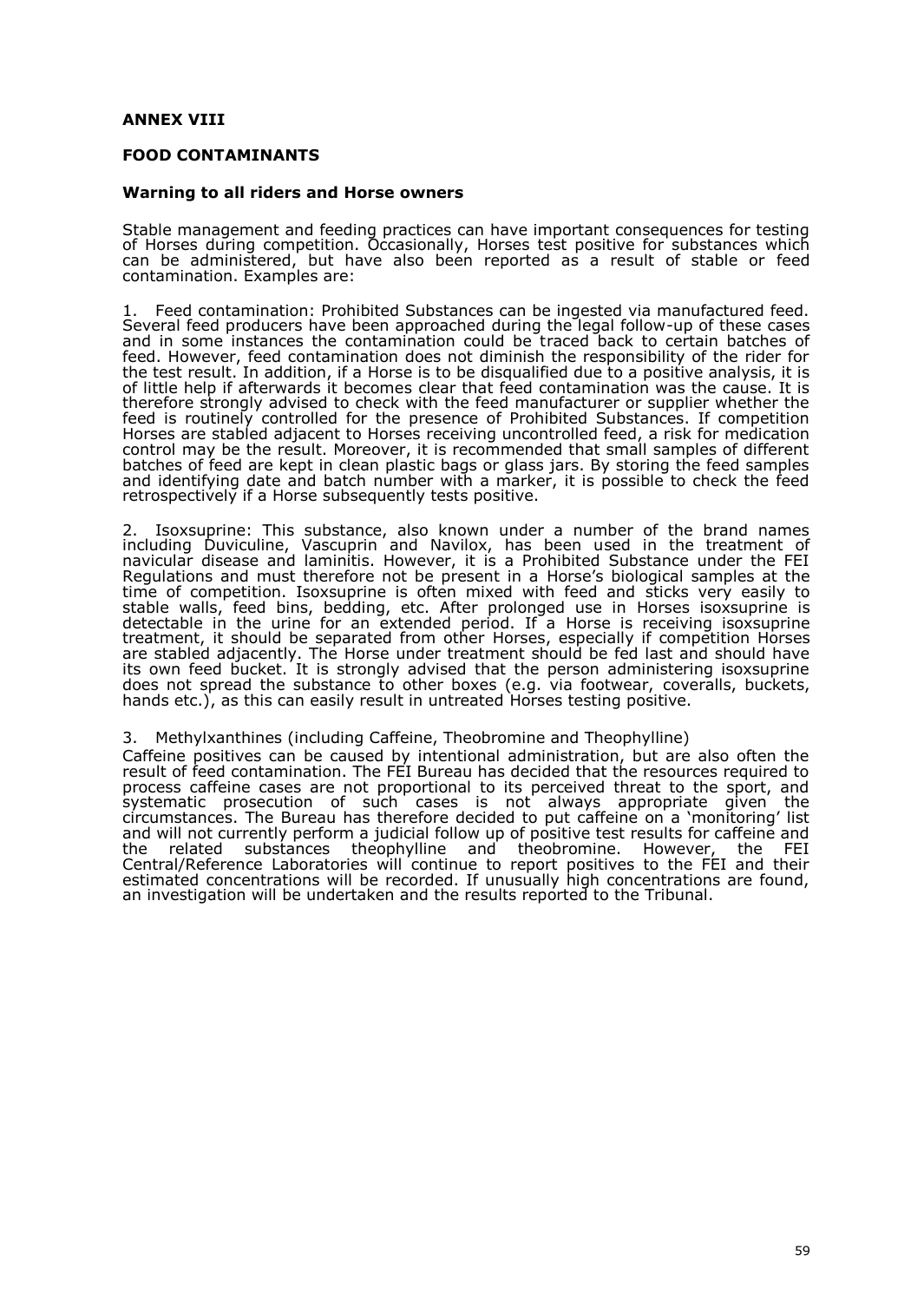## **ANNEX IX**

## **STABLE SECURITY/STEWARDING AT INTERNATIONAL EVENTS:**

MINIMUM REQUIREMENTS TO ENSURE IMPLEMENTATION OF ART. 1005.2.5, VETERINARY REGULATIONS.

### **1. RESTRICTED ACCESS TO STABLE AREA**

For a high level of stable security, the stables must be completely enclosed within a suitably restrictive perimeter (stable area) which will act both as a deterrent to the admission of unauthorised persons and to uncontrolled exit of Horses.

A CCTV system may be prescribed by the FEI for certain Events . Access to this area must only be after checking the necessary accreditation. The area must be sufficiently large, where possible to allow Horses to be evacuated from the stables in an emergency but still remain within the confines of the perimeter However, in some disciplines (see discipline rules), lower levels of stable security are permitted. If possible there must be provision of a restricted area for riders and others to mix away from the general public, in order to keep non appropriately authorised people out of the secure stable area.

See Veterinary Guidance Note 4 and 5/2010 (Veterinary course attendance and Accreditation, including interim measures until 31 $^{\text{st}}$  December 2011)

Whenever possible the stable area must include only stables; lorries, caravans, etc., should not be permitted within the area.

Access to stables must be limited to those persons indicated in VR Art. 1005.2.5.2. It is essential that the official issuing authorised access be a responsible person of seniority within the Organising Committee. The FEI Veterinary Department will maintain a List of accredited Team Veterinarians and accredited Individual Competitors Private accredited Team Veterinarians and<br>Veterinary Surgeons.

It is important that the NFs and OCs of international Events liaise closely with the Veterinary Authorities and that the Committee and all officials, particularly the Chief Steward, are aware of the Veterinary Authorities requirements in respect to access control and separation of Horses in the stables and during training.

#### **2. CONTROL OF ACCESS**

A control system must operate at all entrance gates so that there is an efficient and reliable method of identifying the accreditation of those who enter and leave the stable area at any time. Extra vigilance must be used in establishing the identity of persons and reasons for entering the stables during the night by means of a night access list. A CCTV system may be prescribed by the FEI for certain Events

#### **3. STEWARDING OF STABLE AREA**

At least one stable steward, directly responsible to the Chief Steward, must be present or readily available in the vicinity of the stable area 24 hours a day during the entire duration of the Event. He may be assisted by deputies as required. The steward/deputies must regularly patrol the stable area, without establishing any predetermined pattern, to discourage any form of illegal practices or abuses to Horses. Any misdemeanours must be reported immediately to the stable steward who must, in turn, report to the Chief Steward. Stewards must be under instructions to ask for the appropriate ETUE if a Horse is seen to receive treatment; this also applies to the use of nebulisers.

The duty of the stewards is to safeguard the welfare of the Horses and to prevent any form of illegal practices that may also disrupt fair play.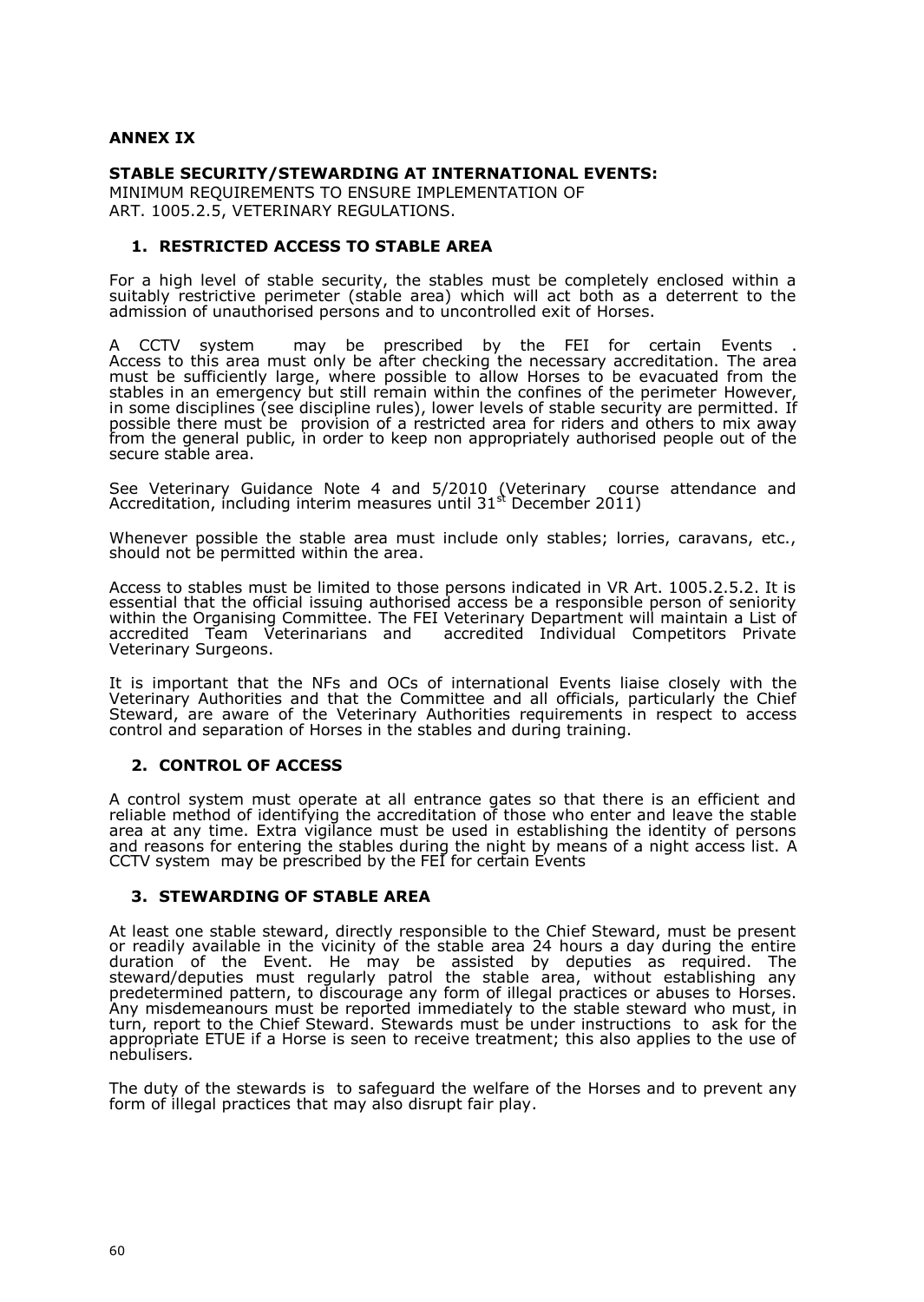## **4. GROOMS**

Grooms must be accredited to enter the stabling area. The Person Responsible must ensure that his/her grooms, or any other authorised persons with access to his/her Horses, are familiar with the security and stewarding procedures operating at the Event attended. They must also ensure that his/her grooms, or any other authorised persons with access to his/her Horses, are familiar with the regulations pertaining to the use of substances on the FEI Prohibited Substances List. Grooms may also be sanctioned if found at fault under the EADCM Regulations and further accreditation may be withdrawn, preventing attendance at an FEI Event.

## **5. MOVEMENT THROUGHOUT EVENT GROUNDS**

Movement of Horses between the stables, practice, grazing and main arena must be strictly controlled. It is appreciated that flexibility will be required depending on the requirements of different disciplines.

## **6. STEWARDING OF PRACTICE ARENA**

The Chief Steward must ensure that all practice arenas are fully stewarded all the time that they are officially open. He must also ensure that these arenas are subject to random controls when they are officially closed.

## **7. GRAZING AREA**

It is recommended that a grazing area be provided at all outdoor Events, and that this be subject to random control. If available, Horses must only be grazed or walked in hand within this area.

The Foreign Judge/TD at Events will be specifically asked to check that the relevant requirements are met as reasonably as can be expected, depending on the discipline, and to indicate clearly any shortfalls, following which consideration may be given to altering the category of the Event in future.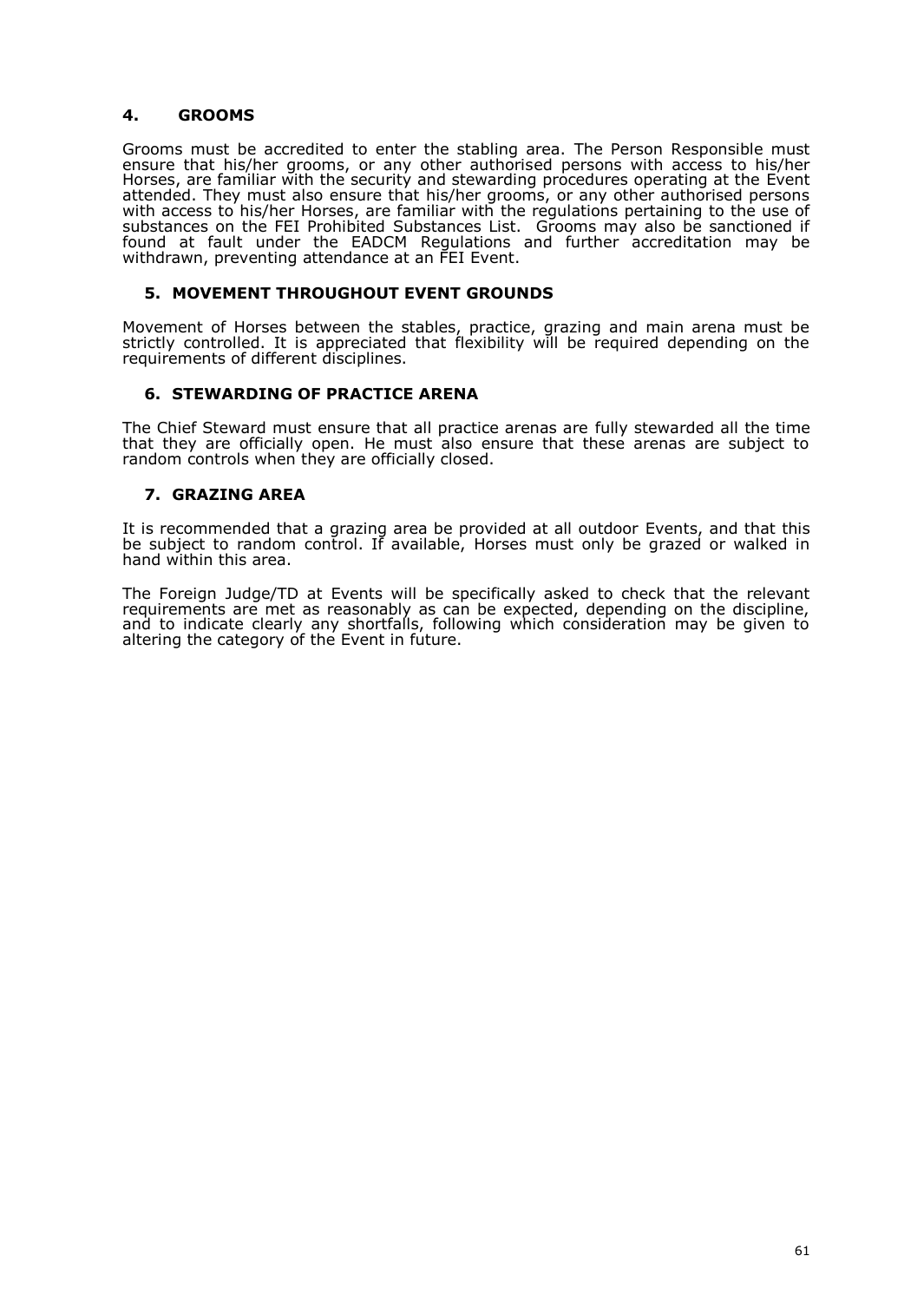## **ANNEX X**

### **BANDAGE CONTROL DURING FEI EVENTS**

The examination (control) of a Horse's legs, boots, bandages or other tack material may be carried out by Stewards and/or Veterinary Surgeons before during or after a competition or an exercise/schooling period. The President of The Ground Jury may be notified that an examination/control is to take place at any time during the Event. Although it is not mandatory for the (Foreign) Veterinary Delegate to be present during these controls, he/she should be informed if possible of any scheduled or unannounced examination in order to be available quickly for consultation if required. For controls carried out during the finals of major Events (i.e. Championships, Games, World Cups, etc.) a member of the Veterinary Commission should attend the control procedure. When the stewards carry out the examination, typically two stewards will be present one of whom should be the Chief Steward.

The examination (control) may be carried out to determine any abnormality or sensitivity of the Horse's legs, any irregularity in the shape size or weight of the boots, bandages or other tack material, and to determine the presence of foreign or prohibited materials or substances. Generally and unless the circumstances otherwise require, Horses will only be stopped for this procedure either in the control area prior to entry to the warm-up arena or when they are exiting the practice ring.

The Horse should stand if possible on a clean surface (e.g. a rubber mat). Officials making the examination should generally wear disposable rubber gloves. When the control takes place in the designated control area prior to entry to the warm up, the legs, boots and any other tack material will be examined prior to the boots (and bandages if used) being applied. When the control takes place as the Horse exits the arena, the steward or groom should normally remove any or all boots, bandages or other items attached to the legs, to enable a close examination.

The Stewards will examine the legs of the Horse; if a problem is suspected, detailed palpation of the legs to assess irritation, skin damage or hypersensitivity must be performed by an FEI Veterinary Official.

A thermographic examination may be made at any inspection according to the FEI Protocol on limb hypersensitivity. The boots may be weighed (Jumping Rules article 257, 2.3) using certified calibrated scales.

If the examination results in the finding of suspicious material or a possible case of hypersensitivity, the President of the Ground Jury must be informed immediately. The Horse and all examined items must be kept under strict surveillance until arrival of the FEI Veterinary Official, who will examine the Horse and advise further. The (Foreign) Veterinary Delegate must verify the identity of the Horse against the outline diagram in the passport and include the name of the Horse and the FEI Passport number in his report.

Where the examination (control) has taken place prior to competition and in the case of positive findings:

If the irregularity relates to the shape size or weight of boots, bandages or tack materials the Horse may be allowed to compete once corrected.

If the irregularity relates to skin damage, hypersensitivity, or the presence of foreign materials or substances the Horse will not be allowed to compete and may be eliminated from the Event.

It is recommended that material that may be required for forensic screening (bandages, tape, applied substances, etc.) be kept in a sampling kit to be sent, with official barcode labels for identification, to the designated laboratory. For this purpose kits can be obtained from the Central Laboratory through the FEI. It is essential that the material be put in a closed bag or sampling bottle as soon as possible, since the substances used could be volatile. Photographs and/or a video recording should generally be made showing the limbs involved, and all written reported material should generally be signed by witness(es).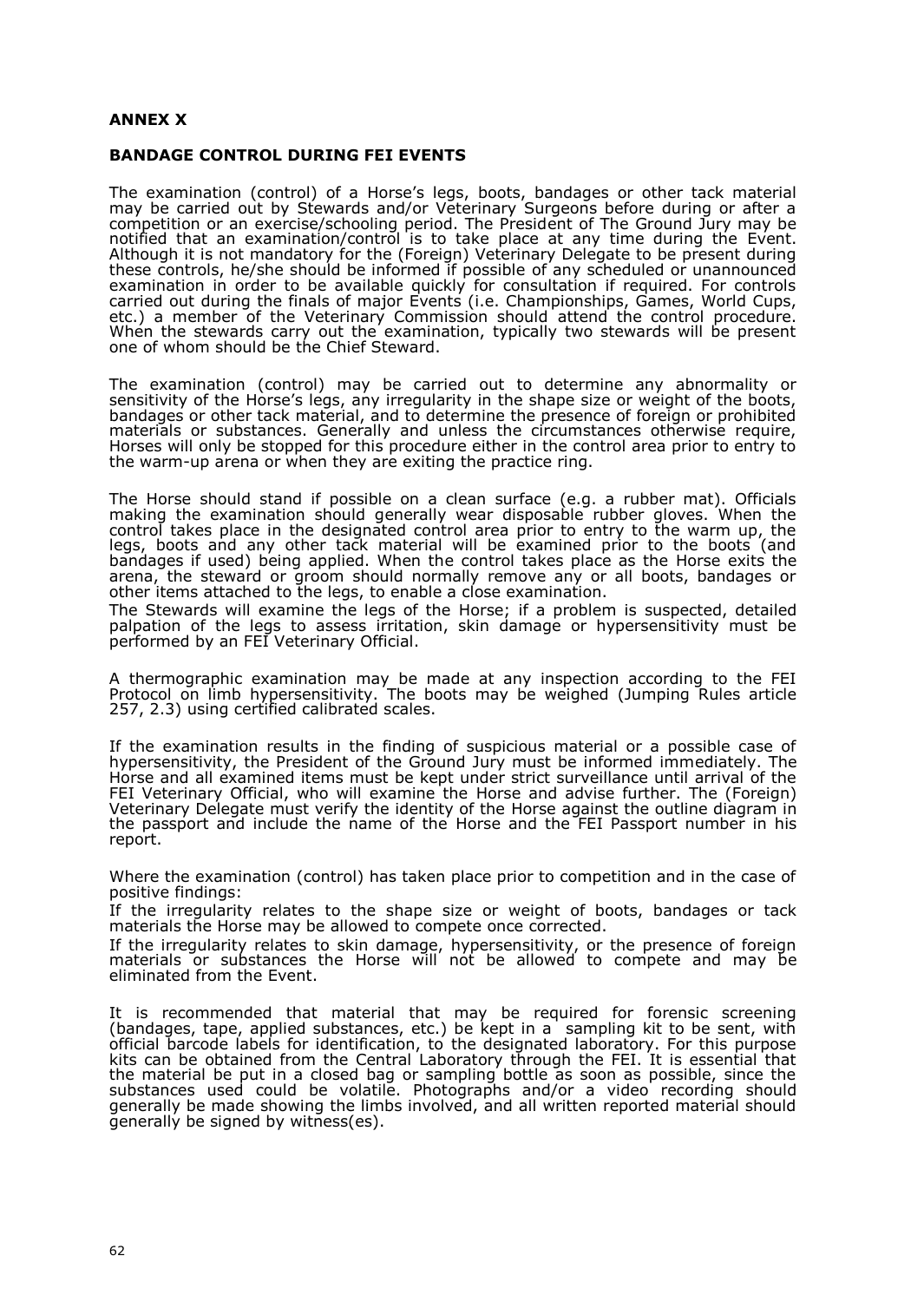## **ANNEX XI**

#### **STANDARD METHOD OF EXAMINATION FOR HYPERSENSITIVITY OF LEGS**

#### **Protocol for Thermography and Clinical Examination**

The following protocol for clinical and thermographical examinations during CSIs/CSIOs/Championships and Games and is effective immediately.

At any time during the Event the legs of all Horses may be checked by thermography by an FEI appointed veterinarian. These examinations may be made before or after competition and in the Event stables. All collected data will be saved at the discretion of the FEI. After each thermographic examination, every Horse will undergo a brief clinical examination of the legs, which will be carried out by two veterinarians appointed by the FEI specifically for this task who may also be members of the FEI Veterinary Commission. All Horses with a temperature difference between collateral legs exceeding two degrees Celsius or with an extremely high or low temperature of both collateral legs and/or abnormal reactions during the clinical examination will be targeted for further checks during the Event. Each thermographic examination will be followed by a clinical examination by palpation of the limbs. In case a clinical examination reveals an abnormal sensitivity and/or visible changes on the skin of the leg(s) confirmed by the two relevant FEI appointed veterinarians, video evidence will be recorded for possible use later. If at any stage it is clear and obvious that a Horse is unfit to compete due to signs of hypersensitivity the Person Responsible will be informed directly by the examining veterinarian or through the groom. A recommendation will be made by the two FEI appointed veterinarians through the FEI Veterinary Delegate (the Foreign Veterinary Delegate when a Veterinary Commission has been appointed) to the Ground Jury to have the Horse in question disqualified from the Event in accordance with the FEI General Regulations article 159.6.4, the Rules for Jumping Events article 243.7 and the Veterinary Regulations article 1024.1 and 1024.6.

If a recommendation is made by the two FEI appointed veterinarians through the FEI Veterinary Delegate/ Foreign Veterinary Delegate the Ground Jury will disqualify the Horse in question from that Event, unless there are exceptional circumstances indicating that the Horse in question should be permitted to continue. In this case, the foreign judge must present the Ground Jury's justification in writing to FEI Headquarters.

Horses disqualified from the Event are likely to be sampled for medication by MCP. Following a decision to disqualify a Horse from an Event for abnormal sensitivity, the Ground Jury must notify the Person Responsible in writing through the disqualification form signed by the Ground Jury, with copy to the Organising Committee and the Foreign Judge, who will record the incident and include the disqualification form in his report to the FEI (GR art. 159.5). A copy of the disqualification form will be forwarded to the Athlete's NF by the FEI Headquarters.

There is no appeal against the decision of the Ground Jury to disqualify a Horse for abnormal sensitivity from an Event.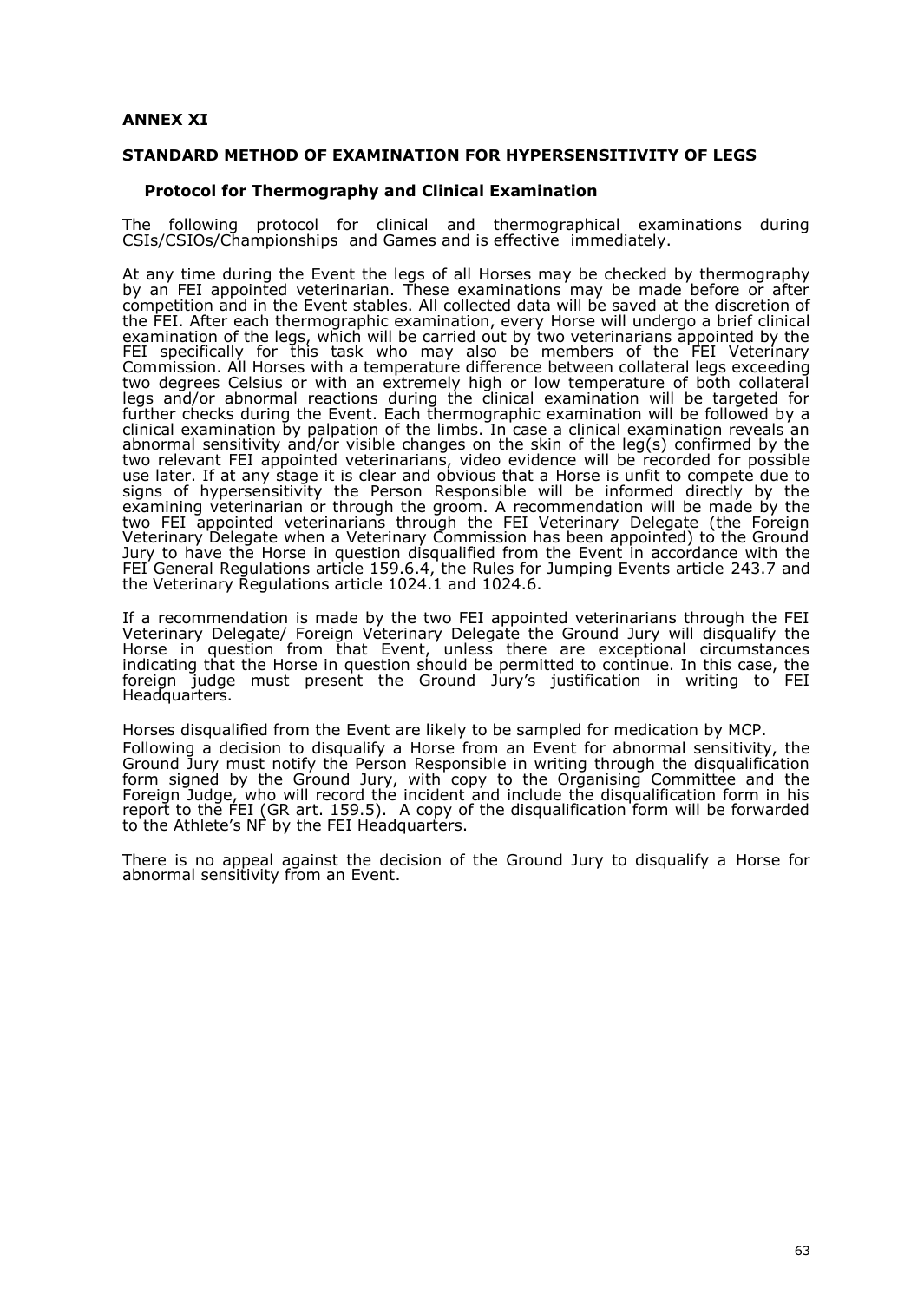# **ANNEX XII**

# **HORSE DATA FORM FOR CCIs**

DATE (dd/mm/yy) EVENT

## GENERAL/FIRST VETERINARY EXAMINATION

| <b>PASSPORT</b><br>$N^{\circ}$ | <b>NAME HORSE</b> | <b>NF</b> | NAME RIDER | <b>ID-NUMBER</b> |
|--------------------------------|-------------------|-----------|------------|------------------|
|                                |                   |           |            |                  |

WEIGHT COMMENTS

# FIRST HORSE INSPECTION

| <b>TIME</b> | <b>TEMPERATURE</b> | <b>HUMIDITY</b> | <b>PASS</b> | ULL | F∆⊺I<br>┒⊥∟ |
|-------------|--------------------|-----------------|-------------|-----|-------------|
|             |                    |                 |             |     |             |

WEIGHT COMMENTS

## **SECOND HORSE INSPECTION**

TIME TEMPERATURE HUMIDITY TIME IN TIME OUT PASS FAIL

|   | PULSE | RESPIR. RATE TEMPERATURE COMMENTS |  |
|---|-------|-----------------------------------|--|
|   |       |                                   |  |
| ∽ |       |                                   |  |

3

## SECOND VETERINARY EXAMINATION

**COMMENTS** 

## THIRD HORSE INSPECTION

| <b>TIME</b>                                                                                                  | <b>TEMPERATURE</b> | <b>HUMIDITY</b> | <b>PASS</b> | <b>HOLD</b> | <b>FAIL</b> |
|--------------------------------------------------------------------------------------------------------------|--------------------|-----------------|-------------|-------------|-------------|
| WEIGHT                                                                                                       | <b>COMMENTS</b>    |                 |             |             |             |
| MEDICATION CONTROL INFORMATION<br><b>DATE</b><br><b>TIME</b><br><b>URINE</b><br><b>BLOOD</b><br><b>OTHER</b> |                    |                 |             |             |             |
|                                                                                                              |                    | <b>YES</b>      |             | <b>YES</b>  | (specify)   |
|                                                                                                              |                    | <b>NO</b>       |             | NO.         |             |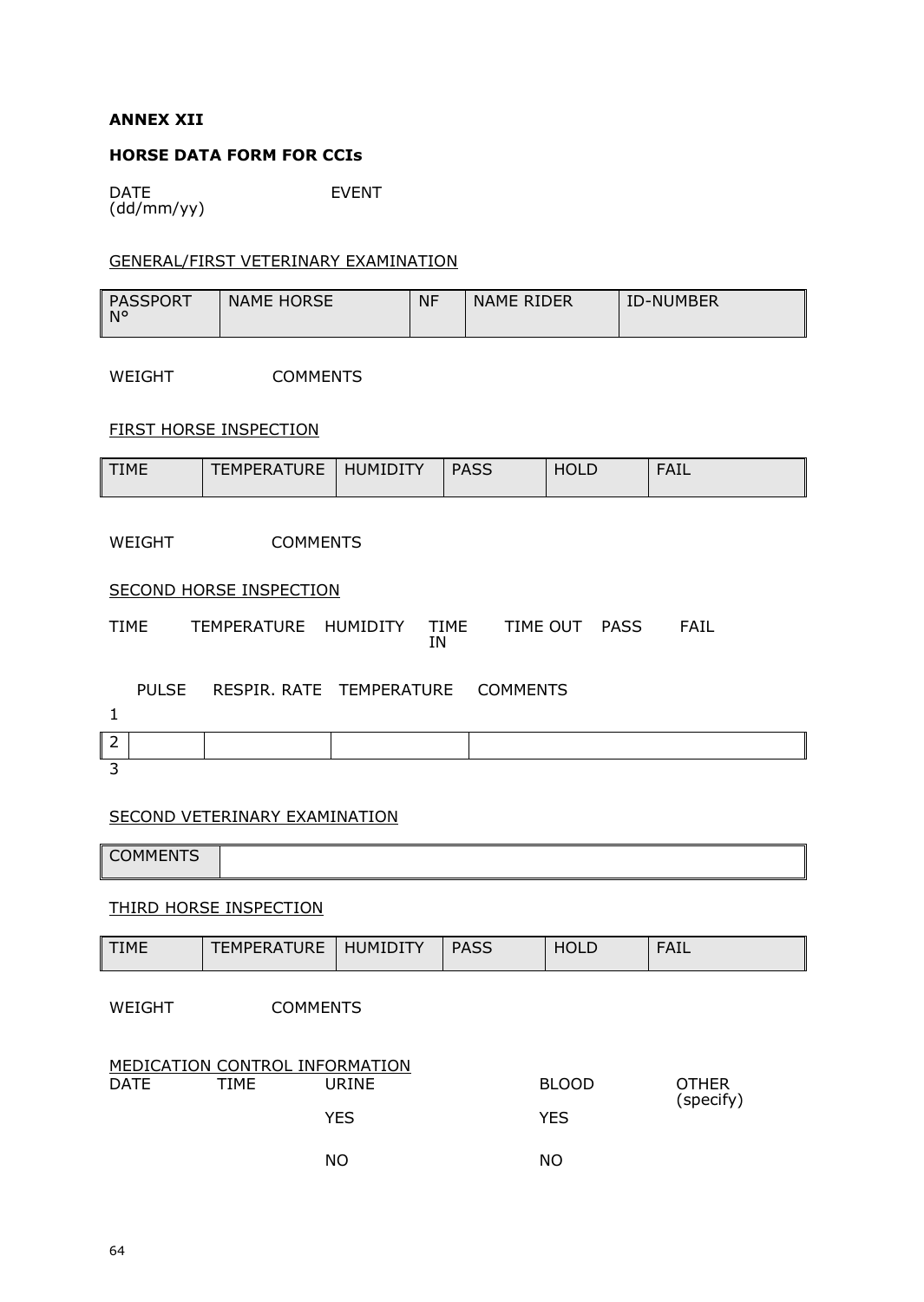## **ANNEX XII**

## **HORSE DATA FORM FOR CCIs (2)**

DATE *(dd/mm/yy)* EVENT

## GENERAL/FIRST VETERINARY EXAMINATION

| <b>PASSPORT</b><br>N۰ | <b>HORSE</b><br><b>NAME</b> | <b>NF</b> | <b>RIDER</b><br><b>NAME</b> | ΙC<br><b>JMBER</b><br>)-NI |
|-----------------------|-----------------------------|-----------|-----------------------------|----------------------------|
|-----------------------|-----------------------------|-----------|-----------------------------|----------------------------|

WEIGHT COMMENTS

## FIRST HORSE INSPECTION

| TIME | URE<br>$-MDFI'$<br>RДI | JMIDI<br>πь. | <b>DACC</b><br>- הכר | HOLL | $F \subset F$<br>┄ |
|------|------------------------|--------------|----------------------|------|--------------------|
|------|------------------------|--------------|----------------------|------|--------------------|

WEIGHT COMMENTS

SECOND VETERINARY EXAMINATION

TIME TEMPERATURE HUMIDITY TIME IN TIME OUT

PULSE RESPIR. RATE TEMPERATURE COMMENTS

# FINAL HORSE INSPECTION

| <b>TIME</b>               | <b>TEMPERATURE</b>                    | <b>HUMIDITY</b> | <b>PASS</b> | <b>HOLD</b>  | <b>FAIL</b>               |  |
|---------------------------|---------------------------------------|-----------------|-------------|--------------|---------------------------|--|
| WEIGHT<br><b>COMMENTS</b> |                                       |                 |             |              |                           |  |
|                           | <b>MEDICATION CONTROL INFORMATION</b> |                 |             |              |                           |  |
| <b>DATE</b>               | TIME                                  | URINE           |             | <b>BLOOD</b> | <b>OTHER</b><br>(specify) |  |
|                           |                                       | <b>YES</b>      |             | <b>YES</b>   |                           |  |
|                           |                                       | <b>NO</b>       |             | <b>NO</b>    |                           |  |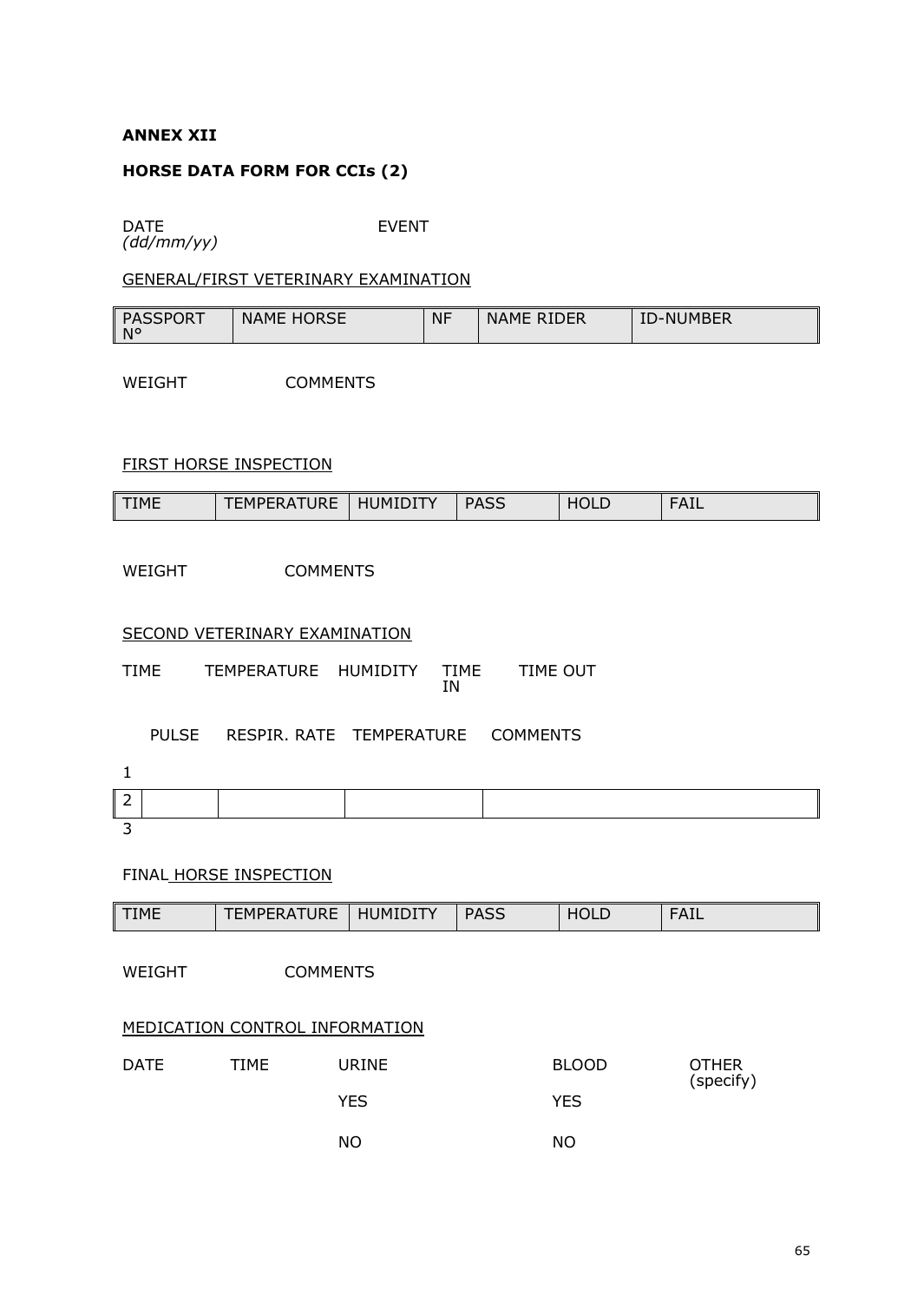## **ANNEX XIII HORSE PASSPORTS**

General provisions regarding Horse passports requirements for participation in FEI Events are set forth in Article 137 of the General Regulations.

## **I. COMPLETION OF PASSPORTS**

1. A passport, which must be extended every four years, must remain with the Horse throughout its life and must accompany it at all times.

2. National Federations are responsible for issuing FEI passports and must transmit the following information to the FEI before they receive the FEI passport number:

2.1 original Horse name, and/or current Horse name

2.2 UELN and/or MICROCHIP number;

2.3 sex, colour and date of birth of the Horse;

2.4 name, nationality and address of the owner(s);

2.5 copy of the description/diagram;

2.6 studbook or breed or country of birth

3. National Federations are also responsible to transmit the following changes without delay:

3.1 change of the National Federation administering;

3.2 change of owner and nationality;

3.3 change of name of the Horse or the addition of a second (commercial) name;

3.4 changes in the description and diagram page, (e.g. castration);

4. The Horse must be present when the description and the marking of the diagram in the passport is completed. Only veterinarians approved by the National Federation are authorised to complete this page and the description must be in accordance with the FEI booklet on Identification of Horses.

5. The National Federation is required to enter name and address of owner(s) of the Horse and the owner must sign the passport where specified. (Please refer GR Art. 139). National Federations should also be aware of European Commission or other national or international legislation relating to identification of Horses.

6. National Federations must inform owners that they are responsible for any special entries required to be made, such as recording the full equine influenza vaccination history of the Horse (see point 11) in accordance with the ruling currently in force. The vaccination history entered in the passport must be dated, stamped and signed by the veterinarian who vaccinated the Horse.

7. The passport completed by the National Federation approved veterinarian must be returned to the National Federation to be checked, authenticated by the signature of an official of the National Federation and the National Federation official stamp and be recorded by National Federation.

8. For passports and recognition cards, National Federations are obliged to make two copies of the description diagram, retain one and send the second copy to the FEI for registration and record purposes.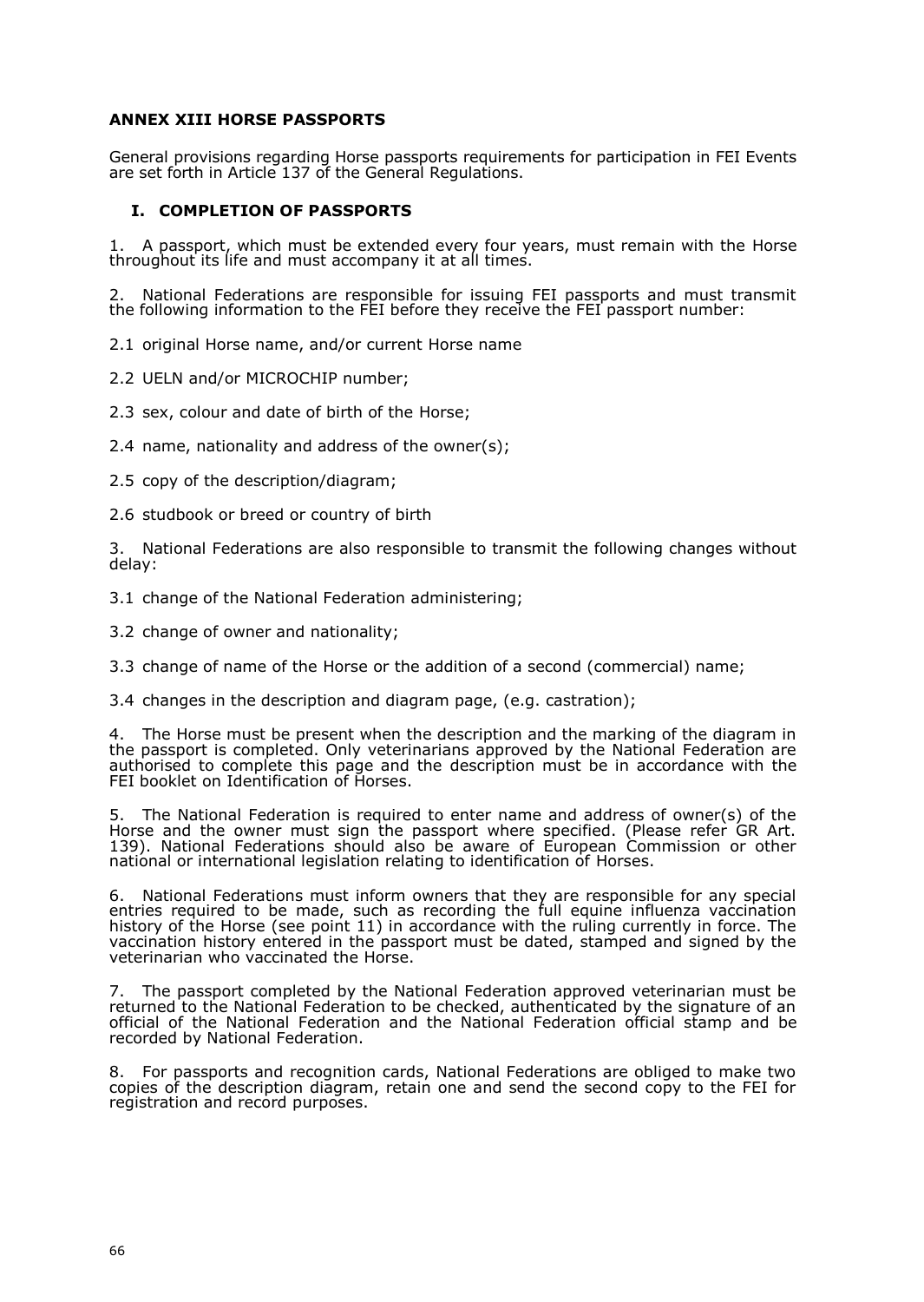### 9. Owners

9.1. Residents abroad and whose Horses are kept in their country of residence must apply to the National Federation of their country of residence for passports, in accordance with the procedure laid down in this section. The National Federation of the owner's country of residence must inform the owner's home National Federation of such action.

9.2. Owners living in their own country and whose Horses are kept in a foreign country must apply to the National Federation of the country where the Horses are kept for the issue of a passport or the validation of a national passport with recognition card.

10. The passport should be held by the Person Responsible or the person accompanying the Horse, but it must be returned to the National Federation for endorsement in the following cases:

10.1. Change of ownership. The new owner is responsible for informing and sending the passport to the National Federation for registration.

10.2. Change of name of the Horse or the addition of a second (e.g. commercial as a pre or a suffix) name.

10.3. The endorsement of any changes in the description and diagram page.

10.4. Death of the Horse.

11. Vaccination history: The Horse's vaccination history has to be checked by an approved National Federation's veterinarian and, if correct, the following statement may be used: "The vaccination history of this Horse is correct to date. Last vaccination on ... (enter date)" in the cases mentioned bellow:

- Newly issued passports
- Duplicates

The veterinarian authenticating such a statement has to be the same who filled in the description and diagram pages.

## **II NATIONAL PASSPORTS**

1. National Federations or National Equestrian Authorities that issue their own passports may apply to the FEI to have their passports approved for use instead of the FEI Passport. The names of countries for which National Passports have been approved will be published in the FEI Bulletin.

2. The completion of approved National Passports must be in accordance with the procedure as laid down in section I. (see FEI booklet Identification of Horses, 5<sup>th</sup> edition)

3. Following approval, National Passports become International with the addition of an FEI plastic cover and recognition card. Only with such a cover and valid recognition card may a Horse compete internationally.

4. At least the sex and colour of the Horse must be completed in one of the official FEI languages; it is strongly recommended that for the description of the Horse the English language is used.

5. As of 1 January 2010 the FEI does not issue passports for horses which are statutory subject to the European Union identification requirements laid down in Commission Regulation (EC) No 504/2008. Passports of those horses which comply with the requirements of Commission Regulation (EC) No 504/2008 <u>and</u> meet the standards of FEI can be approved for FEI purposes by issuing a Recognition Card. In order to ensure the continuity of the medication record determining the status of EU horses as food-producing animals, the procedures for the issuing of duplicate or replacement identification documents are described in Commission Regulation(EC) No 504/2008: Information on EU identification requirements for horses, current EU approved passports and relevant measures in EU Member States is available at: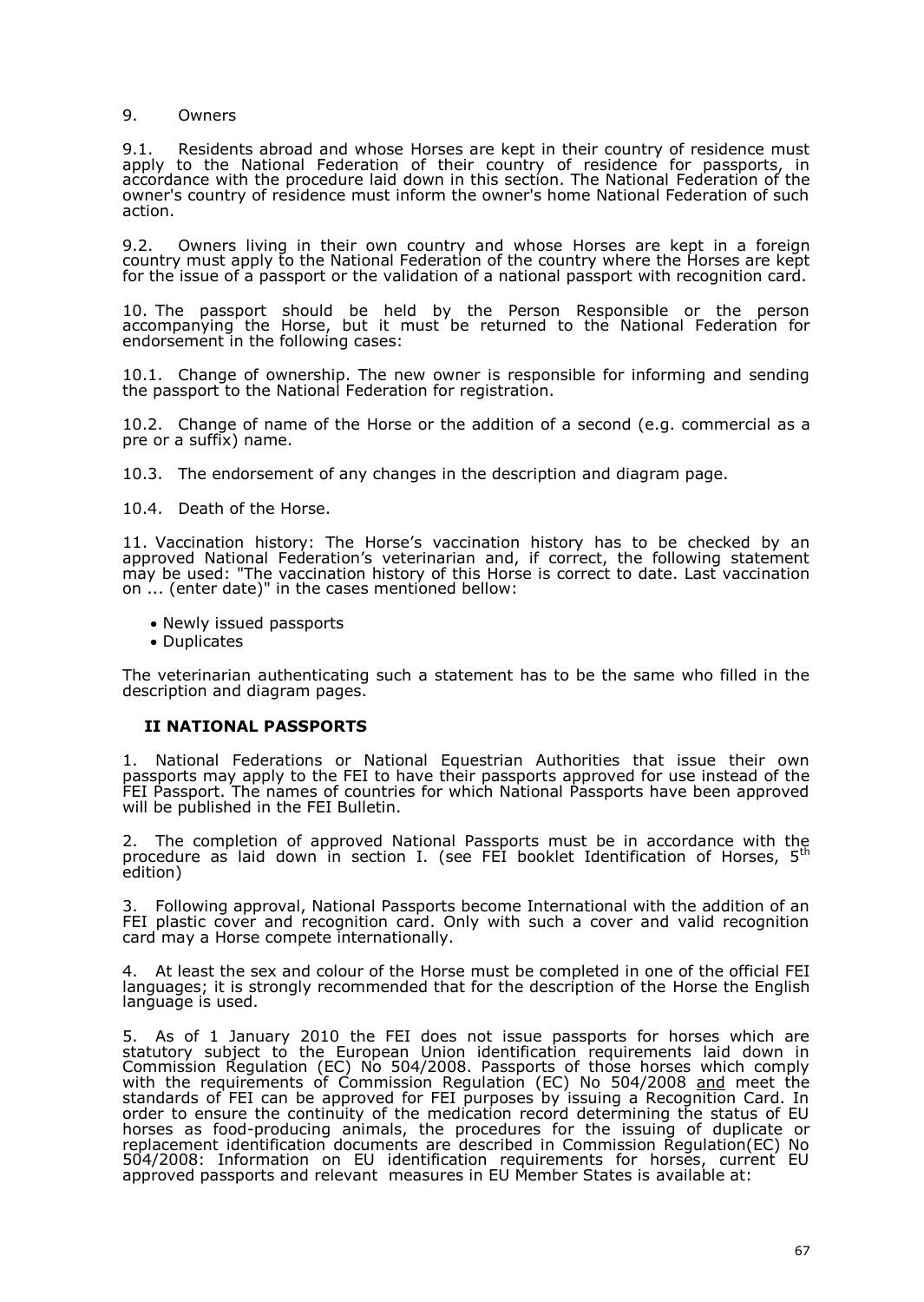[http://ec.europa.eu/food/animal/identification/equine/ms](http://ec.europa.eu/food/animal/identification/equine/ms_information_en.htm)\_information\_en.html

If a believed an EU approved passport is not found on  $at$ h $E$ Uabove  $w$ e National Federation must make contact with its state authorities, asc passport is EU approved, and then request that it is added to the website urgency.

#### III FEI MEDICATION LOGBOOK

12. From <sup>th</sup> SApril 2010, a medic**gabioconk loon ust be kept recording the date**, substance, dosage, of a treatment of any substance from the FEI Prohibi List. The record must also clearly identify the person who administered This record must be available forbyinaspene EilonTribunal if required. See Veterinary guidance Notes 1/2010 Medication Log Books

IVCHANGE OF OWNERSHIP AND NATIONALITY

When borses sold to an owner of another nationality, the new owner must passport to his National Foerdereagtisctmaftion and recording as required in sec I. The new National Federation is responsible for informing the FEI, an National Federation, of the change of ownership and nationality.

#### VCHANGE OF NAME

1. When the name belioraseis cahnged, the owner must send the passport t his/her National Federation for recording. The National Federation is responsible for registering the change of name which must be stated in the FEI passport.

2. The Original Name Hodfrst mentered in its ppents is the name under which it is first registered with its Studbook National HFoeros'losarme. hifasthbeeen changed before it receives an FEI or FEI Approved Passport, the Original entered first and must be retained as Nathee Orhing ingentiout the life of the HorseThe name must have three letters at least.

#### VI ISSUE OF DUPLICATE PASSPORT

1. If a passport is lost or irreparably damaged, or if some or all pag completed, a passport marked duplicate may he en assioneal by ederation following the procedure in (seection Fig. 1 the Internation of the Horses 5 edition) The period of validity of the duplicate passport will be for the rem of validity of the original palsport. The same passport number that must be entered by the National Federation in the duplicate passport.

2. If the original passport is found, both passports must be returne appropriate National Federation. The original parsesgpiorterewdidlarbe re returned to the owner. The duplicate passport is to be destroyed and informed.

#### VII EXTENSION OF HORSE PASSPORTS

1. Horse/pony passports are valid for four years after which period the revalidation sticker affixed to aglee Rreownallipolation stickers must indicate th passport number and the expiry date of the sticker.

2. National Federations must order revalidation stickers from the FEI.

3. The validity of the revalidation sticker must be four years.

4. National Fedensatsibould make every effort to ensure that Persons Resp obtain revalidation stickers from their National Federations in due time Horse compete.

5. The control of revalidation stickers is part of Passport Control cond Vetenary Commission/Delegate at all Enterthational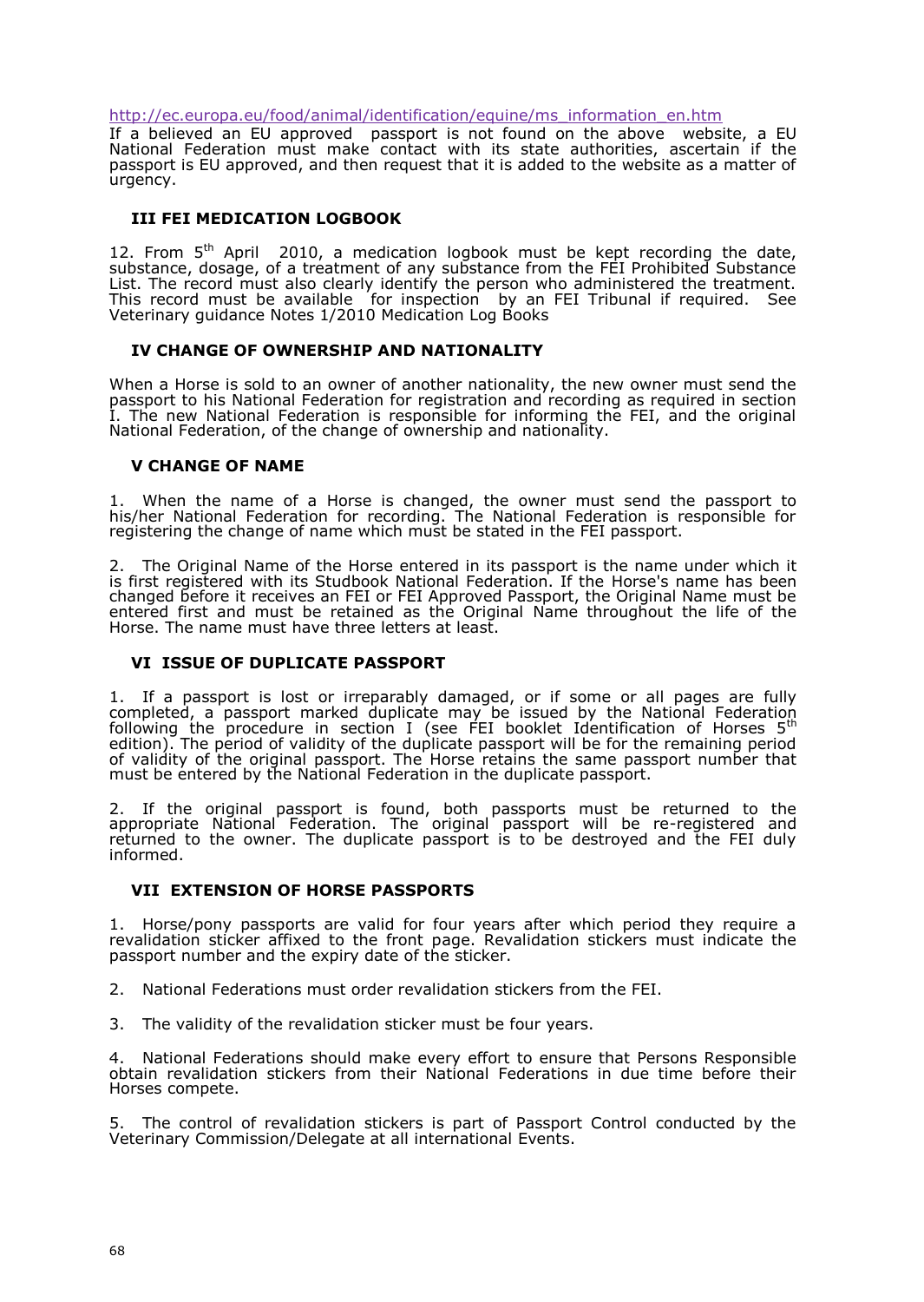6. If a passport does not contain the relevant revalidation sticker the Veterinary Commission/Delegate will instruct the Person Responsible to purchase a revalidation sticker within the succeeding 30 days. This fact will be recorded in the passport and also in the Veterinary Report. The Horse will be allowed to compete during this period without penalty. However, under no circumstances will it be permitted to do so following the expiration of the 30 days unless the passport has been correctly extended in the interim.

### **VIII PASSPORT ISSUING SYTEM AS FROM JANUARY 2006**

As from January 2006, the system for issuing FEI passports or recognition cards by national federations has been changed. Guidelines for this system can be found on the FEI website, section Members.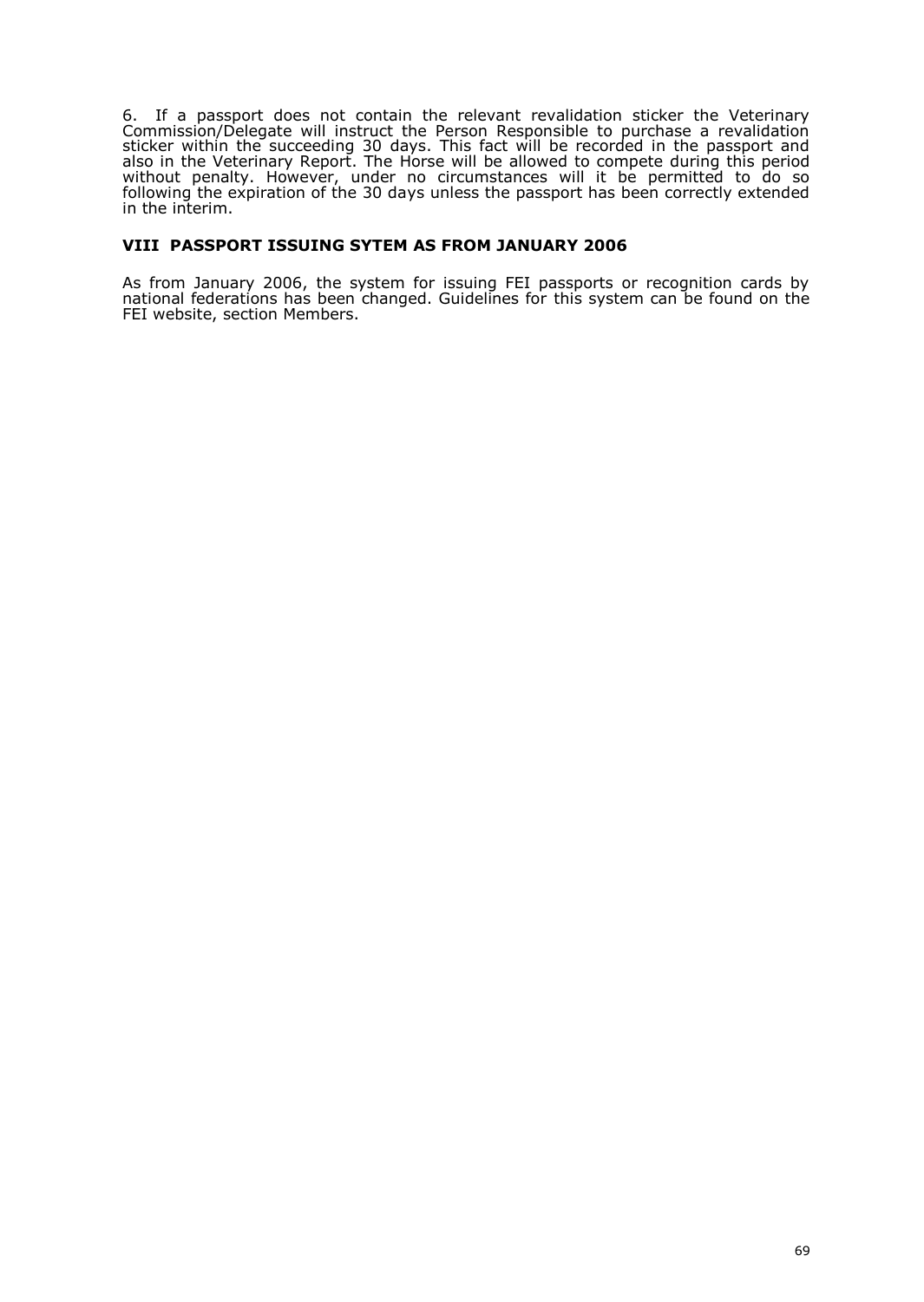# **ANNEX XIV**

## **LIST OF NATIONAL PASSPORTS/IDENTIFICATION DOCUMENTS RECOGNISED BY FEI**

SEE NEW APPRAOCH TO EU APPROVED PASSPORTS BELOW

| <b>COUNTRY/NF</b>                                                      | <b>BULLETIN PUBLICATION</b> |          |
|------------------------------------------------------------------------|-----------------------------|----------|
| ARGENTINA, Federacion Ecuestre Argentina                               |                             | 9/1985   |
| AUSTRALIA, Equestrian Federation of Australia Inc.                     |                             | 03/2005  |
| AUSTRIA, Bundesfachverband für Reiten und Fahren in Osterreich         |                             | 8/1999   |
| BELGIUM, Société Royale le Cheval de Sport Belge                       |                             | 3/1994   |
| BELGIUM, Studbook du Cheval de Sang Belge                              |                             | 02/2003  |
| BELGUIM, Equipas, Fédération Royale Belge des Sports Equestres         |                             | 02/2003  |
| BELGIUM, Studbook Zangersheide                                         |                             | 08/2008  |
| BELGIUM, Belgian Arabian Horse Registry                                |                             | 12/2008  |
| BOLIVIA, Federacion Boliviana de Deportes Ecuestres                    |                             | 05/2002  |
| BRAZIL, C.B.H. Confederaçao Brasileira de Hipismo                      |                             | 7/1983   |
| CHILE, Federacion Ecuestre de Chile                                    |                             | 05/2002  |
| CZECH REPUBLIC, Czech Equestrian Federation                            |                             | 01/2004  |
| ECUADOR, Federacion Ecuatoriana de Deportes Ecuestres                  |                             | 05/2002  |
| EGYPT, E.E.F. Egyptian Equestrian Federation                           |                             | 10/2001  |
| FRANCE, Ministère de l'Agriculture, Service des Haras                  |                             | 6/1980   |
| GERMANY, Deutsche Reiterliche Vereinigung e.V.                         |                             | 2/2000   |
| <b>GREAT BRITAIN, British Horse Database</b>                           |                             | 3/1994   |
| <b>GREAT BRITAIN, Weatherbys</b>                                       |                             | 6/1980   |
| GREECE, E.O.I. Hellenic Equestrian Federation                          |                             | 02/2002  |
| HUNGARY, Hungarian Equestrian Federation                               |                             | 4/1985   |
| INDONESIA, Equestrian Commission of Indonesia                          |                             | 06/2004  |
| IRELAND, Irish Horse Register                                          |                             | 6/1980   |
|                                                                        |                             | 11/1982  |
| ITALY, Federazione Italiana Sport Equestri                             |                             | 5/1995   |
| KOREA, Korean Equestrian Federation                                    |                             | 2/1986   |
| KOREA, Korean Equestrian Federation                                    |                             | 05/2005  |
| LITHUANIA, Lithuanian Equestrian Association                           |                             | 3/1996   |
| LUXEMBURG, Fédération Luxembourgeoise des Sports Equestres             |                             | 03/2002  |
| MEXICO, Federacion Ecuestre Mexicana                                   |                             | 02/2005  |
| NETHERLANDS, N.H.S. Nederlandse Hippische Sportbond                    |                             | 6/7 1998 |
| NORWAY, Norsk Hestesenter                                              |                             | 06/2004  |
| OMAN, Oman Equestrian Federation                                       |                             | 02/2006  |
| PARAGUAY, Federacion de Depotes Ecuestres del Paraguay                 |                             | 05/2002  |
| PEOPLE'S REPUBLIC OF CHINA, CEA Chinese Equestrian Association         |                             | 04/2002  |
| PERU, Federacion Peruana de Deportes Ecuestres                         |                             | 05/2002  |
| POLAND, Polish Equestrian Federation                                   |                             | 5/1984   |
| PORTUGAL, Ministério da Agricultura                                    |                             | 2/1986   |
| SPAIN, Federacion Hipica Espanola                                      |                             | 5/1982   |
| SLOVAKIA, Slovak Equestrian Federation                                 |                             | 10/2006  |
| SWITZERLAND (updated 1987), Fédération Suisse des Sports Equestres     |                             | 6/1980   |
| SWITZERLAND, Swiss passport for Equidae                                |                             | 02/2005  |
| THAILAND, T.E.F. Thailand Equestrian Federation                        |                             | 6/7 2001 |
| UAE, Emirates Arabian Horse Society and EMIRATES EQUESTRIAN FEDERATION |                             |          |
|                                                                        |                             | 5/1997   |
| UKRAINE, Ukrainian Equestrian Federation                               |                             | 5/1993   |
| UNITED STATES OF AMERICA, USA Equestrian                               |                             | 04/2003  |
| URUGUAY, Federacion Uruguaya de Deportes Ecuestres                     |                             | 05/2002  |
| VENEZUELA, Federacion Venezolana de Deportes Ecuestres                 |                             | 3/1987   |

Note also the following passports recognition arrangements pertain to the European Union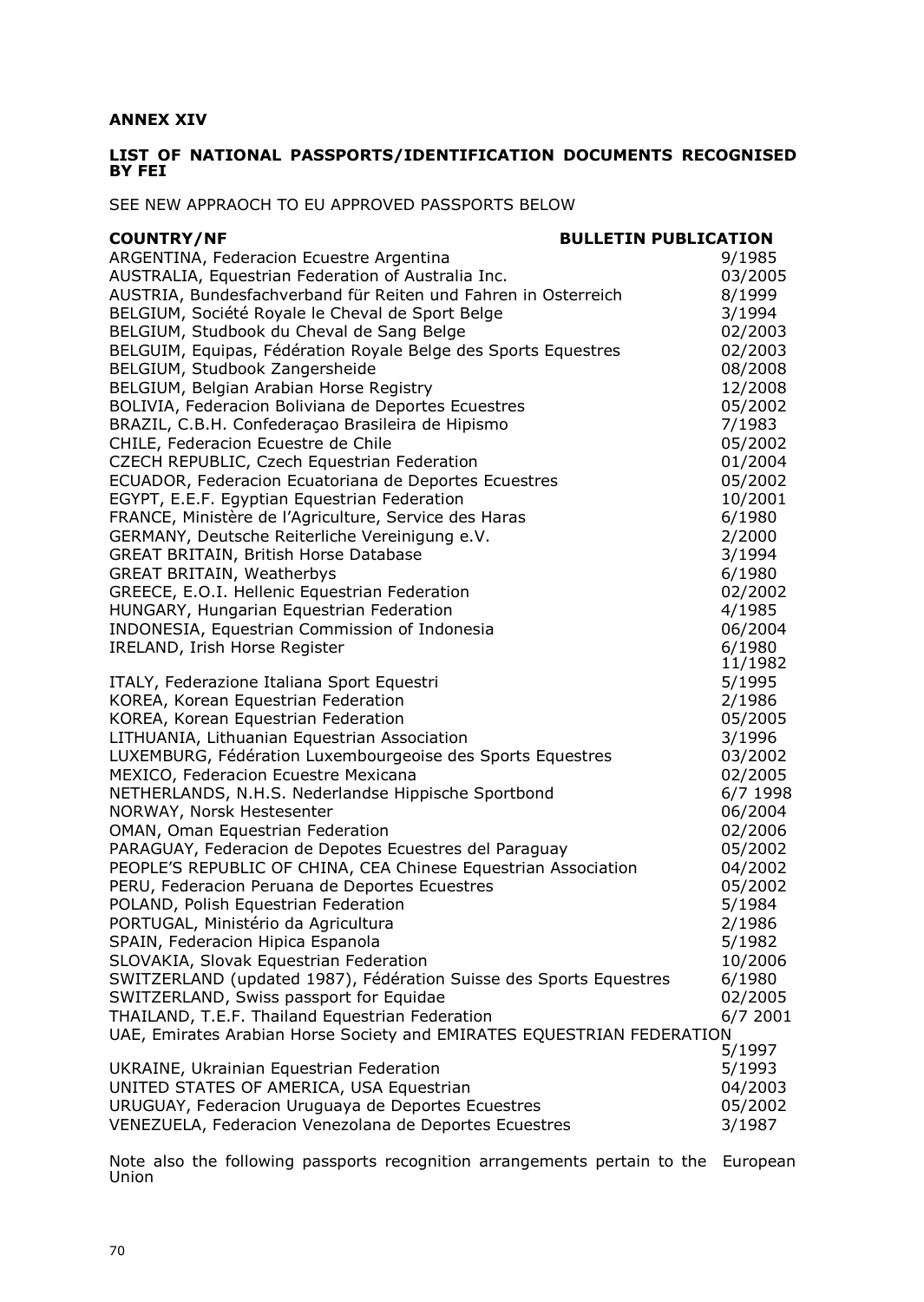As of 1 January 2010 the FEI does not issue passportssfatuhoryses whic subject to the EuropemanidkeIntification requirements laCl**oi**m choiws **s**ioi**n** Regulation (EC) No 504/2008. Passports of those horses which com requirements of Commission Regulation (E<u>Can</u>dNhoee5t04!hl2e0\$0t&andards of FEI can be approved for FEI purprogseas Roeycosganuition Card. In order to ensu the continuity of the medication record determining the status of EU h producing animals, the procedures for the issuing of duplicate or identification documents are describedh i $\Re$ e $\mathcal G$ uolmatmi $\mathbf{b}$ sasi $\mathbf{ECC}$ ) No 504/2008. Information on EU ideontificaquirements for horses, current EU appr passports and relme eansures in EU Member States is available at:

[http://ec.europa.eu/food/animal/identification/equine/ms](http://ec.europa.eu/food/animal/identification/equine/ms_information_en.htm)\_information\_en.

If a believed an EU approved passport is not found on the above v National Federation must make contact with its state authorities, as pasport is EU approved, and then request that it is added to the website urgency.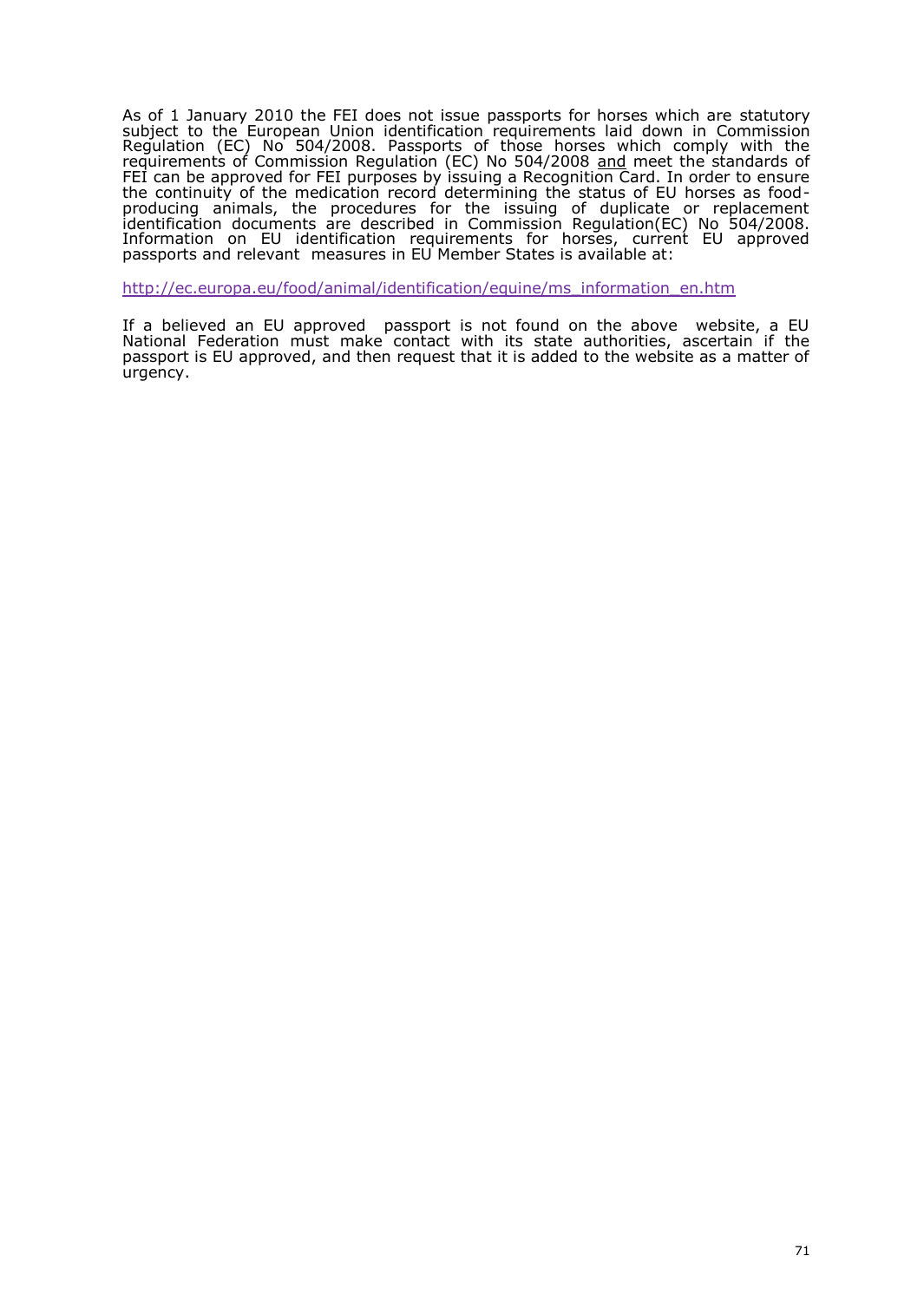## **ANNEX XV**

## **RESPONSIBILITIES OF ORGANISING COMMITTEES**

The Organising Committee, in consultation with the Veterinary Commission/Delegate, is responsible for the proper provision of stabling, veterinary facilities and arrangements for Medication Control.

1. Stable Area:

1.1 Provision of suitable stables with adequate lighting and ventilation. Loose boxes of at least 9 m² (i.e. where possible 3m x 3m) must be provided. It is recommended that 20% of the loose boxes must be at least 12  $m<sup>2</sup>$  (i.e. where possible 4m x 3m) and be used to accommodate the largest Horses. All boxes must be cleaned and disinfected before arrival and after departure of the Horses.

1.2. Provision of at least two loose boxes for sick/injured Horses and provision of an adequate number of treatment areas for supervised treatments by Treating Veterinarians, Team Veterinarians and CPVs. See Veterinary Guidance Note 3/2010 Treatment Areas.

1.3.Provision of dust-free straw, wood shavings and/or paper as bedding and good quality water and feed.

1.4. Provision of adequate isolation facilities situated well away from other stables but within a secure location (i.e. isolation stables).

1.5. Provision of an office (e.g. portacabin) for the use of the Veterinary Commission/Delegate with access to adequate secretarial facilities.

1.6. Ensuring adequate fire precautions and plans for all such emergencies.

1.7. Ensuring that the stables are clean and free of possible vectors of equine disease.

1.8. Horses not vaccinated against Equine Influenza in accordance with Annex VI (e.g. Horses competing in national competitions at international Events or as outlined in GR Art. 137.2) must not be stabled in close proximity to those which are so vaccinated.

1.9 It is recommended that visiting Horses are stabled separately from local Horses and that stable blocks are assigned according to the region of origin (e.g. 2 blocks for EU Horses, one block for North American Horses, one block for AUS/NZL Horses, etc.)

2. Veterinary Arrangements (i.e. on a 24-hour basis)

Availability of at least one Treating Veterinarian who must not be a member of the Veterinary Commission, nor a Veterinary Delegate and who must be experienced in equine practice. *Discipline requirements must be complied with as a minimum standard.*

2.2. Availability of an experienced farrier.

2.3.Provision of an effective method of communication: telephone, as well as pager or radio, for all Treating Veterinarians on duty. Provision of mobile phones is strongly recommended.

2.4. Ready access to an equine clinic, including X-ray and surgical facilities.

3. Provision for veterinary assistance for sick/injured Horses which should include:

3.1.At least one Treating Veterinarian on duty by the arena during competition fully equipped to deal with all emergencies including euthanasia. Additional veterinarians, similarly equipped, are required for speed and endurance day in Eventing and Endurance and marathon day at Driving Events;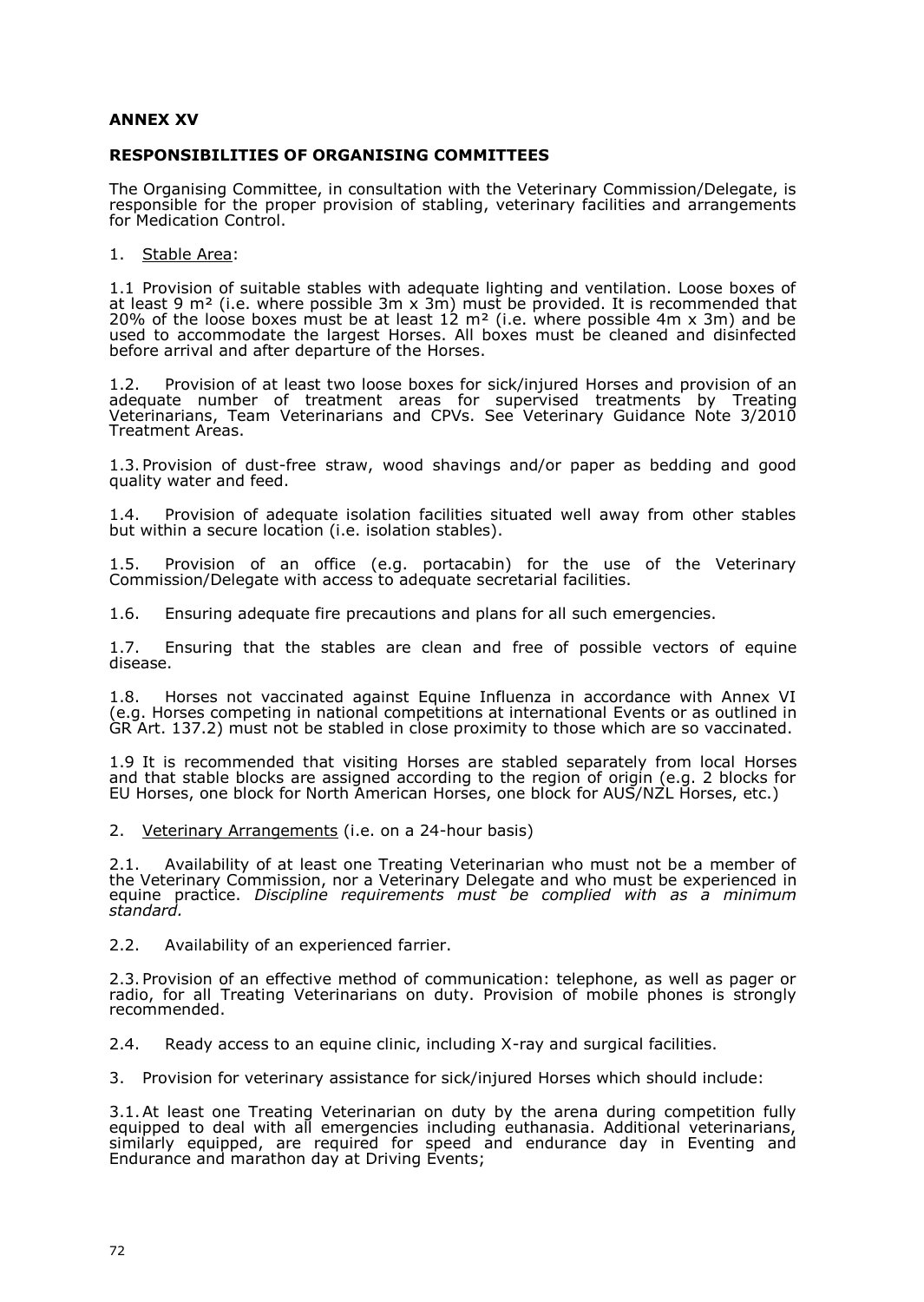3.2.first-aid stations;

3.3. screens for erecting around injured Horses (i.e. to shield from the public); a lowloading transporter or Horse ambulance for removing a seriously injured or dead Horse from the course or the arena, and sufficient personnel familiar with the necessary procedures and emergency routes.

4. <u>Arrangements for Medication Control</u>:- The MCP Testing Veterinarians or the Veterinary Commission/Delegate and Organising Committee will operate as follows in accordance with VR Art. 1016-1018:

4.1.Complying with the requirement to use a suitable FEI approved listed Laboratory and liaising with the Organising Committee about the expected level of testing.

4.2.Ordering sufficient sampling kits (VR Annex III).

4.3.Organising for the standard sampling procedure according to provisions of VR Chapter VI and Annex IV.

4.4.Provision of at least two safe, well ventilated and quiet loose boxes within the stable complex. The loose boxes must be at least 12  $m<sup>2</sup>$  and contain clean bedding. It must be possible for the personnel responsible for sampling, officials and witnesses to observe the Horse from outside the loose box without disturbing the animal.

4.5.Providing a secure service area adjacent to the sampling boxes and equipped with the following:

sink and adequate working area with water supply, shelving for storage of the sampling kits, two urine collectors, disinfectants, towels, lockable refrigerator, fire extinguisher, buckets, pitch forks, rubbish bin, table and two chairs, coat hooks.

Where it is not possible to provide such an area and facilities for the purpose of handling samples, every effort should be made to provide alternative facilities conforming as near as possible with the requirements (e.g. a medium-sized caravan will serve the purpose in most cases).

When required by the Testing Official, the Organising Committee should allocate a technician for the testing procedures, who is familiar with medication control issues.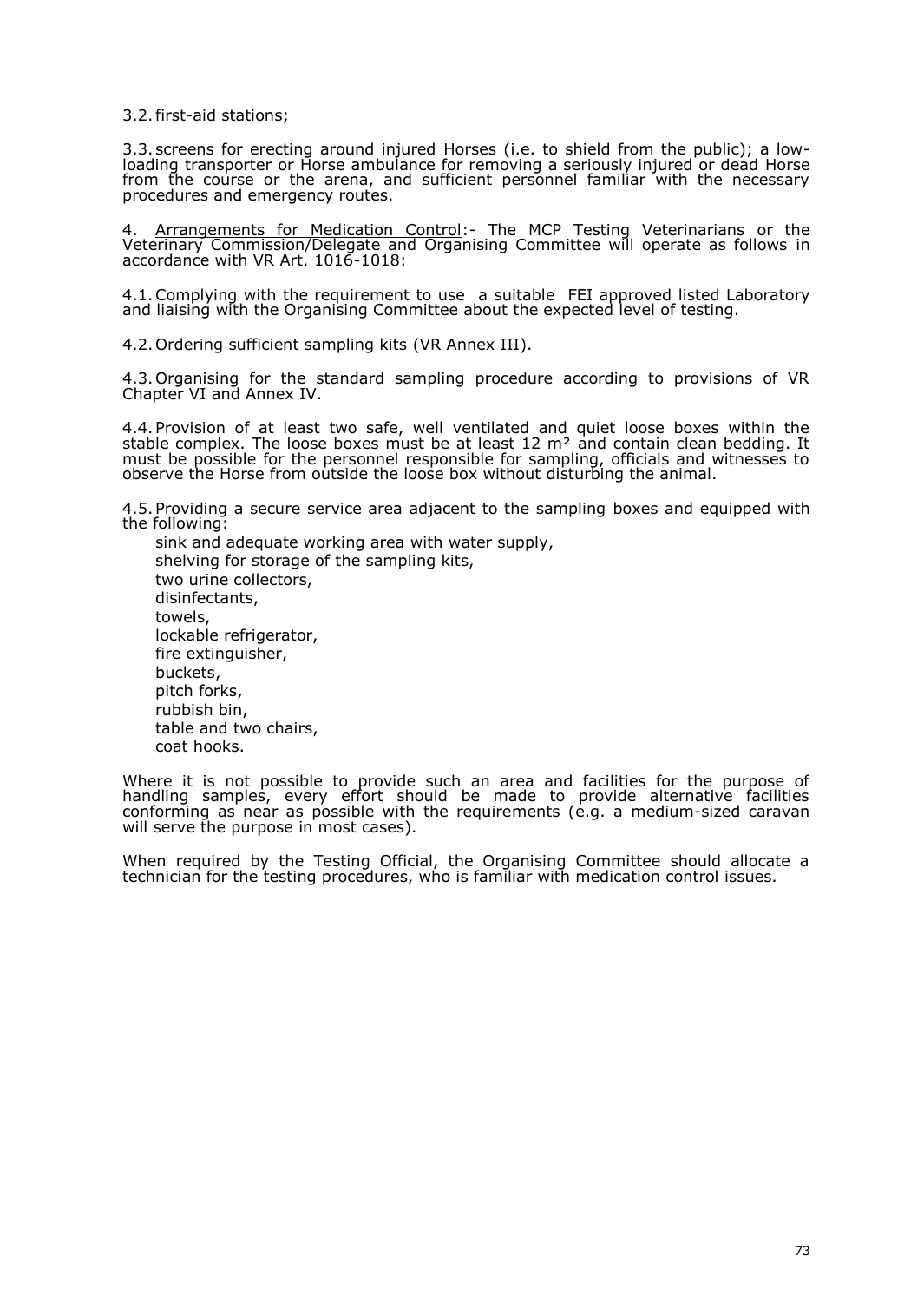## **ANNEX XVI**

#### **EXTRACTS FROM GENERAL REGULATIONS**

23rd EDITION, I JANUARY 2009, UPDATED 1 JANUARY 2010

### **Article 137 - HORSE PASSPORTS**

Modifications to this article are currently submitted to NFs in view of the GA. The adopted version will be incorporated here.

#### **Article 138 - NAMES OF HORSES**

1. In principle, the first registered name of a Horse entered in the passport shall be the original name under which it was originally registered by its NF, and this name must remain permanently in the passport.

2. The first registered name may not be the name of a commercial company or product. If this name is considered to be the name of a commercial company or product, a new first registered name must be entered and remain permanently in the passport.

3. A commercial prefix or suffix may be added to the name mentioned in paragraphs 1 and 2 above, and must be entered in the passport. However, at Regional and Olympic Games under the patronage of the IOC, such prefix or suffix cannot appear in a programme or be used in any other way.

4. If a new first name shall be used and entered in the passport and/or the commercial prefix/suffix be changed, the Horse must carry the new name and/or the new prefix/suffix for the next twelve (12) months as follows: new name and/or new prefix/suffix ex previous name/prefix/ suffix (see VRs).

#### **Article 139 - OWNERS AND LESSEES OF HORSES**

1. NFs must keep a register of the Owners and lessees of Horses with official passports. Changes of Owners and records of Leasing Agreements must be entered in the FEI and/or National Passport and authenticated by the stamp and signature of an official of the NF.

2. The nationality of a Horse is that of its Owner or of the lessee, where a lease is current, or of the country in which the company owning or leasing it is registered. A company may, however, own a Horse in partnership with an individual, see paragraph 3.

3. When one or more Horses belong to a partnership of Owners of different nationalities, the Owners must declare to the FEI, before making the first entry, the nationality under which the Horse or Horses will compete and that nationality must be entered in the FEI and/or National passport. The Horses must retain that nationality until the partnership is dissolved or the Horses are sold. Any consequent change of nationality must be reported to the FEI.

4. Horses entered for the Olympic Games must be the property of Owners of the same nationality as the Athlete by 31<sup>st</sup> December of the year preceding the Games (see Olympic Regulations).

5. Athletes may take part in all Competitions except Olympic Games with Horses belonging to Owners of a different nationality (see also Art. 118 - Person Responsible).

#### **Article 118 - PERSONS RESPONSIBLE**

Modifications to this GRs article are currently submitted to NFs in view of the GA. The adopted version will be incorporated here. Event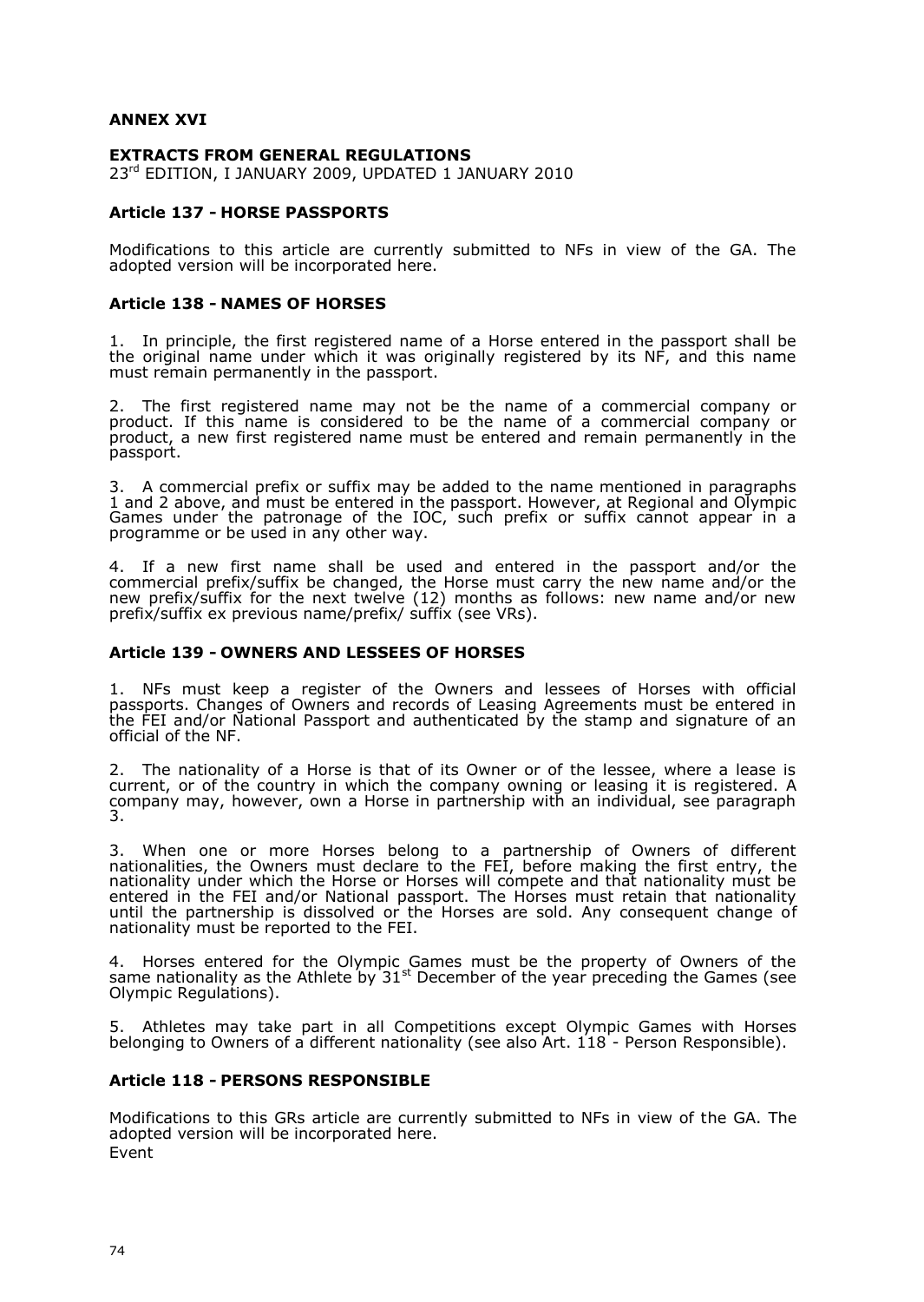## **Article 142 - ABUSE OF HORSES**

Modifications to this GRs article are currently submitted to NFs in view of the GA. The adopted version will be incorporated here.

## **Article 155 - STEWARDS**

1. OCs of all International Events must appoint a Chief Steward and an appropriate number of Stewards under the authority of the Chief Steward, wearing distinctive identification such as badges, arm bands, bibs, etc, with complete freedom of access to all areas mentioned in paragraph 3 below.

2. OCs are responsible for all administrative matters relating to the Appointment of the Chief Steward and the Stewards.

3*.* During the whole Event in every part of the stables, in exercise and schooling areas, collecting rings and all other areas under control of the OC, the Chief Steward and the Stewards officiating with him at the Event shall:

(i) assist the Athletes in conducting reasonable training;

(ii) intervene in time in order to prevent any abuse of Horse by riders, grooms, owners or any other person;

(iii) intervene in order to prevent any contravention of the Statutes, GRs or Sport Rules or of the common principles of behaviour, fairness and accepted standards of sportsmanship;

(iv) be familiar and assist with doping and medication control procedures*.*

4. One Steward must be on duty at the collecting ring whenever it is in use*.*

5. Any irregularities must be reported immediately by the Chief Steward to the President of the Ground Jury.

6. The Chief Steward is required to send a report to the Secretary General on the stewarding of the Event as a whole and on any incident which occurs during that Event. A copy of the report must be given to the Technical Delegate and to the OC of the Event.

7. The Chief Steward must be a person experienced in equestrian sports, particularly in the Discipline of the Event where he is appointed to officiate. He must speak at least one official language of the FEI. The name of the appointed Chief Steward must be published in the schedule and in the programme of the Event.

8. The FEI maintains a list of all qualified FEI Stewards who have been recommended by their NFs and accepted by the relevant Technical Committee. The Chief Stewards must be selected from the appropriate list of FEI Stewards.

9. The qualifications for an FEI Steward are specified in the Sport Rules of each Discipline or in the FEI Stewards Manual.

10. The NFs must appoint a Steward General in order to maintain communication with the FEI on stewarding matters. The FEI maintains a list of all Stewards General.

11. The Steward General must:

(i) attend an FEI seminar for Steward Generals;

(ii) direct and control the stewarding of all International Events organised in his country.

12. Stewards are Event Officials.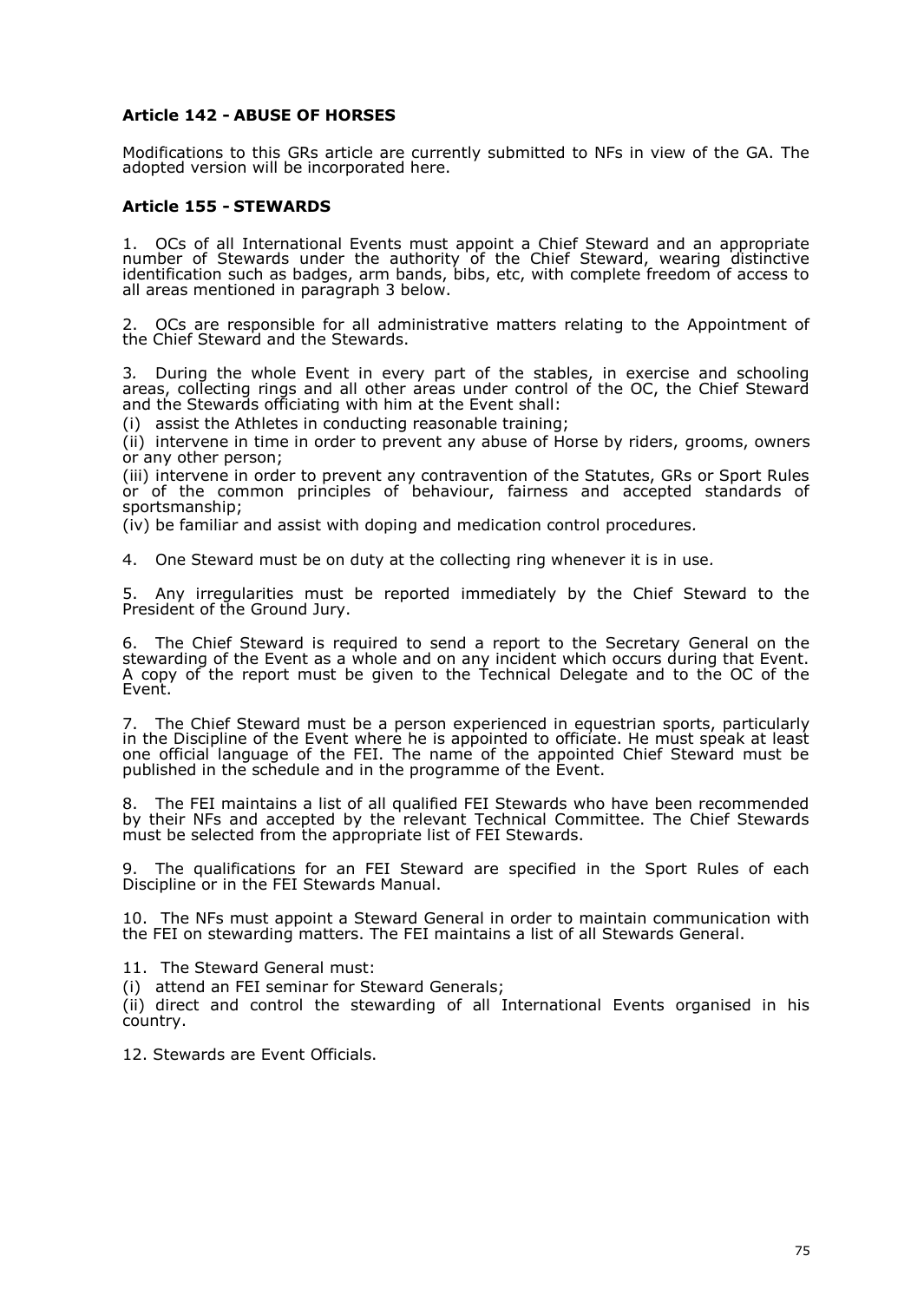## **Article 143 - MEDICATION CONTROL AND ANTI-DOPING**

An update of this article is currently submitted to NFs in view of the GA. The adopted version will be incorporated here.

## **Article 114 - HORSE IDENTIFICATION**

1. The OC shall give an identification number to each of the participating Horses.

2. The identification number must be worn during the whole Event at all times when the Horse is out of the Event stables.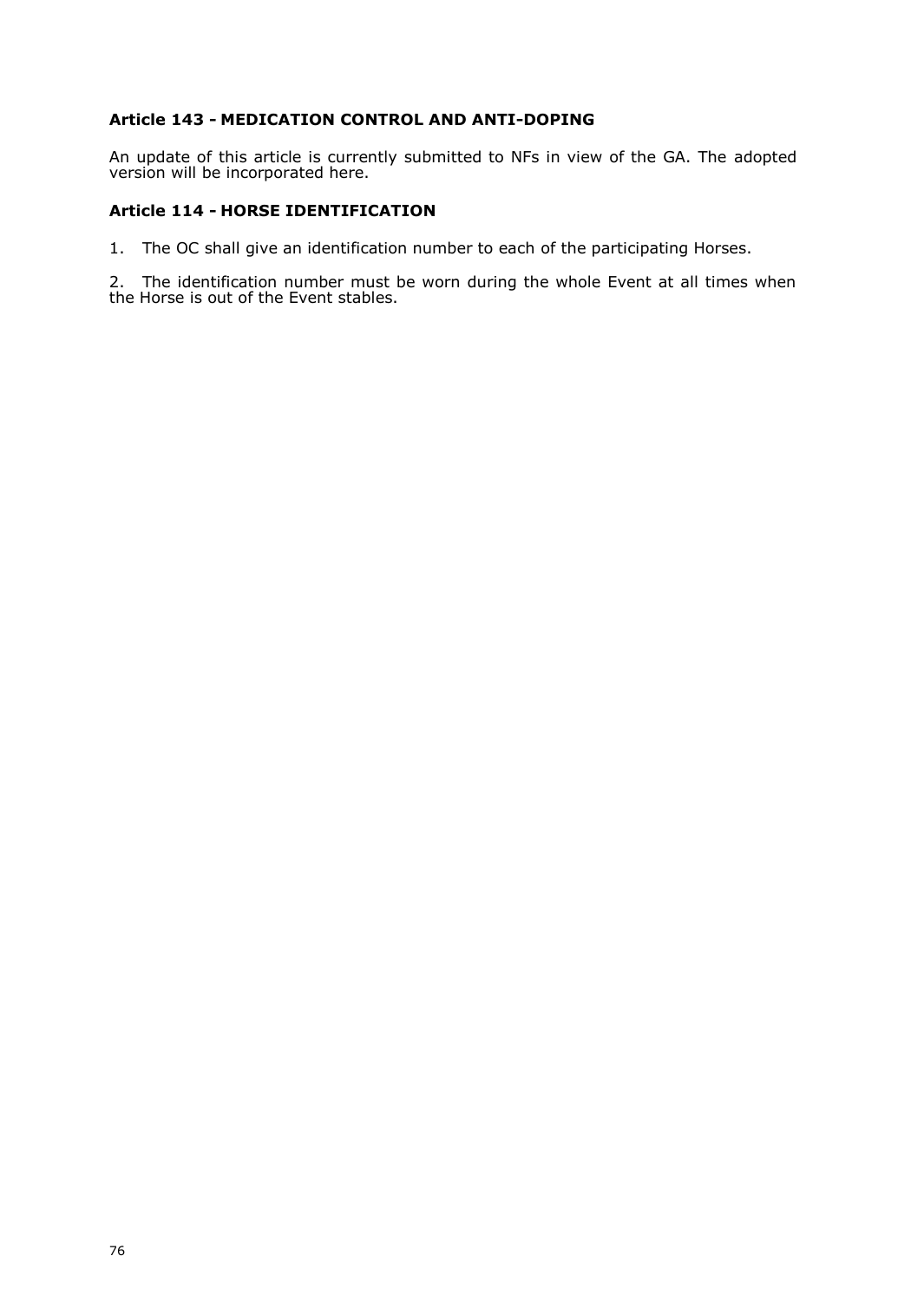## **ANNEX XVII**

## **PONIESPASSPORTS AND PONY MEASUREMENT**

1. The General Regulations of the FEI (Art. 137)apply with respect to passports.

2. The Veterinary Regulations of the FEI apply to ponies and should be referred to for all veterinary matters including passport, vaccinations, identification and medication control.

3. A Pony is a small Horse whose height at the withers, having been measured on a smooth level surface, does not exceed 148cm without shoes or 149cm with shoes. Ponies measured at competition must not exceed 150cm without shoes or 151cm with shoes in order to be permitted to compete. This tolerance is only to be considered when FEI measuring takes place at competition.

4. All ponies competing at the CH-EU-P will be measured on site before starting the competition. Random testing at various CIP may also take place throughout the year.

5. The FEI Pony Measurement is to be carried out before the Horse Inspection.. Such provision shall prevail over anything to the contrary in the General Regulations.

#### **–Appendix A to Annex XVII**

#### **Measurement Procedure**

1. Measurement of ponies at FEI Events and Championships can only be conducted by a designated Measuring Veterinarian appointed by the FEI and working under instruction of the FEI. Their independence and freedom from conflict of interest must be assured in each case.

The Organising Committee must ensure that a suitable smooth and level area at least 3 meters by 1 meter is available at the place of measurement, free from avoidable disturbances and distractions which may unsettle the pony. This will be verified by the Technical Delegate in consultation with the Veterinary Delegate.

3. It is the responsibility of the owner, and in his interest, to ensure that the pony is well handled, accustomed to the application of a measuring stick, and correctly prepared for measurement.

4. The Measuring Veterinarian(s) carrying out the measurement must identify the pony against its FEI passport (or its national passport which has been approved by the FEI). This will be done as the pony is given time to relax.

5. A pony must be presented for measurement in the shoes and pads in which he will compete at the competition. Once the competition has begun shoes may not be changed without the written authorisation of the President of the Ground Jury and the FEI Veterinary Delegate. Any shoe change after measurement – either authorised or suspected – may, at the discretion of the Ground Jury, result in a re-measurement of the pony. In the case of the second measurement differing from the first, the higher result will be taken into account. Details of all of the above must be sent with the Official Reports following any Event.

6. A pony must be presented for measurement in either a head collar without a bit or in a bridle with a bit.

7. The pony should be handled quietly and allowed to relax before measurement is attempted.

8. In the interest of safety no more than two people may accompany the pony to measurement (this may include owner, rider, Chef d'Equipe, team veterinarian or groom).

9. Any parties impeding the work of the FEI measurement officials or failing to cooperate may be asked to leave the measurement area. The FEI measuring veterinarians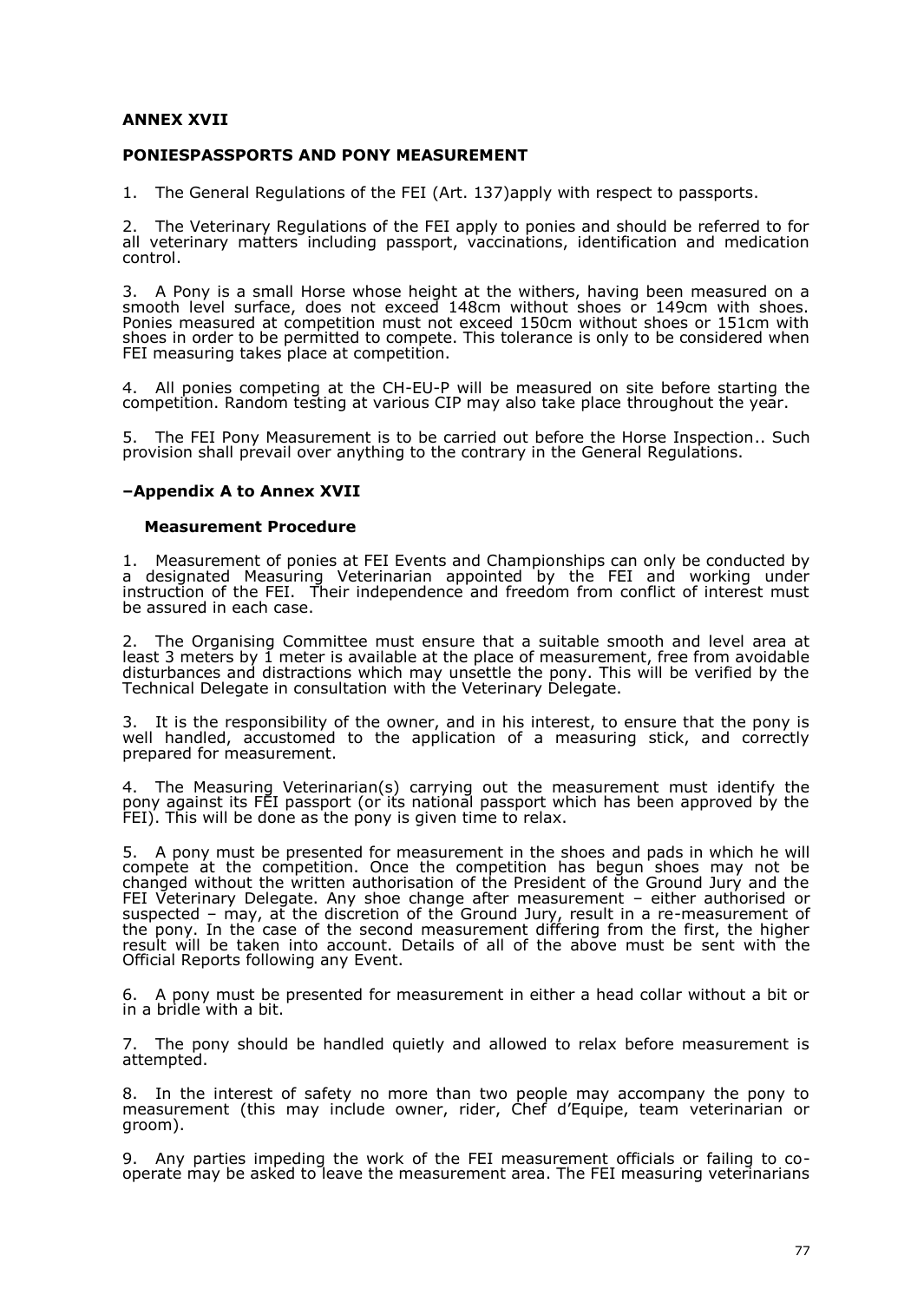may refuse to measure a pony in the event of parties interfering with or obstructing their work.

10. The pony must be positioned for measurement with the front legs parallel and perpendicular; the toes of the front feet should be in line. Both hind-feet must be taking weight and as near perpendicular as possible; the toes of the hind feet should be not more than 15 cm out of line with each other.

11. The pony's head must be in its natural upright position.

12. The measurement must be taken at the highest point of the withers (i.e. immediately above the spinous process of usually the 5th thoracic vertebra) which should be identified by palpation if necessary and marked before any measurements are made. The FEI measuring veterinarians may refuse to measure a pony whose withers show signs of having been interfered with.

13. Equipment for FEI measuring at competition will be provided by the FEI. The stick must be fitted with a spirit level and must be shod with metal. A laser device can also be used.

14. Each pony will be measured in succession by two FEI Measuring Veterinarians. Should the two measurements differ, the lower of the two heights will be taken as definitive and no further measurement will take place at the competition.

15. At the time of measurement, the physical condition of the pony must, in the opinion of the Measuring Veterinarian, be such that the pony is fit to compete. If the pony on presentation to the veterinarian shall in his/her opinion be unfit to be measured for any reason, or present evidence of improper preparation, the owner shall be informed that the pony cannot be measured and therefore cannot participate in the competition.

16. If a measuring veterinarian is unable to measure a pony, the owner may request that the pony present for re-measurement. A maximum of one further attempt at measurement may be carried out. This will be carried out by the same FEI veterinarian and the pony must be represented for measurement within a maximum time of 1 hour of the initial measurement. The pony must be accompanied to a holding paddock by an FEI steward for the duration of this waiting period. The pony may be ridden during this period. Should the pony be unfit to be measured a second time for any reason the owner shall be informed that the pony cannot be measured and therefore cannot participate in the competition. The veterinarian's decision as to fitness and preparation for measurement shall be final.

17. In addition to the report made by each FEI designated veterinarian a Checklist (see Annex C-II) will be completed in duplicate for each individual pony measured. The copy will be given to the pony's owner/chef d'Equipe and the original will be given to the Ground Jury. These forms should form part of the Ground Jury Presidents report to the FEI.

18. It is the responsibility of the President of the Ground Jury to ensure that any pony failing to pass the FEI measurement is not allowed to start in the competition.

19. It is the responsibility of each NF to ensure that any pony measuring over height is not entered at any further international pony Events and that the passport be sent to the FEI within the 15 days immediately following the Event at which the measurement was carried out. The fact that the pony has measured out will be marked in the passport and recorded at FEI HQ and the passport will be returned to the NF.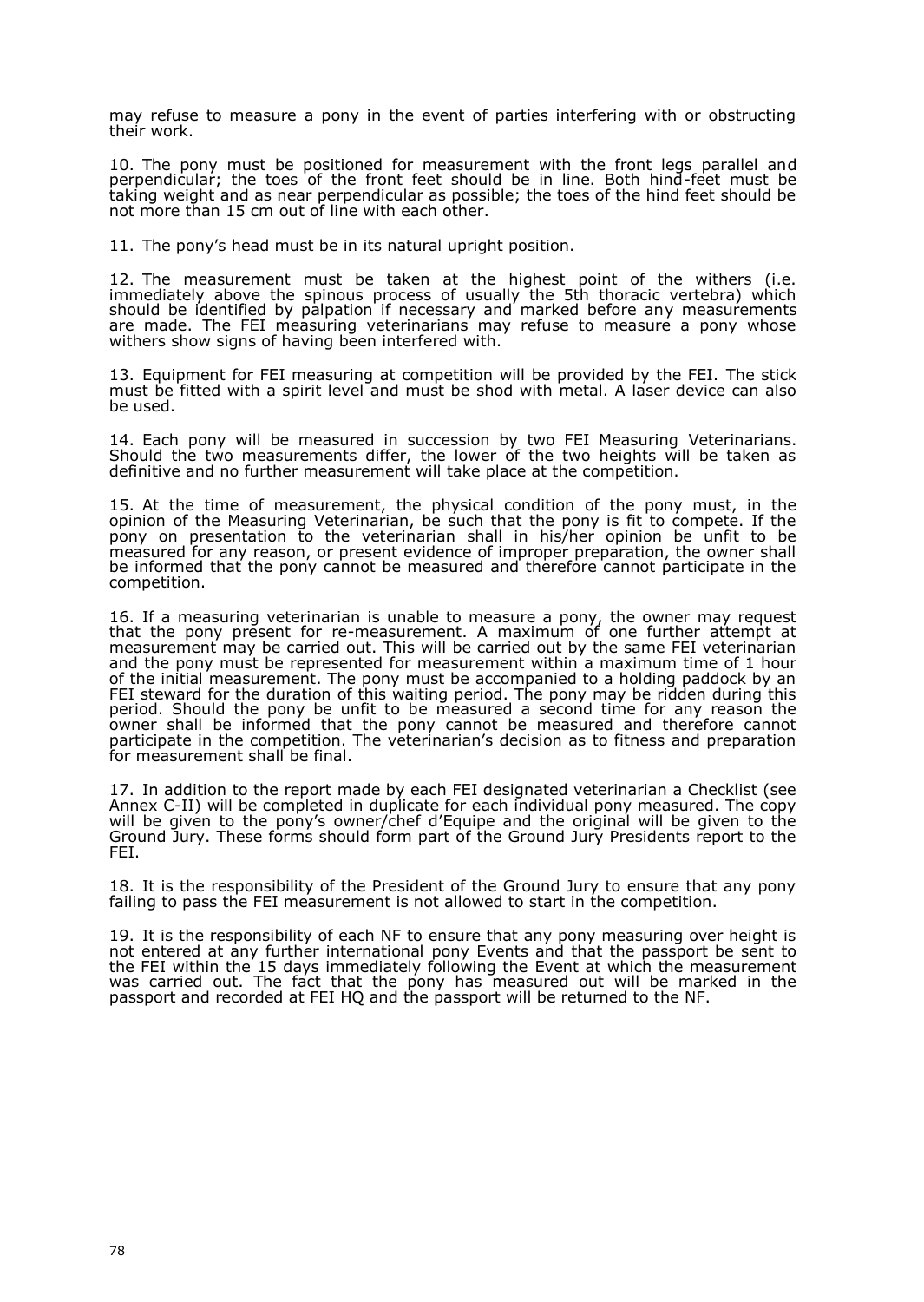Appendix B to Annex XVII

## **Checklist for Measuring Veterinarians**

EVENT: \_\_\_\_\_\_\_\_\_\_\_\_\_\_\_\_\_\_\_\_\_\_ Competition number:  $\overline{\phantom{a}}$  , where  $\overline{\phantom{a}}$ 

With the exception of his fellow FEI veterinarians on site the FEI Measuring Veterinarian is not at liberty to discuss the details taken to complete this checklist.

 $\_$  , and the set of the set of the set of the set of the set of the set of the set of the set of the set of the set of the set of the set of the set of the set of the set of the set of the set of the set of the set of th

 $\_$  , and the set of the set of the set of the set of the set of the set of the set of the set of the set of the set of the set of the set of the set of the set of the set of the set of the set of the set of the set of th

### Identification

Pony clearly identified against his valid FEI passport Yes No

| Name:   | Passport |
|---------|----------|
| Number: |          |

Comments/Observations: \_\_\_\_\_\_\_\_\_\_\_\_\_\_\_\_\_\_\_\_\_\_\_\_\_\_\_\_\_\_\_\_\_\_\_\_\_\_\_\_\_\_\_\_\_\_\_\_\_\_\_\_\_\_\_\_

## General condition of pony

- 1. Shoes checked (clean, of adequate thickness for competition etc.)<br>
Yes Mo Yes
- 2. Hooves checked (healthy, of adequate thickness for competition) **Yes**
- 3. Withers checked (no signs of interference) Yes **No**
- 4. Pony fit to compete Yes

If no to any of the above, please give details:

Comments/Observations:

#### **Measurement**

 $\overline{\phantom{a}}$ 

- 1. Has a suitable area for measurement been provided?
- Yes .

 $\overline{\phantom{a}}$ 

- 2. Has suitable measuring equipment been provided? Yes
- 3. Has the pony been allowed to relax before measurement takes place?<br>
Yes No Yes

\_\_\_\_\_\_\_\_\_\_\_\_\_\_\_\_\_\_\_\_\_\_\_\_\_\_\_\_\_\_\_\_\_\_\_\_\_\_\_\_\_\_\_\_\_\_\_\_\_\_\_\_\_\_\_\_

- 4. Had the pony been sufficiently accustomed to the application of
- a measuring stick prior to the competition?<br>
Yes No Yes
- 5. Is this the pony's first Measurement today? **Yes**

If no, please give details: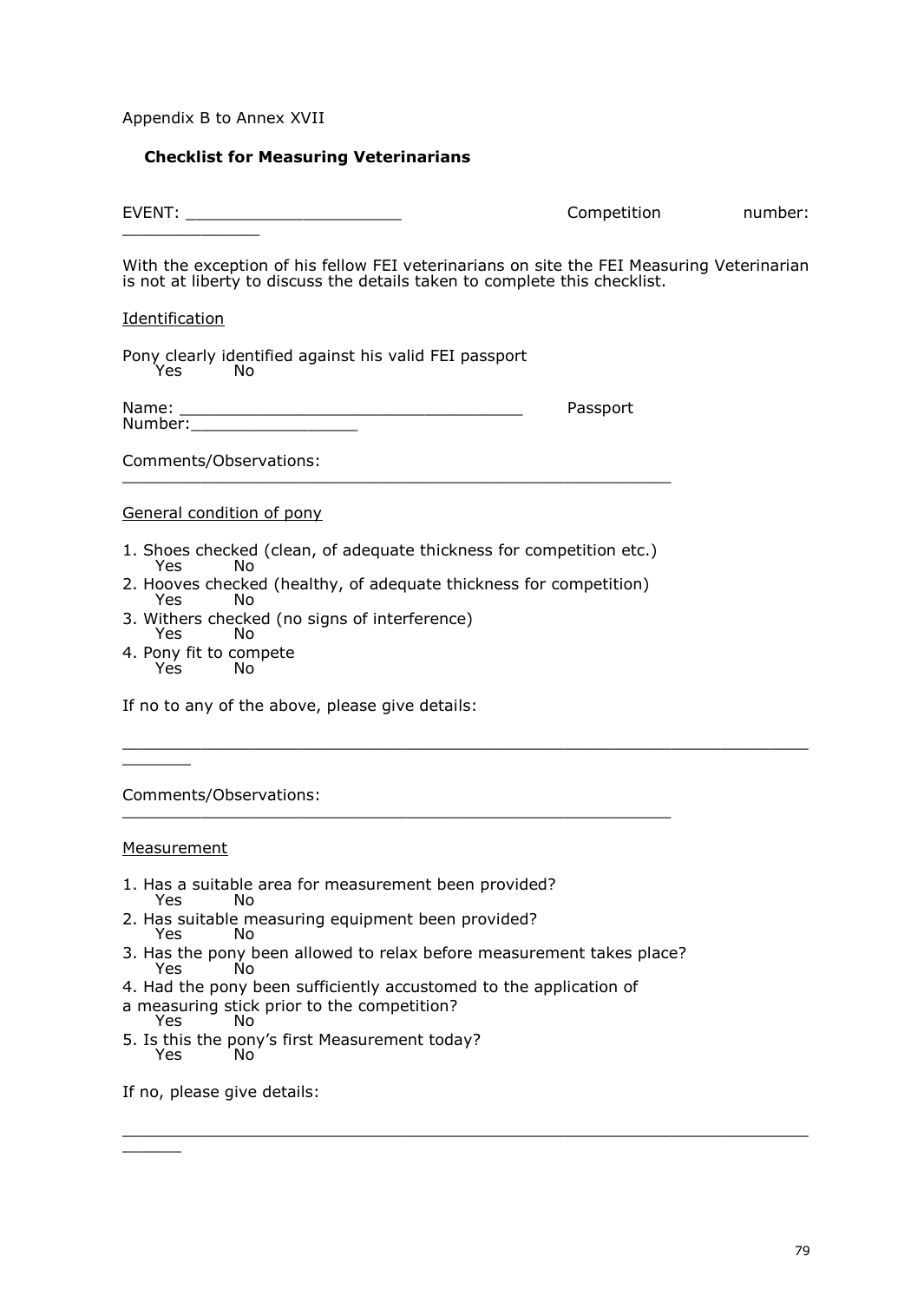6. Has the pony been positioned for measurement with the front legs parallel and perpendicular; the toes of the front feet in line, both hind-feet taking weight and as near perpendicular as possible; the toes of the hind feet not more than 15 cm out of line with each other?<br>Yes No **Yes** 

7. Has the pony's head been in its natural upright position for measurement?<br>Yes Mo Yes

8. Has the measurement been taken at the highest point of the withers (i.e. immediately above the spinous process of usually the 5th thoracic vertebra) which should be identified by palpation if necessary and marked before any measurements are made?<br>Yes No

Yes 9. Will this pony be presented for re-measurement today? Yes

| If  | yes,                                                                                                           |         | please | give           | details:               |
|-----|----------------------------------------------------------------------------------------------------------------|---------|--------|----------------|------------------------|
| 10. | Measured                                                                                                       | height: |        | Veterinarian's | Name:                  |
|     | Date: and the state of the state of the state of the state of the state of the state of the state of the state |         |        |                |                        |
| 11. |                                                                                                                |         |        |                | Comments/observations: |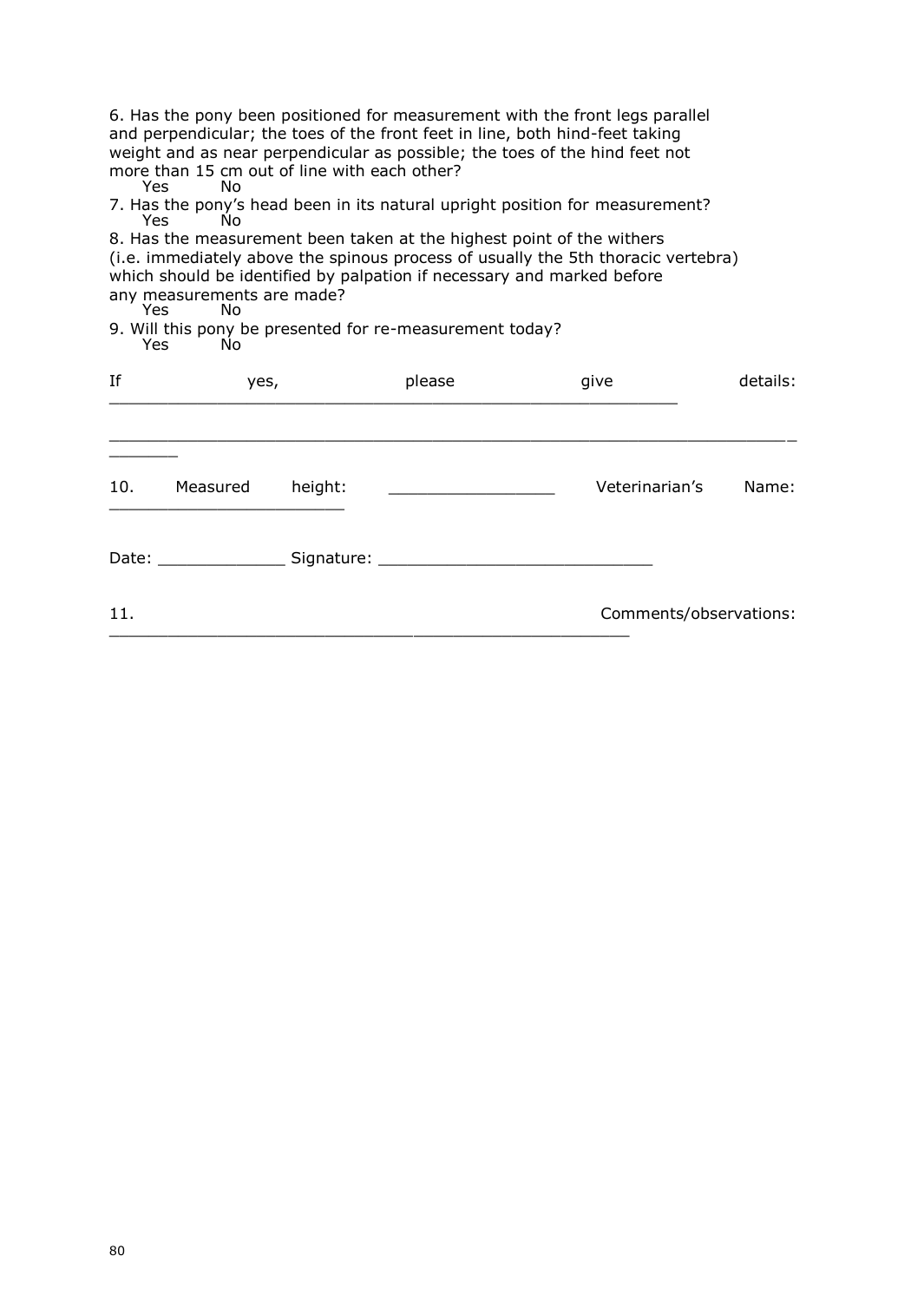# **INDEX**

| Abuse of Horses<br>Acupuncture<br>Alteration to Veterinary Regulations<br><b>Alternative Treatment</b><br>Altrenogest (Regumate)<br>Analysis                     | Annex XVI<br>1027<br>1001<br>1027<br>1028, Annex V                      |
|------------------------------------------------------------------------------------------------------------------------------------------------------------------|-------------------------------------------------------------------------|
| - Confirmatory                                                                                                                                                   | 1022                                                                    |
| - Costs                                                                                                                                                          | 1023                                                                    |
| - Procedure                                                                                                                                                      | Chap. V, 1022                                                           |
| - Reporting                                                                                                                                                      | Chap. V, 1022                                                           |
| Antibiotics                                                                                                                                                      | 1009, 1029, Annex V                                                     |
| Antidoping of Competitors                                                                                                                                        | Annex XVI                                                               |
| Anti-Doping & Medication Control                                                                                                                                 | Chap. V & VI, Annex II                                                  |
| <b>Appeal Committee</b><br>- General<br>- Conflict of Interest<br>- Confiscation<br>- Passport Irregularities<br>- Refusal to Sample<br>Appointment of Officials | 1000, 1003, 1005, 1010, 1013<br>1009<br>1013<br>1010, Annex XVI<br>1018 |
| - Bureau                                                                                                                                                         | 1008                                                                    |
| - National Federation                                                                                                                                            | 1002, 1003                                                              |
| - Organising Committee                                                                                                                                           | 1003, 1007, 1008, Annex XVI                                             |
| Approved Laboratories                                                                                                                                            | 1021                                                                    |
| Approved National Passports/Identification Documents                                                                                                             | Annex XIV                                                               |
| Authorisation of Emergency Treatment                                                                                                                             | Annex V                                                                 |
| Authority, National Veterinary                                                                                                                                   | 1000, 1004                                                              |
| <b>Bandage Control</b><br><b>Blood Collection</b><br><b>Boxes</b>                                                                                                | Annex X<br>1019                                                         |
| - Collection boxes                                                                                                                                               | 1005                                                                    |
| - Loose boxes                                                                                                                                                    | Annex XV                                                                |
| - Size                                                                                                                                                           | Annex XV                                                                |
| Certificate<br>- Health<br>- Measurement of ponies<br>- Vaccination                                                                                              | 1000<br>1011, Annex XVII<br>Annex XVI                                   |
| Change<br>- of Name<br>- of Nationality<br>- of Ownership<br>Chef d'Equipe                                                                                       | Annex XIII<br>Annex XII<br>Annex XII<br>1006, Annex XVI                 |
| Code of Conduct                                                                                                                                                  | Page 5                                                                  |
| Collection boxes                                                                                                                                                 | Art. 1005                                                               |
| Collection of Samples, Instructions                                                                                                                              | Annex III                                                               |
| <b>Commercial Name</b>                                                                                                                                           | Annex XIII                                                              |
| Competitors Medication Control, Anti-Doping and Protection                                                                                                       | Annex XVI                                                               |
| Completion of Passport                                                                                                                                           | Annex XII                                                               |
| Cost of Analysis                                                                                                                                                 | 1023                                                                    |
| Cryotherapy                                                                                                                                                      | 1027                                                                    |
| Desensitised Limbs                                                                                                                                               | 1024                                                                    |
| <b>Detection Times</b>                                                                                                                                           | Annex II                                                                |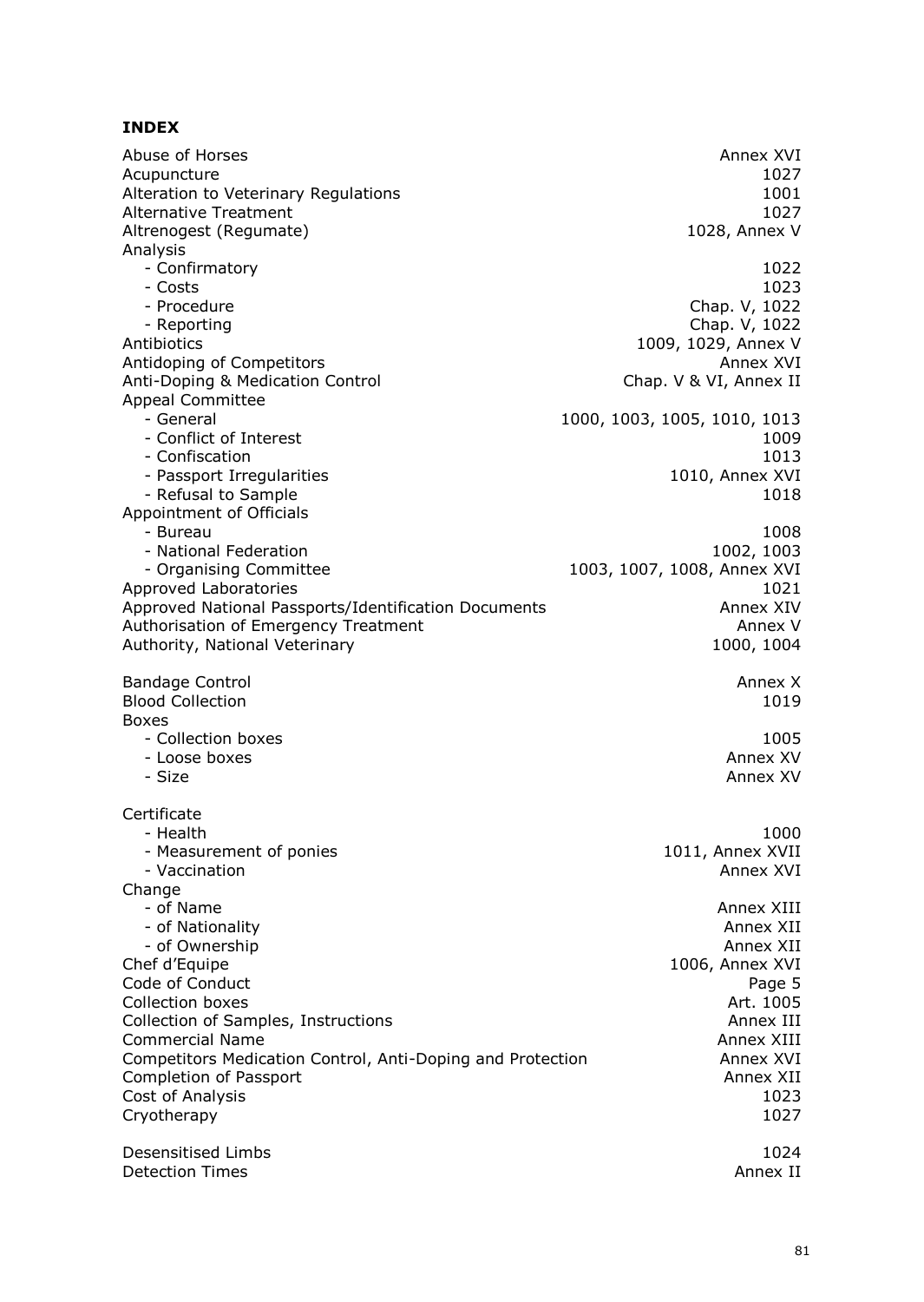Disease 1003, 1004, 1009, 1011, Annex XIII Doping (Equine Prohibited List) Annex II and the United States of the Annex II and the Annex II Driving Events 1011, 1012 **Duplicate Passports Annex XIII** and the property and the property of the property  $\alpha$  and  $\beta$  and  $\beta$  and  $\beta$  and  $\beta$  and  $\beta$  and  $\beta$  and  $\beta$  and  $\beta$  and  $\beta$  and  $\beta$  and  $\beta$  and  $\beta$  and  $\beta$  and  $\beta$  and  $\beta$ Duration of an FEI Event **Page 6** Elective Testing 1025, Annex IV<br>Elective Testing 4 1025, Annex IV 8 V 1025, Annex IV & V Emergency Treatment Annex V<br>
Endurance Events 1011, 1012 Endurance Events 1011, 1012<br>
Foizooties, International Office of (OIF) 1004 Epizooties, International Office of (OIE) Equine Influenza Vaccination - Passport Control 1010, 1011 - Person Responsible 1006 - Ruling Annex VI & XIII Equine Prohibited List<br>ETUE 1 ETUE 1 1006, 1009, 1026, Annex V<br>ETUE 2 1006.1009.1028.Annex V 1006,1009,1028,AnnexV European Commission 1004 Euthanasia 1009 Eventing Events 1012<br>Examination for Nerve Sensation 1012<br>Annex XI Examination for Nerve Sensation Examining Veterinarian 1003, 1011 Extension of Passports **Annex XIII** and the extension of Passports Annex XIII Farrier 1005, Annex XII and the set of the set of the set of the set of the set of the set of the set of the set of the set of the set of the set of the set of the set of the set of the set of the set of the set of the set 1001, 1002, 1003 First-Aid 1012 Fitness - Examination 1002, 1011, 1026, 1029, Annex V, Annex XVI external of the person Responsible and the set of the set of the set of the set of the set of the set of the s<br>Partners of Contaminants and Contaminants and the set of the set of the set of the set of the set of the set o Food Contaminants Foreign Veterinary Delegate - Appointment 1007, 1008<br>- Responsibilities 1008, 1009 - Responsibilities Foreword Page 4 General Regulations (GRs) Annex XVI Annex XVI Annex XVI Annex XVI Annex XVI Ground Jury 1000, 1000, 1003, 1006, 1009, 1010, 1011 1016, 1024, 1026, 1029, Annex V Annex X, Annex XVI, Annex XVII Guide to the use of Veterinary Treatment Annex V annex V Guidelines for analysis 1022 Health and Hygiene Chap. III and Hygiene Chap. III and Hygiene Chap. III Health Certificate 1000 Herbal products **Annex VII** and the set of the set of the set of the set of the set of the set of the set of the set of the set of the set of the set of the set of the set of the set of the set of the set of the set of the Holding Box 1003, 1011 Horse Data Form - CCIs Annex XII - CICs Annex XII Horse Inspection **Art. 1011** - in Endurance **Art.** 1011 - in Eventing **Art.** 1011 - Protocol according to discipline rules Art. 1011 - Procedure Art. 1011 - Re-inspection and article and art. 1011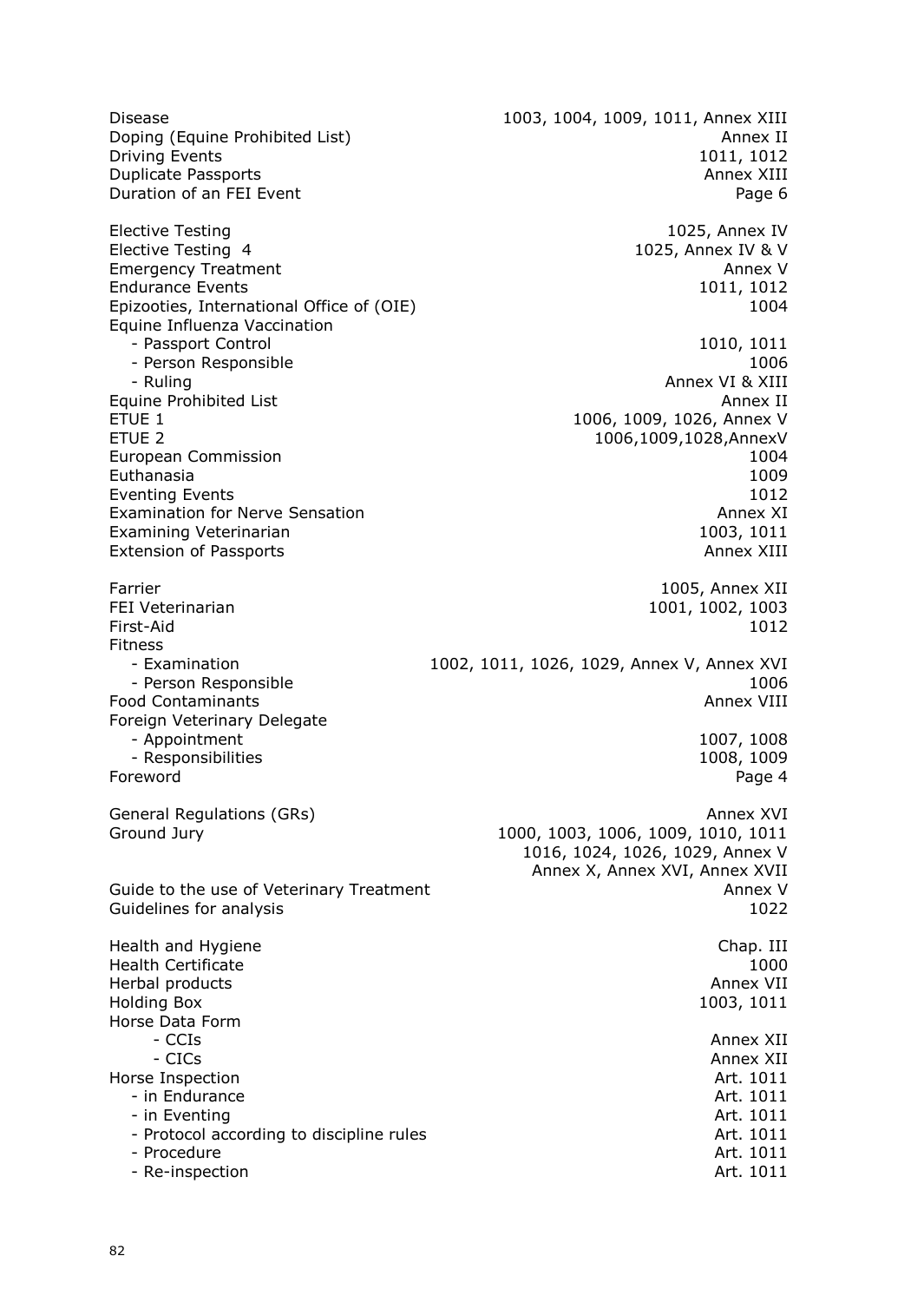- Requirements **Art.** 1011 **Art.** 1011 **Art.** 1011 - Special consideration Horse Passports Art. 1010, Annex XIII, Annex XVI Hypersensitised Limbs **Art. 1024** Identification<br>Control - Control 1011 - Documents approved Annex XIV - Passports 1010, Annex XIII, Annex XVI 1015 - Sample collection<br>1015 - Influenza vaccination 1010 - 1010, 1011, 1006, Annex VI & XIII 1010, 1011, 1006, Annex VI & XIII Injured Horses **Art. 1012, Annex XV** Inspection Panel **Art.** 1011 Instructions for collecting samples<br>
Isolation stables<br>
1011, Annex XV Isolation stables Isoxsuprine Annex VII and the Annex VII and the Annex VII and the Annex VII and the Annex VII Laboratories 1021 Lessees of Horses Limbs - hypersensitised 1024 - desensitised 1024<br>hits of detection, Screening (SLODs) and the second test of detection, Screening (SLODs) Limits of detection, Screening (SLODs) Loose boxes Annex XV Mares - foaling/pregnant 1011 - with an oestrus-related behavioural problem 1009, 1028, Annex V Measurement - certificate Annex XVII - certificate Annex XVII - certificate Annex XVII - certificate Annex XVII - certificate Annex XVII - of ponies Annex XVII and the settlement of ponies Annex XVII and the settlement of  $\sim$ - procedure Annex XVII and the Annex XVII and the Annex XVII and the Annex XVII and the Annex XVII Medication Class A Annex II and the Class A Annex II and the Class A Annex II and the Class A Annex II and the M<br>Medication Class B Annex II and the Class Annex II and the Class Annex II and the Class Annex II and the Clas Medication Class B Medication Control - of competitors Annex XVI and the set of competitors and the set of competitors and the set of competitors and the set of competitors and the set of competitors are set of competitors and the set of contract  $\sim$  2010 sub - of Horses 1003, 1009, 1011, Chap. V & VI Annex III, XV & XVI Medication Control Programme (MCP) 1003, 1014, 1016 Annex III & XV ETUE 1 1006, 1009, 1026, Annex V ETUE 2<br>1006,1009,1028,AnnexV<br>1006, 1009, 1029, Annex V 1006, 1009, 1029, Annex V Elective Testing 4 1025, Annex IV & V Medications not on the list of Prohibited Substances The Manuscriptum of the Art. 1029 Method of Examination for Nerve Sensation Annex XI Medication Logbook **Annex XIII** Annex XIII Name of Horses and The Communication of Horses Annex XVI and The Communication of Horses Annex XVI and The Communication of Horses Annex XVI and The Communication of Horses Annex XVI and The Communication of the Communicat - Change **Annex XIII** National Federation<br>- Appointments 1002, 1003, 1006. 1008 - General 1000, 1004 - Laboratories 1021 - Passports 1010, Annex XIII - Ponies Annex XVII and Annex XVII and Annex XVII and Annex XVII and Annex XVII and Annex XVII and Annex XVII - Testing 1014, 1022, 1023, Annex III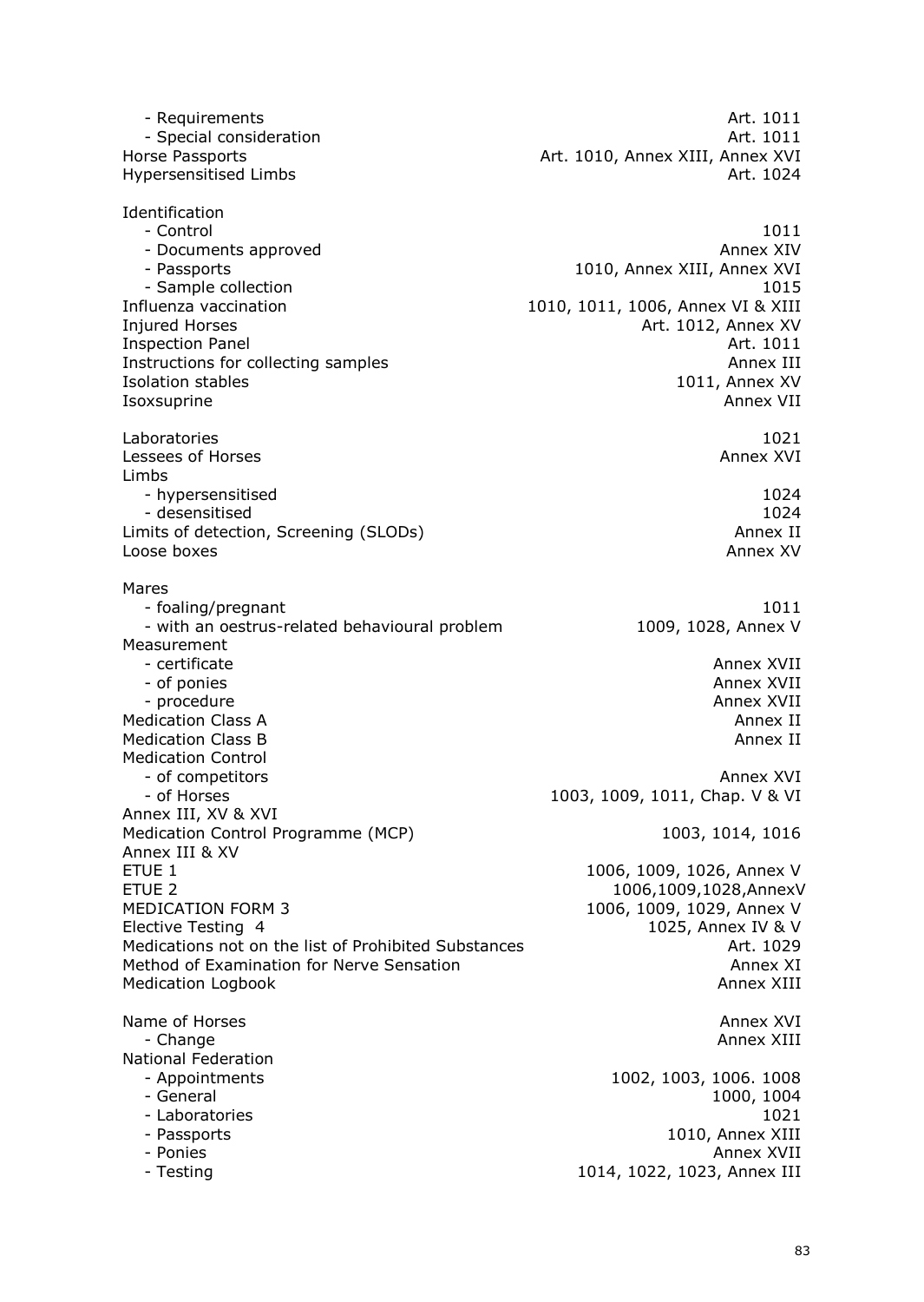National Head FEI Veterinarian 1002, 1003, 1004<br>National Passport 1010, Annex VI, XIII, XIV, XVI Nationality Change<br>Natural Medicinal Products (Herbal Medication) announced Annex VII Natural Medicinal Products (Herbal Medication) announced announced announced announced announced announced annou<br>
Annex XI Nerve Sensation

Official Start & Duration FEI Event **Page 6** and Page 6 Organising Committee

- 
- 
- 
- 
- 

Owner

- 
- Change of ownership
- 

Passport

- 
- 
- 
- 
- 
- 
- 

Person Responsible

- 
- 
- 
- 1022, 1023, 1024, 1026
- 

Private Veterinarian

Prohibited Substances

- 
- 
- 
- 
- 
- 

Regumate, Altrenogest 1028, Annex V Rehydration Fluids 1009, 1019, 1029, Annex V Rules - General Regulations (extracts) and a series are a series of the Annex XVI

Sampling

- 
- 
- 

1010, Annex VI, XIII, XIV, XVI

- Appointment 1003, 1007, 1008, Annex XVI 1000, 1005, 1010, Annex XV - Horse Inspection 1011, 1012 - Medication Control 1014, 1018, 1021, 1023 - Passports 1010 - Stable Security Annex IX & XV

- Access to stable 1005<br>
- Change of ownership 1005<br>
Annex XIII - Passport 1006, 1010, Annex XVI Oxygen 1029

ة المستخدمة المستخدمة المستخدمة المستخدمة المستخدمة المستخدمة المستخدمة المستخدمة المستخدمة المستخدمة المستخدمة<br>1010 - 1010 - Control 1010 - Duplicate 1010, Annex XIII - Equine Influenza **Annex VI & XIII** Annex VI & XIII - Extension Annex XIII and Annex XIII and Annex XIII and Annex XIII and Annex XIII - General 1006, 1010, Annex XIII & XVI

- Elective testing Annex IV and the state of the state of the state  $\sim$  Annex IV and the state of the state of the state of the state of the state of the state of the state of the state of the state of the state of the st - General 1006, 1009, 1011, 1013, Annex XVI<br>- Medication control 1005, 1005, 1017, 1018, 1019 1005, 1017, 1018, 1019

- Passport 1006, Annex XIII & XVI - Stable security 1005, Annex IX Principles (General) 1000 Prohibited Methods **Annex II** and the *Prohibited Methods* Annex II

- Contamination **Annex VII, VIII**<br>- Elective testing and announce and announce the setting and announce and announce the setting and announce the H 1025, Annex IV, V - General 1026, Annex II, XVI, XVII - Medication control 1019, 1024, Annex II, V X - Not on the list 1029, Annex V - Responsibility 1006, 1013 - Treatment with 1009, 1026, Annex V Protection of Competitors **Annex XVI Annex XVI** Protection of Horses **Annex XVI Annex XVI Annex XVI** 

- Analysis 1022 - Cost 1023 - Elective Testing 1025, Annex IV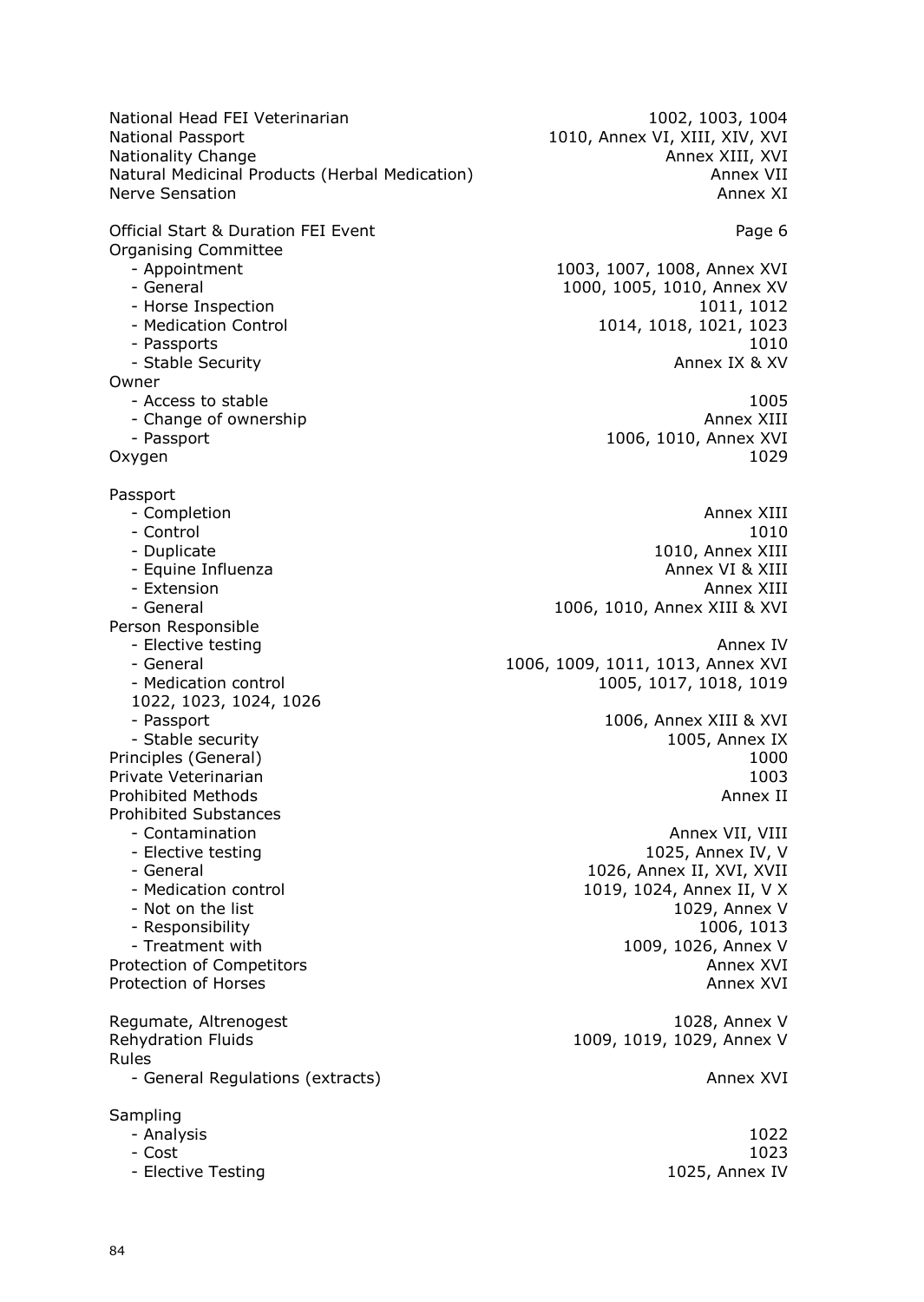- Identification of Horses 1015<br>- Instructions 2008 - Annex III - Instructions - Introduction 1014 - Kits Annex III - Annex III - Annex III - Annex III - Annex III - Annex III - Annex III - Laboratory 1021 - Limbs 1024 - Protocol 1018 - Selection of Horses 1016<br>- Timing 1017 - Timing 1017 - Treatment of samples 1020<br>- Urine and blood collection - Urine and blood collection Screening Limits of detection (SLODs) and the series of the Annex II Shock Wave therapy (ESWT) 1011, 1027 Special Arrangements - for Eventing, Driving and Endurance 1012 Stable - General 1005, 1009, 1011, Annex IX & XV 1005, Annex IX<br>Annex XV - Size Annex XV Standard Method of Examination for Nerve Sensation Announce Annex XI Steward 1005, 1011, 1026, Annex III, IX, X & XVI Sub-Committee on Equine Welfare (WSC)<br>Substances Prohibited (Substances Prohibited (Substances) (see Prohibited Substances) Substances tested by Elective Testing Annex IV and Annex IV Surface 1000, 1011, 1012 Team Veterinarian 1003, 1009, 1011, Annex IV & XVI Technical Delegate 1011, 1012 Testing Veterinarian 1003, 1009, 1010, 1011, 1014, 1016, 1017, 1018, 1019 1020, 1023, Annex III & XV Tongue straps/guards 1011 Thermography 1024, Annex XI Threshold Substances **Annex II** and the set of the set of the set of the set of the set of the set of the set of the set of the set of the set of the set of the set of the set of the set of the set of the set of the set of Tracheotomy 1011 Treating Veterinarian 1003, 1005, 1009, 1011 1026, Annex II, IV, V & XV Treatment of Horses - with a Prohibited Substance 1026, Annex V - alternative 1027 - with altrenogest (Regumate) 1028, Annex V - medication not on the list of Prohibited Substances 1029, Annex V<br>- elective testing 1024, Annex IV - elective testing Urine Collection 1019 Vaccination - Certificate Annex XVI announced a structure and the Annex XVI announced announced announced Annex XVI announced announced announced announced announced announced announced announced announced announced announced announce - Equine Influenza 1006, 1010, 1011, Annex VI & XIII Veterinarians - Contact Veterinarian 1002, 1003, 1004 - FEI Veterinarian 1001, 1002, 1003 - Examining Veterinarian 1003, 1011 - Foreign Veterinary Delegate 1007, 1008, 1009 Private Veterinarian 1003<br>Team Veterinarians 1003 (1003, 1009, 1011, Annex IV & XVI 1003, 1009, 1011, Annex IV & XVI - Testing Veterinarian and Testing Veterinarian (see Testing Veterinarian)